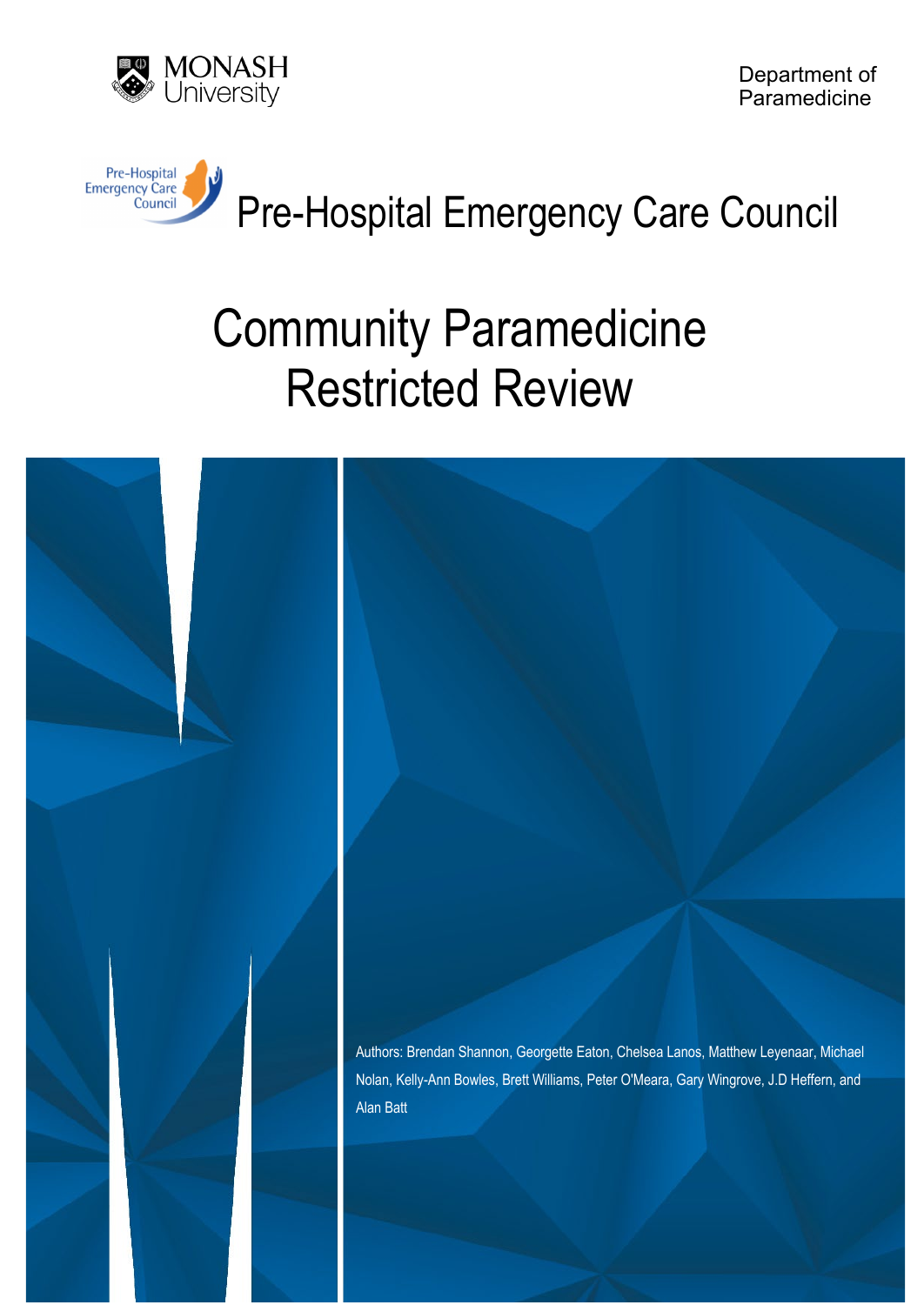

A restricted review commissioned by the Pre-Hospital Emergency Care Council of Ireland.

February 2022.

This report was prepared by:

Authors- Brendan Shannon, Georgette Eaton, Chelsea Lanos, Matthew Leyenaar, Michael Nolan, Kelly-Ann Bowles, Brett Williams, Peter O'Meara, Gary Wingrove, J.D Heffern, and Alan Batt. February 2022

#### © Pre-Hospital Emergency Care Council

This work is copyright. It may be reproduced in whole or in part for study training purposes subject to the inclusions of an acknowledgement of the source. It may not be reproduced for commercial usage or sale. Reproduction for purposes other than those indicated above requires written permission from the copyright owners.

#### **Enquiries regarding this report may be directed to the:**

Pre-Hospital Emergency Care Council- Ireland Website: www.phecc.ie Phone: 353 (45) 882081 Email: r.carney@phecc.ie

#### **Suggested Citation:**

Shannon B, Eaton G, Lanos C, Leyenaar M, Nolan M, Bowles K-A, Williams B, O'Meara P, Wingrove G, Heffern J and Batt A: Community Paramedicine restricted review brokered by Pre-Hospital Emergency Care Council- Ireland (www.phecc.ie), 2022.

#### **Disclaimer:**

This restricted review was produced in response to specific questions from the commissioning agency. It was current at the time of production (but not necessarily at the time of publication). It is reproduced for general information and third parties rely upon it at their own risk.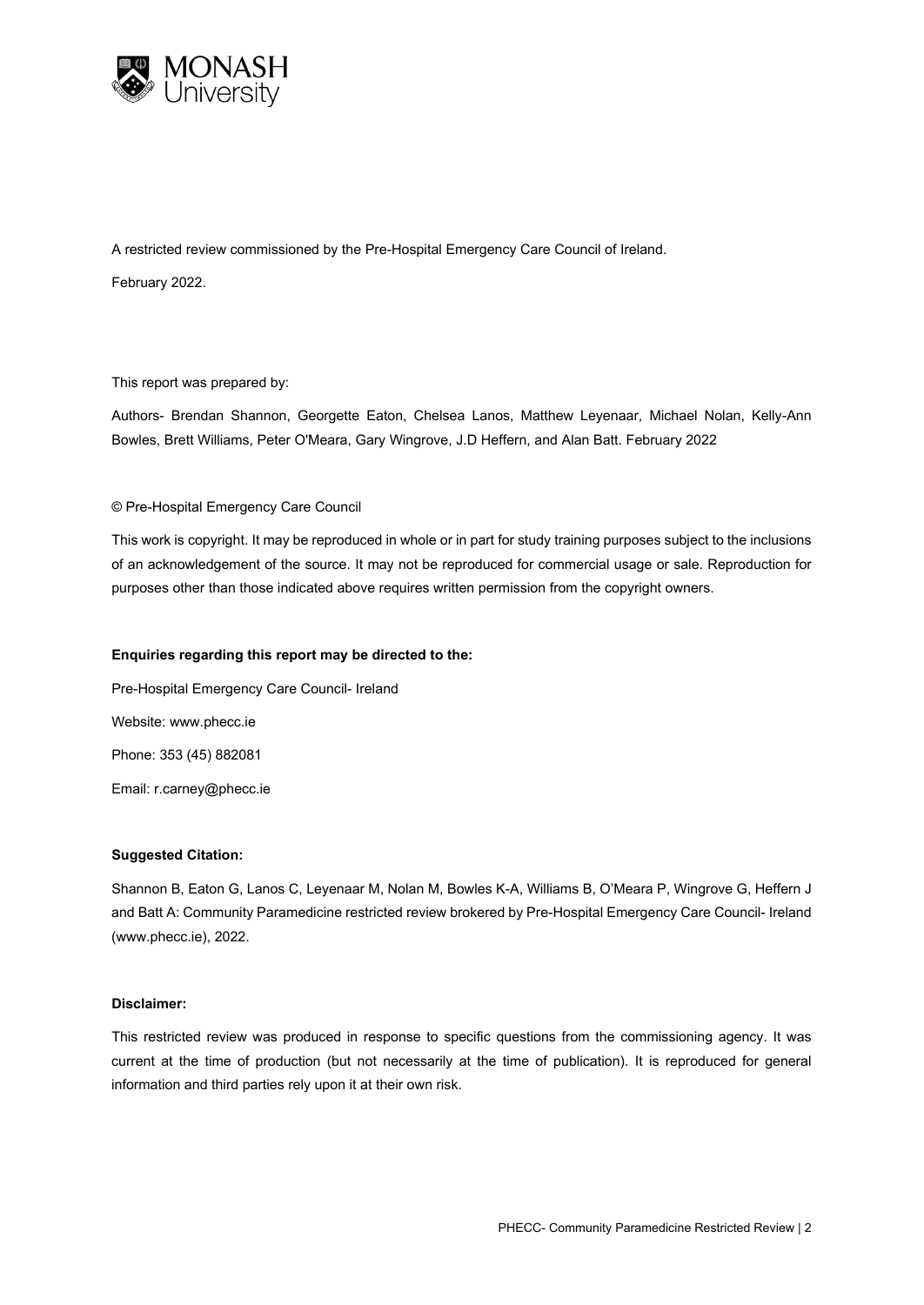

# **Contents**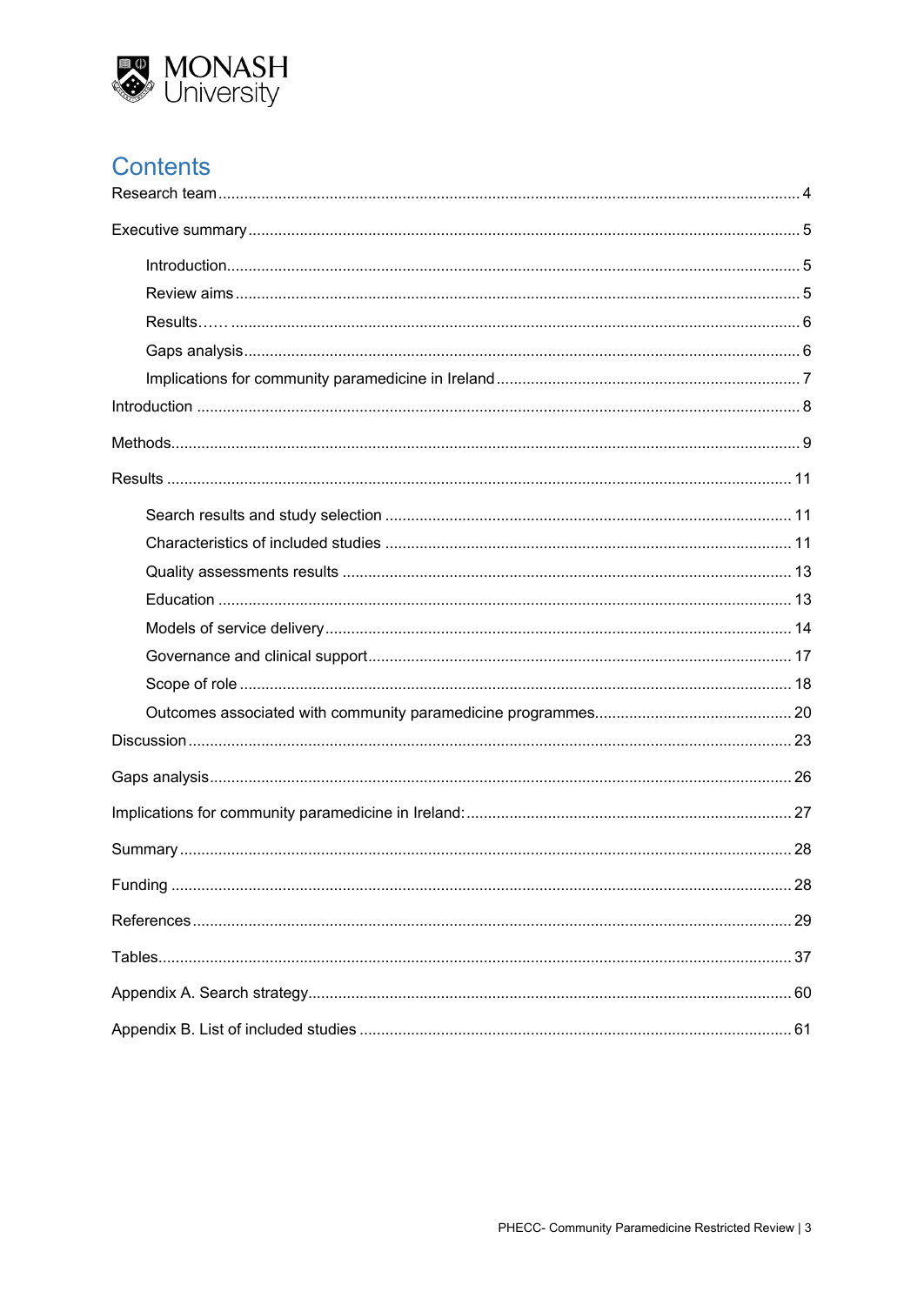

# <span id="page-3-0"></span>Research team

This research was developed and led by an international team of experts in community paramedicine. Positions and affiliations at the time of production are below:

| <b>Name</b>            | <b>Position and affiliation</b>                                                                             |
|------------------------|-------------------------------------------------------------------------------------------------------------|
| <b>Brendan Shannon</b> | Senior Lecturer, Department of Paramedicine, Monash University                                              |
| Georgette Eaton        | NIHR Doctoral Research Fellow, Nuffield Department of Primary Care Health<br>Sciences, University of Oxford |
| Chelsea Lanos          | Community Paramedic, County of Renfrew Paramedic Service                                                    |
| Matthew Leyenaar       | Director of Emergency Health Services, Prince Edward Island                                                 |
| <b>Mike Nolan</b>      | Chief of Paramedic Services, County of Renfrew Paramedic Service                                            |
| Kelly-Ann Bowles       | Associate Professor, Department of Paramedicine, Monash University                                          |
| <b>Brett Williams</b>  | Professor, Department of Paramedicine, Monash University                                                    |
| Peter O'Meara          | Adjunct Professor, Department of Paramedicine, Monash University                                            |
| <b>Gary Wingrove</b>   | Chair, International Roundtable on Community Paramedicine                                                   |
| J.D Heffern            | Chief of Paramedicine Indigenous Services Canada                                                            |
| <b>Alan Batt</b>       | Adjunct Senior Lecturer, Department of Paramedicine, Monash University                                      |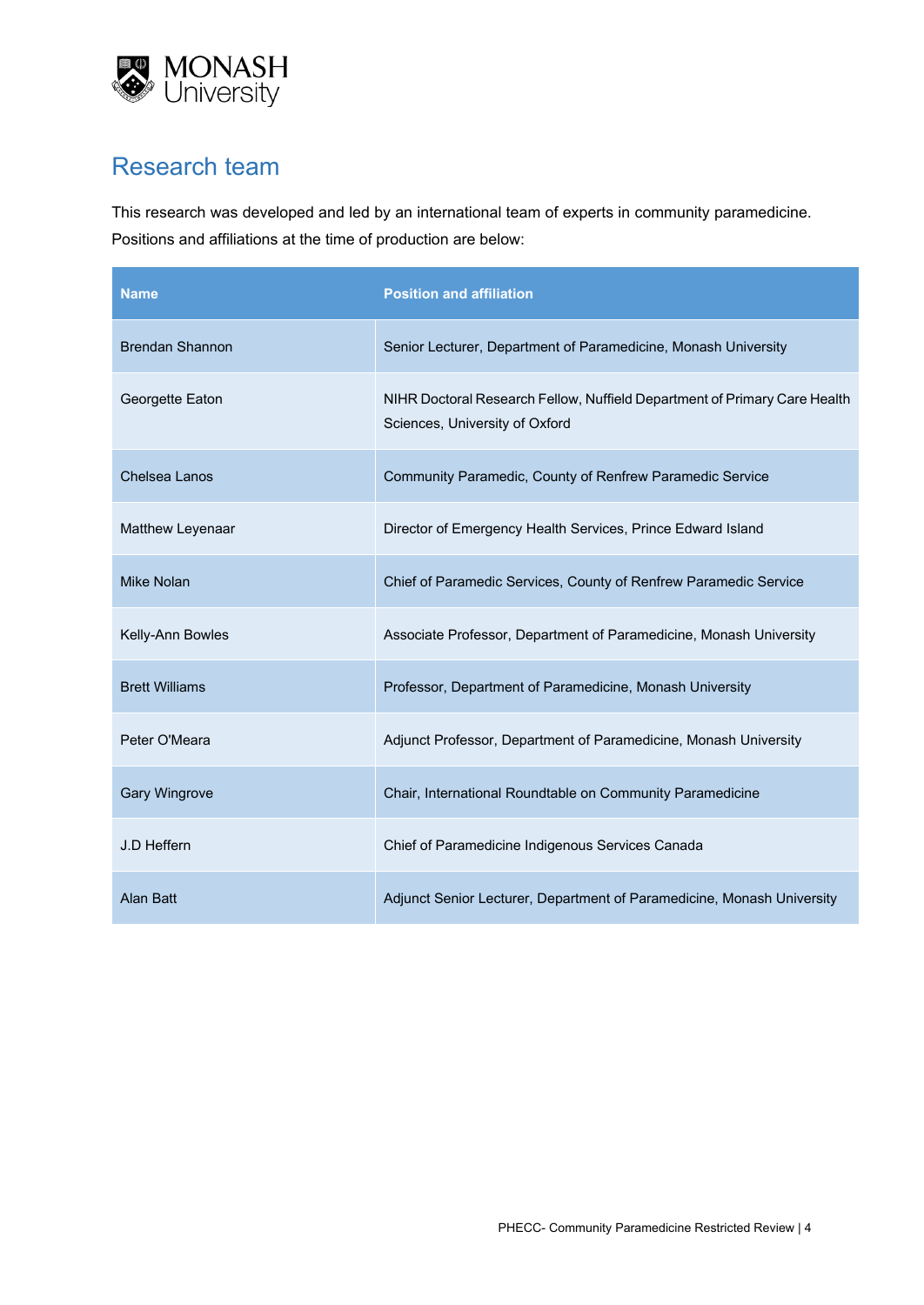

# <span id="page-4-0"></span>Executive summary

## <span id="page-4-1"></span>**Introduction**

Community paramedicine is defined as *"a model of care whereby paramedics apply their training and skills in 'non-traditional' community-based environments, often outside the usual emergency response and transportation model. The community paramedic practices within an 'expanded scope', which includes the application of specialised skills and protocols beyond the base paramedic training. The community paramedic engages in an 'expanded role' working in non-traditional roles using existing skills".* Complementing that definition, a community paramedicine programme has been defined as *"a program that uses paramedics to provide immediate or scheduled primary, urgent, and/or specialized healthcare to vulnerable patient populations by focusing on improving equity in healthcare access across the continuum of care."* Together these definitions provide a foundation to guide health services in the development of a community paramedicine framework.

Community paramedicine has evolved from humble beginnings in Nova Scotia and is now widely implemented across much of Australasia, Canada, Finland, Ireland, the United Kingdom (UK), and the United States of America (USA). The main drivers for the community paramedicine model have been the changing paramedic service caseloads that reflect aging populations and declining access to other health services. These community paramedicine models provide an opportunity for community paramedics to more widely be employed across the health system in 'non-traditional' roles that meet the needs of disadvantaged communities who often lack access to high-quality emergency health services or primary health care. However, for health services looking to implement community paramedicine programmes, there can be many factors to navigate, and the siloed nature of healthcare means many programmes are built without consultation with the wider experience base both domestically and internationally. This leads to difficulties for regulatory bodies when looking to define scope of practice and entrance requirements for community paramedicine programmes. This restricted review of the literature provides a collation of evidence to support the introduction of community paramedicine into any jurisdiction for any governing bodies.

## <span id="page-4-2"></span>Review aims

The aim of this restricted review was to explore and better understand the successes and learnings of community paramedic programmes with a focus on Australasia, Canada, Finland, Ireland, the UK, and the USA context. It includes a review of the published research (both peer-reviewed and grey literature) on the following topics:

- Education;
- Models of delivery including clinical governance, supervision, and other structural supports;
- Scope of community paramedicine roles; and
- Outcomes associated with community paramedic programmes.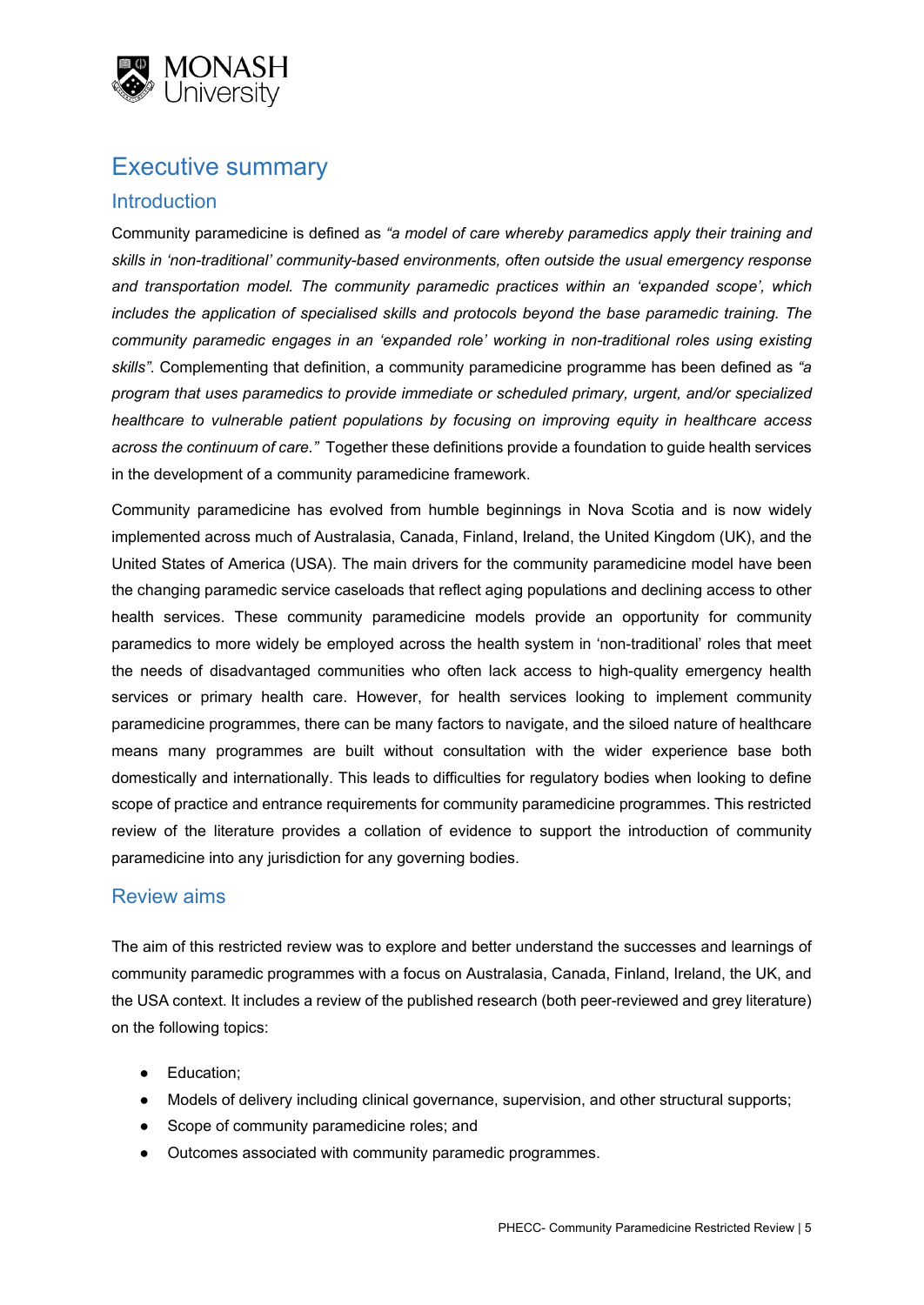

## <span id="page-5-0"></span>**Results**

The initial search strategy and referencing chaining of the final included peer-reviewed studies yielded 10,130 publications for screening. After elimination of duplicates (2,148) we screened 7,992 studies at the title and abstract level. This led to the exclusion of 7,579 citations. The remaining 405 full-text publications were reviewed (8 were not able to be retrieved) with another 312 publications excluded. We identified an additional five publications through searches of grey literature, resulting in a final yield of 98 publications included in this review. Includes works were published between 2003 and 2021, with the majority published from 2016 onwards (69 of 98 studies). The majority of studies were from the USA (n=37, 38%), followed by Canada (n=29, 30%) and the UK (n=16, 16%). The majority of studies reported on outcomes of community paramedicine programmes (n=50, including quality of life, patient satisfaction, and economic impacts), followed by models of delivery (n=28, including clinical governance, supervision, and other structural supports). A number of studies reported on more than one of the descriptive categories

The findings of this review demonstrate a lack of research and understanding in the areas of education and scope of the role for community paramedics. The findings highlight a need to develop common approaches to education and scope of role while maintaining flexibility in addressing community needs. There was an observable lack of standardisation in the implementation of governance and supervision models, which may prevent community paramedicine from realising its full potential. The outcome measures included in this review show that there is evidence to support the implementation of community paramedicine into healthcare system design. Community paramedicine programmes result in a net reduction in acute healthcare utilisation for enrolled patients, appear to be economically viable for the health service and result in positive patient outcomes with high patient satisfaction with care. There is a developing pool of evidence to many aspects of community paramedicine programmes. However, at this time, gaps in the literature prevent a definitive recommendation on the impact of community paramedicine programmes on healthcare system functionality

## <span id="page-5-1"></span>Gaps analysis

This review has highlighted that the education required for community paramedics, and the scope of the role they undertake, differs across continents, and across different jurisdictions within each country. Whilst there is a need for community paramedic programmes to be developed in response to specific community needs, a common education requirement, and an indicative scope of the role would be beneficial.

This review found that there was a lack of standardisation in the implementation of governance and supervision models to support community paramedics in both their role and development which should be considered during the establishment of community paramedicine programmes.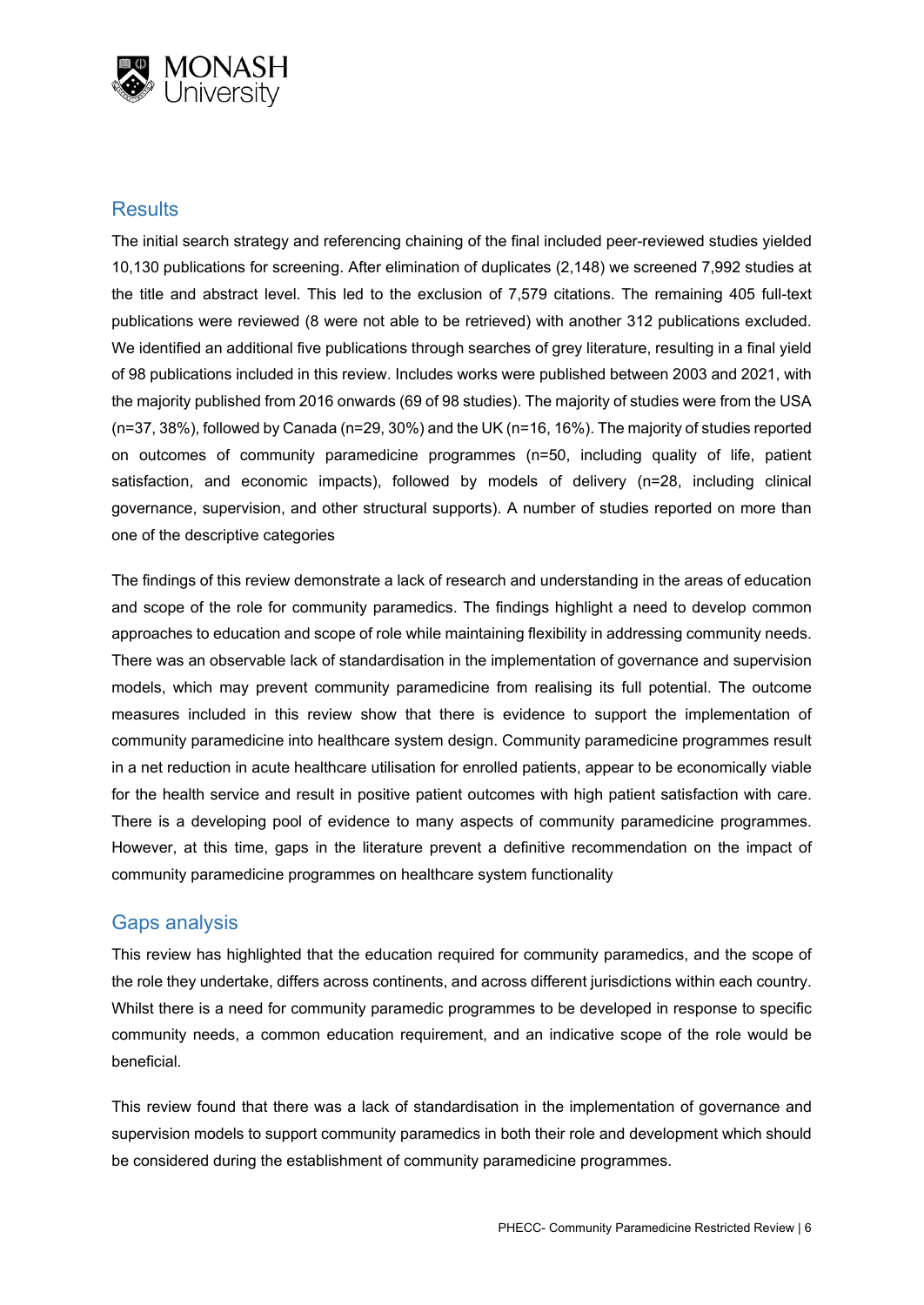

Lastly, the inconsistency in outcomes reported in the literature demonstrate a gap in the current evidence. With no consistency in outcome reporting, the standards by which the impact of community paramedic programmes are assessed remains flawed. Quantitative, qualitative, and economic analysis designs should all be considered when evaluating the impact of community paramedicine programmes, as reliance on one method at the exclusion of others may give misleading results. When applied together, these differing study designs could be powerful tools to determine the impact of community paramedicine programmes, and their contribution to the communities within which they serve.

## <span id="page-6-0"></span>Implications for community paramedicine in Ireland

- Community needs assessments should guide the development of community paramedicine programmes
- Community needs assessments should be dynamic and require ongoing attention
- Community needs assessments should guide the identification of the competencies required of community paramedics to practice effectively and safely
- Educational programmes should be structured to support the development of the predetermined competencies, and should occur at an appropriate academic level (literature would suggest Master's degree with appropriate clinical rotations)
- Links with primary care and public health agencies and professionals should be created
- Challenges such as documentation and data sharing need to be considered and addressed to promote successful programme implementation and delivery
- Existing regulatory structures (e.g., pre-defined or restrictive clinical practice guidelines, registration categories) may limit community paramedicine programmes to respond to meet the needs of communities
- Quantitative, qualitative, and economic analysis designs should all be considered when looking to evaluate the impact of community paramedicine programmes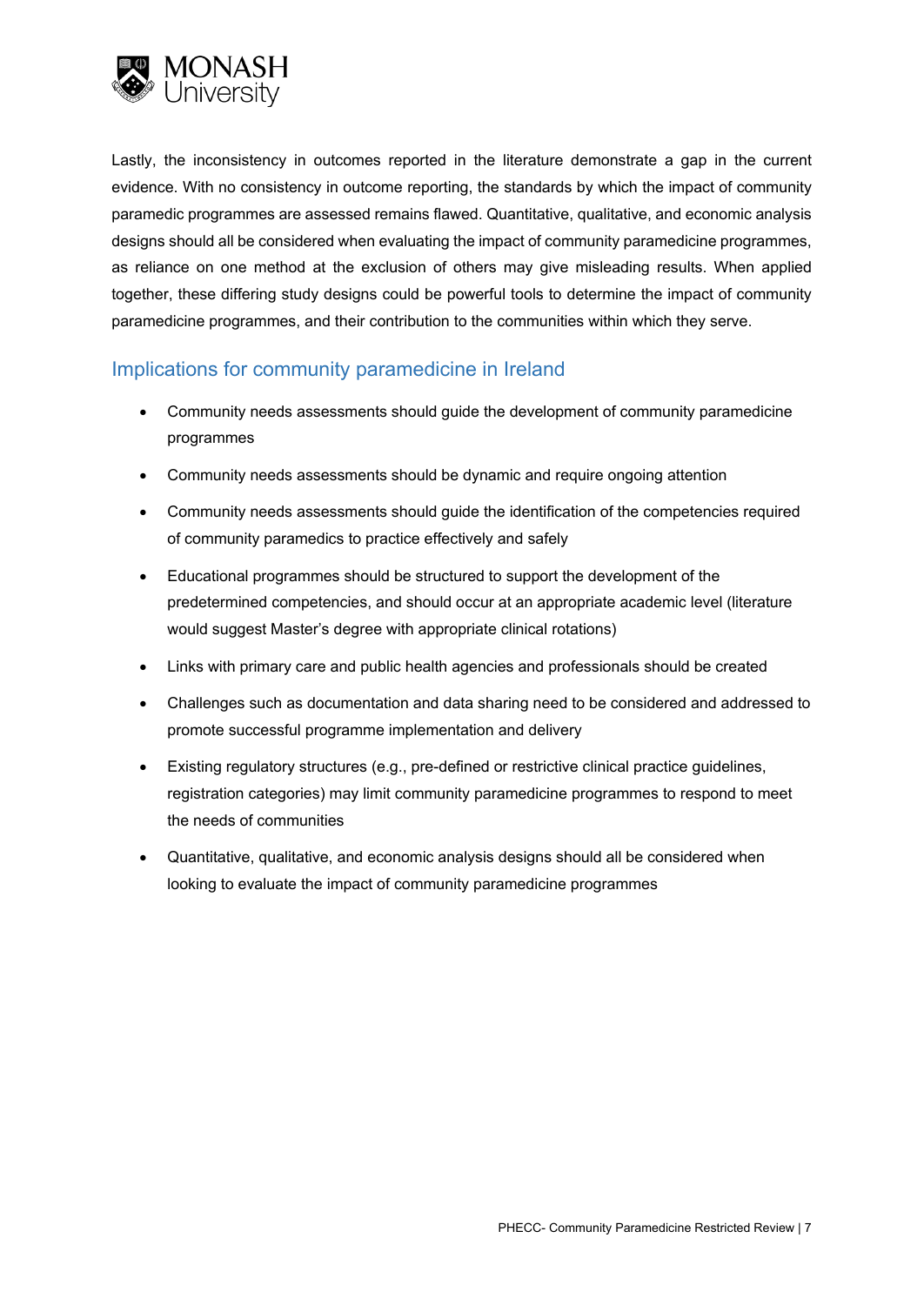

# <span id="page-7-0"></span>**Introduction**

Of all the health disciplines that have progressed in the last decade, none have developed as significantly across the globe as paramedics. Emerging from a clinical environment that necessitated transport to hospital and definitive care, the profession has developed well beyond its initial boundaries of a transportation service. Throughout the world, paramedics are autonomous professionals who make clinical decisions to ensure the patients they attend receive the right care, at the right time, in the right place.

Perhaps one of the interesting things in this development of the profession is that it occurred similarly across the globe. Australasia (1), Canada (2), Finland (3), Ireland (4), the United Kingdom (5), and the United States of America (6) have all faced increasing demand in their respective health services over the last five years. Responding to this demand, services delivered by paramedics have also seen expansion, particularly those that result in treatment for patients in the community without hospital attendance. In the United Kingdom, paramedics with extended skills working for ambulance services have sought to treat and keep patients in the community since 2002 (7). For over a decade there is evidence of rural paramedics adopting a community approach to their care delivery in Australia (8), and in Nova Scotia, there are also examples of community paramedics working alongside nurses and family physicians in a home-visiting model (9). More recently, the community paramedic model has flourished in the United States of America (10).

Community paramedicine is defined as *"a model of care whereby paramedics apply their training and skills in 'non-traditional' community-based environments, often outside the usual emergency response and transportation model. The community paramedic practices within an 'expanded scope', which includes the application of specialised skills and protocols beyond the base paramedic training. The community paramedic engages in an 'expanded role' working in non-traditional roles using existing skills"* (11)*.* Complementing that definition, a community paramedicine programme has been defined as *"a program that uses paramedics to provide immediate or scheduled primary, urgent, and/or specialized healthcare to vulnerable patient populations by focusing on improving equity in healthcare access across the continuum of care."* (12)

Whilst paramedics may not have been an obvious choice for delivering community care due to their association with emergency response, it is their ability to adapt to any situation and patient complaint, that gives them the transferable skills required to assist all in the community at their time of need. With additional education, and increases in paramedic autonomy and scope of role (13), paramedics have excelled in their transition from a transport service to hospital to now assessing and managing patients in the community. Although community paramedic roles are expanding internationally, no review of the literature could be found to guide services in the formation of community paramedicine programmes. For this reason, the aim of this restricted review was to explore and better understand the successes and learnings of community paramedic programmes with a focus on Australasia, Canada, Finland,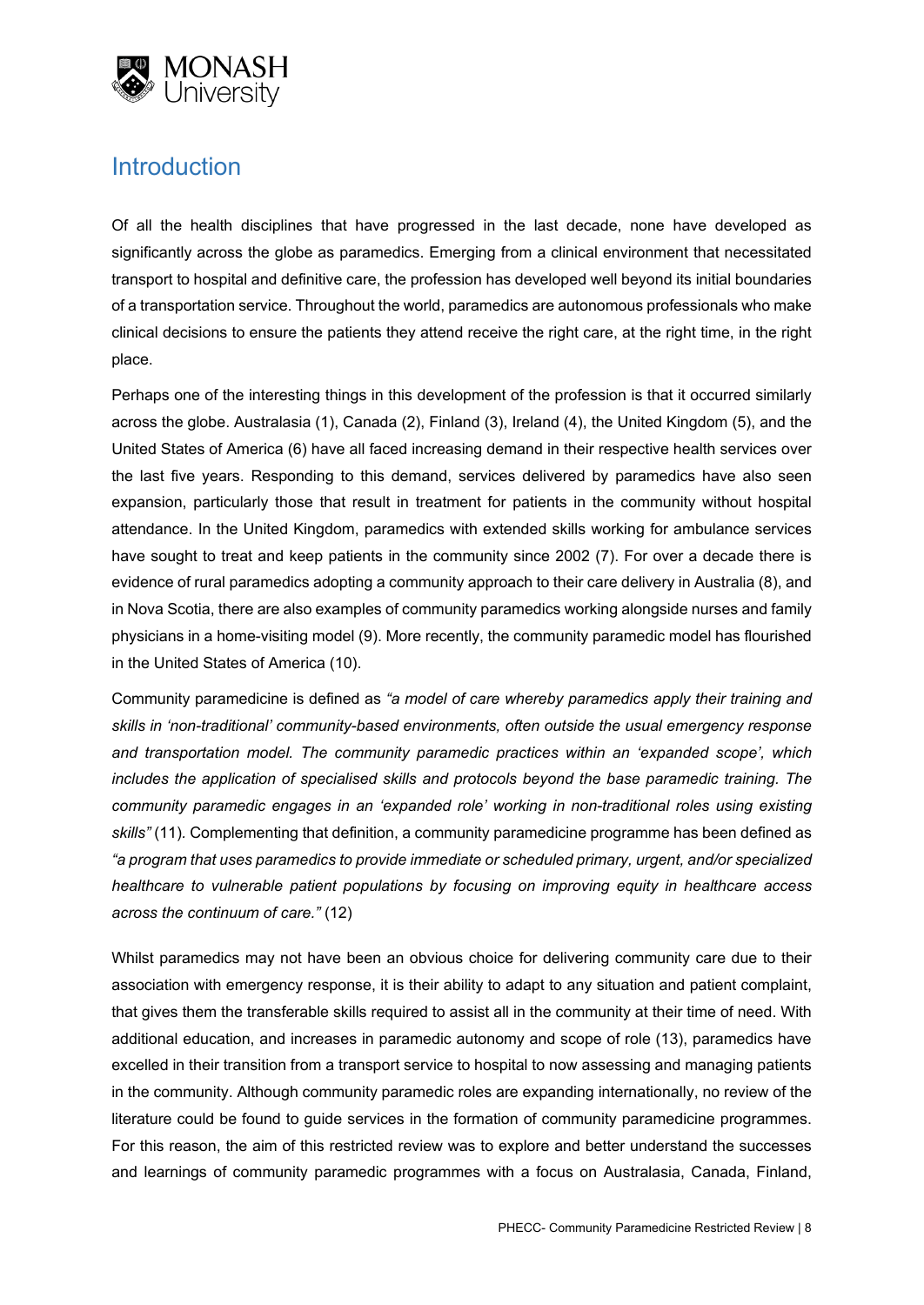

Ireland, the UK and the USA context. We sought to review the published research (both peer-reviewed and grey literature) on the following topics:

- Education.
- Models of delivery including clinical governance, supervision, and other structural supports;
- Scope of community paramedicine roles; and
- Outcomes associated with community paramedic programmes.

# <span id="page-8-0"></span>**Methods**

A restricted review (sometimes referred to as a rapid review) was deemed appropriate given the lengthy process often required to perform a systematic review, and the need for timely information to inform decision-making and policy creation (14). We used the population, concept, context (PCC) approach to draft research questions for the restricted review in consultation with the commissioning body (Pre-Hospital Emergency Care Council, Ireland). The review protocol was registered on the Open Science Framework in December 2021 [\(https://osf.io/qxwes/\)](https://osf.io/qxwes/).

#### Research question

What is the international evidence investigating community paramedicine covering:

- Education including entry-level requirements
- Models of delivery to include clinical governance, supervision, and other structural supports
- Scope of role
- Outcomes from community paramedicine programmes

#### Search strategy

We performed a systematic literature search in December 2021 for studies that investigated community paramedicine. We utilised an existing validated systematic review search strategy by Eaton et al (15) (see Appendix A). We searched electronic databases CENTRAL, ERIC, EMBASE, MEDLINE, and Google Scholar from 2001 to 2021 for relevant articles. Subject headings were used where appropriate, and keywords and subject headings were adapted as required for individual databases. The CADTH Grey Matters toolkit was used to guide grey literature searches for agency reports, the international organisation reports in national health organisations' websites, and health professional and scientific associations' websites (16). Searching of reference lists and forward reference chaining of final included studies was conducted via the use of "*citationchaser*" software (17).

#### Eligibility criteria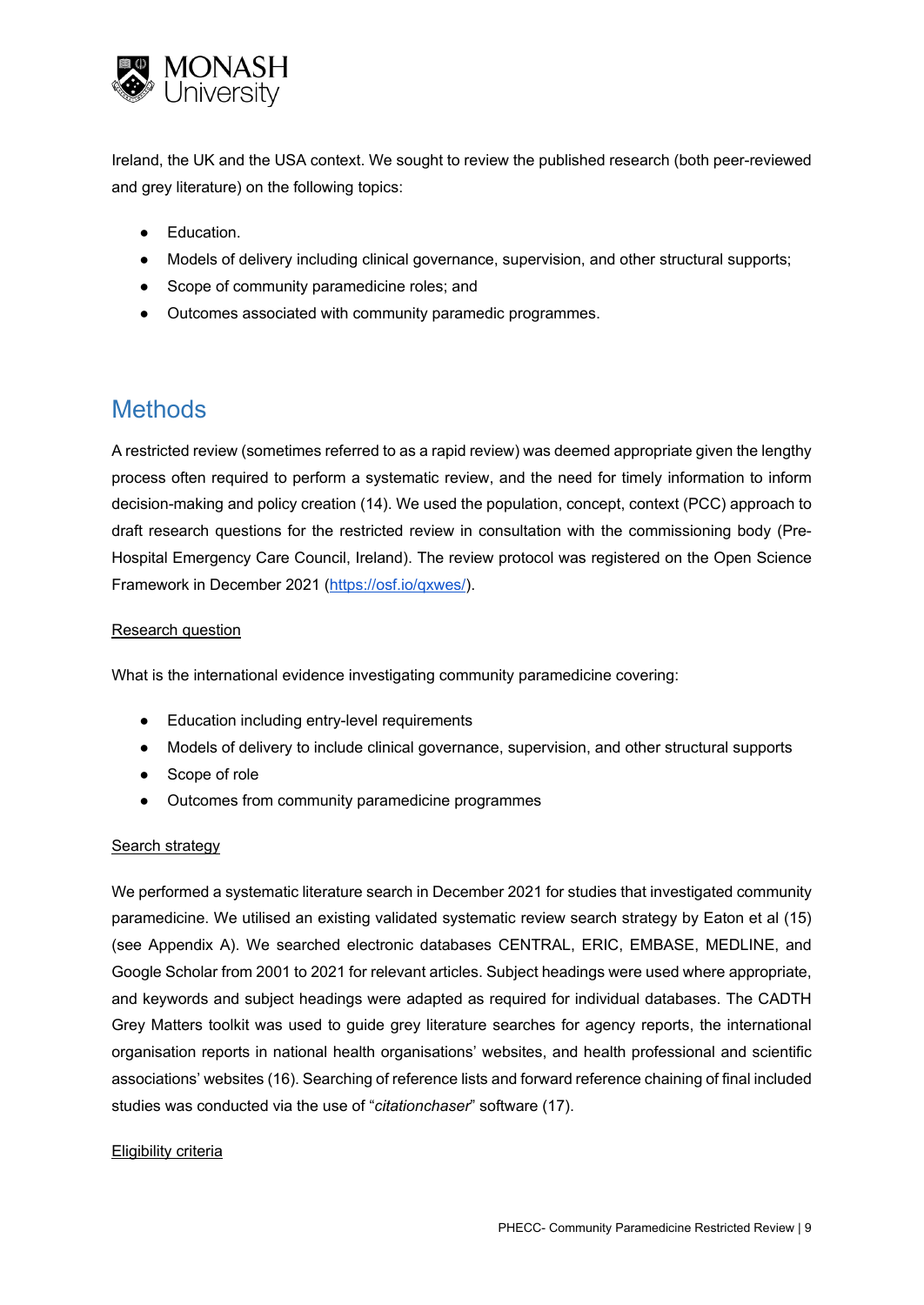

Articles of any study design that discussed community paramedicine programmes (including mixedresponse models whereby paramedics collaborate with or work alongside other healthcare professionals) were included from the peer-reviewed literature. We excluded literature that discussed programmes that did not meet the definition of community paramedicine (e.g., ambulance-based retrieval services, home visits by nursing or general practitioners), and conference abstracts. In addition, we excluded case studies and commentary pieces where no community paramedicine programme was studied, as well as magazine articles and news reports from the grey literature. Papers not available in English were excluded.

#### Study selection

We imported all search results into Covidence systematic review management software (18) where duplicates were removed. Each title and abstract were screened independently by two reviewers (BS, AB, GE, CL or MN) for exclusion using the eligibility criteria (level 1 screening). This was followed by a full-text review of the remaining articles by two reviewers (BS, GE, GW and MN) using the same eligibility criteria (level 2 screening). Conflicts were resolved by discussion or involvement of a third reviewer (BS, AB or CL). The Preferred Reporting Items for Systematic Reviews and Meta-Analyses (PRISMA) guideline was used to report on the conduct of the restricted review (19).

#### Data extraction

We designed and utilised a data extraction form informed by the Cochrane Handbook for Systematic Reviews (20). The form was piloted and updated until the research team reached consensus on the final version. General study characteristics that were extracted included: authorship, year of publication, the status of publication (i.e., grey literature or published), journal, and study design. Study-specific characteristics that were extracted included outcomes measured or issues researched, demographic characteristics of populations, and conclusions. Data were extracted by multiple reviewers (BS, AB, GE, ML, MN, CL, JH, GW). Informed by restricted review methodology (21), a random 20% sample (n=19) was audited for verification by a second author (BS).

#### Synthesis and analysis

A narrative synthesis was performed. The quantitative aspects of synthesis comprised variables such as patient demographics and reported outcome measures. The qualitative aspects of synthesis involved a content analysis of included studies in line with the research questions requested by the commissioning body, namely: education including entry-level requirements; models of delivery; clinical governance, supervision and other structural supports; scope of role; and outcomes from community paramedicine programmes.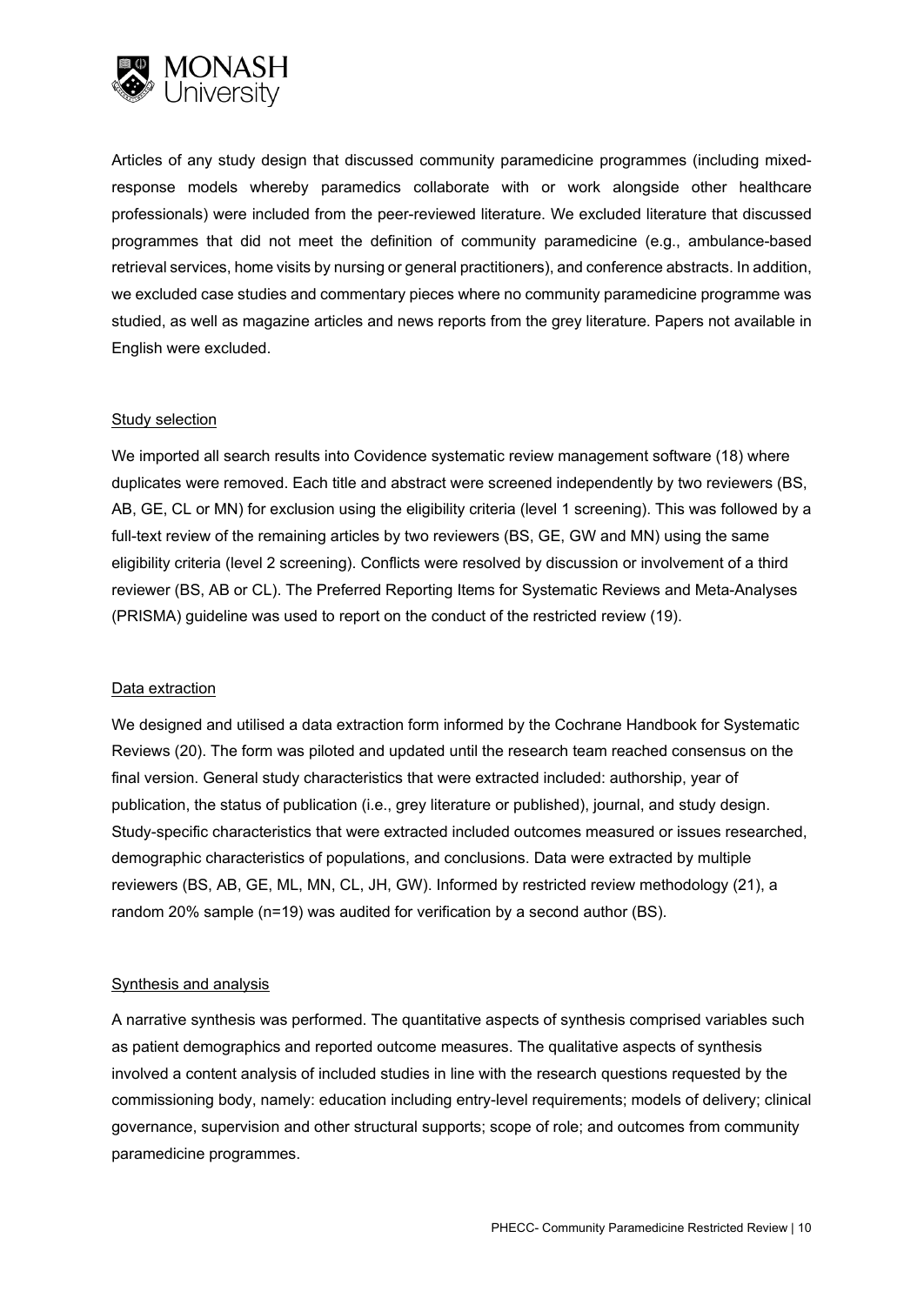

#### Quality assessment

A risk-of-bias appraisal of included peer-reviewed literature using the Mixed Methods Appraisal Tool (MMAT) was conducted (22). One reviewer assessed the risk-of-bias of the included studies, and this was verified by a random 20% sample audit by a second author (BS). Risk-of-bias appraisal was limited to the primary outcome measure for each study (14).

# <span id="page-10-0"></span>**Results**

## <span id="page-10-1"></span>Search results and study selection

The initial search strategy and referencing chaining of the final included studies yielded 10,130 citations for screening. We identified an additional 5 citations through searches of grey literature. After elimination of duplicates (2,148), we screened 7,992 studies at the title and abstract level (Level 1). This led to the exclusion of 7,579 citations. After performing a full-text review of 410 studies, 98 studies were included for extraction and analysis. See Figure 1 for a PRISMA flow diagram of these findings, and Appendix B for a list of included studies.

## <span id="page-10-2"></span>Characteristics of included studies

Included studies were published between 2003 and 2021, with the majority published from 2016 onwards (69 of 98 studies). Most were published as peer-reviewed articles (n=93), with the remainder being reports (n=5). The majority of studies were from the United States (n=37, 38%), followed by Canada (n=29, 30%) and the United Kingdom (n=16, 16%) (Figure 2).





The most common methodologies involved qualitative approaches to data collection and analysis (n=21), followed by systematic reviews (n=13), cohort studies (n=8), and randomised controlled trials (n=6). Populations studied included service users (with varying medical/social needs and histories), paramedics and community paramedics, other healthcare professionals, health system managers, and community members (e.g., relatives and carers). Sample sizes ranged from six (23) to 43,856 (24).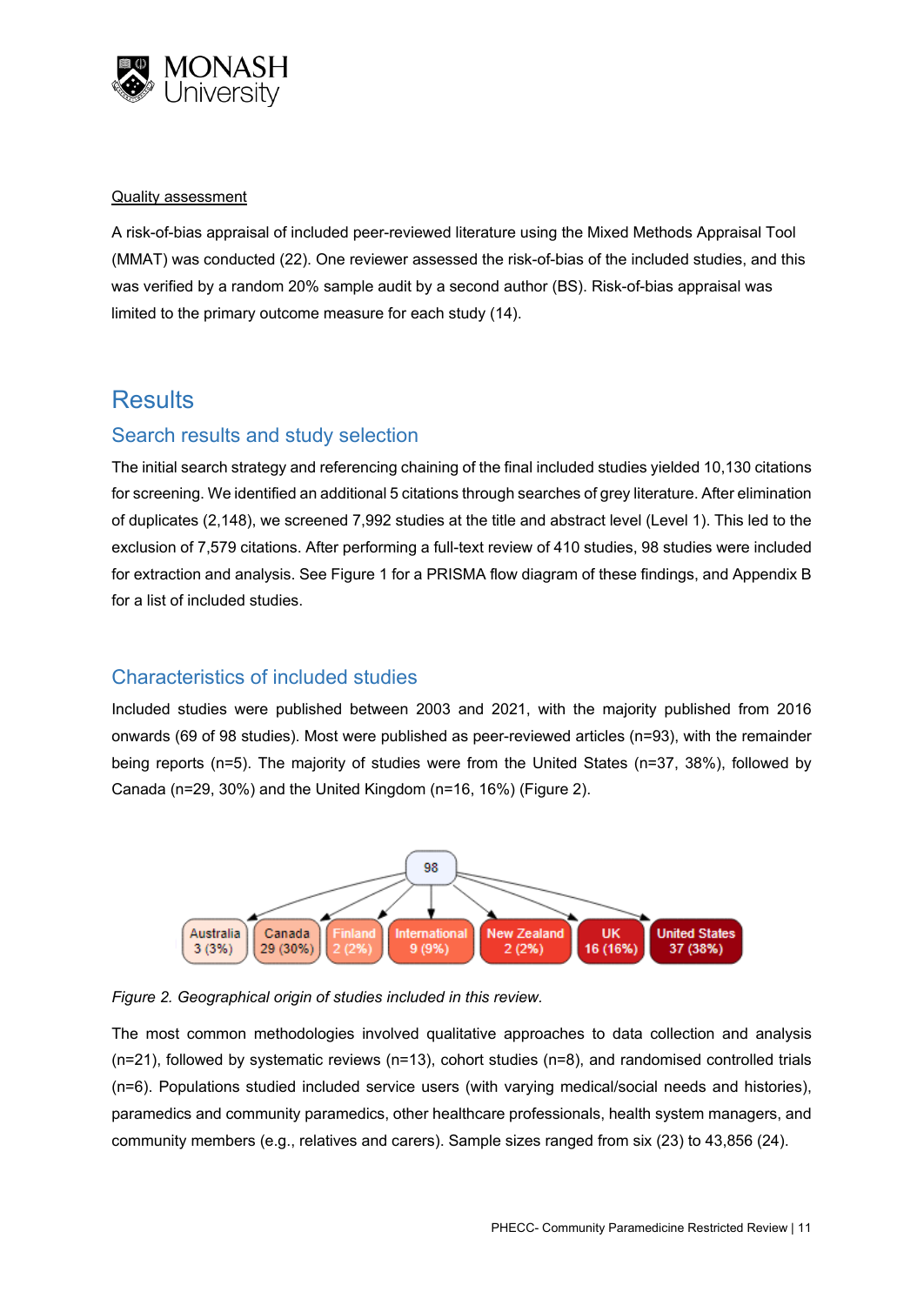

#### *Figure 1. Prisma flow diagram*



PHECC- Community Paramedicine Restricted Review | 12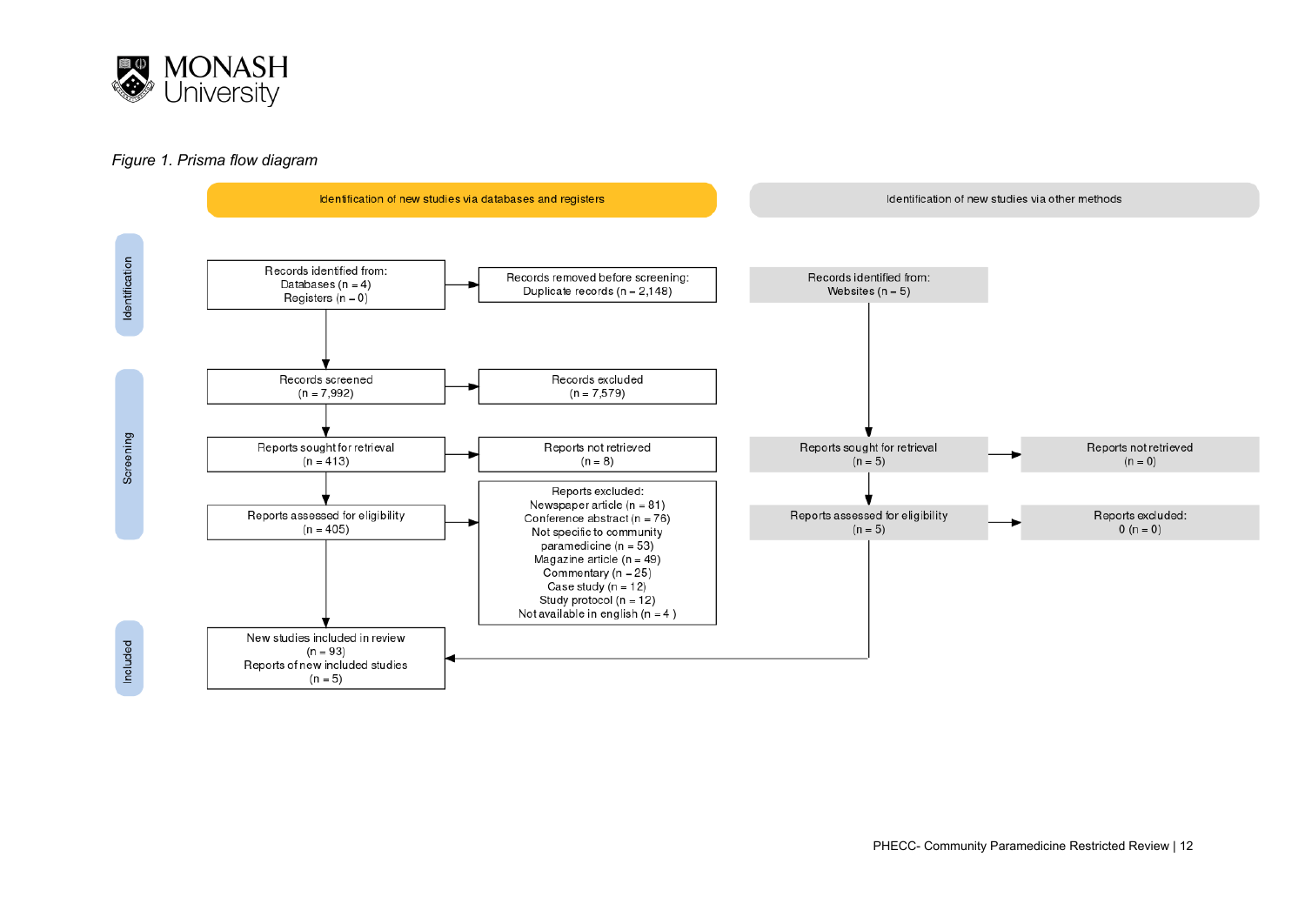

The majority of studies reported on outcomes of community paramedicine programmes (n=50, including quality of life, patient satisfaction, and economic impacts), followed by models of delivery (n=28, including clinical governance, supervision, and other structural supports). A number of studies reported on more than one of the descriptive categories (Figure 3).



*Figure 3. Primary category of evidence investigated by studies included in this review.*

## <span id="page-12-0"></span>Quality assessments results

Quality assessment using the MMAT was possible in 68 of 98 studies. No studies included in the review warranted exclusion based on a significant risk of bias identified in quality assessment; however, lower levels of evidence/study design were most common (25). The most common concern on assessment was due to poorly or vaguely described methods being reported. Of the 30 studies without assessment using the MMAT (where no relevant category exists) there was deemed to be no significant risk of bias in methods, and this most commonly was with systematic or literature reviews. See Tables 1-6 for tabulated quality assessment results.

## <span id="page-12-1"></span>**Education**

Twelve studies reported on the education of community paramedics, the competencies required of community paramedics, and/or the gaps that exist in service delivery and the future directions of education to provide such services.

#### *Community paramedicine education*

The descriptions of community paramedic education included various forms of in-service education (26, 27), community-college based curricula and programmes (28, 29), and postgraduate level degrees (13, 15, 27, 30). A systematic review by Chan (27) reported a median training time of 240 hours per trainee per programme with a range of 3.5 to 2,080 hours. The National Curriculum and Career Pathway for Community Paramedicine (31) outlines that community paramedics must complete a 300-hour education programme that includes primary care clinical rotations. One implementation of this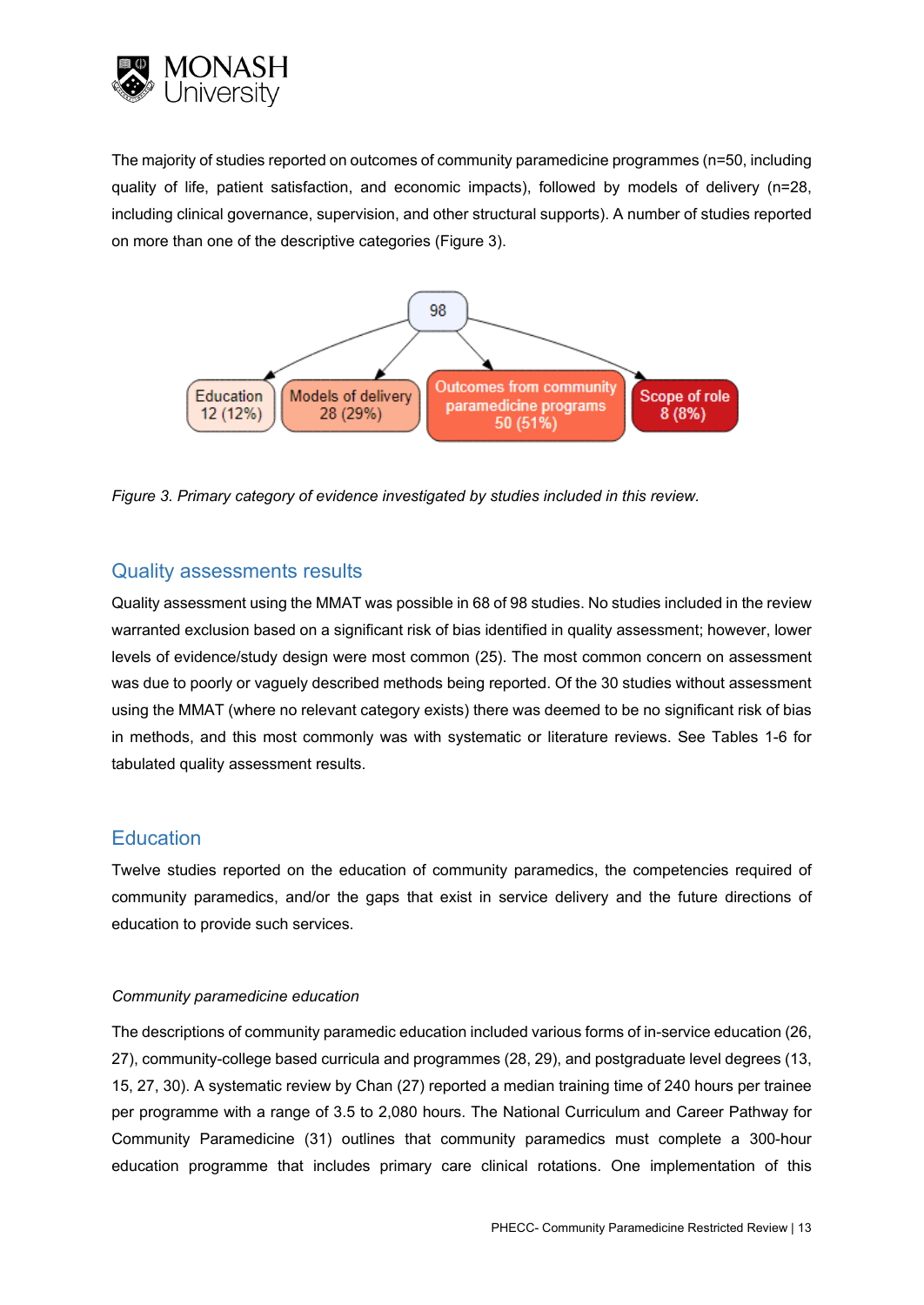

curriculum is reported by Boykin (32). A realist review by Eaton (13) reported a master's degree as the most common educational requirement for community paramedics.

#### *Competencies required of community paramedics*

Only one study (26) described a process whereby a newly implemented programme evaluated paramedics against a set of desirable competencies (knowledge, skills and attitudes - KSAs) informed by the National Occupational Competency Profile for Paramedics (33). Education gaps relating to the care of older adults were identified and addressed through local training by subject matter experts

#### *Future directions*

O'Meara (34) advised that for community paramedicine to be widely accepted and to operate effectively, education and training needs to be available to paramedics, including independent research, and continuing and graduate education. With this (and professional registration) would come support for expanded scopes of practice if required based on population needs assessments. Paramedics reported the need for continuing education to develop within the role (35). Pearson (36) cautioned that further research is needed regarding education and qualifications for community paramedicine, in particular how these roles may impact rural areas that rely on volunteers and/or lower clinical qualifications. The education needs of community paramedics remain under-researched and are not well reported in the studies contained in this review.

## <span id="page-13-0"></span>Models of service delivery

A total of 28 studies reported on models of service delivery. In addition to outlining the service delivery models, the studies discussed the need for programmes to be designed around community needs, specific innovations in response to COVID-19, challenges facing service delivery, and future directions for research and knowledge sharing.

#### *Service delivery models*

A variety of models of service delivery were reported in the literature, and these are broadly described in Table 7, informed by (37). According to Leyenaar et al, 75% of Ontario's municipal paramedic services delivered more than one community paramedicine model of care, serving an estimated population of 56,640, while referring 23,040 service users to other services (37). O'Meara (34, 38) outlined that despite how the model was delivered, community paramedicine differs from other paramedic service delivery by engaging with communities; through its situated practice; collaboration with primary health care; integration with health, aged care and social services; focused governance and leadership; embrace of higher education; and providing treatment and transport options. From a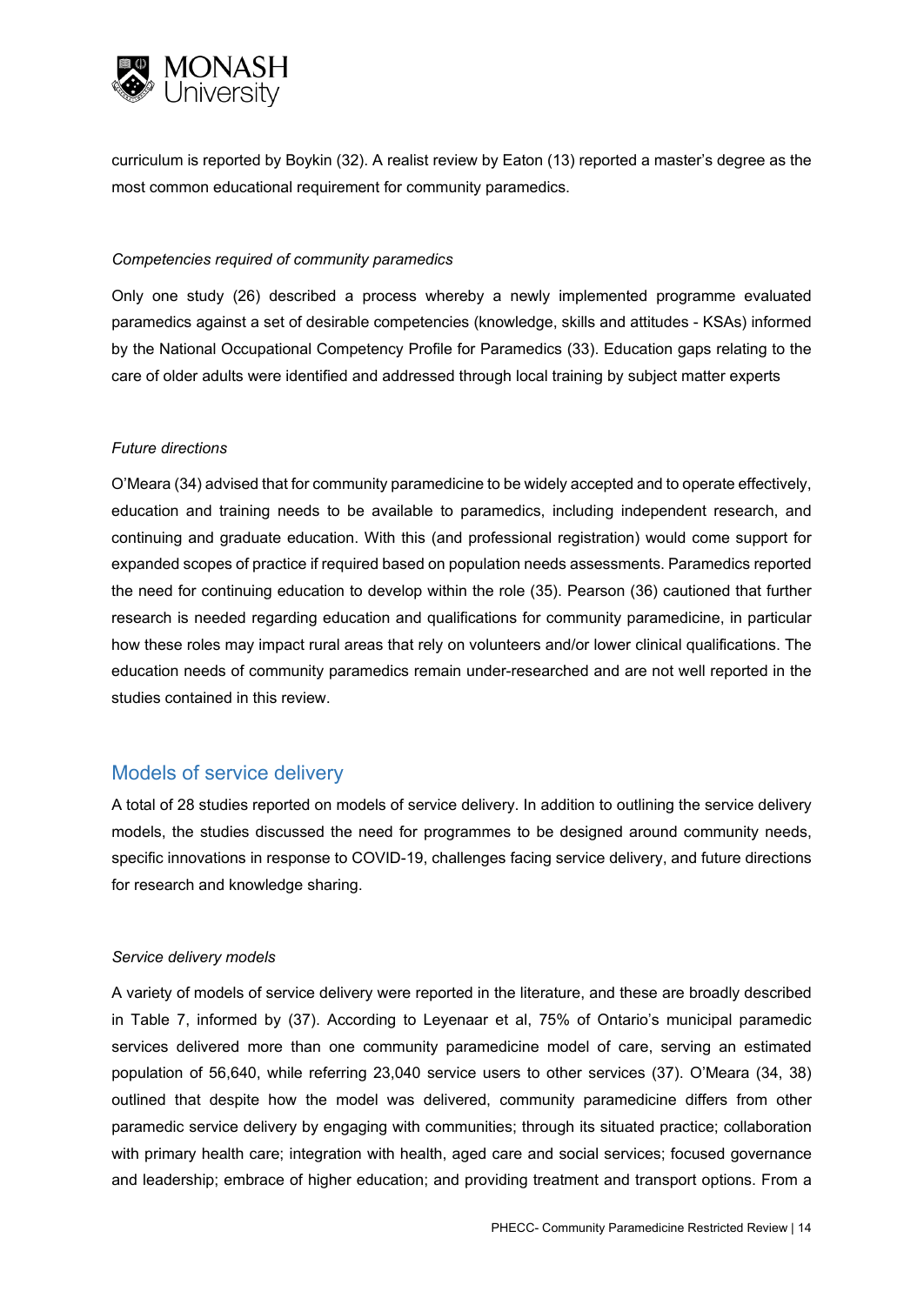

service delivery perspective, this highlights the importance of integration with the healthcare system. Community paramedics carried out fewer investigations, provided more treatments and were more likely to discharge patients home than the usual providers. In addition, through working in different settings across traditional professional boundaries, community paramedics impacted how services were delivered locally (39).

#### *Table 7. Community paramedicine service delivery models*

| <b>Model</b>                                    | <b>Description</b>                                                                                                                                                                                                           |
|-------------------------------------------------|------------------------------------------------------------------------------------------------------------------------------------------------------------------------------------------------------------------------------|
| Community assessment and<br>referral            | Community paramedics connect individuals with other care providers, including<br>community care services.                                                                                                                    |
| Community paramedic-led clinics                 | Community paramedics advertise and promote health promotion and<br>preventative care services (including influenza vaccination, chronic disease<br>education, blood pressure checks)                                         |
| Home visit programmes                           | Community paramedics work with other healthcare services to maximise "at-<br>home" services for those who repeatedly call or are at risk of frequent 911<br>utilisation due to medical conditions and/or unmet social needs. |
| Remote patient monitoring<br>programmes         | Community paramedics work with primary care providers to address issues<br>proactively via 24-hour home-based monitoring programmes for chronic health<br>conditions such as COPD, CHF and diabetes.                         |
| Community paramedic specialist<br>response      | Community paramedics work closely with 911 colleagues in a coordinated and<br>cooperative manner to enable access to other health care providers.                                                                            |
| Hospital discharge/transitional care<br>support | Community paramedic programmes partner with hospitals to facilitate improved<br>timeliness of discharge from hospital, with follow-up by community paramedics.                                                               |
| Mental health and addictions<br>support         | Community paramedics are part of mental health crisis response teams, provide<br>care in homeless shelter programmes, and assist in medical care provision and<br>oversight at safe consumption and treatment sites.         |
| Palliative care support                         | Community paramedics provide care for palliative care patients at home aligned<br>with care preferences of those receiving care.                                                                                             |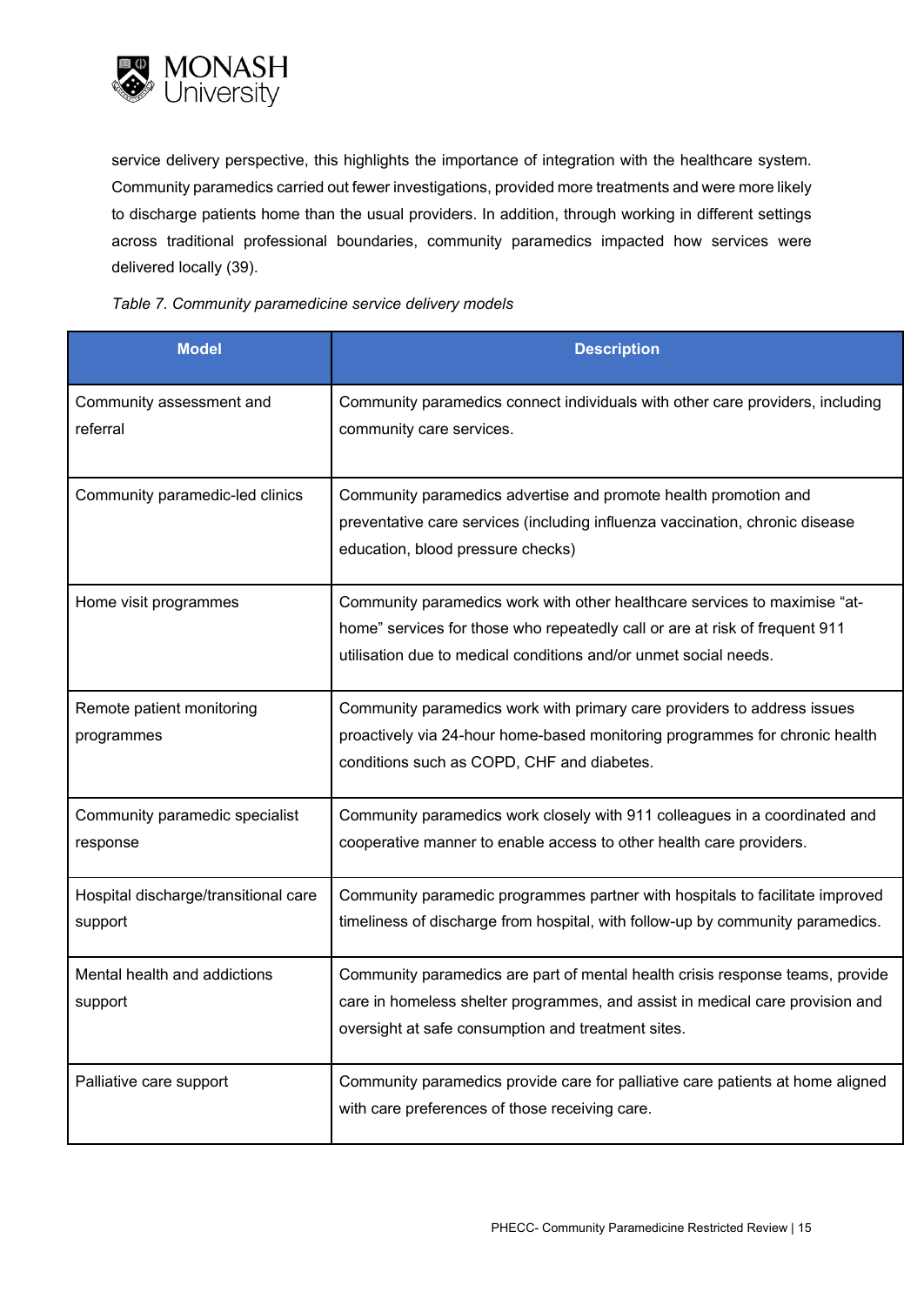

| Influenza surge programmes | Community paramedics work with at-risk populations to increase vaccination<br>rates and manage influenza-like presentations in retirement, nursing and other<br>residential environments. |
|----------------------------|-------------------------------------------------------------------------------------------------------------------------------------------------------------------------------------------|
| COVID response programmes  | Community paramedicine programmes provided COVID response activities<br>including testing, vaccination clinics, and logistical support for public health<br>partners.                     |

#### *Community needs assessment*

A key recommendation and lesson reported in the literature across multiple studies was the essential role of understanding the community needs and factors that enabled a sustainable community paramedicine programme (36, 37, 40). O'Meara (41) advised that engaging appropriately with the community can result in more integrated paramedic services, working as part of a less-fragmented system across the health, aged care and social service sectors. This is also important to prevent duplication and overlap of existing service delivery (42).

#### *Service delivery innovations in response to COVID-19*

Constantine et al (43) reported on the implementation of COVID-19 drive-through testing by community paramedics in North Carolina, USA. This was achieved through a comprehensive telehealth screening system, combined with screening protocols and integration of documentation across services. This study highlighted the ability of community paramedicine to protect existing emergency resources (e.g., 911 ambulance access and emergency departments) while also improving access to healthcare services.

Other innovations in community paramedicine programmes across Canada in response to service demands and population needs due to COVID-19 (44). Innovations included the delivery of novel community paramedicine services to marginalised populations such as prisoners, immigrant workers, and those experiencing homelessness. In addition, community paramedic programmes implemented virtual visits and telehealth solutions for remote and isolated individuals. This included remote patient monitoring solutions that allowed primary care providers to simultaneously care for large numbers of patients in collaboration with community paramedics. As a result of this increased cooperation and collaboration, community paramedics have further integrated into the primary care system as members of multidisciplinary teams across Canada (44).

From the same study, participants also reported establishing and strengthening links with public health departments as a result of COVID-19 innovations. Batt et al. (44) suggested that the link between public health and paramedicine has often been discussed and that the COVID-19 response illustrated the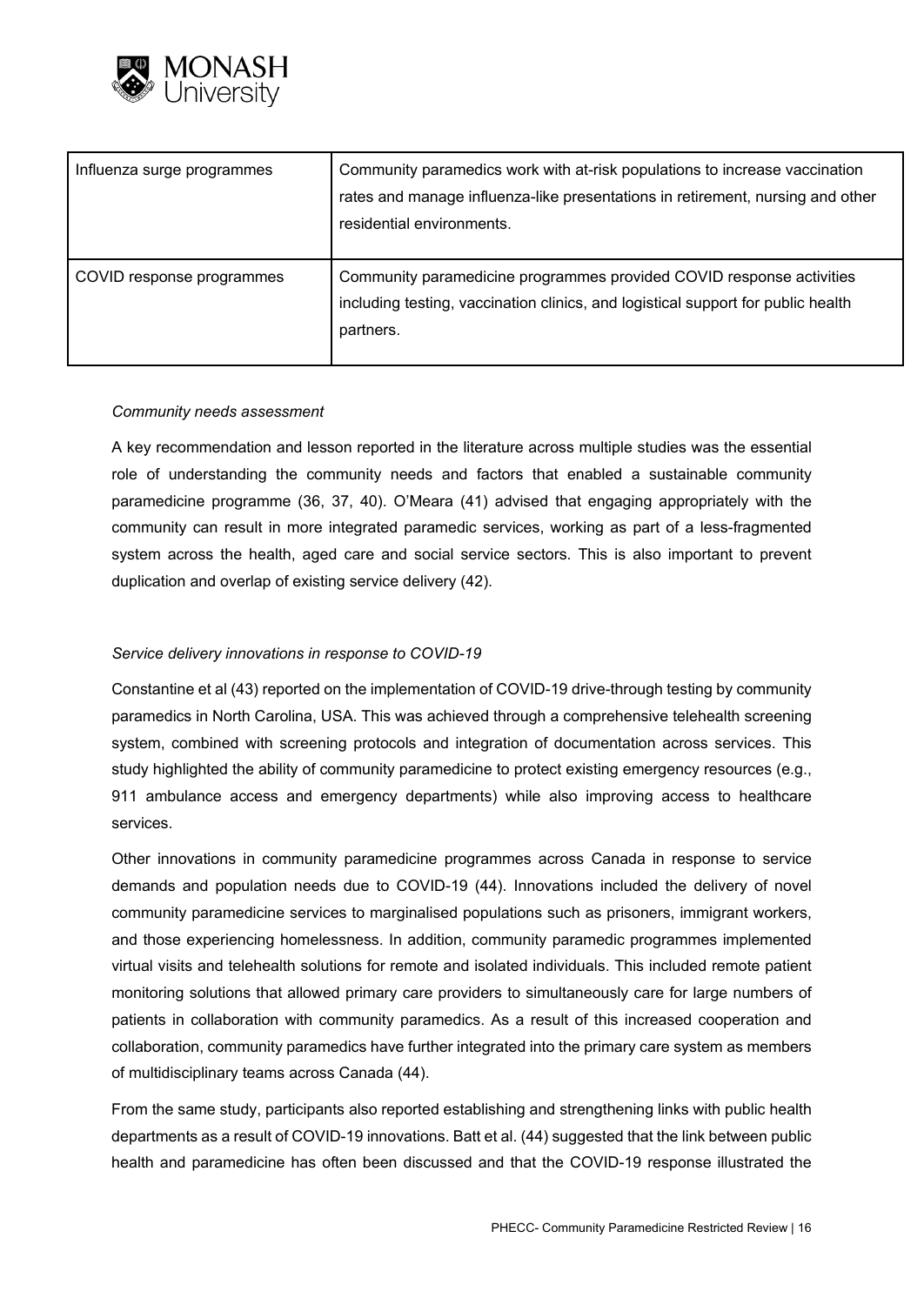

ability of community paramedicine to operationalise that link – one example being the ability of community paramedicine programmes to rapidly provide educated personnel, equipment, transport, and logistical support to deploy mass testing and vaccination efforts.

#### *Challenges*

Programmes outlined three principal challenges, namely: funding, data-sharing and reporting, and regulatory issues (36, 37, 44, 45). Cooper (46) suggested that further work was required to evaluate the development of practice, the quality of care, and the cost benefits of community paramedicine, which is echoed in other papers (47, 48). Evaluation of community paramedicine programmes has increased in recent years and is explored later in this manuscript. A lack of guidance and inconsistent interpretation regarding programmes and scope of practice was also highlighted (49), while Batt et al. (44) recommended the establishment of appropriate quality indicators for community paramedicine (i.e., not traditional ambulance service quality indicators).

#### *Future research and knowledge sharing*

Three papers (44, 50, 51) stressed the importance of conducting and reporting studies when implementing community paramedicine programmes, particularly those of high research quality such as randomised controlled trials. They suggested that doing so would not only assist in guiding the design and delivery of a programme that meets the needs of the community, but it would also serve to create an accessible resource that could be used for replication of study methods for similar initiatives.

## <span id="page-16-0"></span>Governance and clinical support

Twenty-one studies reported on clinical governance, supervision or medical oversight, and other structural supports, including collaboration with other healthcare staff.

#### *Integrated interdisciplinary collaboration*

Several models existed where community paramedics were integrated alongside other professional groups. Whalen (35) reports a combined nurse and paramedic team offering overnight urgent and emergency care, where the unique professional identities of both groups enabled a more holistic patient experience. A more recent model utilised community paramedics as a delegated home visit response from the heart failure specialist (42), to expedite patient access to non-emergency treatment associated with their condition. Similarly, Boykin et al (32) outlined a similar model involving paramedics, pharmacists and advanced practitioners in cardiology responding to patients with heart failure. Other programmes included community paramedics working in Mental Health Crisis Response Teams (24)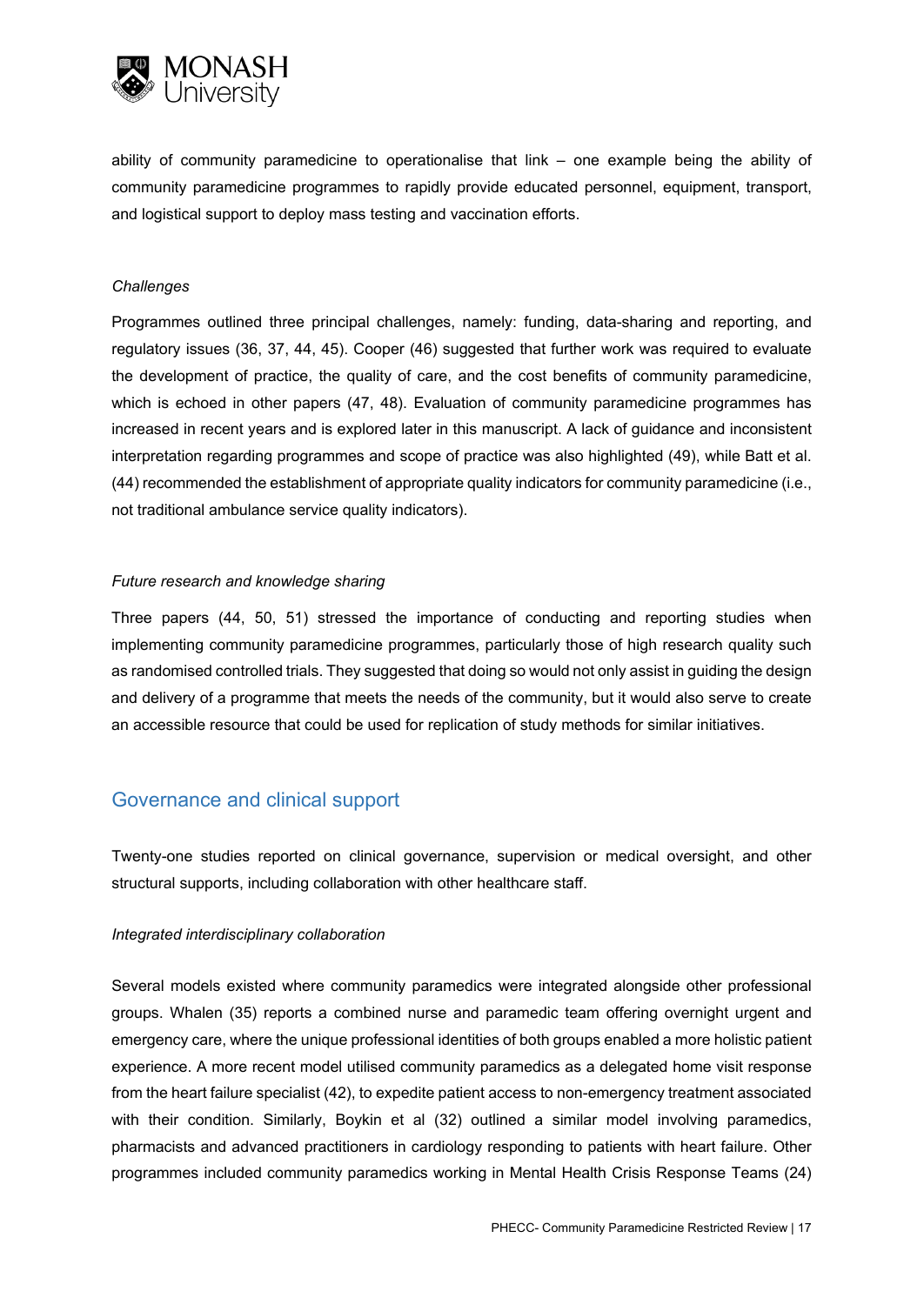

providing care in homeless shelter programmes (47) and working within a rapid access team alongside Family Physicians (52).

The need for community paramedics to have effective clinical and managerial links with other health providers was well documented (35, 39, 41, 48, 53). The development of interagency links across different services also enabled the development of patient referral processes (52). However, the key to integration were governance structures to support role implementation and reduce duplication between professional groups (40, 54).

#### *Medical Oversight*

Whilst evidence suggested that community paramedics, for the most part, worked without direct medical supervision, 10 studies outlined the provision of remote medical oversight or physician support (35, 40- 42, 47, 49, 51, 53-55). In a majority of studies, it was not clear whether medical oversight directed the provision of patient care or was in place as a clinical support to troubleshoot clinical problems. Pearson and Shaler (36) found that in jurisdictions where there was a lack of legislation underpinning professional roles, more robust clinical supervision was required. Leyenaar et al (54), however, in their review found almost exclusively use of clinical on-call support for assistance, rather than permission to treat. There are also arguments that whilst there are valid reasons to support high levels of medical supervision for community paramedics, this should not be at the deficit of developing the professional practice of community paramedics (38, 41).

#### *Standard Operating Procedures*

The need for governance structures to support the integration and utilisation of community paramedics was a common occurrence (36, 39, 40, 48, 49, 53). As well as linking legislation to clinical supervision, Pearson and Shaler (36) found that stronger standard operating procedures and protocols existed in jurisdictions with a lack of legislation to support professional conduct. However, there was evidence that whilst protocols existed, they were not always followed as they did not cover all components of the community paramedicine role, such as social assessments (40).

#### <span id="page-17-0"></span>Scope of role

Eight studies reported on the scope of the role of community paramedics. Across the literature reviewed, there was no clear standardisation regarding what an expanded scope of role for community paramedics would include, especially since practice guidelines were still being established as paramedics move to work in these relatively new clinical areas (13, 56). However, three key components that were considered to be a staple requirement of the scope of the role expected of a community paramedic.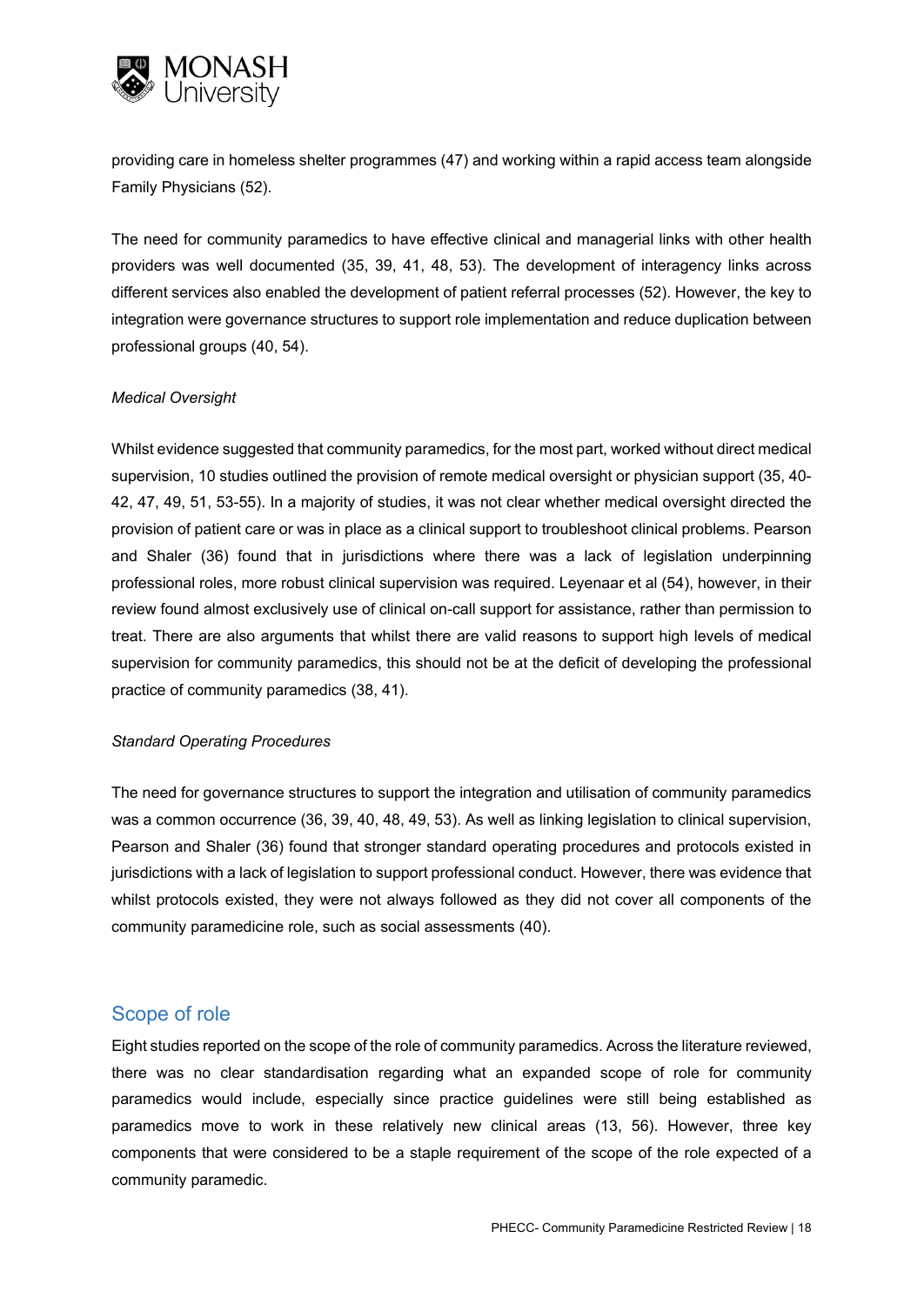

#### *General health assessment*

All studies (56-62) outlined the importance for community paramedics to be able to undertake a general health assessment. Eight years ago, Evans et al. (58), found that a general health assessment was among one of the most common roles reported in their literature review, with an emphasis on acute minor conditions, rather than complex multi-organ disease. Similar results have been noted more recently (59). In their cross-sectional environmental scan, Leyenaar et al (59) found that all community paramedics undertook a generic health assessment across all organ systems. However, a multisystem assessment was less common, with no community paramedics undertaking an assessment featuring the neuromusculoskeletal system, for example. A more recent literature review outlines that the generalist training given to paramedics prepares them well for the management of a wide spectrum of undifferentiated illnesses, for which a general health assessment would be required (62).

#### *Psychosocial assessment*

The assessment and management of behavioural health emergencies as a routine part of ambulance work were considered by Keefe et al (61) to be a transferable trait into community paramedicine. Slightly more recently, a Delphi study in Canada has outlined that the ability for community paramedics to undertake a psychosocial assessment is likely due to the absence of time-sensitive situations in which paramedics conduct their assessments (56). Evans et al (58) outlined that this lack of time-pressure enables community paramedics to undertake safeguarding and risk assessments whilst in patients homes. However, another paper found that whilst assessment for psychosocial needs may be part of the extended role commensurate with community paramedicine, this was one aspect that would not necessarily form part of a paramedics initial training (60). Indeed, Keefe et al (61) also found that experiential learning played a key part in the ability of community paramedics to expand the scope of their role to undertake a more holistic assessment that included biopsychosocial health.

#### *Health promotion*

The expanded scope of role for paramedics was also considered to include health assessment and prevention of ill-health (56-58). In rural Australia, an expanded scope of role was found to enable community engagement with local health services (57), where health promotion and illness prevention had a meaningful impact at the community level. Leyenaar et al (56) found that through their engagement and general health assessment, community paramedics were likely to identify mediumterm and long- term care needs. Indeed, Evans et al (58) consider that the holistic nature of the assessment may be particularly suited to assess the health requirements of those aged over 60.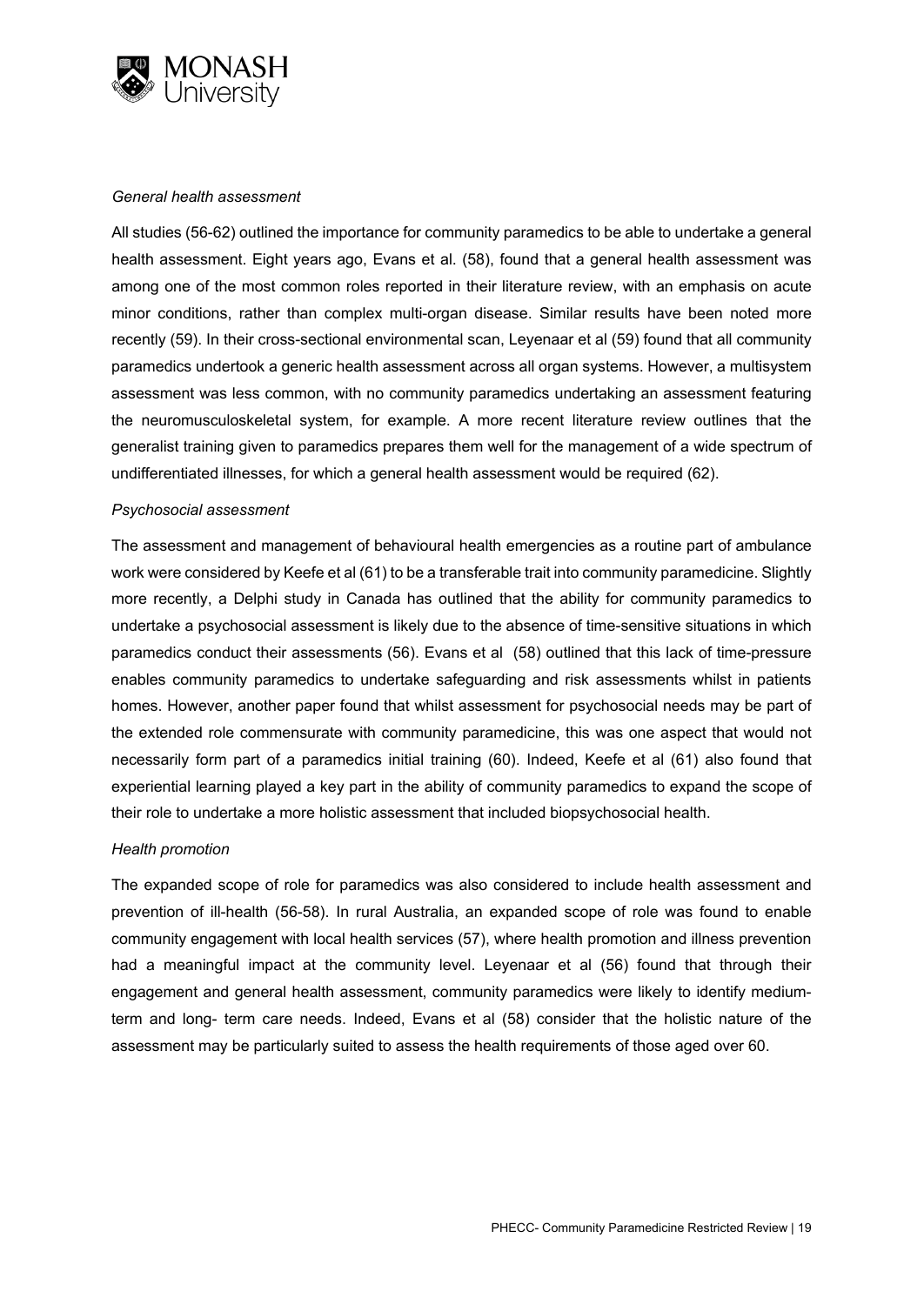

## <span id="page-19-0"></span>Outcomes associated with community paramedicine programmes

Outcomes of community paramedicine programmes were reported in 50 different studies included in the final results. The outcomes associated with community paramedicine programmes were categorised into 5 outcome categories:

- Impact on emergency calls, rates of transportation and hospital admissions
- Economic evaluations
- Patient health outcomes
- Patient satisfaction
- Community paramedic satisfaction and qualitative insights into the role

#### **Emergency calls, transportation and admission outcomes**

The most common outcome measure to evaluate community paramedicine programmes was the impact on rates of transportation and presentations to the Emergency Department (ED), impact on rates of Emergency Medical Services (EMS) calls, and admissions to hospital. Twenty studies investigated community paramedicine across these outcome measures, with the impact on ED presentations the most frequently reported outcome measure. See Table 8 for tabulated results.

#### *Impact on ED presentations*

Community paramedicine programmes were found to influence the net reduction of ED visits when compared to routine pathways of care. In studies that compared the effect of emergency department visits compared to a control group not receiving community paramedicine intervention the reduction in ED presentations ranged from 21% (63) to 58.7% (64). Comparison control groups were found to have an increase in ED visits while the intervention of community paramedicine programmes provided a net overall reduction. When comparing to control group participants, community paramedicine participants were found to be less likely to attend the ED (relative risk [RR] 0.72, 95% CI = 0.68 to 0.75) (65) and there was also reported to be a reduction in the time spent in ED by patients enrolled in community paramedicine programmes (126.6 vs 211.3 minutes) (66).

#### *Impact on EMS calls*

The impact of community paramedicine programmes on request for EMS was reduced. In programmes situated within EMS, there was a 26% reduction in EMS calls. In specific population groups, there was also a reduction in EMS calls. In patients who had suffered a fall there was a reduction in calls and subsequent transports (67) and one study which looked at the impact of community paramedicine programme on patients who frequently utilise the service found there was a mean reduction per patient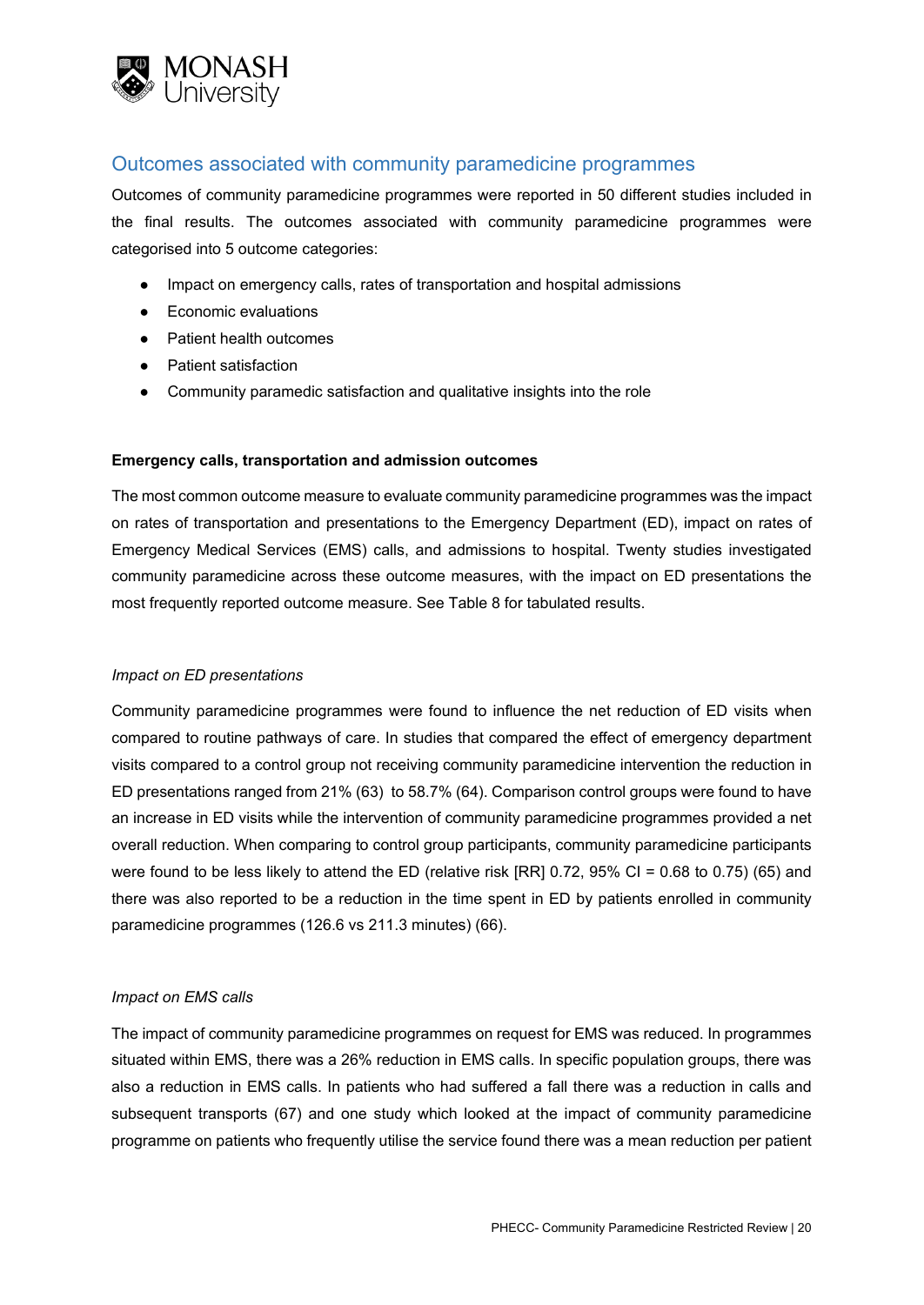

from 18 calls on average down to 8 after enrolment (47). A study from Finland found that 82% of the patients assessed and treated by community paramedics did not re-attend EMS (68).

#### *Impact on hospital admissions*

Community paramedicine programmes were found to reduce rates of hospital admission. Studies reported a reduction in 30-day readmission rates (69), reduced admissions (70) and improved quality of life. A report from Canada showed a 32% reduction in admissions to a hospital (37) by patients receiving community paramedic intervention and in patients living in long term care receiving community paramedicine intervention they were less likely to be admitted (16.8% vs 39.8%) (71).

#### **Economic outcomes**

There were 12 studies that included some form of economic evaluation of community paramedicine programmes included in the results. Results showed that the community paramedicine programmes greatest economic impact was due to a reduction in acute healthcare utilisation through a decrease in the usual pathways of care of emergency call-taking dispatch of paramedics, transport to the ED and ED attendance plus or minus hospital admission. See Table 9 for tabulated results.

Canadian studies showed significantly promising economic advantages associated with the implementation of community paramedicine programmes. In a randomised control trial looking at community paramedicine programmes for low-income seniors in subsidised housing (72) there was a net reduction in EMS calls. This resulted in a cost reduction of C\$54-C\$243 per resident in the trial with overall cost avoided during 12-months being between C\$78,742 to C\$355,681.

Despite the costs of implementing a community paramedicine programme not being insignificant, the return on investment was reported to be advantageous. A report on community paramedicine programmes in Ontario Canada (37) showed that a cost avoidance of \$29 million in downstream health costs was achieved in a population group of 2,333 patients. It was reported that a net return on investment (being calculated through, cost avoidance – the cost of providing service) to be C\$5,842 per patient per year, with a community paramedicine hospital discharge service creating a 50% reduction in health care costs and cost avoidance estimated at C\$10,000 per patient.

Studies originating in the US also showed that community paramedicine programmes had an economic advantage over routine pathways of care. Through a reduction in EMS calls, ED presentations and hospital admissions one study found a return on investment of 20% in one year (64). Similarly to Canadian studies the net reduction in costs was associated with diverting patients away from ED presentations, with one pilot study finding that "per patient, savings were US\$791 for seven days, US\$3,677 for 15 days, and US\$538 for 30 days" (73). Another study found a 19% reduction in perpatient costs per month in high-risk patients.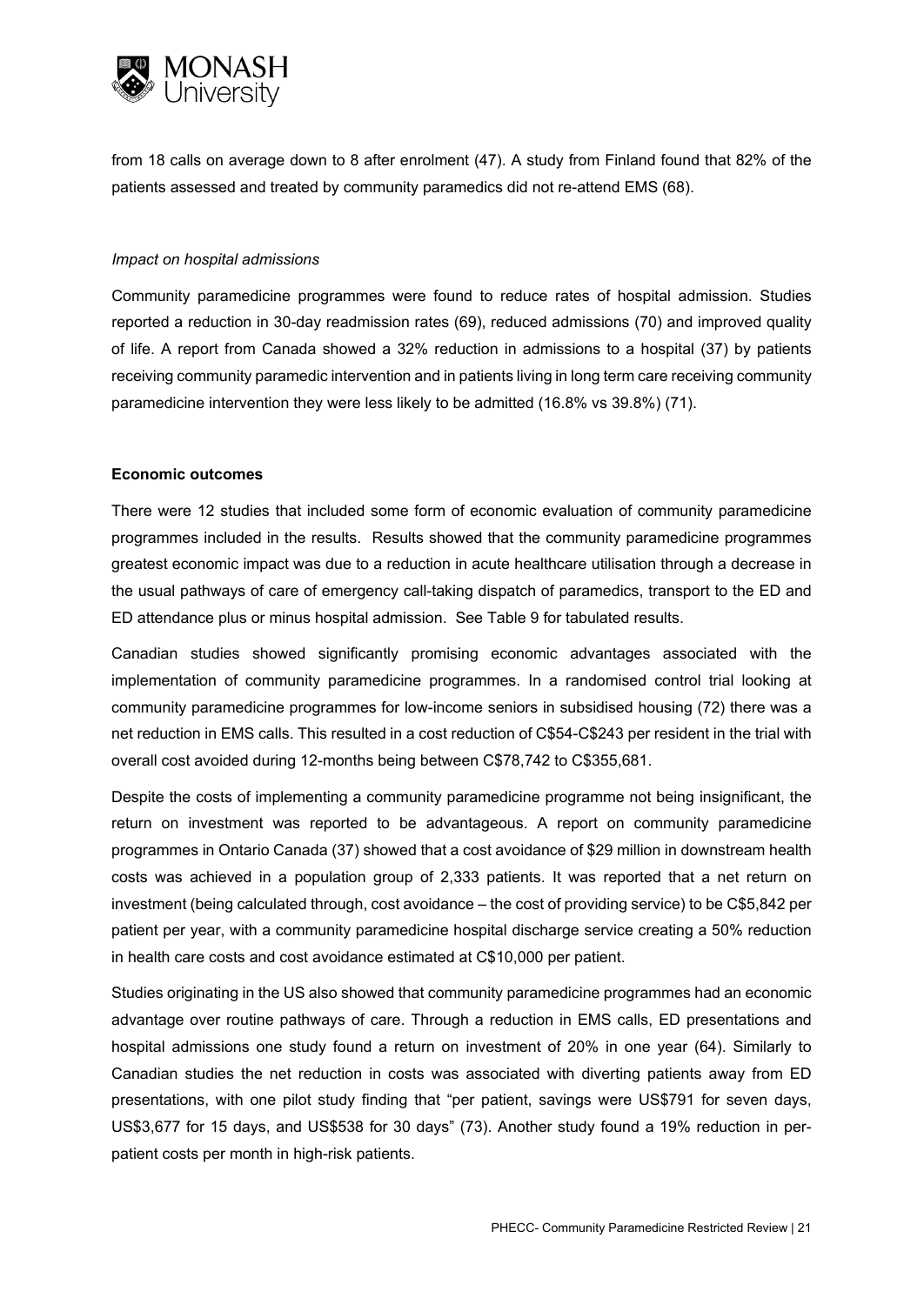

The economic results from community paramedicine programmes were not restricted to the North American context, in the UK paramedic practitioner programmes were found to be cost-effective at £20 000 per Quality Adjusted Life Year (QALY) (66). When discussing mixed models of care a programme that involved a nurse and paramedic team attending to low acuity calls found that the cost of implementation of the programme was offset by the savings from the reduction in ED presentations and hospitalisations. The programme ran over a 15-week period and saved £29 260 (74).

In Australia a community paramedicine programme which was implemented across 6 different sites found that should the programme sites be utilised consistently, annual costs saving per patient seen by the community paramedic equivalent would range from AUD\$411 to AUD\$998 (75).

#### **Patient health outcomes**

Seven studies provided evidence associated with whether community paramedicine programme interventions influenced patient health outcomes. See Table 10 for tabulated results. Three studies specifically reported on the change in both blood pressure and diabetes risk. In patients with hypertension community paramedic intervention showed that both systolic and diastolic blood pressure was decreased significantly (64, 76). Likewise, diabetes risk was decreased in 15% of participants in one Canadian study (76) and one US-based study patients suffering from diabetes saw a decrease in blood glucose measurements on average of 33.7mmol/L (64).

When considering the quality of life measures 3 studies used this as an outcome measure. In a randomised control trial participants receiving the community paramedicine intervention showed significant results in QALYs and were more likely to be able to perform usual daily activities (odds ratio 2.6, 95% CI 1.2 to 5.8) (77). In a similar but separate randomised control trial of community paramedicine an increase in QALYs was also seen (mean difference 0.06, 95%CI: 0.02 to 0.10) (78). A US study that used EQ-5D-3L scores to measure the impact of a community paramedicine programme on patients found that the mean difference between pre and post scores was statistically significant and participants scored nearly 20 points higher on the perceived quality of life (79).

Two studies evaluated the patient safety of community paramedicine programmes, one study found no difference in 28-day mortality rates and a study from New Zealand showed that of only 18 cases where there was a subsequent presentation after a non-transport decision was made, on clinical review all cases at the time the decisions were made were deemed clinically appropriate (80).

#### **Patient satisfaction**

Nine studies either primarily investigated or reported on patient satisfaction with care provided by community paramedicine programmes, see Table 11 for tabulated results. All 9 studies reported favourable patient satisfaction results. Patients in the community paramedicine programmes found their experience to be positive (81) and were highly satisfied with the care provided (65). Patients appreciated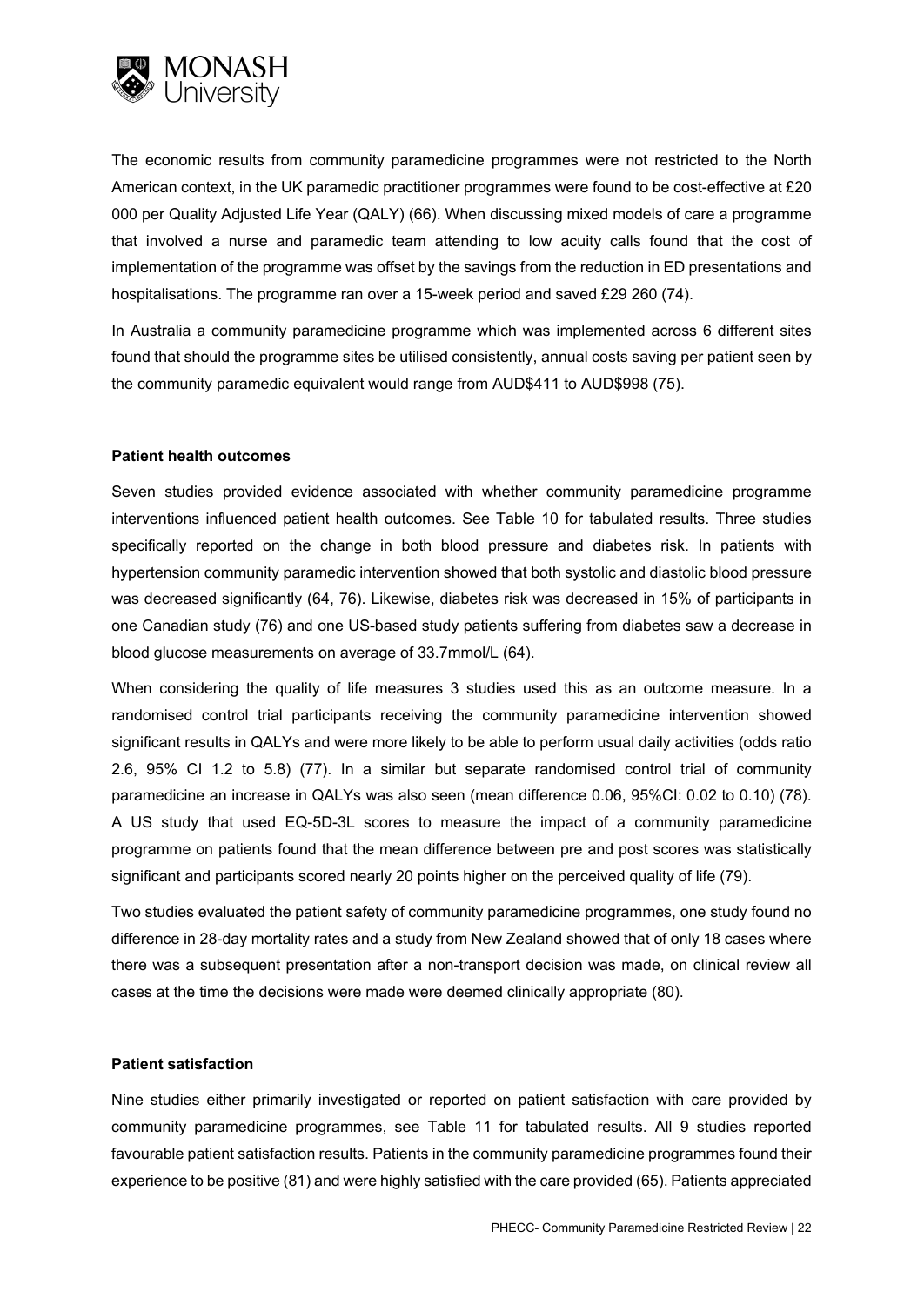

the fact that the programmes provided the improved ability for health monitoring, provided primary health care needs at home which increased the sense of security as well as provided increased education on their health issues making patients feel empowered to manage their own health (82). A separate study echoed this result with 99% of participants believing their understanding of their health conditions had improved, leading to increased empowerment in managing their health independently (26). Patient satisfaction was driven by both the professional and personal relationships that the community paramedics were able to develop throughout the community paramedicine programme model of care (83).

One study investigated satisfaction differences between routine EMS models of care compared to a community paramedicine model of care (84). Both models of care were accepted by patients, but a small number of patients still did have a preference to be transported to the ED rather than having care provided in the community or at their place of residence. This was echoed in an Australian report which also found that 2.2% of patients refused to be treated by community paramedics (75).

#### **Community paramedic satisfaction and qualitative insights into the role**

Eight studies examined the satisfaction and qualitative experience of community paramedics (or local equivalent) operating in a community paramedicine programme. See Table 12 for tabulated results. Paramedics working in community paramedicine programmes were found to value the role and enjoyed the novel approach to care that impacted positive patient outcomes (35) and they felt accepted to work in non-traditional ambulance roles by other health professionals (85). Paramedics felt that the key to the success of community paramedicine programmes and their role was dependent on interprofessional relationship building (82, 86-88). There were reports of opportunities to improve the experience of community paramedics such as by increasing clinically focussed graduate-level education (45, 46), improving the communication from management staff and better communication about the role of community paramedics with other paramedic staff and allied health partners (45, 88).

## <span id="page-22-0"></span>**Discussion**

This review identified 98 studies that explored several aspects of community paramedicine, namely education, programme delivery, the scope of the role, and outcomes. While much of the evidence was of a lower level of evidence (25), taken as a whole the results of this review provide a comprehensive overview of the implementation of community paramedicine around the world in the last twenty years, from the inception of some of the first programmes, to modern-day programme innovations in response to COVID-19.

One of the core tenets of community paramedicine is the design and implementation of programmes that meet the needs of the community (12). While the curriculum outlined by the Paramedic Foundation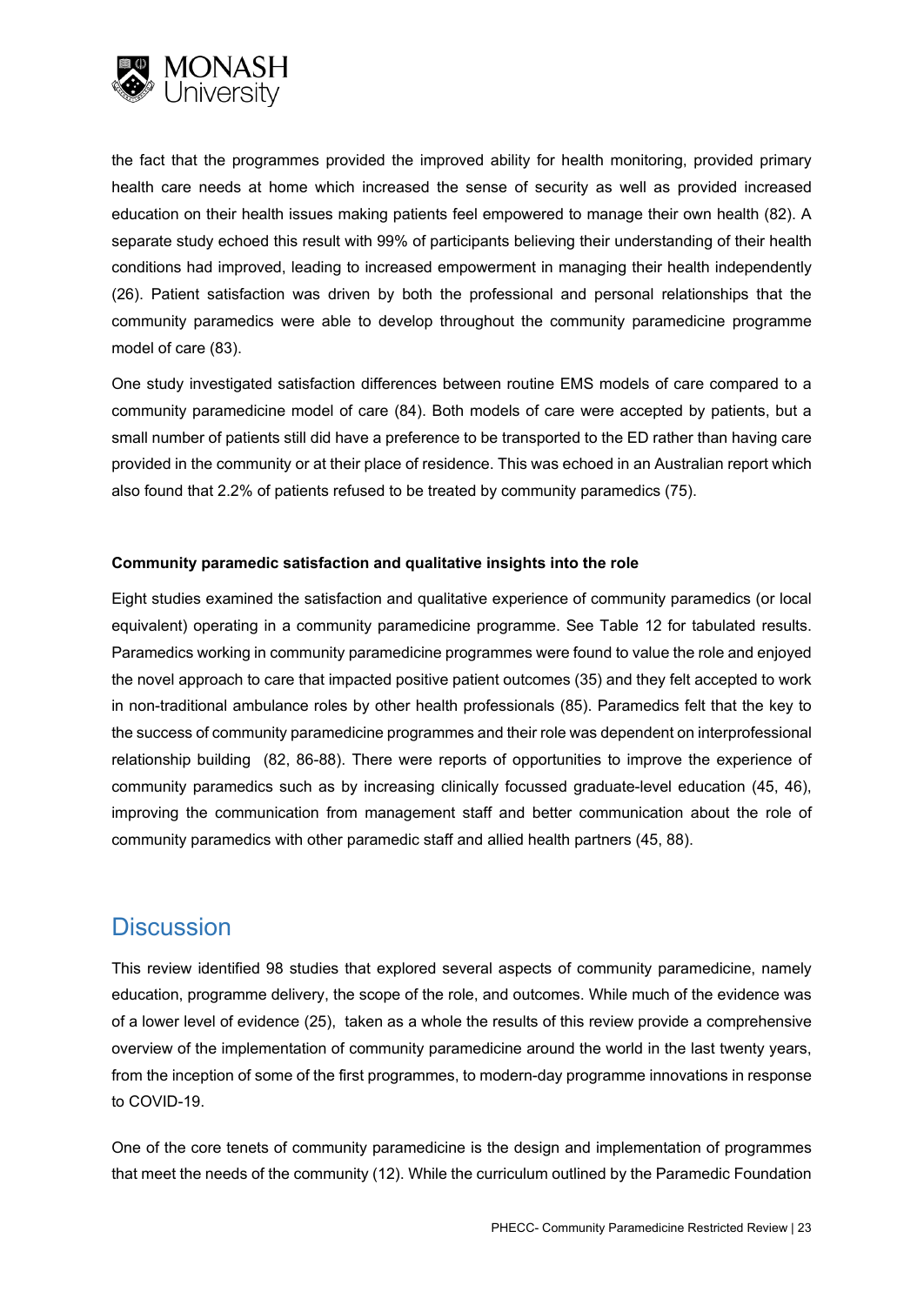

(31) provides an introductory module on the conduct of needs assessments, there is a noticeable lack of literature that critically discusses or explores the components of a community needs assessment. Given the acknowledgement that paramedicine is a profession that practises on a health-social care continuum (89, 90) it appears timely for guidance on contemporary approaches to conducting community needs assessments that are holistic and patient-centred, acknowledge the complex barriers to health and social care access in marginalised populations (91) and are co-created with the community, instead of on their behalf.

Central to delivering a service that meets the needs of the community is first educating and supporting community paramedics to do so. Despite the shift towards competency-based education evident in the health professions over the past 10 years (92), only one study in this review (26) identified required competencies to inform education design and delivery. While other educational programmes may have been modelled against identified competencies, the lack of reporting on this aspect of education means there is some uncertainty in the appropriateness of education programmes, and a potential for missed opportunities in addressing community needs. It would appear prudent to first identify the competencies needed of community paramedics in specific contexts (93), and use these findings to design education and assessment strategies.

A natural consequence of such a competency-based approach suggests while standardised or national curricula hold some utility, they should only be used as a foundation for community paramedic education. The unique needs assessment of each community should highlight specific competencies, which can then be used to further guide customised education. Education may take the form of specific clinical rotations (as recommended by the Paramedic Foundation Community Paramedicine curriculum), postgraduate modules or degree programmes, and/or specialised education and qualifications such as independent prescribing. Decisions regarding education design will likely be influenced by the existing educational frameworks for paramedics in these settings. This again highlights the pivotal role of the initial (and ongoing) community needs assessment.

It is obvious that education will therefore influence the scope of the role community paramedics undertake. Evidence in this review demonstrated that the generalist pre-registration education required by paramedics is harnessed to enable the development of community paramedics across different clinical settings and different clinical needs. This pluripotential characteristic of paramedics (13) enables the scope of role to reflect either the environment or community in which they work. Central to the expanded scope of their role for community paramedics was the health promotion and the importance of a holistic biopsychosocial assessment. Community paramedics do not only operate in a response model, but in a proactive approach that focuses on making every contact count.

Supporting the expanded scope of the role is the integration with other healthcare professionals, and the need to have effective administrative links with the wider healthcare system. Such links enable the development of specific care pathways for specific patient groups, creating a smoother patient journey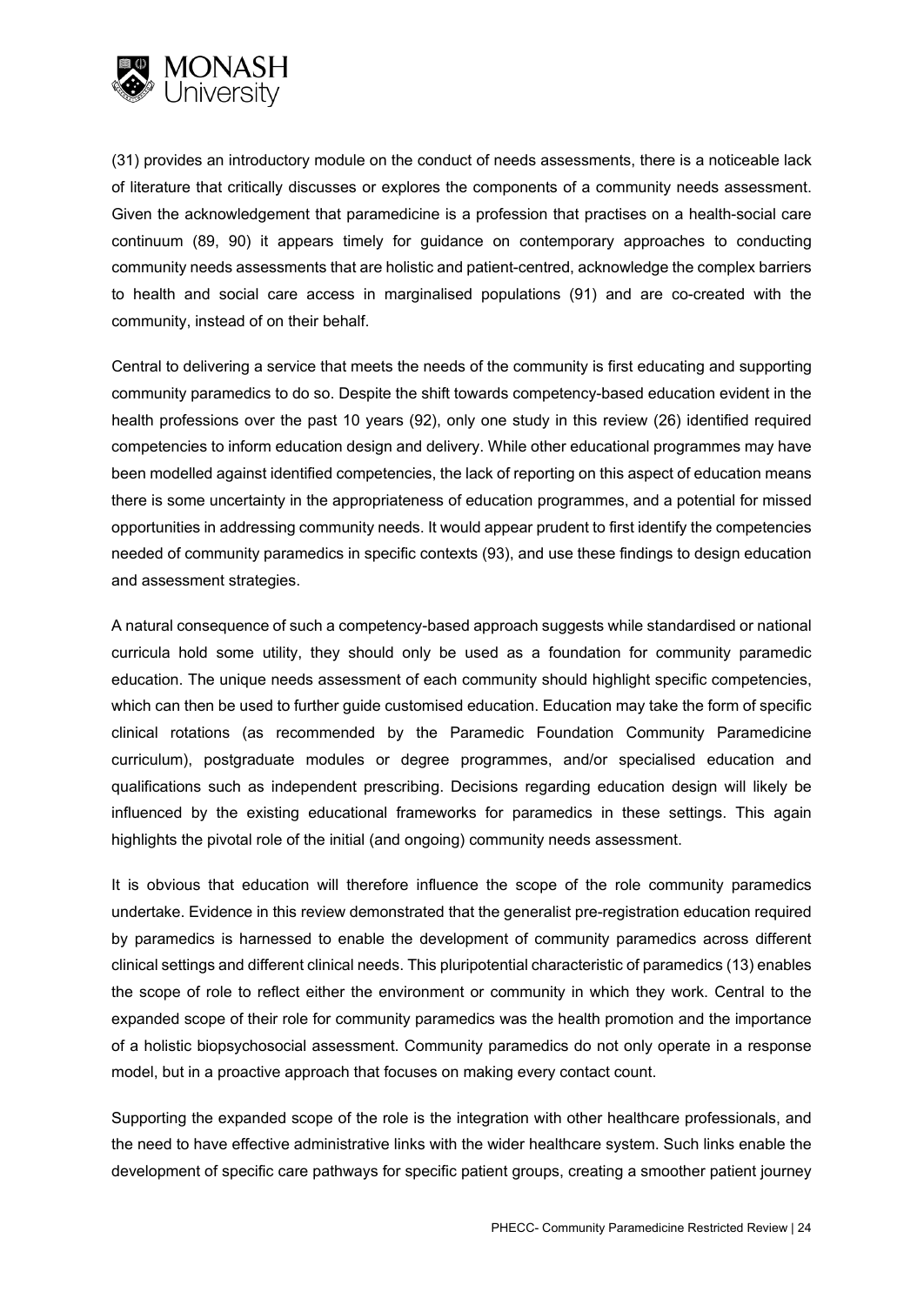

and improved access to treatment (94). Associated with this integration is consideration of the clinical supervision afforded to community paramedics. Whilst the option for remote physician assistance may undoubtedly be beneficial during complex clinical cases, this should offer supportive advice, rather than direction for treatment. It is vital to the profession and the overall healthcare system that community paramedics work as autonomous clinicians who are capable in their own right (38, 41).

Multiple studies reinforced the importance of links with primary care and integration into the broader healthcare system. These studies reinforce the advice of O'Meara (34) that integrated services are less likely to duplicate work and, by reducing the fragmentation within the healthcare system, may result in improved outcomes. However, such integration is prone to multiple challenges highlighted in the literature. One of the key points of failure for integration appears to be the ability to use shared documentation services, and the sharing of data across multidisciplinary teams. Another challenge faced by community paramedicine programmes is misalignment between existing regulatory structures and new or expanding roles for community paramedics. Revisiting the appropriateness of current regulatory approaches (which were designed to address the regulation of paramedics in one specific context, such as emergency ambulance response) may be necessary to allow community paramedicine programmes to meet the needs of the community.

The response of community paramedicine programmes to COVID-19 was not well reported in the results of this review. However, a publication in press (95) details community paramedics who supported COVID assessment and testing in Renfrew County, Ontario, Canada, thus echoing the previous findings (43, 44). Studies such as these reinforce the unique role of paramedicine, in particular, that of community paramedicine, in supporting primary care and public health service delivery - meeting the needs of the community, even when presented with challenging circumstances such as those presented by COVID-19. By further sharing the experiences and lessons learned from the mobilisation of community paramedicine to support primary care and public health initiatives, programmes can be better placed to serve these evolving community needs going forward.

An important part of community paramedicine program implementation is the robust evaluation used to measure its impact and ability to achieve any pre-set goals. The most-reported outcome measures found in the literature was the impact of community paramedicine programmes on rates of transport by paramedics and rates of ED presentations. There are limitations in using this as a sole outcome measure to evaluate the effectiveness (96) as it has been highlighted that community paramedicine programmes often aim to serve the most vulnerable and complex patients who often require intense healthcare utilisation (97). This is particularly the case in programmes that care for previously identified frequent attenders which have been noted in the literature to not engage in preventative health care measures (98). There is also a natural decrease in ED presentations in some patient groups over time and this may bias results in evaluations solely looking at rates of transport and ED presentations (98). For this reason, the outcomes measure of rates of transportation and presentation to EDs should be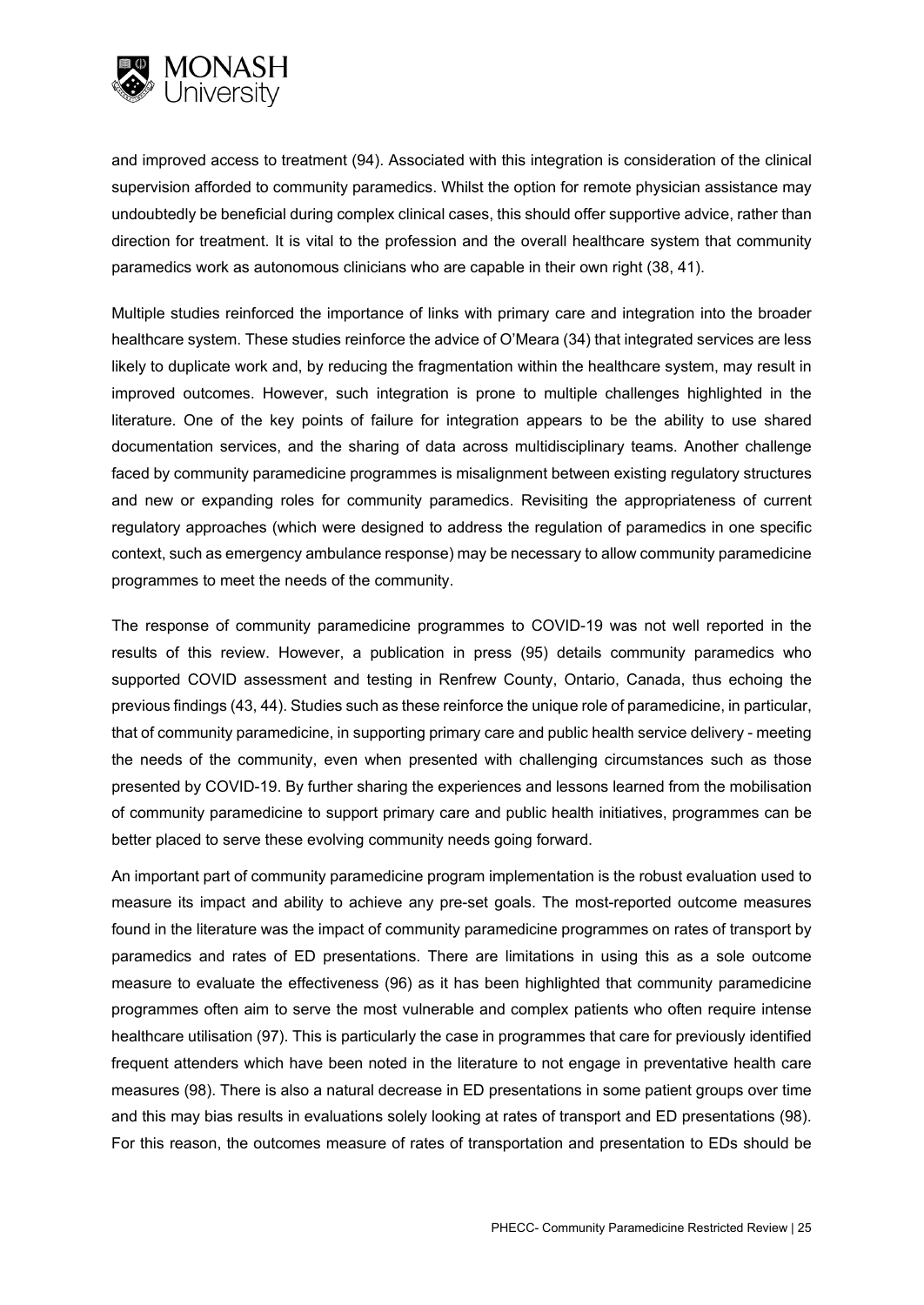

one part of a robust evaluation piece when looking at the impact of community paramedicine programmes on the health system they are integrated within.

Community paramedicine programmes were found to be economically advantageous even when considering the cost of implementation. The importance of consulting with those with expertise in health economics from the development stage of any community paramedicine programme would appear to be important to ensure these results are also applicable. Early involvement with a health economist would enable appropriate prospective data collection and understanding of costs from commencement, rather than attempting to retrospectively evaluate the economics of a programme from a limited dataset (99). Finally, the patient outcomes measured were heterogeneous with many patient outcomes measures showing a positive impact. Quality of life measures appear to show the positive impact of community paramedicine and would be one of the more appropriate outcome measures to be used when considering patient-level outcomes (100). On top of this, patient satisfaction with care provided and qualitative insights provide a well-rounded insight into quantitative outcome measures and were shown in the results to be overwhelmingly positive.

The outcome measure results included in this review show that there is enough evidence to support the implementation of community paramedicine into healthcare system design. Community paramedicine programmes result in a net reduction in acute healthcare utilisation for patients enrolled, appear to be economically viable and result in positive patient outcomes with high patient satisfaction with care.

# <span id="page-25-0"></span>Gaps analysis

Whilst this review has highlighted programmes across Australasia, Canada, Ireland, the United Kingdom and the United States of America where research has focussed on community paramedicine, this review has also highlighted the significant gaps that exist within each of the topics under consideration.

This review has highlighted that the education required for community paramedics, and the scope of the role they undertake, differs across continents, and across different jurisdictions within each country. Whilst there is a need for community paramedic programmes to be developed in response to specific community needs, this lack of standardisation is problematic in that it has the potential to prevent the professionalisation of this group of practitioners. A common education requirement and an indicative scope of role would be beneficial in the development of paramedics into community paramedics, as well as the movement of community paramedics between jurisdictions and even continents. At the local level, such standardisation will ensure patients and other healthcare providers understand and accept the role of the community paramedic.

Central to the development of community paramedics are governance structures that support their new role. This not only supports their integration with the wider healthcare workforce, but also sets out the requirements to support their development with clinical supervision, and standard operating procedures to support the scope of their role. This review found that there was a lack of standardisation in the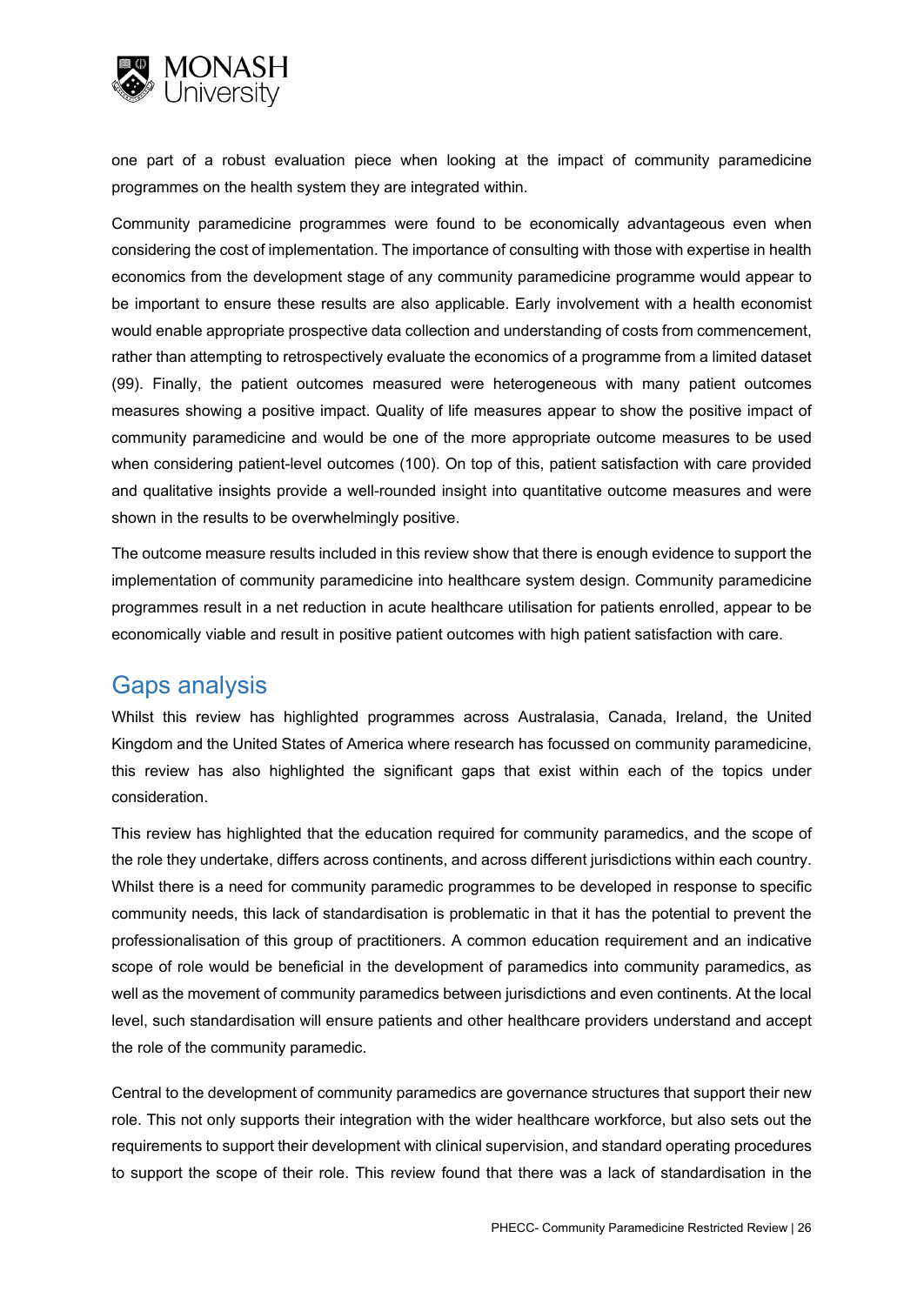

implementation of governance and supervision models to support community paramedics in both their role and development.

Lastly, the inconsistency in outcomes reported in the literature demonstrate a gap in the current evidence. With no consistency in outcome reporting, the standards by which the impact of community paramedic programmes are assessed remains. Standardised reporting outcomes could include the impact on the health workforce (such as reduction in hospital attendance; increased accessibility for patients to specialist services or treatment); patient satisfaction; QALYS; and economic impact within workforces. When applied together, these differing study designs could be powerful tools to determine the impact of community paramedicine programmes, and their contribution to the communities within which they serve.

# <span id="page-26-0"></span>Implications for community paramedicine in Ireland:

- Community needs assessments should guide the development of community paramedicine programmes
- Community needs assessments should be dynamic and require ongoing attention
- Community needs assessments should guide the identification of the competencies required of community paramedics to practice effectively and safely
- Educational programmes should be structured to support the development of the predetermined competencies, and should occur at an appropriate academic level (literature would suggest Master's degree with appropriate clinical rotations)
- Links with primary care and public health agencies and professionals should be created
- Challenges such as documentation and data sharing need to be considered and addressed to promote successful programme implementation and delivery
- Existing regulatory structures (e.g., pre-defined or restrictive clinical practice guidelines, registration categories) may limit community paramedicine programmes to respond to meet the needs of communities
- Quantitative, qualitative, and economic analysis designs should all be considered when looking to evaluate the impact of community paramedicine programmes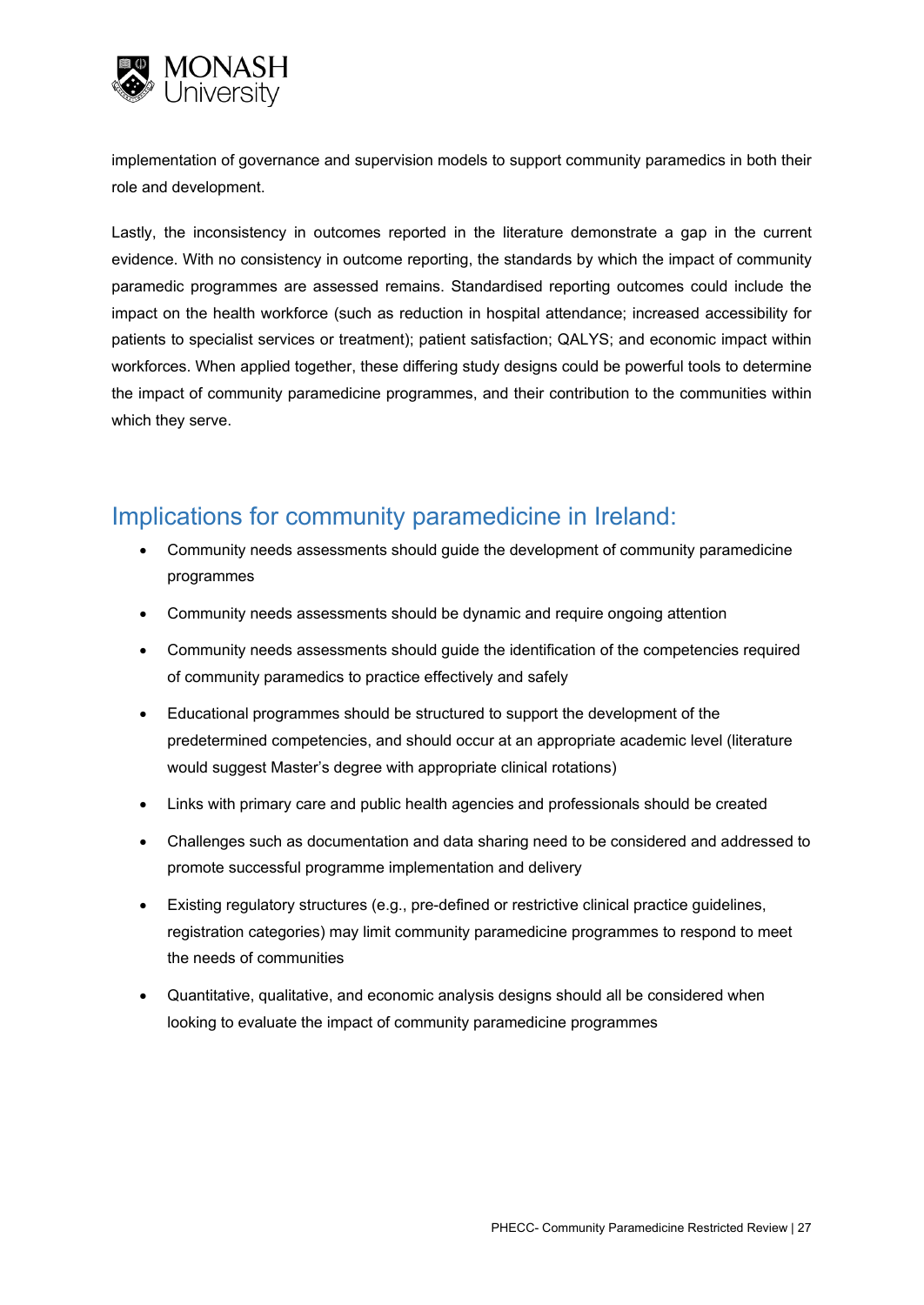

# <span id="page-27-0"></span>**Summary**

This review identified and explored research related to community paramedicine focused on four key areas: education, models of delivery, the scope of the role, and outcomes. Research to date has been published across all four domains from multiple jurisdictions. The findings of this review demonstrate a lack of research and understanding of the education and scope of the role of community paramedics. The findings highlight a need to develop common approaches to education and scope while maintaining flexibility in addressing community needs. There was an observable lack of standardisation in the implementation of governance and supervision models which may prevent community paramedicine from realising its full potential. Finally, while there has been an increased focus on outcomes in the literature, such reporting is inconsistent. This inconsistency, and the gaps evident across the other areas of focus, makes it difficult to articulate what community paramedicine programmes can achieve and their impacts on the healthcare system.

# <span id="page-27-1"></span>Funding

This study was commissioned and funded by the Pre-Hospital Emergency Care Council and was awarded following a competitive tendering process.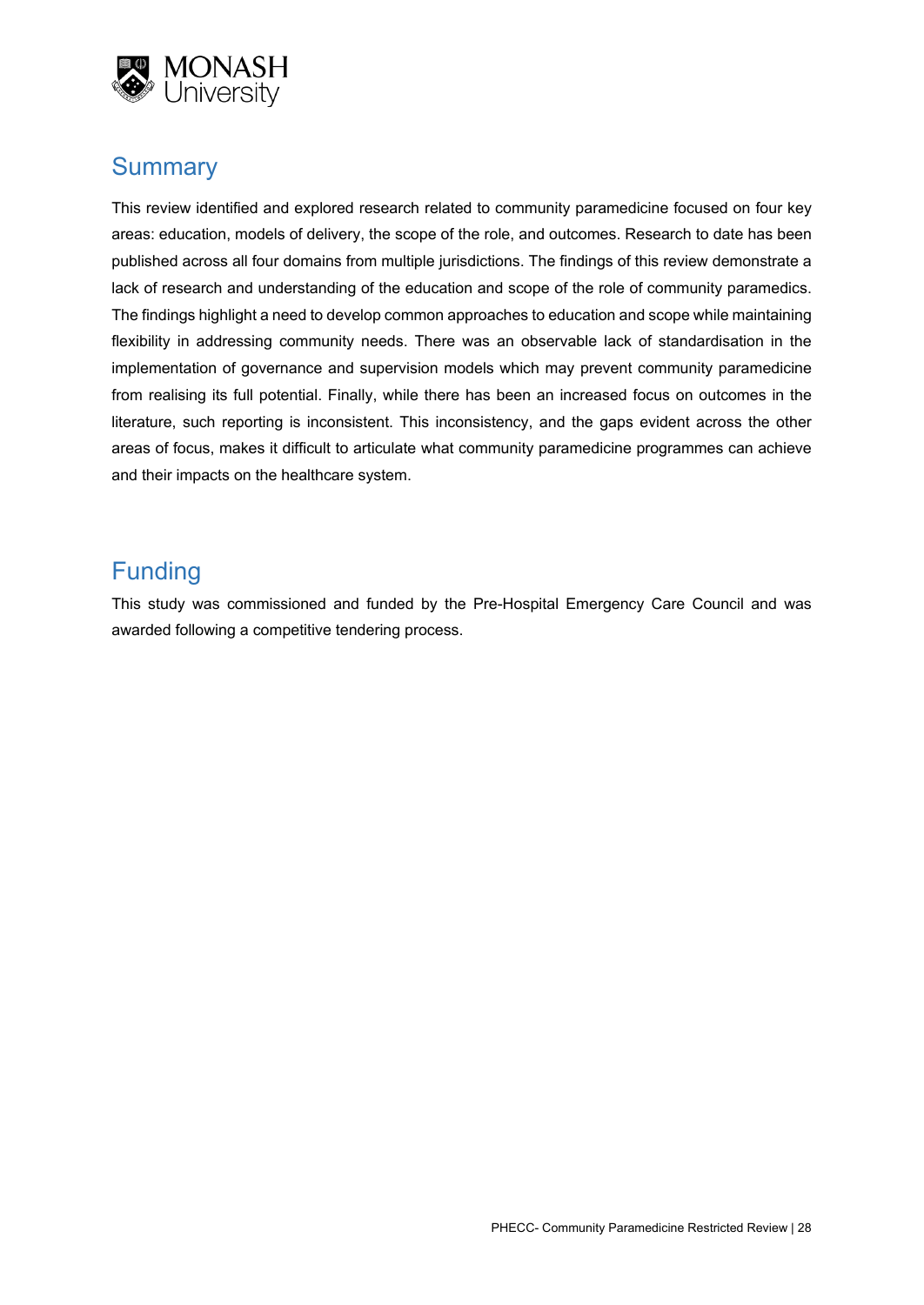

# <span id="page-28-0"></span>References

1. Andrew E, Nehme Z, Cameron P, Smith K. Drivers of increasing emergency ambulance demand. Prehospital Emergency Care. 2020;24(3):385.

2. Drennan IR, Blanchard IE, Buick JE. Opportunity for change: is it time to redefine the role of paramedics in healthcare? : Springer; 2021. p. 139-40.

3. Vuorenkoski L, Mladovsky P, Mossialos E, Organization WH. Finland: Health system review. 2008.

4. Cullinan J, Connolly S, Whyte R. The Sustainability of Ireland's Health Care System. The Sustainability of Health Care Systems in Europe: Emerald Publishing Limited; 2021.

5. Claridge F, Parry A. Ambulance service pressures need a whole-system response 2021 [Available from: [https://www.nhsconfed.org/articles/ambulance-service-pressures-need-whole-system](https://www.nhsconfed.org/articles/ambulance-service-pressures-need-whole-system-response)[response.](https://www.nhsconfed.org/articles/ambulance-service-pressures-need-whole-system-response)

6. Mark A, Pencheon D, Elliott R. Demanding healthcare. The International Journal of Health Planning and Management. 2000;15(3):237-53.

7. College of Paramedics. Journey of the College 2021 [Available from: https://www.collegeofparamedics.co.uk/COP/About\_us/Journey\_of\_the\_College/COP/About\_Us/The Journey of the College.aspx?hkey=30590e00-f1a4-4fb0-9b03-96ae7062291c.

8. Guo B, Corabian P, Yan C, Tjosvold L. Community paramedicine: program characteristics and evaluation. 2019.

9. Martin-Misener R, Downe-Wamboldt B, Cain E, Girouard M. Cost effectiveness and outcomes of a nurse practitioner–paramedic–family physician model of care: the Long and Brier Islands study. Primary Health Care Research & Development. 2009;10(01):14-25.

10. Iezzoni LI, Dorner SC, Ajayi T. Community paramedicine—addressing questions as programs expand. N Engl J Med. 2016;374(12):1107-9.

11. Wingrove G. International roundtable on community paramedicine. Australasian Journal of Paramedicine. 2011;9(1).

12. CSA Group. Community paramedicine: framework for program development. Toronto: CSA Group. 2017.

13. Eaton G, Wong G, Tierney S, Roberts N, Williams V, Mahtani KR. Understanding the role of the paramedic in primary care: a realist review. BMC medicine. 2021;19(1):145.

14. Garritty C, Gartlehner G, Nussbaumer-Streit B, King VJ, Hamel C, Kamel C, et al. Cochrane Rapid Reviews Methods Group offers evidence-informed guidance to conduct rapid reviews. Journal of clinical epidemiology. 2021;130:13-22.

15. Eaton G, Wong G, Williams V, Roberts N, Mahtani KR. Contribution of paramedics in primary and urgent care: a systematic review. The British journal of general practice : the journal of the Royal College of General Practitioners. 2020;70(695):e421-e6.

16. Canadian Agency for Drugs Technologies in Health. Grey matters: a practical tool for searching health-related grey literature. Ottawa, ON. 2015.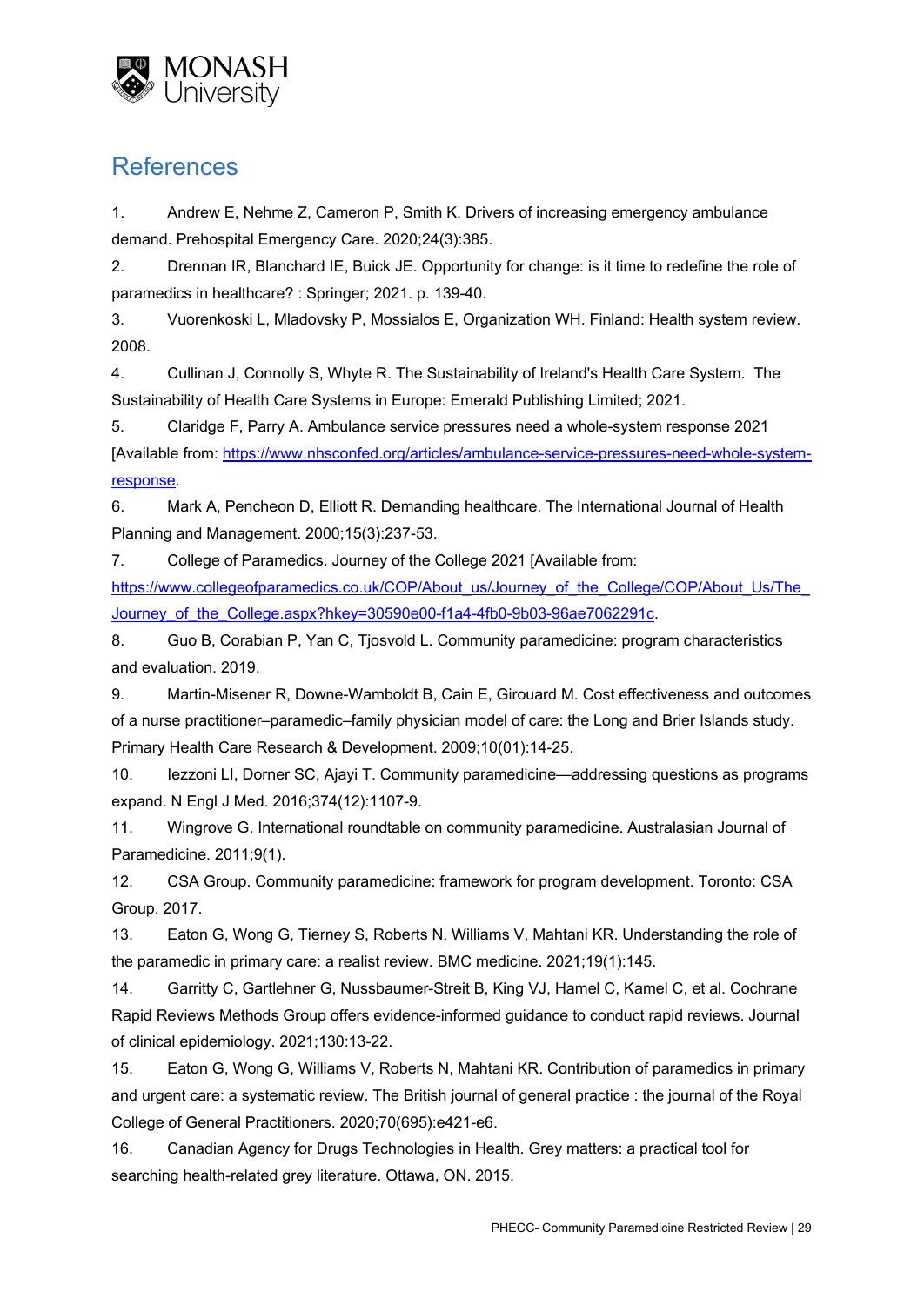

17. Haddaway N, Grainger M, Gray C. citationchaser: An R package and Shiny app for forward and backward citations chasing in academic searching. 2021.

18. Babineau J. Product review: Covidence (systematic review software). Journal of the Canadian Health Libraries Association/Journal de l'Association des bibliothèques de la santé du Canada. 2014;35(2):68-71.

19. Page MJ, McKenzie JE, Bossuyt PM, Boutron I, Hoffmann TC, Mulrow CD, et al. The PRISMA 2020 statement: an updated guideline for reporting systematic reviews. International Journal of Surgery. 2021;88:105906.

20. Lasserson TJ, Thomas J, Higgins JP. Starting a review. Cochrane handbook for systematic reviews of interventions. 2019:1-12.

21. Plüddemann A, Aronson JK, Onakpoya I, Heneghan C, Mahtani KR. Redefining rapid reviews: a flexible framework for restricted systematic reviews. BMJ evidence-based medicine. 2018;23(6):201-3.

22. Hong QN, Fàbregues S, Bartlett G, Boardman F, Cargo M, Dagenais P, et al. The Mixed Methods Appraisal Tool (MMAT) version 2018 for information professionals and researchers. Education for information. 2018;34(4):285-91.

23. Proctor A. Home visits from paramedic practitioners in general practice: patient perceptions. Journal of Paramedic Practice. 2019;11(3):115-21.

24. Leyenaar MS, McLeod B, Jones A, Brousseau A-A, Mercier E, Strum RP, et al. Paramedics assessing patients with complex comorbidities in community settings: results from the CARPE study. CJEM. 2021;23(6):828-36.

25. Burns PB, Rohrich RJ, Chung KC. The levels of evidence and their role in evidence-based medicine. Plastic and reconstructive surgery. 2011;128(1):305.

26. Ruest MR, Ashton CW, Millar J. Community health evaluation completed using paramedic service (CHECUPS): design and implementation of a new community based health program. Journal of Health and Human Services Administration. 2017;40(2):186-218.

27. Chan J, Griffith LE, Costa AP, Leyenaar MS, Agarwal G. Community paramedicine: A systematic review of program descriptions and training. CJEM. 2019;21(6):749-61.

28. Pearson KB, Gale JA, Shaler G. Community paramedicine in rural areas: state and local findings and the role of the State Flex Program. University of Southern Maine; 2014 Feb.

29. Choi BY, Blumberg C, Williams K. Mobile Integrated Health Care and Community Paramedicine: An Emerging Emergency Medical Services Concept. Annals of emergency medicine. 2016;67(3):361-6.

30. Eaton G, Happs I, Tanner R. Designing and implementing an educational framework for advanced paramedic practitioners rotating into primary care in North Wales. Education for primary care : an official publication of the Association of Course Organisers, National Association of GP Tutors, World Organisation of Family Doctors. 2021;32(5):289-95.

31. Paramedic Health Solutions. National Curriculum and Career Pathway for Community Paramedicine [https://www.nasemso.org/wp-content/uploads/Communty-Paramedic-Program-](https://www.nasemso.org/wp-content/uploads/Communty-Paramedic-Program-NationalCurrculum-Spring2017.pdf)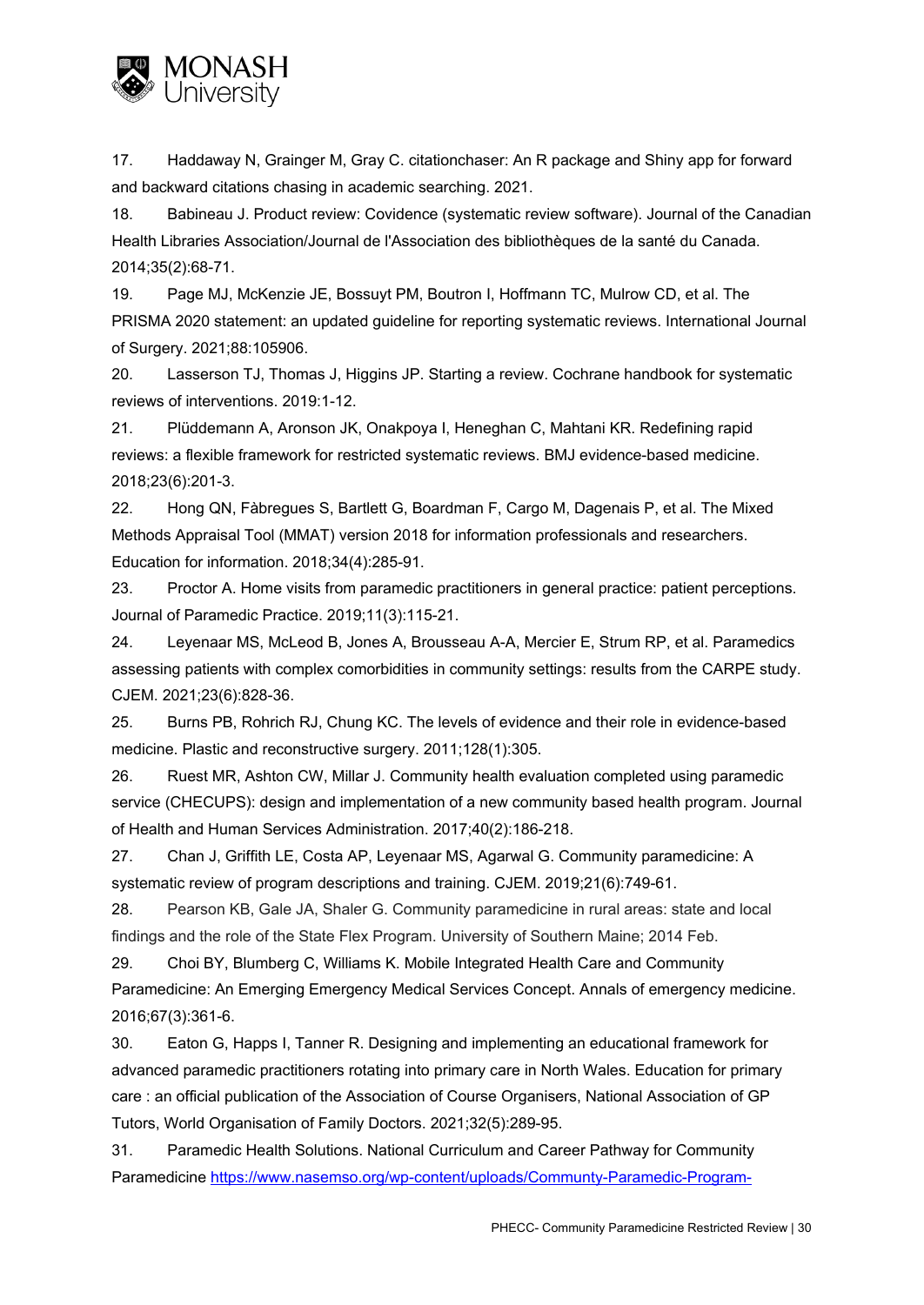

[NationalCurrculum-Spring2017.pdf](https://www.nasemso.org/wp-content/uploads/Communty-Paramedic-Program-NationalCurrculum-Spring2017.pdf) 2016 [Available from: [https://www.nasemso.org/wp](https://www.nasemso.org/wp-content/uploads/Communty-Paramedic-Program-NationalCurrculum-Spring2017.pdf)[content/uploads/Communty-Paramedic-Program-NationalCurrculum-Spring2017.pdf.](https://www.nasemso.org/wp-content/uploads/Communty-Paramedic-Program-NationalCurrculum-Spring2017.pdf)

32. Boykin A, Wright D, Stevens L, Gardner L. Interprofessional care collaboration for patients with heart failure. American journal of health-system pharmacy : AJHP : official journal of the American Society of Health-System Pharmacists. 2018;75(1):e45-e9.

33. Paramedic Association of Canada. National Occupational Competency Profile for Paramedics. Paramedic Association of Canada Ontario; 2011.

34. O'Meara P, Stirling C, Ruest M, Martin A. Community paramedicine model of care: an observational, ethnographic case study. BMC health services research. 2016;16(101088677):39.

35. Whalen S, Goldstein J, Urquhart R, Carter AJE. The novel role of paramedics in collaborative emergency centres aligns with their professional identity: A qualitative analysis. CJEM. 2018;20(4):518-22.

36. Pearson KB, Shaler G. Community paramedicine pilot programs: lessons from Maine. Journal of Health and Human Services Administration. 2017;40(2):141-85.

37. Leyenaar MS, Strum R, Haque M. Report on the status of community paramedicine in Ontario. Toronto, ON: The Ontario Community Paramedicine Secretariat. 2019.

38. O'Meara P. Would a prehospital practitioner model improve patient care in rural Australia? Emergency medicine journal : EMJ. 2003;20(2):199-203.

39. Mason S, Knowles E, Colwell B, Dixon S, Wardrope J, Gorringe R, et al. Effectiveness of paramedic practitioners in attending 999 calls from elderly people in the community: cluster randomised controlled trial. BMJ (Clinical research ed). 2007;335(7626):919.

40. Seidl KL, Gingold DB, Stryckman B, Landi C, Sokan O, Fletcher M, et al. Development of a Logic Model to Guide Implementation and Evaluation of a Mobile Integrated Health Transitional Care Program. Population health management. 2021;24(2):275-81.

41. O'Meara P, Ruest M, Martin A. Integrating a community paramedicine program with local health, aged care and social services: An observational ethnographic study. Australasian Journal of Paramedicine. 2015;12(5).

42. Feldman BA, Nesfeder J, Shah M, Sundlof DW, Rivera OE, Greb CJ, et al. "House Calls" by Mobile Integrated Health Paramedics for Patients with Heart Failure: A Feasibility Study. Prehospital emergency care : official journal of the National Association of EMS Physicians and the National Association of State EMS Directors. 2021:1-15.

43. Constantine ST, Callaway D, Driscoll JN, Murphy S. Implementation of Drive-through Testing for COVID-19 with Community Paramedics. Cambridge: Cambridge University Press; 2021.

44. Batt A, Hultink A, Lanos C, Grenier M, Tierney B, Heffern J. Advances in Community Paramedicine in Response to COVID-192021.

45. Martin AC, O'Meara P. Perspectives from the frontline of two North American community paramedicine programs: an observational, ethnographic study. Rural and remote health. 2019;19(1):4888.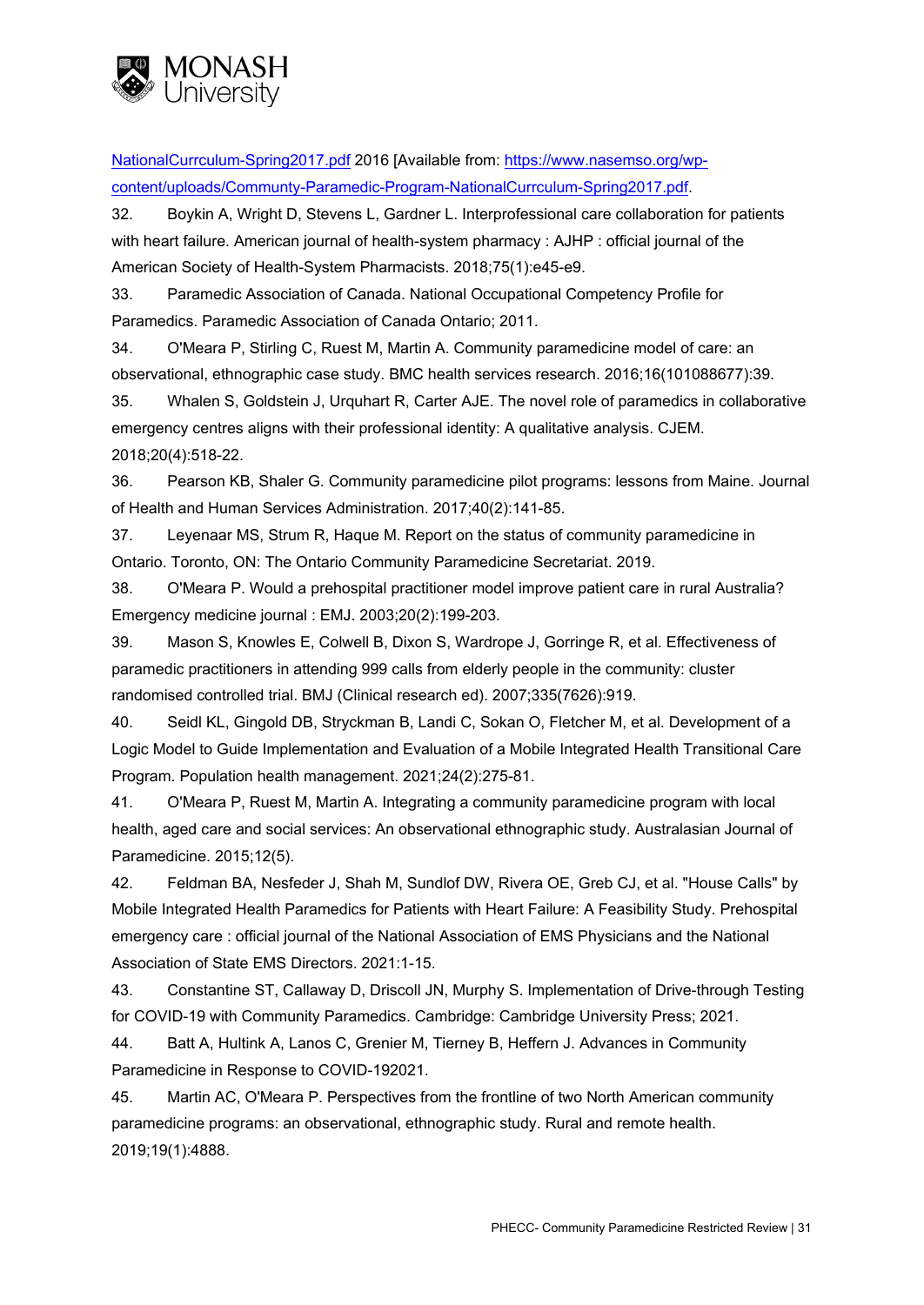

46. Cooper S, O'Carroll J, Jenkin A, Badger B. Collaborative practices in unscheduled emergency care: role and impact of the emergency care practitioner--qualitative and summative findings. Emergency medicine journal : EMJ. 2007;24(9):625-9.

47. Tangherlini N, Villar J, Brown J, Rodriguez RM, Yeh C, Friedman BT, et al. The HOME Team: Evaluating the Effect of an EMS-based Outreach Team to Decrease the Frequency of 911 Use Among High Utilizers of EMS. Prehospital and disaster medicine. 2016;31(6):603-7.

48. Rasku T, Kaunonen M, Thyer E, Paavilainen E, Joronen K. The core components of Community Paramedicine - integrated care in primary care setting: a scoping review. Scandinavian journal of caring sciences. 2019;33(3):508-21.

49. Glenn M, Zoph O, Weidenaar K, Barraza L, Greco W, Jenkins K, et al. State Regulation of Community Paramedicine Programs: A National Analysis. Prehospital emergency care : official journal of the National Association of EMS Physicians and the National Association of State EMS Directors. 2018;22(2):244-51.

50. Scharf BM. Mobile Integrated Community Health Pilot Program Descriptive Study: Diagnosis Prevalence and Comorbidity among Program Participants. Ann Arbor: University of Maryland, Baltimore County; 2017.

51. Gingold DB, Liang Y, Stryckman B, Marcozzi D. The effect of a mobile integrated health program on health care cost and utilization. Health services research. 2021;56(6):1146-55.

52. Barrett B, Black S, Evans C, Real C, Williams S, Wright B, et al. The emerging role of the emergency care practitioner. Emergency Medicine Journal. 2004;21(5):614-8.

53. Flint DC. The Systemic Impacts of Integrated Mobile Healthcare in a State-wide Emergency Medical Services System. Ann Arbor: University of Baltimore; 2019.

54. Leyenaar M, McLeod B, Chan J, Tavares W, Costa AP, Agarwal G. A scoping study and qualitative assessment of care planning and case management in community paramedicine. Irish Journal of Paramedicine. 2018;3(1):NA-NA.

55. Abrashkin KA, Poku A, Smith KL, Ramjit A, Washko J, Guttenberg M, et al. Community paramedics treat high acuity conditions in the home: a prospective observational study. BMJ supportive & palliative care. 2019((Abrashkin, Poku, Smith) Health Solutions, Northwell Health, New Hyde Park, NY, United States(Ramjit, Washko, Guttenberg) Center for Emergency Medical Services, Northwell Health, Syosset, NY, United States(Zhang) Donald and Barbara Zucker School of Medici).

56. Leyenaar MS, Allana A, Sinha SK, Nolan M, Agarwal G, Tavares W, et al. Relevance of assessment items in community paramedicine home visit programmes: results of a modified Delphi study. BMJ open. 2021;11(11):e048504.

57. Stirling CM, O'Meara P, Pedler D, Tourle V, Walker J. Engaging rural communities in health care through a paramedic expanded scope of practice. Rural and remote health. 2007;7(4):839. 58. Evans R, McGovern R, Birch J, Newbury-Birch D. Which extended paramedic skills are

making an impact in emergency care and can be related to the UK paramedic system? A systematic review of the literature. Emergency medicine journal : EMJ. 2014;31(7):594-603.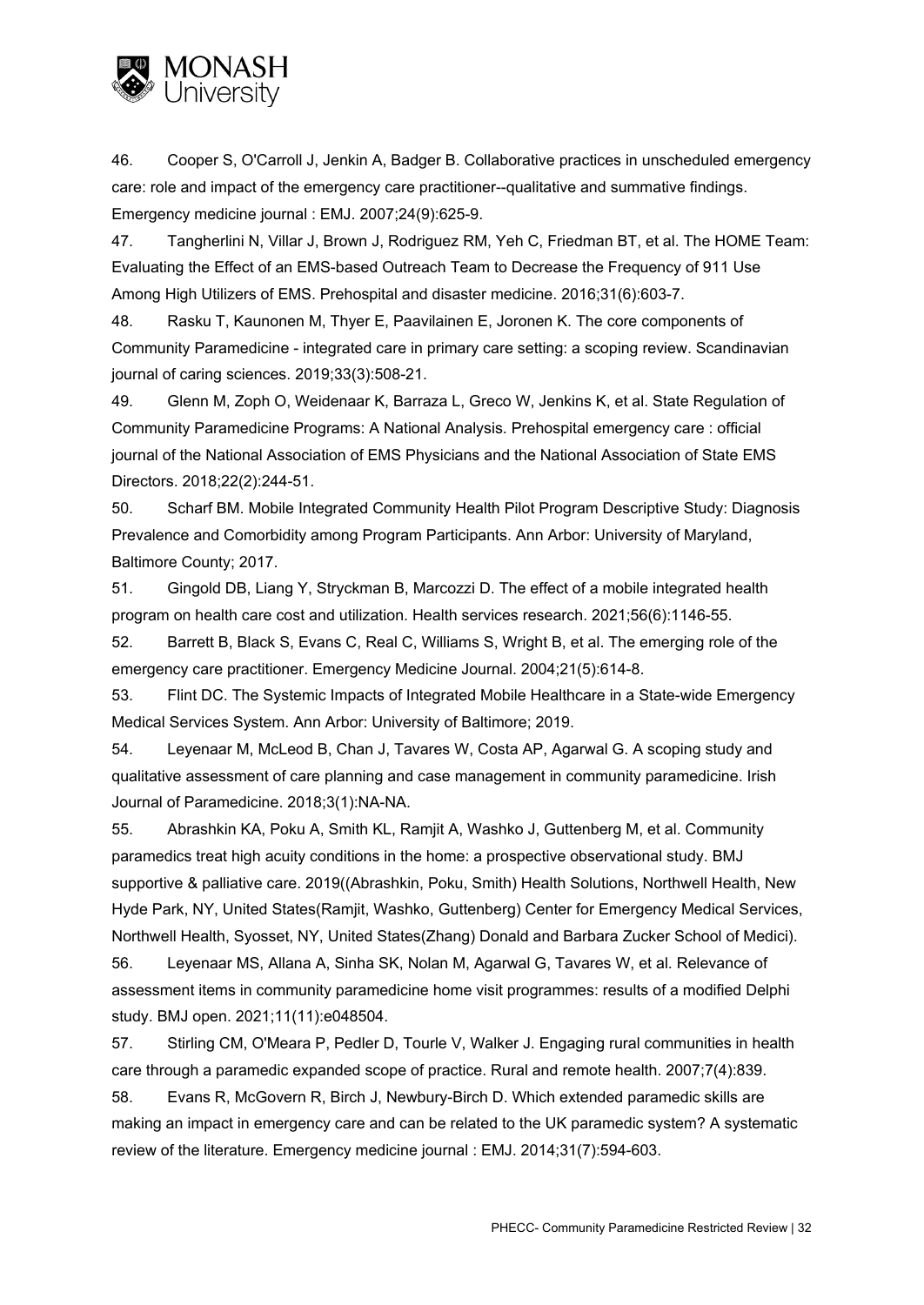

59. Leyenaar MS, McLeod B, Penhearow S, Strum R, Brydges M, Mercier E, et al. What do community paramedics assess? An environmental scan and content analysis of patient assessment in community paramedicine. CJEM. 2019;21(6):766-75.

60. Ford-Jones PC, Daly T. Filling the gap: Mental health and psychosocial paramedicine programming in Ontario, Canada. Health & social care in the community. 2020((Ford-Jones) Faculty of Health Science and Wellness, Humber Institute of Technology & Advanced Learning, Toronto, Canada(Daly) School of Health Policy and Management, York University Centre for Aging Research and Education, York University, ON, Toronto, C).

61. Keefe B, Carolan K, Wint AJ, Goudreau M, Scott Cluett W, 3rd, Iezzoni LI. Behavioral Health Emergencies Encountered by Community Paramedics: Lessons from the Field and Opportunities for Skills Advancement. The journal of behavioral health services & research. 2020;47(3):365-76.

62. Xi D, McCombe G, Agarwal G, Booker MJ, Cullen W, Bury G, et al. Paramedics working in general practice: a scoping review. HRB Open Research. 2021;4(34):34-NA.

63. Castillo DJ, Myers JB, Mocko J, Beck EH. Mobile Integrated Healthcare: Preliminary Experience and Impact Analysis with a Medicare Advantage Population. Journal of Health Economics and Outcomes Research. 2016;4(2):172-87.

64. Bennett KJ, Yuen MW, Merrell MA. Community Paramedicine Applied in a Rural Community. The Journal of rural health : official journal of the American Rural Health Association and the National Rural Health Care Association. 2018;34 Suppl 1(jx4, 8508122):s39-s47.

65. Mason S, Knowles E, Freeman J, Snooks H. Safety of paramedics with extended skills. Academic Emergency Medicine. 2008;15(7):607-12.

66. Dixon S, Mason S, Knowles E, Colwell B, Wardrope J, Snooks H, et al. Is it cost effective to introduce paramedic practitioners for older people to the ambulance service? Results of a cluster randomised controlled trial. Emergency medicine journal : EMJ. 2009;26(6):446-51.

67. Quatman-Yates CC, Wisner D, Weade M, Gabriel M, Wiseman JM, Sheridan E, et al. Assessment of Fall-Related Emergency Medical Service Calls and Transports After a Community-Level Fall-Prevention Initiative. Prehospital emergency care : official journal of the National Association of EMS Physicians and the National Association of State EMS Directors. 2021:1-14.

68. Hänninen J, Kouvonen A, Sumanen H. Patients Seeking Retreatment after Community Paramedic Assessment and Treatment: Piloting a Community Paramedic Unit Program in Southwest Finland. Nursing Reports. 2020;10(2):66-74.

69. Misra-Hebert AD, Rothberg MB, Fox J, Ji X, Hu B, Milinovich A, et al. Healthcare utilization and patient and provider experience with a home visit program for patients discharged from the hospital at high risk for readmission. Healthcare (Amsterdam, Netherlands). 2021;9(1):100518.

70. Nejtek VA, Talari D, Aryal S, O'Neill L, Wang H. A pilot mobile integrated healthcare program for frequent utilizers of emergency department services. American Journal of Emergency Medicine. 2017;35(11):1702-5.

71. Leduc S, Cantor Z, Kelly P, Thiruganasambandamoorthy V, Wells G, Vaillancourt C. The Safety and Effectiveness of On-Site Paramedic and Allied Health Treatment Interventions Targeting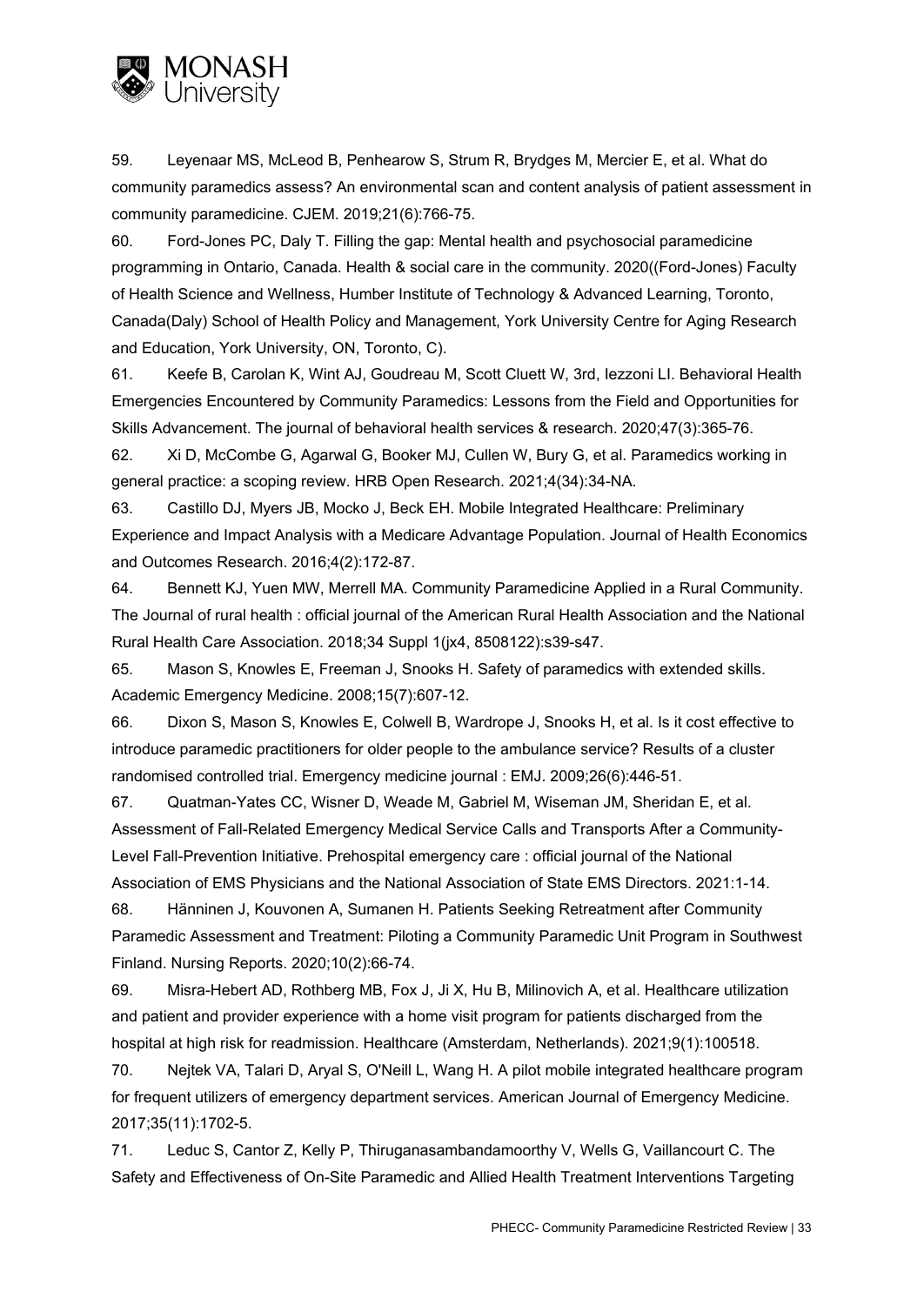

the Reduction of Emergency Department Visits by Long-Term Care Patients: Systematic Review. Prehospital emergency care : official journal of the National Association of EMS Physicians and the National Association of State EMS Directors. 2021;25(4):556-65.

72. Agarwal G, Pirrie M, Angeles R, Marzanek F, Thabane L, O'Reilly D. Cost-effectiveness analysis of a community paramedicine programme for low-income seniors living in subsidised housing: the community paramedicine at clinic programme (CP@clinic). BMJ open. 2020;10(10):e037386.

73. Bradley KW, Esposito D, Romm IK, Loughnane J, Ajayi T. The business case for community paramedicine: lessons from Commonwealth Care Alliance's Pilot Program. Center for Health Care Strategies, Inc. 2016:1-5.

74. Widiatmoko D, Machen I, Dickinson A, Williams J, Kendall S. Developing a new response to non-urgent emergency calls: evaluation of a nurse and paramedic partnership intervention. Primary Health Care Research & Development. 2008;9(3):NA-NA.

75. Thompson C, Williams K, Morris D, Lago L, Kobel C, Quinsey K, et al. HWA Expanded Scopes of Practice program evaluation: Extending the Role of Paramedics sub-project. 2014.

76. Agarwal G, Angeles R, Pirrie M, Marzanek F, McLeod B, Parascandalo J, et al. Effectiveness of a community paramedic-led health assessment and education initiative in a seniors' residence building: the Community Health Assessment Program through Emergency Medical Services (CHAP-EMS). BMC emergency medicine. 2017;17(1):8.

77. Agarwal G, Angeles R, Pirrie M, McLeod B, Marzanek F, Parascandalo J, et al. Evaluation of a community paramedicine health promotion and lifestyle risk assessment program for older adults who live in social housing: a cluster randomized trial. CMAJ : Canadian Medical Association journal = journal de l'Association medicale canadienne. 2018;190(21):E638-E47.

78. Agarwal G, Angeles R, Pirrie M, McLeod B, Marzanek F, Parascandalo J, et al. Reducing 9-1- 1 Emergency Medical Service Calls By Implementing A Community Paramedicine Program For Vulnerable Older Adults In Public Housing In Canada: A Multi-Site Cluster Randomized Controlled Trial. Prehospital emergency care : official journal of the National Association of EMS Physicians and the National Association of State EMS Directors. 2019;23(5):718-29.

79. Ash JR. Quality of Life for Persons with Chronic Disease Utilizing Mobile Integrated Healthcare. Ann Arbor: Walden University; 2020.

80. Hoyle S, Swain A, Fake P, Larsen P. Introduction of an extended care paramedic model in New Zealand. EMA - Emergency Medicine Australasia. 2012;24(6):652-6.

81. Hughes S, Seenan C. Community paramedicine home visits: patient perceptions and experiences. Journal of Paramedic Practice. 2021;13(6):248-57.

82. Martin A, O'Meara P, Farmer J. Consumer perspectives of a community paramedicine program in rural Ontario. The Australian journal of rural health. 2016;24(4):278-83.

83. Brydges M. A Case Study of Older Adult Experiences with a Novel Community Paramedicine Program. 2014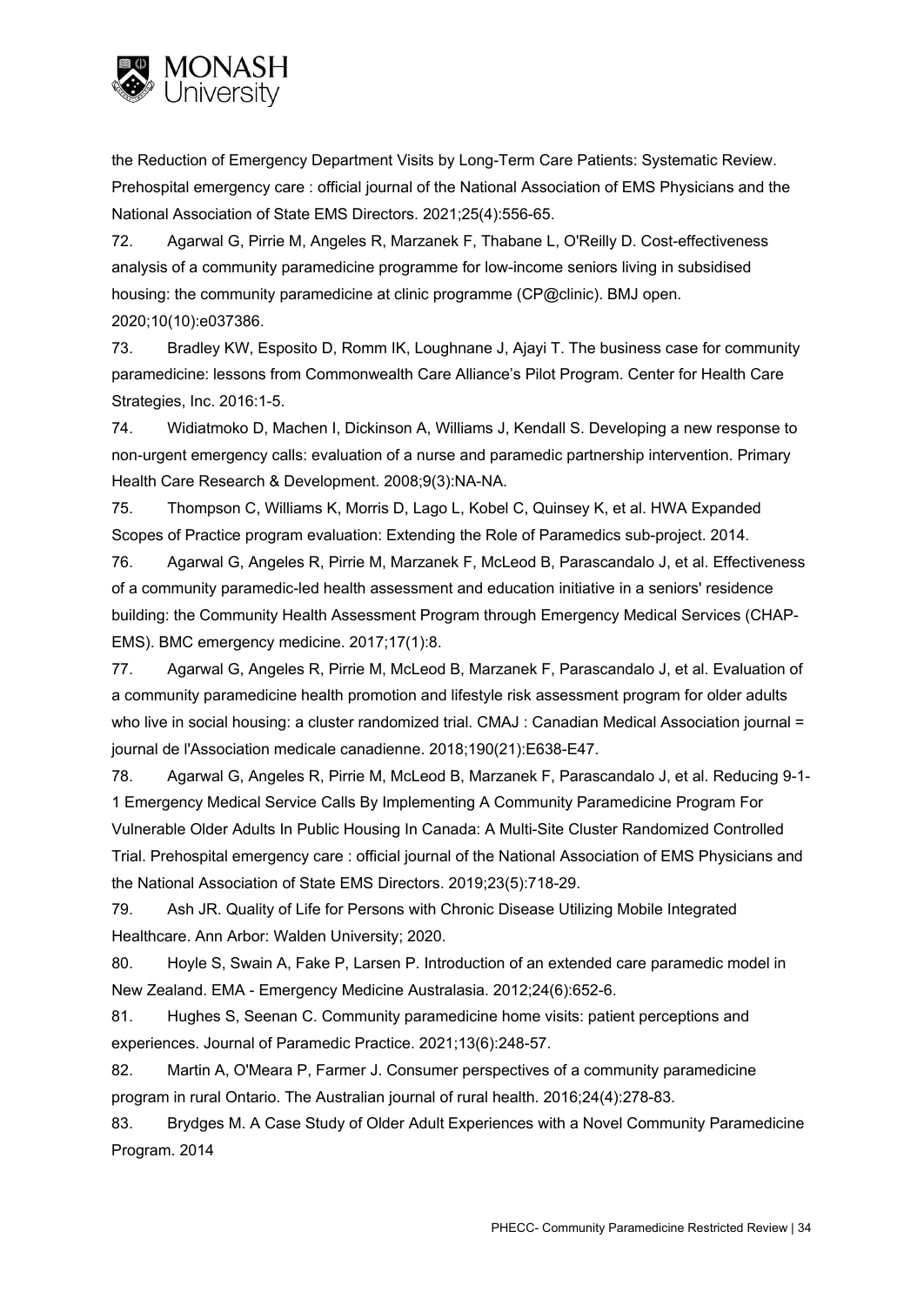

84. Swain AH, Al-Salami M, Hoyle SR, Larsen PD. Patient satisfaction and outcome using emergency care practitioners in New Zealand. Emergency medicine Australasia : EMA. 2012;24(2):175-80.

85. Clarke A. What are the clinical practice experiences of specialist and advanced paramedics working in emergency department roles? A qualitative study. British paramedic journal. 2019;4(3):1-7. 86. Adio OA, Ikuma LH, Dunn S, Nahmens I. Community Paramedics' Perception of Frequent ED Users and the Community Paramedicine Program: A Mixed-Methods Study. Journal of health care for the poor and underserved. 2020;31(3):1134-51.

87. Harvey C, Froggatt S, Lightowler B, Hodge A. The ambulance service advanced practitioner's role in supporting care homes: a qualitative study of care staff experiences. Nursing and Residential Care. 2021;23(10):1-8.

88. Schwab-Reese LM, Renner LM, King H, Miller RP, Forman D, Krumenacker JS, et al. "They're very passionate about making sure that women stay healthy": a qualitative examination of women's experiences participating in a community paramedicine program. BMC health services research. 2021;21(1):1167.

89. Williams B, Beovich B, Olaussen A. The Definition of Paramedicine: An International Delphi Study. Journal of Multidisciplinary Healthcare. 2021;14:3561.

90. Tavares W, Allana A, Beaune L, Weiss D, Blanchard I. Principles to guide the future of paramedicine in Canada. Prehospital Emergency Care. 2021:1-11.

91. Batt AM, Williams B, Brydges M, Leyenaar M, Tavares W. New ways of seeing: supplementing existing competency framework development guidelines with systems thinking. Advances in Health Sciences Education. 2021;26(4):1355-71.

92. Batt AM, Tavares W, Williams B. The development of competency frameworks in healthcare professions: a scoping review. Advances in Health Sciences Education. 2020;25(4):913-87.

93. Batt A, Williams B, Rich J, Tavares W. A six-step model for developing competency frameworks in the healthcare professions. Frontiers in medicine. 2021:2601.

94. Schrijvers G, van Hoorn A, Huiskes N. The care pathway: concepts and theories: an introduction. International journal of integrated care. 2012;12(Special Edition Integrated Care Pathways).

95. Fitzsimon J, Gervais O, Lanos C. COVID-19 Assessment and Testing in Rural Communities During the Pandemic: A Cross Sectional Analysis. JMIR public health and surveillance. 2022.

96. Uscher-Pines L, Pines J, Kellermann A, Gillen E, Mehrotra A. Emergency department visits for nonurgent conditions: systematic literature review. The American journal of managed care. 2013;19(1):47-59.

97. Dainty KN, Seaton MB, Drennan IR, Morrison LJ. Home Visit-Based Community Paramedicine and Its Potential Role in Improving Patient-Centered Primary Care: A Grounded Theory Study and Framework. Health services research. 2018;53(5):3455-70.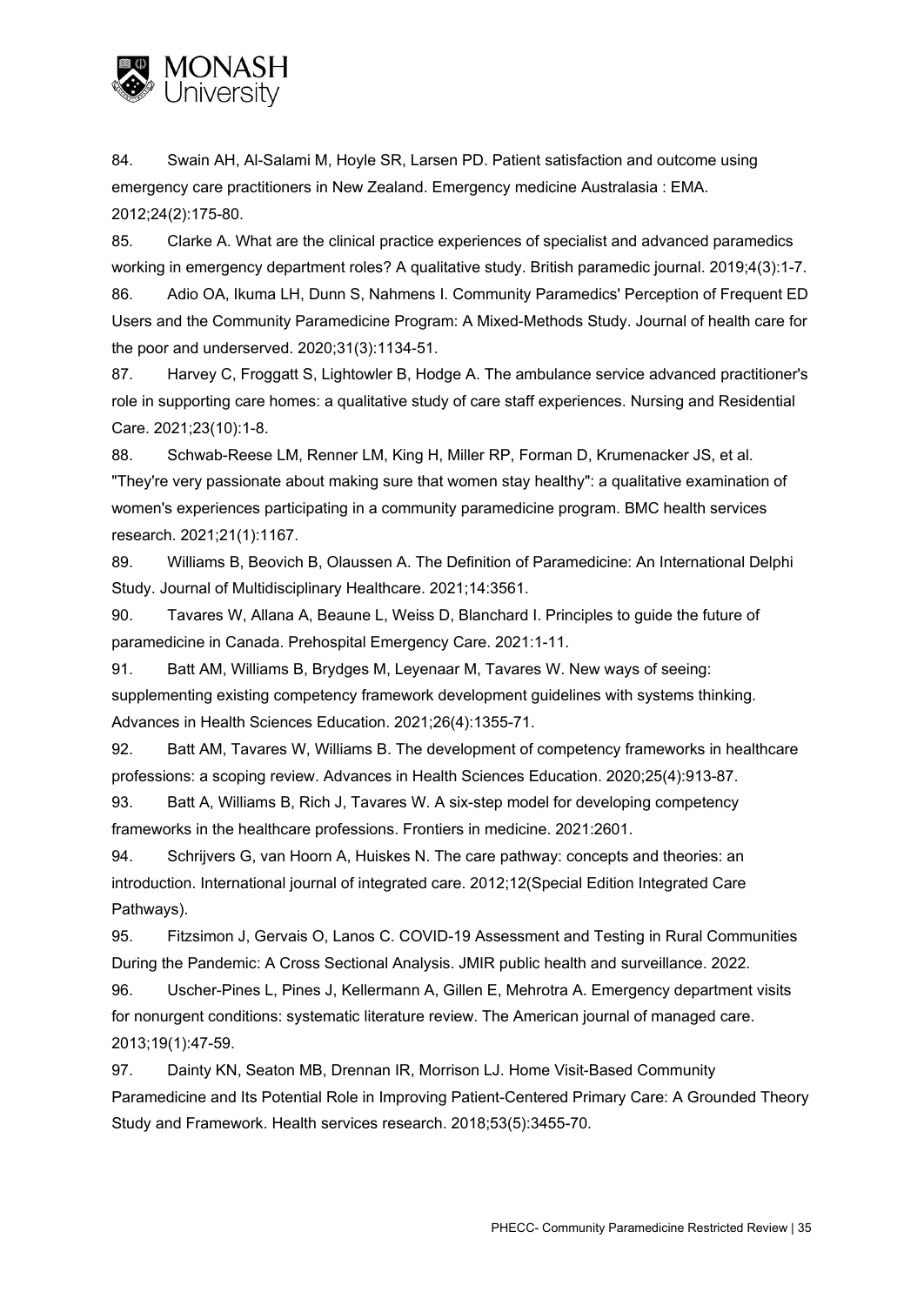

98. Hudon C, Chouinard M-C, Lambert M, Dufour I, Krieg C. Effectiveness of case management interventions for frequent users of healthcare services: a scoping review. BMJ open. 2016;6(9):e012353.

99. Hunter RM. The Role of the Health Economist in the Evaluation and Development of Complex Interventions in End-of-Life Care. Care at the End of Life: Springer; 2016. p. 31-45.

100. Nolan MJ, Nolan KE, Sinha SK. Community paramedicine is growing in impact and potential. CMAJ. 2018;190(21):E636-E7.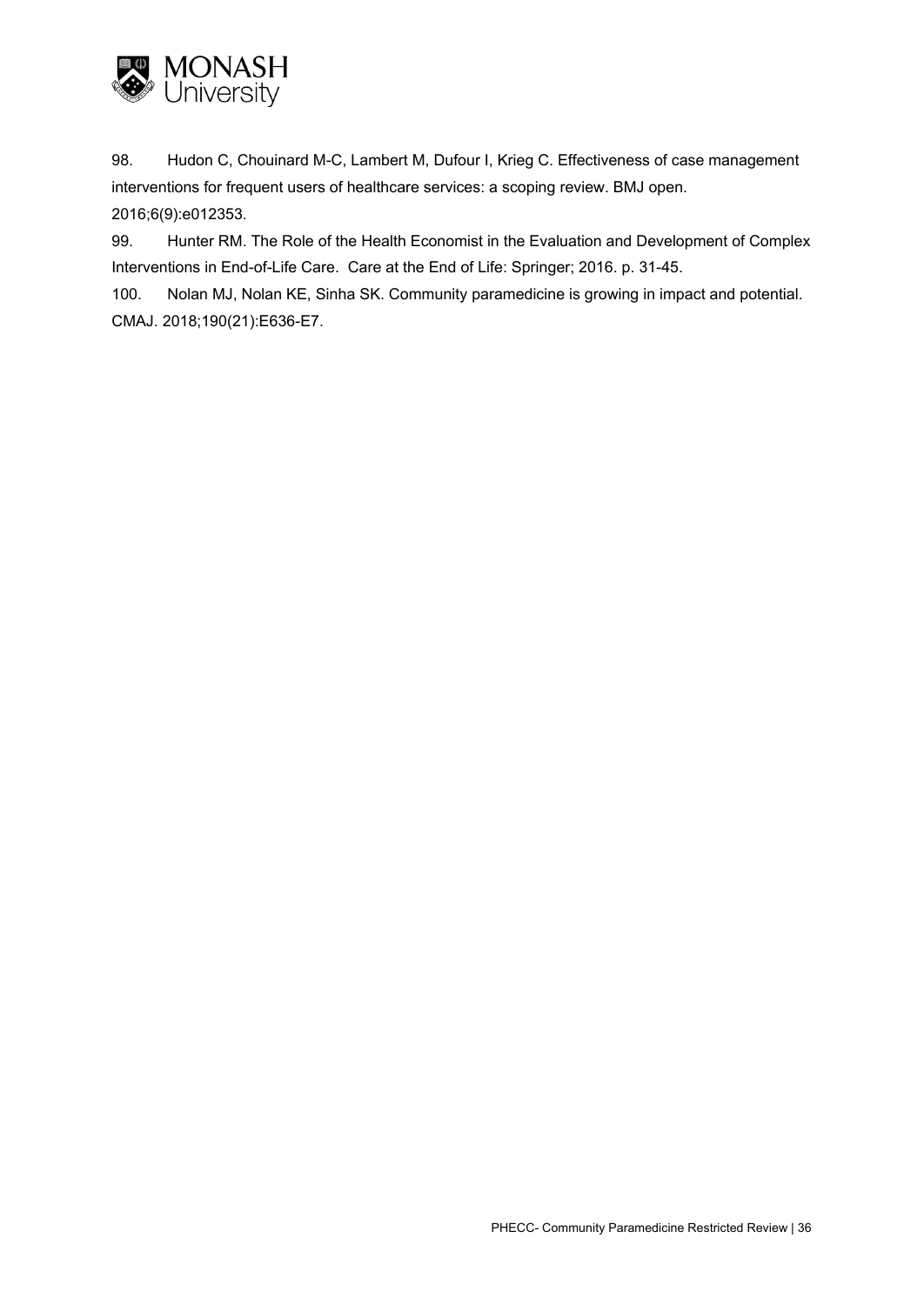

## **Tables**

### *Table 1. MMAT Quality assessment results- Qualitative studies*

| <b>Lead author</b> | Year | <b>Title</b>                                                                                                                                                  | <b>Study</b><br>design  | <b>Are there</b><br>earch<br>estions? | g<br>duestions?<br>$\bar{a}$<br><b>tra allow to</b><br>Idress the<br>ithe<br>liect | Qualitative | question?<br>qualitative<br>appropriate<br>appropriate<br>:o answer the | <b>Sections</b><br>dequate to<br>dequate to<br>estion?<br>e the<br>llection | Are the<br>findings<br>adequately<br>derived from<br>:he data? | terpretation<br>friciently<br>ubstantiate<br>by data? | perence<br>litative<br>s and<br>tation |
|--------------------|------|---------------------------------------------------------------------------------------------------------------------------------------------------------------|-------------------------|---------------------------------------|------------------------------------------------------------------------------------|-------------|-------------------------------------------------------------------------|-----------------------------------------------------------------------------|----------------------------------------------------------------|-------------------------------------------------------|----------------------------------------|
| <b>Brydges</b>     | 2014 | A Case Study of Older Adult<br>Experiences with a Novel Community<br>Paramedicine Program                                                                     | Qualitative<br>research | Yes                                   | Yes                                                                                |             | Yes                                                                     | Yes                                                                         | Yes                                                            | Yes                                                   | Yes                                    |
| <b>Brydges</b>     | 2016 | The CHAP-EMS health promotion<br>program: a qualitative study on<br>participants' views of the role of<br>paramedics.                                         | Qualitative<br>research | Yes                                   | Yes                                                                                |             | Yes                                                                     | Yes                                                                         | Yes                                                            | Yes                                                   | Yes                                    |
| Clarke             | 2019 | What are the clinical practice<br>experiences of specialist and advanced<br>paramedics working in emergency<br>department roles? A qualitative study.         | Qualitative<br>research | Yes                                   | Yes                                                                                |             | Yes                                                                     | Yes                                                                         | Yes                                                            | Yes                                                   | Yes                                    |
| Dainty             | 2018 | Home Visit-Based Community<br>Paramedicine and Its Potential Role in<br>Improving Patient-Centered Primary<br>Care: A Grounded Theory Study and<br>Framework. | Qualitative<br>research | Yes                                   | Yes                                                                                |             | Yes                                                                     | Yes                                                                         | Yes                                                            | Yes                                                   | Yes                                    |
| Ford-Jones         | 2020 | Filling the gap: Mental health and<br>psychosocial paramedicine<br>programming in Ontario, Canada                                                             | Qualitative<br>research | Yes                                   | Yes                                                                                |             | Yes                                                                     | Yes                                                                         | Yes                                                            | Yes                                                   | Yes                                    |
| Harvey             | 2021 | The ambulance service advanced<br>practitioner's role in supporting care<br>homes: a qualitative study of care staff<br>experiences                           | Qualitative<br>research | Yes                                   | Yes                                                                                |             | Yes                                                                     | Yes                                                                         | Yes                                                            | Yes                                                   | Yes                                    |
| Hughes             | 2021 | Community paramedicine home visits:<br>patient perceptions and experiences                                                                                    | Qualitative<br>research | Yes                                   | Yes                                                                                |             | Yes                                                                     | Yes                                                                         | Yes                                                            | Yes                                                   | Yes                                    |
| Keefe              | 2020 | <b>Behavioural Health Emergencies</b><br><b>Encountered by Community</b><br>Paramedics: Lessons from the Field and<br>Opportunities for Skills Advancement.   | Qualitative<br>research | Yes                                   | Yes                                                                                |             | Yes                                                                     | Yes                                                                         | Yes                                                            | Yes                                                   | Yes                                    |
| Lau                | 2018 | Qualitative Evaluation of the Coach<br>Training within a Community                                                                                            | Qualitative<br>research | Yes                                   | Yes                                                                                |             | Yes                                                                     | Yes                                                                         | Yes                                                            | Yes                                                   | Yes                                    |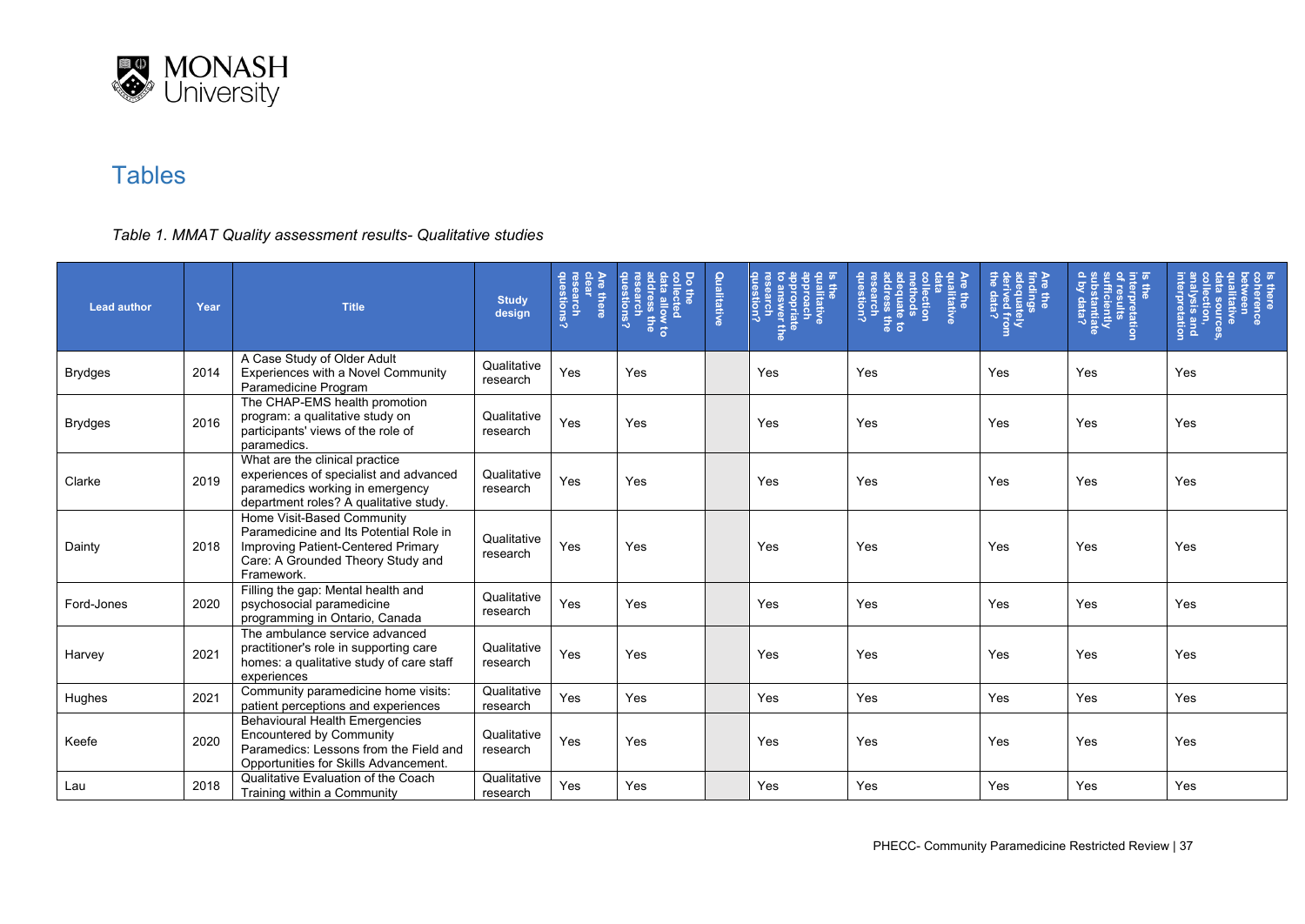

|              |      | Paramedicine Care Transitions<br>Intervention.                                                                                                                                       |                         |     |     |     |     |     |     |     |
|--------------|------|--------------------------------------------------------------------------------------------------------------------------------------------------------------------------------------|-------------------------|-----|-----|-----|-----|-----|-----|-----|
| Leyenaar     | 2021 | Paramedics assessing patients with<br>complex comorbidities in community<br>settings: results from the CARPE study.                                                                  | Qualitative<br>research | Yes | Yes | Yes | Yes | Yes | Yes | Yes |
| Martin       | 2016 | Consumer perspectives of a community<br>paramedicine program in rural Ontario.                                                                                                       | Qualitative<br>research | Yes | Yes | Yes | Yes | Yes | Yes | Yes |
| Martin       | 2019 | Perspectives from the frontline of two<br>North American community<br>paramedicine programs: an<br>observational, ethnographic study.                                                | Qualitative<br>research | Yes | Yes | Yes | Yes | Yes | Yes | No  |
| O'Meara      | 2015 | Would a prehospital practitioner model<br>improve patient care in rural Australia?                                                                                                   | Qualitative<br>research | Yes | Yes | Yes | Yes | Yes | Yes | Yes |
| O'Meara      | 2016 | Integrating a community paramedicine<br>program with local health, aged care and<br>social services: An observational<br>ethnographic study                                          | Qualitative<br>research | Yes | Yes | Yes | Yes | Yes | Yes | Yes |
| Pearson      | 2014 | The Evidence for Community<br>Paramedicine in Rural Areas: State and<br>local findings and the role of the state<br>Flex program                                                     | Qualitative<br>research | Yes | Yes | Yes | Yes | Yes | Yes | Yes |
| Proctor      | 2019 | Home visits from paramedic practitioners<br>in general practice: patient perceptions                                                                                                 | Qualitative<br>research | Yes | Yes | Yes | Yes | Yes | Yes | Yes |
| Ritchie      | 2020 | Readiness of Stakeholders to Adopt<br>Community Paramedicine Programs in<br>Tennessee                                                                                                | Qualitative<br>research | Yes | Yes | Yes | Yes | Yes | Yes | Yes |
| Schwab-Reese | 2021 | "They're very passionate about making<br>sure that women stay healthy": a<br>qualitative examination of women's<br>experiences participating in a community<br>paramedicine program. | Qualitative<br>research | Yes | Yes | Yes | Yes | Yes | Yes | Yes |
| Stirling     | 2007 | Engaging rural communities in health<br>care through a paramedic expanded<br>scope of practice.                                                                                      | Qualitative<br>research | Yes | Yes | Yes | Yes | Yes | Yes | Yes |
| Whalen       | 2018 | The novel role of paramedics in<br>collaborative emergency centres aligns<br>with their professional identity: A<br>qualitative analysis.                                            | Qualitative<br>research | Yes | Yes | Yes | Yes | Yes | Yes | Yes |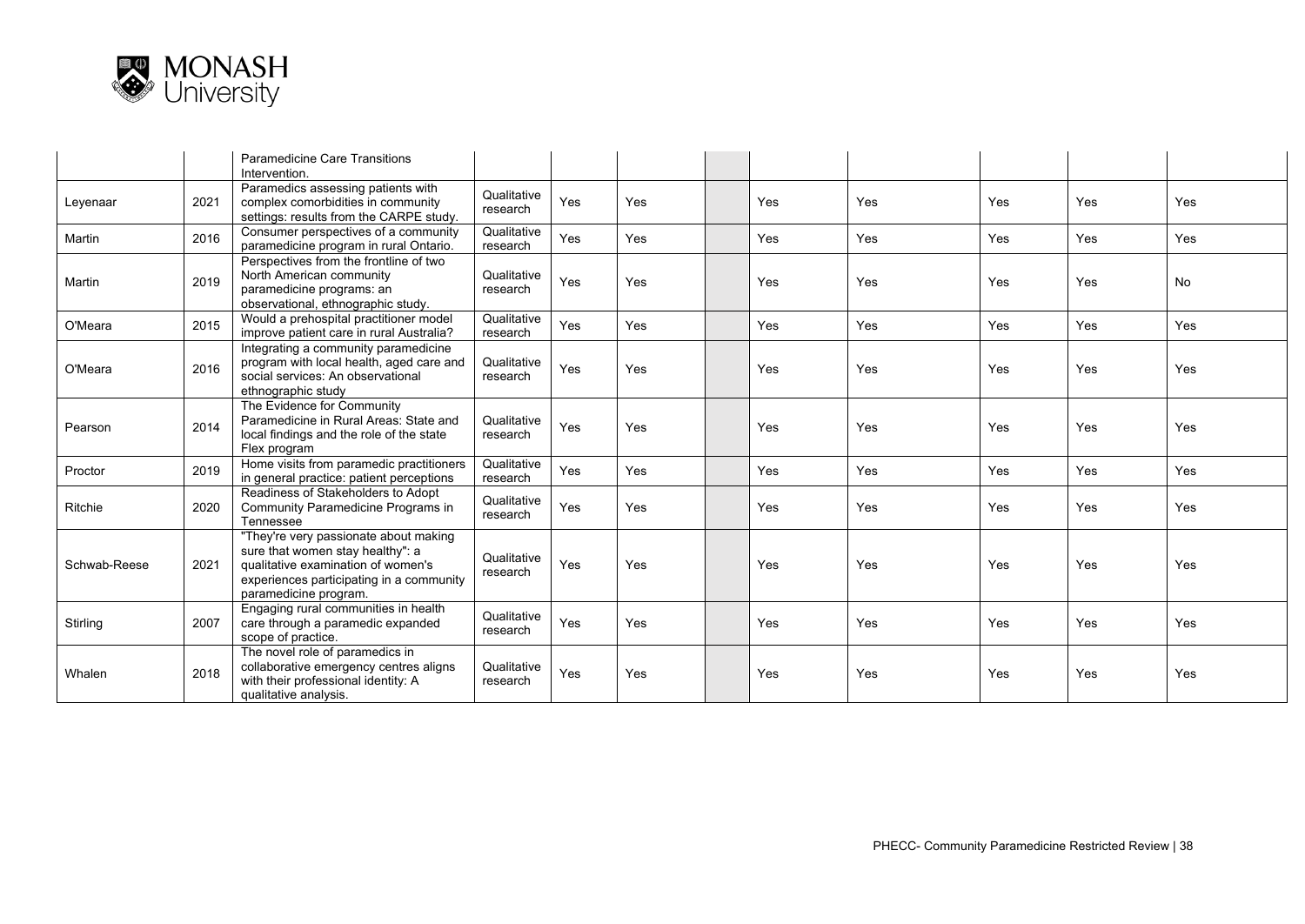

### *Table 2. MMAT Quality assessment results- Randomised controlled trial*

| <b>Lead author</b> | Year | <b>Title</b>                                                                                                                                                                                                                     | <b>Study design</b>                                       | Are there cl<br>  research<br>  questions?<br>clear | Do the<br>collected data<br>aldow to<br>address the<br>research<br>questions? | Randomised<br>controlled<br>trials | randomization<br>  appropriately<br>  performed? | Are the grou <sub>l</sub><br>comparable a<br>baseline?<br>유효 | Are there<br>complete<br>outcome data? | Are outcome<br>assessors<br>blinded to the<br>intervention<br>provided? | Did the<br>participants<br>adhere to the<br>assigned<br>intervention |
|--------------------|------|----------------------------------------------------------------------------------------------------------------------------------------------------------------------------------------------------------------------------------|-----------------------------------------------------------|-----------------------------------------------------|-------------------------------------------------------------------------------|------------------------------------|--------------------------------------------------|--------------------------------------------------------------|----------------------------------------|-------------------------------------------------------------------------|----------------------------------------------------------------------|
| Ashton             | 2017 | Conserving Quality of Life through<br><b>Community Paramedics.</b>                                                                                                                                                               | Economic<br>evaluation/<br>Randomised<br>controlled trial | Yes                                                 | Yes                                                                           |                                    | Can't tell                                       | Can't tell                                                   | Yes                                    | Can't tell                                                              | Can't tell                                                           |
| Agarwal            | 2020 | Evaluation of a community paramedicine<br>health promotion and lifestyle risk<br>assessment program for older adults who<br>live in social housing: a cluster randomized<br>trial.                                               | Randomised<br>controlled trial                            | Yes                                                 | Yes                                                                           |                                    | Yes                                              | Yes                                                          | Yes                                    | No                                                                      | Yes                                                                  |
| Agarwal            | 2020 | Reducing 9-1-1 Emergency Medical<br>Service Calls By Implementing A<br><b>Community Paramedicine Program For</b><br>Vulnerable Older Adults In Public Housing<br>In Canada: A Multi-Site Cluster<br>Randomized Controlled Trial. | Randomised<br>controlled trial                            | Yes                                                 | Yes                                                                           |                                    | Yes                                              | Yes                                                          | Yes                                    | No                                                                      | Yes                                                                  |
| Dixon              | 2008 | Is it cost effective to introduce paramedic<br>practitioners for older people to the<br>ambulance service? Results of a cluster<br>randomised controlled trial                                                                   | Randomised<br>controlled trial                            | Yes                                                 | Yes                                                                           |                                    | Yes                                              | Yes                                                          | Yes                                    | No                                                                      | Yes                                                                  |
| Mason              | 2007 | Effectiveness of paramedic practitioners in<br>attending 999 calls from elderly people in<br>the community: cluster randomised<br>controlled trial.                                                                              | Randomised<br>controlled trial                            | Yes                                                 | Yes                                                                           |                                    | Yes                                              | Yes                                                          | Yes                                    | Yes                                                                     | Yes                                                                  |
| Mason              | 2008 | Safety of paramedics with extended skills                                                                                                                                                                                        | Randomised<br>controlled trial                            | Yes                                                 | Yes                                                                           |                                    | Yes                                              | Yes                                                          | Yes                                    | No                                                                      | Yes                                                                  |
| Shah               | 2018 | Improving the ED-to-Home Transition: The<br><b>Community Paramedic-Delivered Care</b><br><b>Transitions Intervention-Preliminary</b><br>Findings.                                                                                | Randomised<br>controlled trial                            | Yes                                                 | Yes                                                                           |                                    | Yes                                              | Can't tell                                                   | Yes                                    | Yes                                                                     | Can't tell                                                           |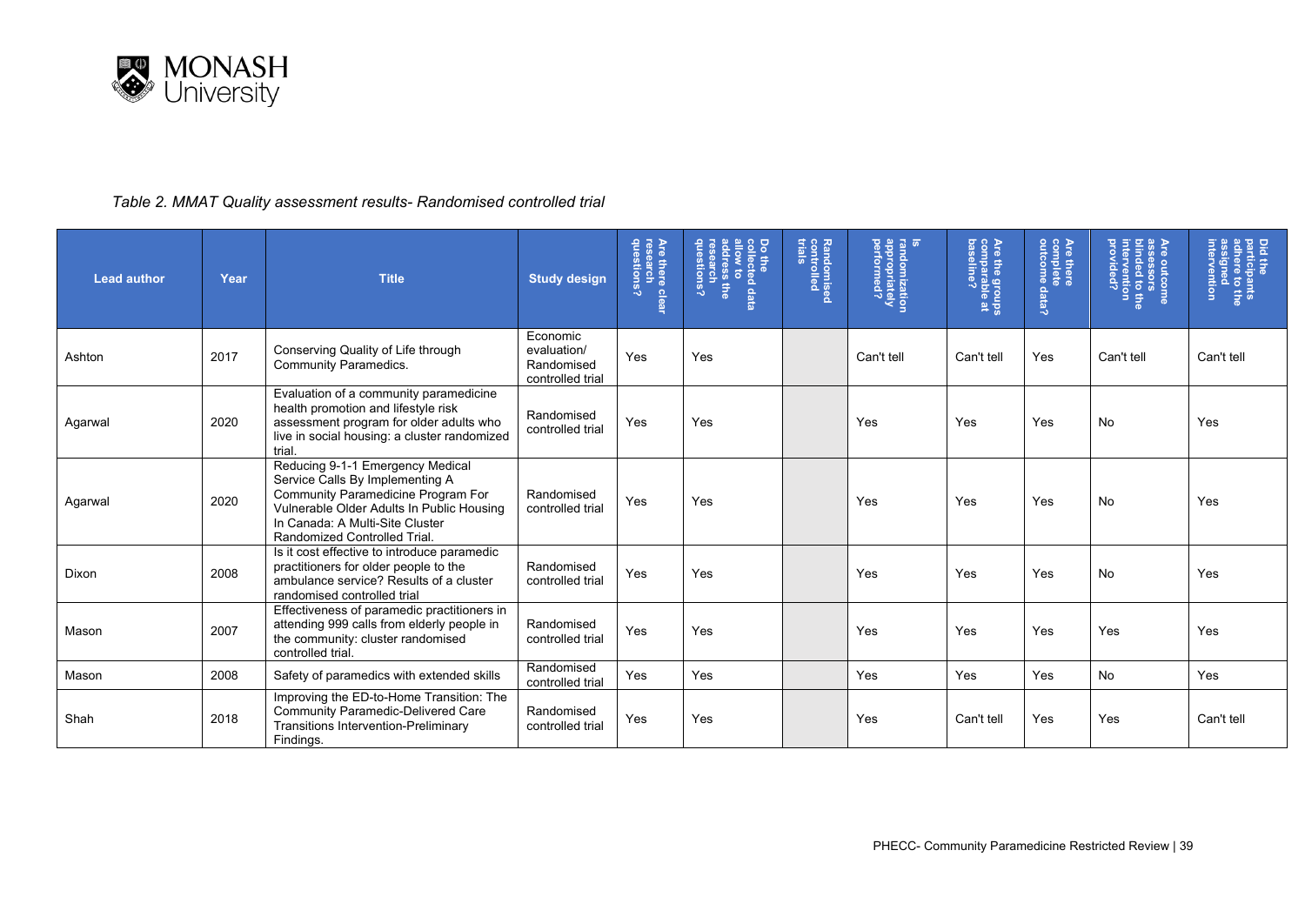

#### *Table 3. MMAT Quality assessment results- non-randomised studies*

| <b>Lead author</b> | Year | <b>Title</b>                                                                                                                                                                                   | <b>Study design</b>                                            | Non-<br>Randomised<br>studies | Are the<br>participal<br>represen'<br>e of the<br>population?<br>pants<br>antativ | <b>Are</b><br>neasuremen<br>egarding<br>egarding<br>¿(ə.msod:<br>oth the<br>ome and<br>/ention | Are there<br>complete<br>complete<br>data? | confounders<br>accounted<br>sign and<br>alysis?<br>in the<br>$\frac{1}{5}$ | ministere<br><b>Prvention</b><br>mg the<br>dy period, |
|--------------------|------|------------------------------------------------------------------------------------------------------------------------------------------------------------------------------------------------|----------------------------------------------------------------|-------------------------------|-----------------------------------------------------------------------------------|------------------------------------------------------------------------------------------------|--------------------------------------------|----------------------------------------------------------------------------|-------------------------------------------------------|
| Abrashkin          | 2019 | Community paramedics treat high acuity<br>conditions in the home: a prospective<br>observational study                                                                                         | Prospective<br>observational                                   |                               | Yes                                                                               | Yes                                                                                            | Yes                                        | No                                                                         | Yes                                                   |
| Agarwal            | 2017 | Cost-effectiveness analysis of a community<br>paramedicine programme for low-income<br>seniors living in subsidised housing: the<br>community paramedicine at clinic programme<br>(CP@clinic). | Economic<br>evaluation                                         |                               | Yes                                                                               | Yes                                                                                            | Yes                                        | Yes                                                                        | Yes                                                   |
| Agarwal            | 2018 | Feasibility of implementing a community<br>cardiovascular health promotion program with<br>paramedics and volunteers in a South Asian<br>population.                                           | Non-randomised<br>experimental<br>study                        |                               | Yes                                                                               | Yes                                                                                            | Yes                                        | No                                                                         | Yes                                                   |
| <b>Bennett</b>     | 2017 | Community Paramedicine Applied in a Rural<br>Community.                                                                                                                                        | Non-randomised<br>experimental<br>studv                        |                               | Yes                                                                               | Yes                                                                                            | Yes                                        | Yes                                                                        | Yes                                                   |
| <b>Bennett</b>     | 2020 | Community Paramedicine Applied in a Rural<br>Community                                                                                                                                         | Pre/post-test<br>with a<br>comparison<br>group study<br>design |                               | Yes                                                                               | Yes                                                                                            | Yes                                        | Yes                                                                        | Yes                                                   |
| Quatman-<br>Yates  | 2021 | Assessment of Fall-Related Emergency<br>Medical Service Calls and Transports After a<br>Community-Level Fall-Prevention Initiative                                                             | Prevalence<br>study                                            |                               | Yes                                                                               | Yes                                                                                            | Yes                                        | Yes                                                                        | Yes                                                   |
| Xie                | 2021 | Economic Analysis of Mobile Integrated Health<br>Care Delivered by Emergency Medical<br>Services Paramedic Teams.                                                                              | Economic<br>evaluation                                         |                               | Yes                                                                               | Yes                                                                                            | Yes                                        | Yes                                                                        | Yes                                                   |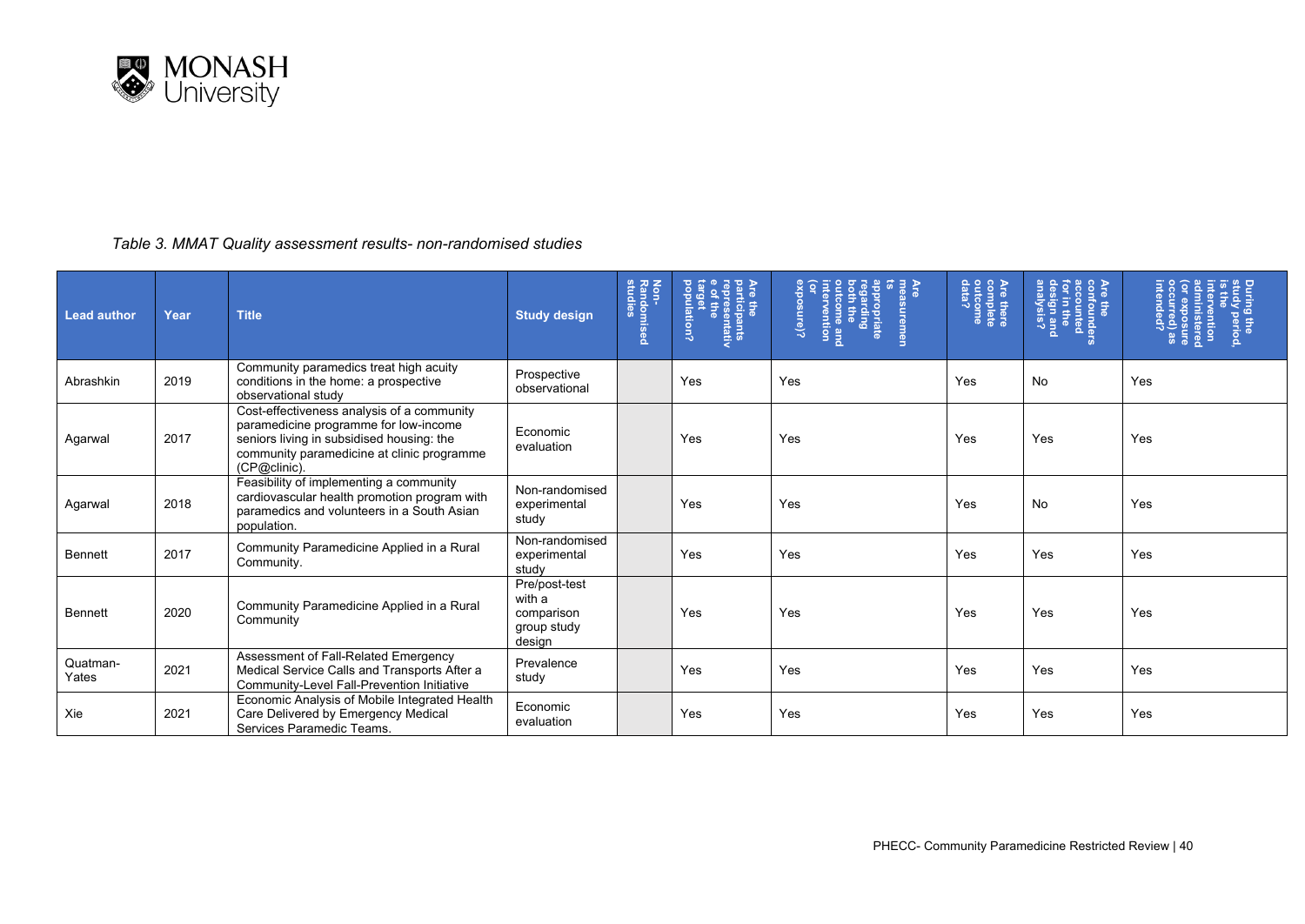

#### *Table 4. MMAT Quality assessment results- Quantitative descriptive studies*

| <b>Lead author</b> | Year | <b>Title</b>                                                                                                                                                                | <b>Study design</b>    | research<br>questions?<br>Are there<br>clear | Do the<br>collected<br>data allow to<br>address the<br>research<br>research<br>questions? | Quantitative<br>descriptive<br>studies | question?<br>sampling<br>strategy<br>relevant to<br>research<br>research<br>₽ | Is the sample<br>representativ<br>e of the<br>target<br>population? | appropriate?<br>Are the<br>measuremen | Is the risk of<br>nonresponse<br>bias low? | dnestion?<br>s the<br>statistical<br>appropriate<br>co answer th<br>co answer th |
|--------------------|------|-----------------------------------------------------------------------------------------------------------------------------------------------------------------------------|------------------------|----------------------------------------------|-------------------------------------------------------------------------------------------|----------------------------------------|-------------------------------------------------------------------------------|---------------------------------------------------------------------|---------------------------------------|--------------------------------------------|----------------------------------------------------------------------------------|
| Abrashkin          | 2016 | Providing Acute Care at Home:<br><b>Community Paramedics Enhance</b><br>an Advanced Illness Management<br>Program-Preliminary Data.                                         | Cohort study           | Yes                                          | Yes                                                                                       |                                        | Yes                                                                           | Yes                                                                 | Yes                                   | Yes                                        | Yes                                                                              |
| Ash                | 2020 | Quality of Life for Persons with<br>Chronic Disease Utilizing Mobile<br>Integrated Healthcare                                                                               | Cohort study           | Yes                                          | Yes                                                                                       |                                        | Yes                                                                           | Yes                                                                 | Yes                                   | Yes                                        | Yes                                                                              |
| Boykin             | 2018 | Interprofessional care collaboration<br>for patients with heart failure.                                                                                                    | Cohort study           | Yes                                          | Yes                                                                                       |                                        | Yes                                                                           | Yes                                                                 | Yes                                   | Yes                                        | Yes                                                                              |
| Castillo           | 2016 | Mobile Integrated Healthcare:<br>Preliminary Experience and Impact<br>Analysis with a Medicare Advantage<br>Population                                                      | Cohort study           | Yes                                          | Yes                                                                                       |                                        | Yes                                                                           | Yes                                                                 | Yes                                   | Yes                                        | Yes                                                                              |
| Constantine        | 2021 | Implementation of Drive-through<br>Testing for COVID-19 with<br><b>Community Paramedics</b>                                                                                 | Cohort study           | Yes                                          | Yes                                                                                       |                                        | Yes                                                                           | Yes                                                                 | Yes                                   | Can't tell                                 | Yes                                                                              |
| Counts             | 2017 | An Evaluation of the Environmental<br>and Organizational Factors<br>Associated with the Formation of<br><b>Community Paramedicine Programs</b>                              | Cross-sectional study  | Yes                                          | Yes                                                                                       |                                        | Yes                                                                           | Yes                                                                 | Yes                                   | Yes                                        | Yes                                                                              |
| Feldman            | 2021 | "House Calls" by Mobile Integrated<br>Health Paramedics for Patients with<br>Heart Failure: A Feasibility Study                                                             | Cohort study           | Yes                                          | Yes                                                                                       |                                        | Yes                                                                           | Yes                                                                 | Yes                                   | Yes                                        | Yes                                                                              |
| Gingold            | 2021 | The effect of a mobile integrated<br>health program on health care cost<br>and utilization.                                                                                 | Cohort study           | Yes                                          | Yes                                                                                       |                                        | Yes                                                                           | Yes                                                                 | Yes                                   | Yes                                        | Yes                                                                              |
| Hanninen           | 2020 | Patients Seeking Retreatment after<br><b>Community Paramedic Assessment</b><br>and Treatment: Piloting a<br><b>Community Paramedic Unit</b><br>Program in Southwest Finland | Retrospective analysis | Yes                                          | Yes                                                                                       |                                        | Can't tell                                                                    | Can't tell                                                          | Can't tell                            | Can't tell                                 | Yes                                                                              |

PHECC- Community Paramedicine Restricted Review | 41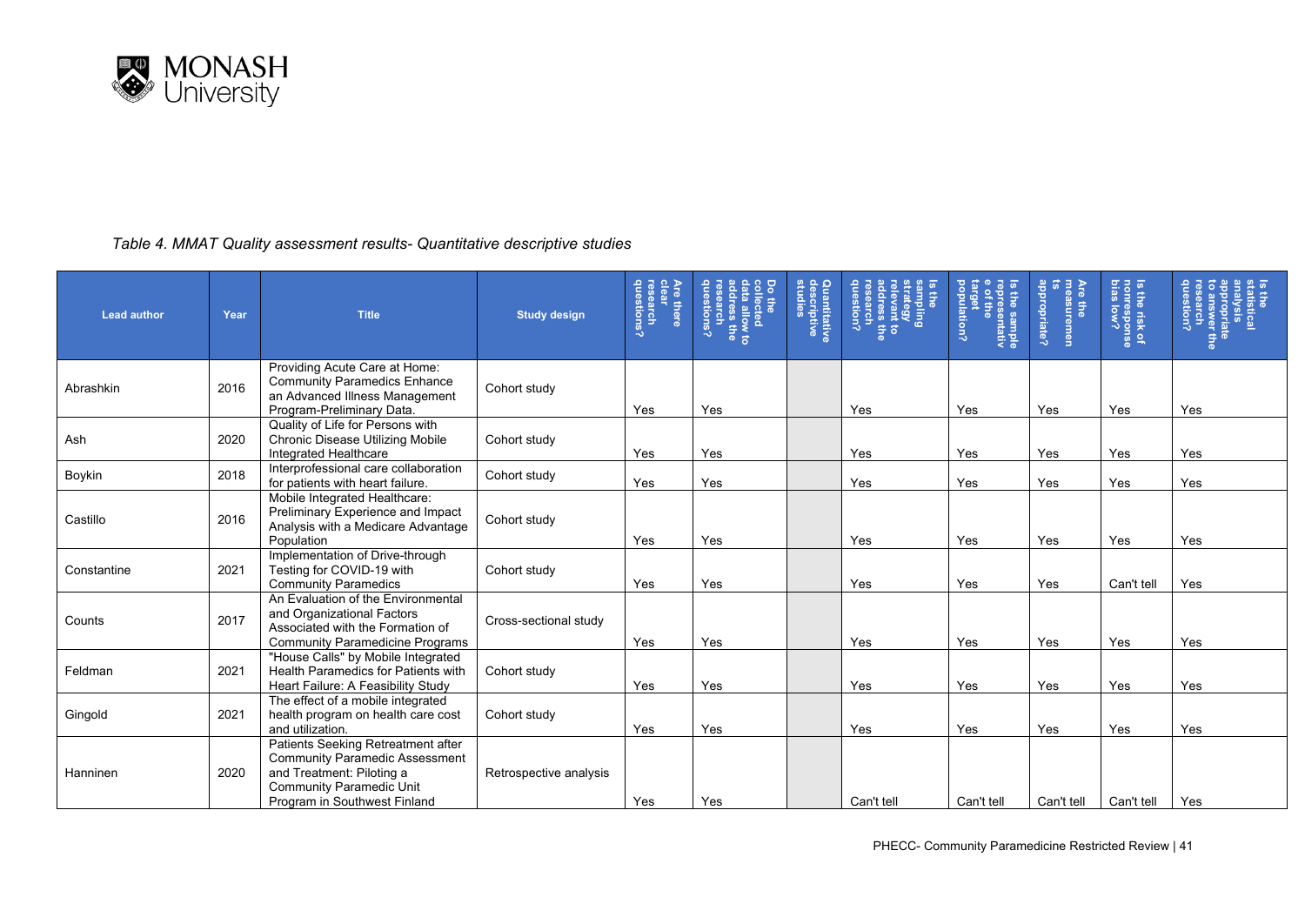

| Hoyle        | 2012 | Introduction of an extended care<br>paramedic model in New Zealand                                                                                         | Cohort study           | Yes | Yes | Yes        | Yes        | Yes | Yes        | Yes        |
|--------------|------|------------------------------------------------------------------------------------------------------------------------------------------------------------|------------------------|-----|-----|------------|------------|-----|------------|------------|
| Jensen       | 2016 | Impact of a Novel Collaborative<br>Long-Term Care EMS Model: A<br>Before-and-After Cohort Analysis of<br>an Extended Care Paramedic<br>Program             | Cohort study           | Yes | Yes | Yes        | Yes        | Yes | Yes        | Yes        |
| Kant         | 2018 | Outcomes and provider<br>perspectives on geriatric care by a<br>nurse practitioner-led community<br>paramedicine program.                                  | Case series            | Yes | Yes | Yes        | Yes        | Yes | Yes        | Yes        |
| Knowles      | 2010 | An initiative to provide emergency<br>healthcare for older people in the<br>community: the impact on carers.                                               | Cross-sectional study  | Yes | Yes | Yes        | Yes        | Yes | Yes        | Yes        |
| Mason        | 2007 | Effectiveness of emergency care<br>practitioners working within existing<br>emergency service models of care                                               | Cross-sectional study  | Yes | Yes | Yes        | Yes        | Yes | Yes        | Yes        |
| Nejtek       | 2017 | A pilot mobile integrated healthcare<br>program for frequent utilizers of<br>emergency department services                                                 | Cohort study           | Yes | Yes | Yes        | Yes        | No  | Yes        | Yes        |
| Nowrouzi-Kia | 2021 | Quality of work life of paramedics<br>practicing community paramedicine<br>in northern Ontario, Canada; a<br>mixed-methods sequential<br>explanatory study | Cross-sectional study  | Yes | Yes | Yes        | Yes        | Yes | Yes        | Yes        |
| Ruest        | 2012 | Community health evaluation<br>completed using paramedic service<br>(CHECUPS): design and<br>implementation of a new community<br>based health program     | Case report            | Yes | Yes | Yes        | Yes        | Yes | Yes        | Yes        |
| Ruest        | 2017 | Evaluating the impact on 911 calls<br>by an in-home programme with a<br>multidisciplinary team                                                             | Case series            | Yes | Yes | Yes        | Yes        | Yes | Can't tell | Yes        |
| Scharf       | 2017 | Mobile Integrated Community<br>Health Pilot Program Descriptive<br>Study: Diagnosis Prevalence and<br>Comorbidity among Program<br>Participants            | Prevalence study       | Yes | Yes | Yes        | Yes        | Yes | Yes        | Yes        |
| Seidl        | 2021 | Development of a Logic Model to<br>Guide Implementation and<br>Evaluation of a Mobile Integrated<br>Health Transitional Care Program.                      | Retrospective analysis | Yes | Yes | Can't tell | Can't tell | Yes | Can't tell | Can't tell |
| Siddle       | 2017 | Mobile integrated health to reduce<br>post-discharge acute care visits: A<br>pilot study.                                                                  | Cohort study           | Yes | Yes | Yes        | Yes        | Yes | Yes        | Yes        |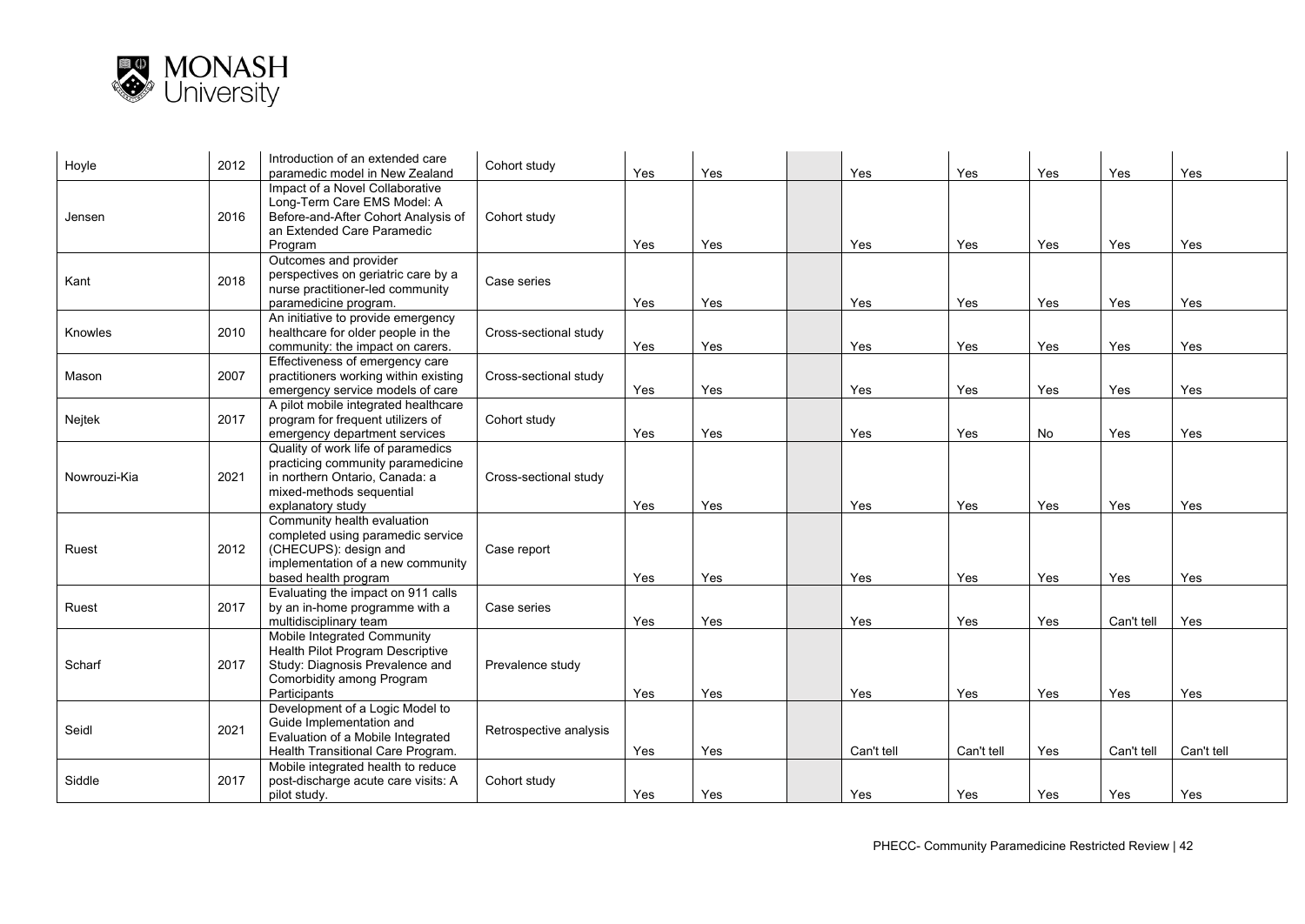

| Swain       | 2012 | Patient satisfaction and outcome<br>using emergency care practitioners<br>in New Zealand.                                                        | Cross-sectional study  | Yes | Yes | Yes | Yes | Yes | Yes | Yes |
|-------------|------|--------------------------------------------------------------------------------------------------------------------------------------------------|------------------------|-----|-----|-----|-----|-----|-----|-----|
| Tangherlini | 2016 | The HOME Team: Evaluating the<br>Effect of an EMS-based Outreach<br>Team to Decrease the Frequency of<br>911 Use Among High Utilizers of<br>EMS. | Retrospective analysis | Yes | Yes | Yes | Yes | Yes | Yes | Yes |
| Widiatmoko  | 2008 | Developing a new response to non-<br>urgent emergency calls: evaluation<br>of a nurse and paramedic<br>partnership intervention                  | Economic evaluation    | Yes | Yes | Yes | Yes | Yes | Yes | Yes |

#### *Table 5. MMAT Quality assessment results- mixed methods studies*

| Lead author | Year | <b>Title</b>                                                                                                                                                                                                                | <b>Study</b><br>design | Are<br>912<br>e there cles<br>stions?<br>earch | Do the co<br><b>L</b> es<br>arch<br>읃<br>cted<br>ced data<br>ress the<br>stions? | Mixed methods<br><b>studies</b> | aadress tr<br>question?<br>asig<br>$\overline{5}$ | :ompoı<br>ffectiv<br>ŝ<br>5 <sup>o</sup><br>gra<br>ear<br>the study<br>grated to<br>earch | $\vec{a}$<br>s of the<br>qualitativ<br>kleately | sand<br>bety<br>sed? | rality<br>tradition<br>involved<br>Study |
|-------------|------|-----------------------------------------------------------------------------------------------------------------------------------------------------------------------------------------------------------------------------|------------------------|------------------------------------------------|----------------------------------------------------------------------------------|---------------------------------|---------------------------------------------------|-------------------------------------------------------------------------------------------|-------------------------------------------------|----------------------|------------------------------------------|
| Adio        | 2020 | Community Paramedics' Perception of Frequent ED Users<br>and the Community Paramedicine Program: A Mixed-<br>Methods Study.                                                                                                 | Mixed<br>Methods       | Yes                                            | Yes                                                                              |                                 | Yes                                               | Yes                                                                                       | Yes                                             | Yes                  | Yes                                      |
| Agarwal     | 2019 | Effectiveness of a community paramedic-led health<br>assessment and education initiative in a seniors'<br>residence building: the Community Health Assessment<br>Program through Emergency Medical Services (CHAP-<br>EMS). | Mixed<br>Methods       | Yes                                            | Yes                                                                              |                                 | Yes                                               | Yes                                                                                       | Yes                                             | Yes                  | Yes                                      |
| Cooper      | 2007 | Collaborative practices in unscheduled emergency care:<br>role and impact of the emergency care practitioner--<br>qualitative and summative findings.                                                                       | Mixed<br>Methods       | No                                             | Yes                                                                              |                                 | Can't tell                                        | No                                                                                        | No                                              | Can't tell           | Can't tell                               |
| Cooper      | 2004 | The emerging role of the emergency care practitioner                                                                                                                                                                        | Mixed<br>Methods       | Yes                                            | Yes                                                                              |                                 | Yes                                               | Yes                                                                                       | Yes                                             | Yes                  | Yes                                      |
| Flint       | 2019 | The Systemic Impacts of Integrated Mobile Healthcare in<br>a State-wide Emergency Medical Services System                                                                                                                   | Mixed<br>methods       | Yes                                            | Yes                                                                              |                                 | Yes                                               | Yes                                                                                       | Yes                                             | Yes                  | Yes                                      |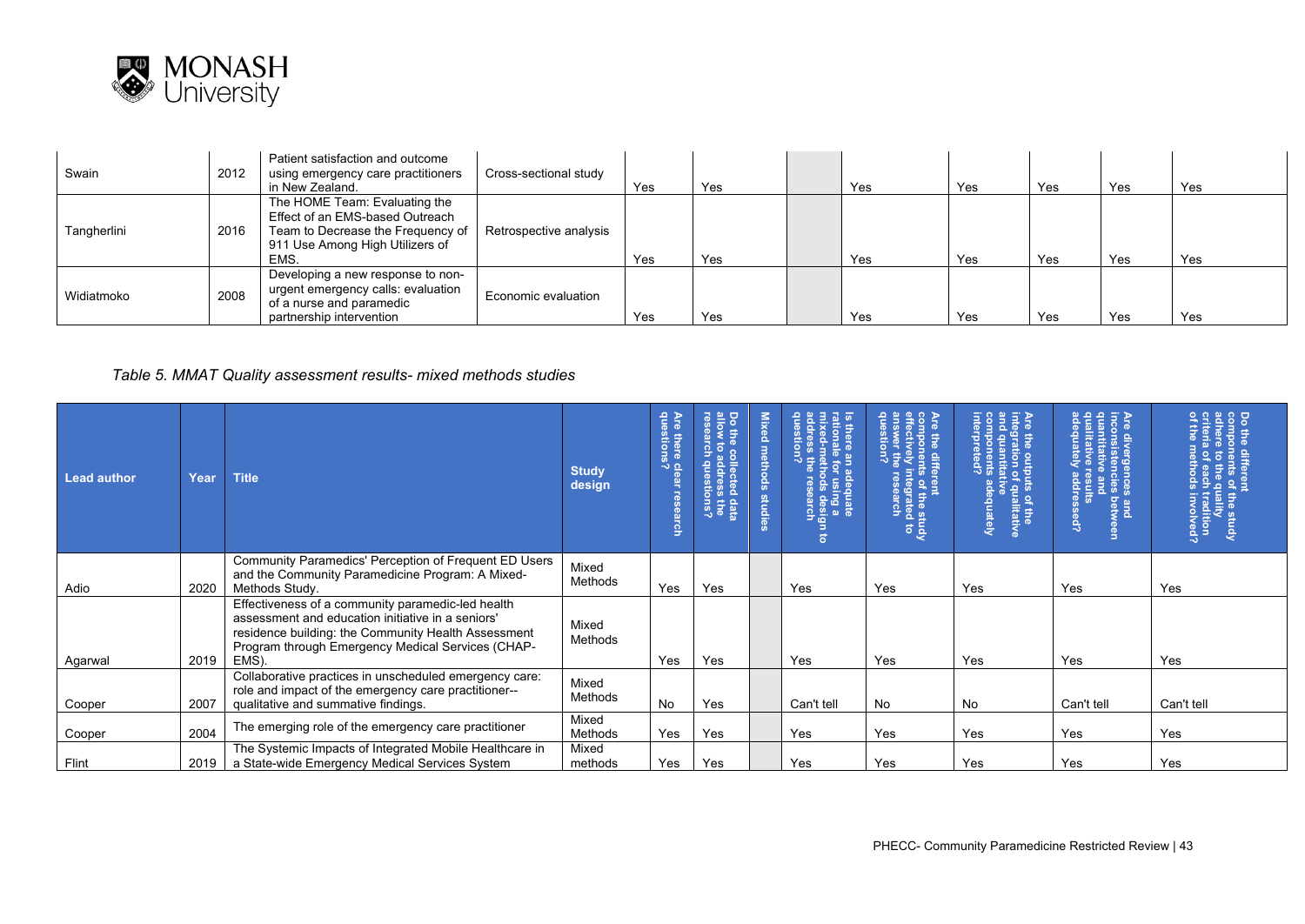

| Leyenaar       | 2019 | Relevance of assessment items in community<br>paramedicine home visit programmes: results of a<br>modified Delphi study.                                           | Delphi                 | Yes | Yes | Yes        | Yes | Yes | Yes        | Yes        |
|----------------|------|--------------------------------------------------------------------------------------------------------------------------------------------------------------------|------------------------|-----|-----|------------|-----|-----|------------|------------|
| Leyenaar       | 2019 | Examining consensus for a standardised patient<br>assessment in community paramedicine home visits: a<br>RAND/UCLA-modified Delphi Study.                          | Delphi                 | Yes | Yes | Yes        | Yes | Yes | Yes        | Yes        |
| Lezzoni        | 2018 | Early experiences with the Acute Community Care<br>Program in eastern Massachusetts.                                                                               | Mixed<br>methods       | Yes | Yes | Yes        | Yes | Yes | Can't tell | Can't tell |
| Martin-Misener | 2009 | Cost effectiveness and outcomes of a nurse, practitioner<br>paramedic, family physician model of care: the Long and<br>Brier Islands study                         | Economic<br>evaluation | Yes | No  | Can't tell | Yes | Yes | No         | Can't tell |
| Misra-Hebert   | 2021 | Healthcare utilization and patient and provider experience<br>with a home visit program for patients discharged from the<br>hospital at high risk for readmission. | Mixed<br>Methods       | Yes | Yes | Yes        | Yes | Yes | Yes        | Yes        |

#### *Table 6. MMAT Quality assessment results- Studies not included in MMAT*

| <b>Lead author</b> | Year | <b>Title</b>                                                                                                                                                       | <b>Study design</b>  | Are there<br>clear<br>research<br>questions? | Do the collected<br>data allow to<br>address the<br>research<br>questions? | <b>Comments</b>                                                                       |
|--------------------|------|--------------------------------------------------------------------------------------------------------------------------------------------------------------------|----------------------|----------------------------------------------|----------------------------------------------------------------------------|---------------------------------------------------------------------------------------|
| Ball               | 2005 | Setting the scene for the paramedic in primary care: a review of the literature.                                                                                   | Literature review    | <b>Yes</b>                                   | No                                                                         | No MMAT category available- no significant risk<br>of bias noted to warrant exclusion |
| <b>Batt</b>        | 2021 | Advances in Community Paramedicine in Response to COVID-19                                                                                                         | Grey literature      | Yes                                          | Yes                                                                        | No MMAT category available- no significant risk<br>of bias noted to warrant exclusion |
| Bigham             | 2013 | Expanding paramedic scope of practice in the community: a systematic review of<br>the literature.                                                                  | Systematic<br>review | Yes                                          | Yes                                                                        | No MMAT category available- no significant risk<br>of bias noted to warrant exclusion |
| <b>Bradley</b>     | 2016 | The business case for community paramedicine: lessons from Commonwealth<br>Care Alliances Pilot Program                                                            | Grey literature      | No.                                          | Yes                                                                        | No MMAT category available- no significant risk<br>of bias noted to warrant exclusion |
| Chan               | 2019 | Community paramedicine: A systematic review of program descriptions and<br>training.                                                                               | Systematic<br>review | Yes                                          | Yes                                                                        | No MMAT category available- no significant risk<br>of bias noted to warrant exclusion |
| Choi               | 2016 | Mobile Integrated Health Care and Community Paramedicine: An Emerging<br><b>Emergency Medical Services Concept.</b>                                                | Systematic<br>review | <b>No</b>                                    | Yes                                                                        | No MMAT category available- no significant risk<br>of bias noted to warrant exclusion |
| Eaton              | 2021 | Designing and implementing an educational framework for advanced paramedic<br>practitioners rotating into primary care in North Wales                              | Literature review    | Yes                                          | Yes                                                                        | No MMAT category available- no significant risk<br>of bias noted to warrant exclusion |
| Eaton              | 2020 | Understanding the role of the paramedic in primary care: a realist review.                                                                                         | Literature review    | Yes                                          | Yes                                                                        | No MMAT category available- no significant risk<br>of bias noted to warrant exclusion |
| Eaton              | 2021 | Contribution of paramedics in primary and urgent care: a systematic review.                                                                                        | Systematic<br>review | Yes                                          | Yes                                                                        | No MMAT category available- no significant risk<br>of bias noted to warrant exclusion |
| Evans              | 2012 | Which extended paramedic skills are making an impact in emergency care and<br>can be related to the UK paramedic system? A systematic review of the<br>literature. | Systematic<br>review | Yes                                          | Yes                                                                        | No MMAT category available- no significant risk<br>of bias noted to warrant exclusion |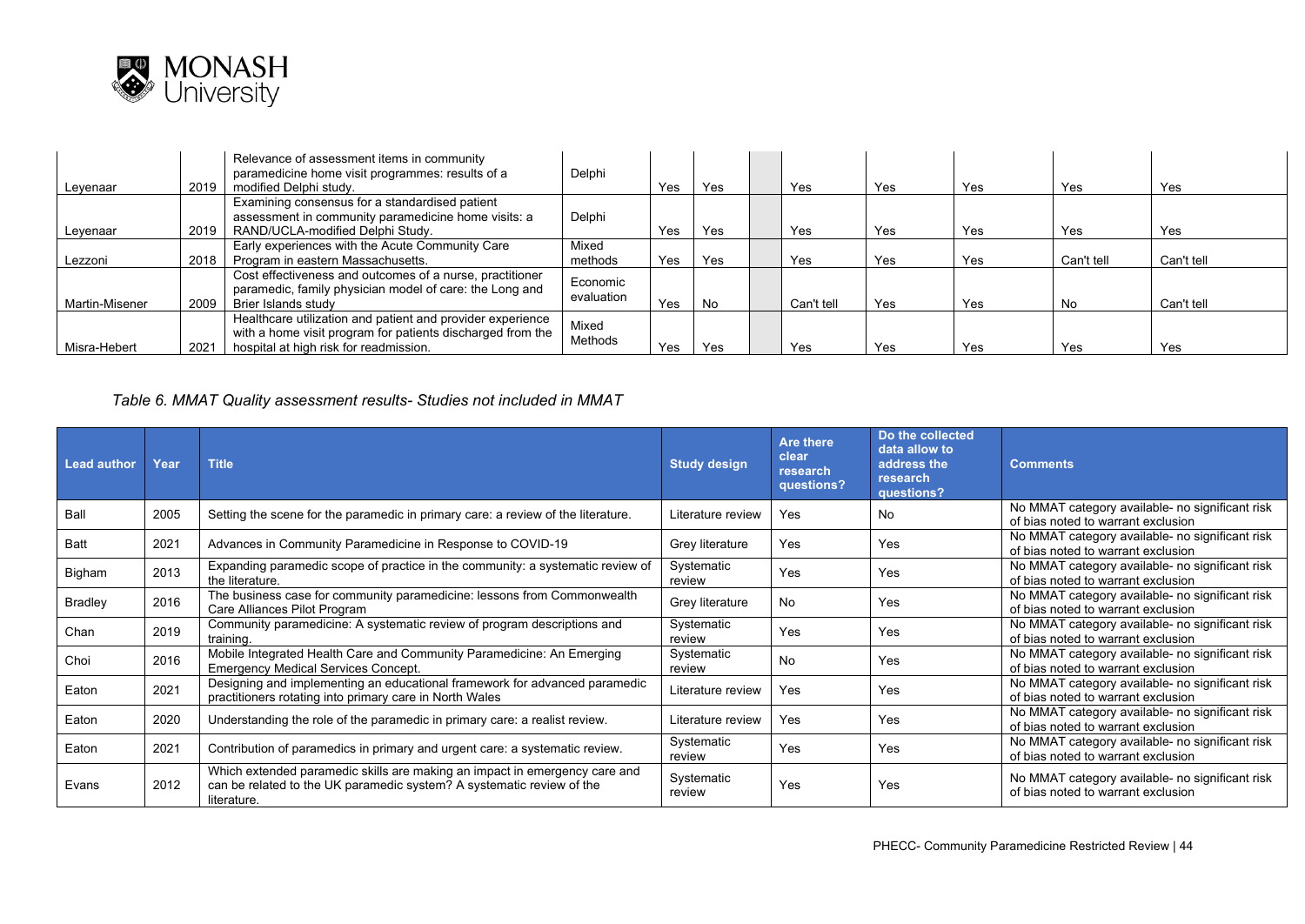

 $\sim$ 

 $\sim$ 

| Glenn      | 2017 | State Regulation of Community Paramedicine Programs: A National Analysis.                                                                                                                                | Systematic<br>review                        | Yes       | Yes       | No MMAT category available- no significant risk<br>of bias noted to warrant exclusion |
|------------|------|----------------------------------------------------------------------------------------------------------------------------------------------------------------------------------------------------------|---------------------------------------------|-----------|-----------|---------------------------------------------------------------------------------------|
| Goldberg   | 2014 | Mobile integrated healthcare: Using existing out of hospital resources to bridge<br>gaps in healthcare services                                                                                          | Systematic<br>review                        | Yes       | Yes       | No MMAT category available- no significant risk<br>of bias noted to warrant exclusion |
| Gregg      | 2019 | Systematic Review of Community Paramedicine and EMS Mobile Integrated<br>Health Care Interventions in the United States.                                                                                 | Systematic<br>review                        | Yes       | Yes       | No MMAT category available- no significant risk<br>of bias noted to warrant exclusion |
| Halter     | 2006 | Patients' experiences of care provided by emergency care practitioners and<br>traditional ambulance practitioners: A survey from the London Ambulance<br>Service                                         | Survey                                      | Yes       | Yes       | No MMAT category available- no significant risk<br>of bias noted to warrant exclusion |
| Hill       | 2013 | A systematic review of the activity and impact of emergency care practitioners in<br>the NHS.                                                                                                            | Systematic<br>review                        | Yes       | Yes       | No MMAT category available- no significant risk<br>of bias noted to warrant exclusion |
| Leduc      | 2020 | The Safety and Effectiveness of On-Site Paramedic and Allied Health Treatment<br>Interventions Targeting the Reduction of Emergency Department Visits by Long-<br>Term Care Patients: Systematic Review. | Systematic<br>review                        | Yes       | Yes       | No MMAT category available- no significant risk<br>of bias noted to warrant exclusion |
| Leyenaar   | 2021 | What do community paramedics assess? An environmental scan and content<br>analysis of patient assessment in community paramedicine.                                                                      | Environmental<br>scan                       | Yes       | Yes       | No MMAT category available- no significant risk<br>of bias noted to warrant exclusion |
| Leyenaar   | 2019 | Report on the status of community paramedicine in Ontario                                                                                                                                                | Grey literature                             | <b>No</b> | Yes       | No MMAT category available- no significant risk<br>of bias noted to warrant exclusion |
| Leyenaar   | 2018 | A scoping study and qualitative assessment of care planning and case<br>management in community paramedicine                                                                                             | Grey literature                             | Yes       | Yes       | No MMAT category available- no significant risk<br>of bias noted to warrant exclusion |
| O'Meara    | 2003 | Community paramedicine model of care: an observational, ethnographic case<br>study.                                                                                                                      | Soft systems<br>methodology                 | Yes       | Yes       | No MMAT category available- no significant risk<br>of bias noted to warrant exclusion |
| Pang       | 2019 | Limited data to support improved outcomes after community paramedicine<br>intervention: A systematic review.                                                                                             | Systematic<br>review                        | Yes       | <b>No</b> | No MMAT category available- no significant risk<br>of bias noted to warrant exclusion |
| Pearson    | 2017 | Community Paramedicine pilot programs: lessons from Maine                                                                                                                                                | Survey exercise<br>and literature<br>review | Yes       | Yes       | No MMAT category available- no significant risk<br>of bias noted to warrant exclusion |
| Rasku      | 2019 | The core components of Community Paramedicine - integrated care in primary<br>care setting: a scoping review.                                                                                            | Systematic<br>review                        | Yes       | Yes       | No MMAT category available- no significant risk<br>of bias noted to warrant exclusion |
| Raynovich  | 2014 | A survey of community paramedicine course offerings and planned offerings                                                                                                                                | Survey                                      | Yes       | Yes       | No MMAT category available- no significant risk<br>of bias noted to warrant exclusion |
| Thirumalai | 2021 | Challenges and Lessons Learned from a Telehealth Community Paramedicine<br>Program for the Prevention of Hypoglycaemia: Pre-Post Pilot Feasibility Study                                                 | Single-arm<br>pre/post-test                 | Yes       | Yes       | No MMAT category available- no significant risk<br>of bias noted to warrant exclusion |
| Thompson   | 2014 | HWA Expanded Scopes of Practice program evaluation: Extending the Role of<br>Paramedics sub-project                                                                                                      | Grey literature                             | No        | Yes       | No MMAT category available- no significant risk<br>of bias noted to warrant exclusion |
| Thurman    | 2021 | A scoping review of community paramedicine: evidence and implications for<br>interprofessional practice.                                                                                                 | Scoping review                              | Yes       | Yes       | No MMAT category available- no significant risk<br>of bias noted to warrant exclusion |
| Tohira     | 2013 | The impact of new prehospital practitioners on ambulance transportation to the<br>emergency department: a systematic review and meta-analysis.                                                           | Systematic<br>review                        | Yes       | Yes       | No MMAT category available- no significant risk<br>of bias noted to warrant exclusion |
| van Vuuren | 2021 | Reshaping healthcare delivery for elderly patients: the role of community<br>paramedicine; a systematic review.                                                                                          | Systematic<br>review                        | Yes       | Yes       | No MMAT category available- no significant risk<br>of bias noted to warrant exclusion |
| Xi         | 2021 | Paramedics working in general practice: a scoping review                                                                                                                                                 | Scoping review                              | Yes       | No        | No MMAT category available- no significant risk<br>of bias noted to warrant exclusion |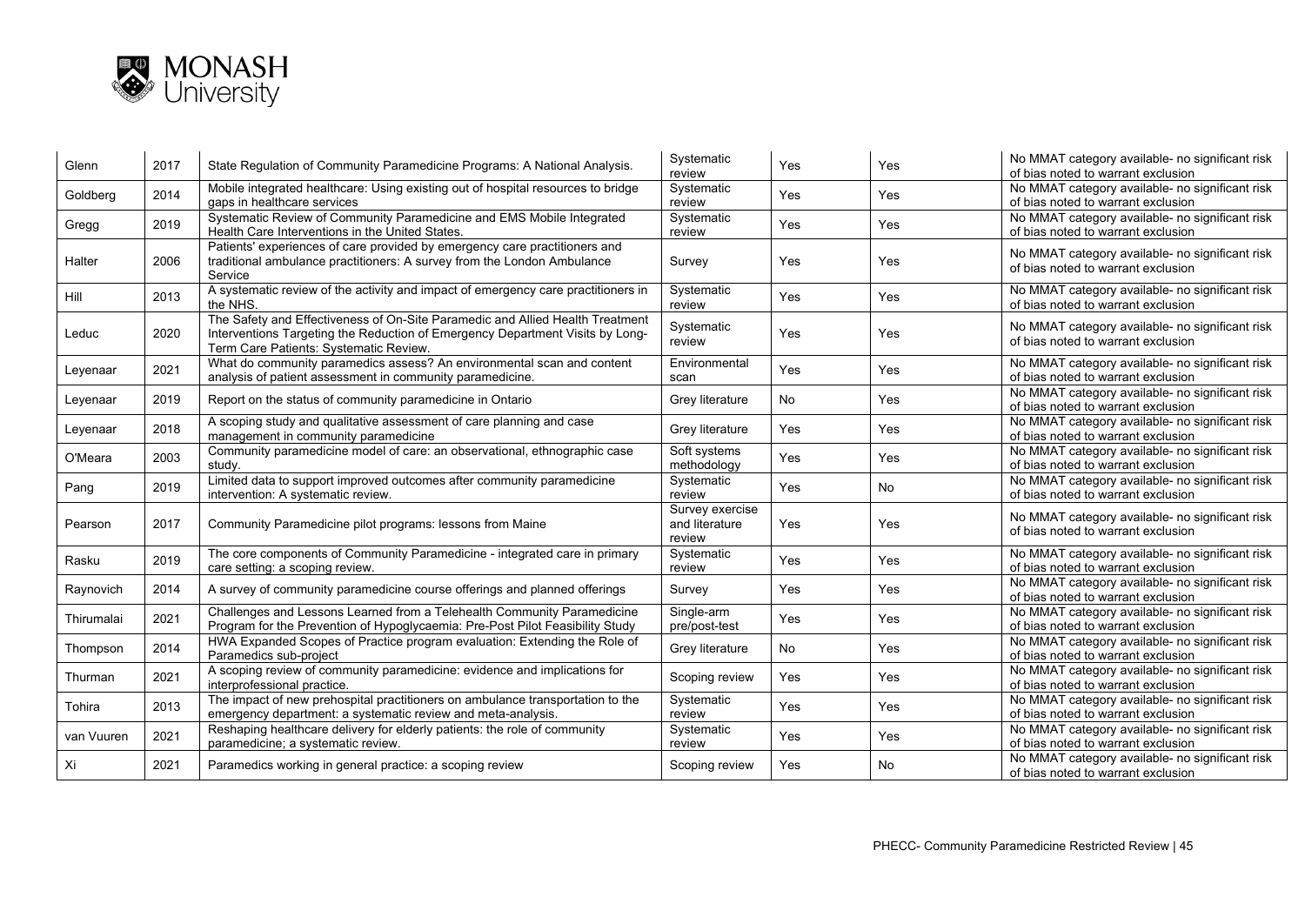

#### *Table 8. Impact on emergency calls, rates of transportation and hospital admissions*

| <b>Title</b>                                                                                                                                                                                                                            | <b>Author</b> | Year | <b>Origin</b>           | Aim of study                                                                                                                                              | <b>Emergency calls, Transportation and Admission Outcomes</b>                                                                                                                                                                                                                                                                                                                                                                                                                                                                                                                                                                                                                                                                                                                                                                                                                                                                                 |
|-----------------------------------------------------------------------------------------------------------------------------------------------------------------------------------------------------------------------------------------|---------------|------|-------------------------|-----------------------------------------------------------------------------------------------------------------------------------------------------------|-----------------------------------------------------------------------------------------------------------------------------------------------------------------------------------------------------------------------------------------------------------------------------------------------------------------------------------------------------------------------------------------------------------------------------------------------------------------------------------------------------------------------------------------------------------------------------------------------------------------------------------------------------------------------------------------------------------------------------------------------------------------------------------------------------------------------------------------------------------------------------------------------------------------------------------------------|
| Reducing 9-1-1 Emergency Medical<br>Service Calls By Implementing A<br><b>Community Paramedicine Program</b><br>For Vulnerable Older Adults In Public<br>Housing In Canada: A Multi-Site<br><b>Cluster Randomized Controlled Trial.</b> | Agarwal       | 2019 | Canada                  | Evaluate the change in mean EMS calls at the<br>building-level, comparing intervention and control<br>buildings, across multiple community sites.         | Intention-to-treat analysis showed no significant difference in EMS calls (mean difference<br>0.37/100 apartment units/month, 95%CI:0.98 to 0.24). Sensitivity analysis excluding data<br>from 2 building pairs with eligibility changes after intervention initiation revealed a significant<br>difference in EMS calls in favour of the intervention buildings (mean difference 0.90/100<br>apartment units/month, 95%Cl:1.54 to0.26).                                                                                                                                                                                                                                                                                                                                                                                                                                                                                                      |
| Community Paramedicine Applied in<br>a Rural Community                                                                                                                                                                                  | Bennett       | 2020 | United<br><b>States</b> | The objective of this study was to determine if the<br>CP program reduced ED visits in Abbeville while<br>improving patient outcomes                      | ED visits among participants decreased by 58.7%, substantially different from the 4%<br>increase in the comparison group (P<.0001). Similarly, inpatient admissions decreased by<br>68.8% compared to an increase in admissions of 187.5% among the comparison group<br>(P=.045). Length of stay decreased by 15.7% for participants yet increased by 162.5%<br>among the comparison group (P=.03). Among the CP program participants with<br>hospitalisation, there was a 41.2% reduction in 30-day readmissions, compared to a 35.9%<br>increase among the comparison group; this reduction was even higher among those with<br>COPD (75% decrease). It should be noted that the 30-day readmissions rate was<br>significantly impacted by 1 participant, who accounted for 16 visits; without that participant's<br>data, there was an 83.1% decrease in 30-day readmissions, significantly higher than the<br>comparison group (P<.0001). |
| The business case for community<br>paramedicine: lessons from<br>Commonwealth Care Alliance Pilot<br>Program                                                                                                                            | Bradley       | 2016 | United<br><b>States</b> | Summarises acute community care program<br>business case                                                                                                  | In the first year of operations, 126 patients received an ACC visit. Out of those patients, 81<br>percent remained home under the care of ACC paramedics while 19 percent were<br>transported for emergent care needs.                                                                                                                                                                                                                                                                                                                                                                                                                                                                                                                                                                                                                                                                                                                        |
| Mobile Integrated Healthcare:<br>Preliminary Experience and Impact<br>Analysis with a Medicare Advantage<br>Population                                                                                                                  | Castillo      | 2016 | United<br><b>States</b> | Aims to describe and analyse the initial experience<br>and preliminary impact of an MIH intervention<br>delivered at scale for a high-risk subpopulation. | 21% decrease in emergency department utilisation, 37% decrease in inpatient PMPM cost,<br>40% decrease inpatient utilisation, all measures reached statistical significance.                                                                                                                                                                                                                                                                                                                                                                                                                                                                                                                                                                                                                                                                                                                                                                  |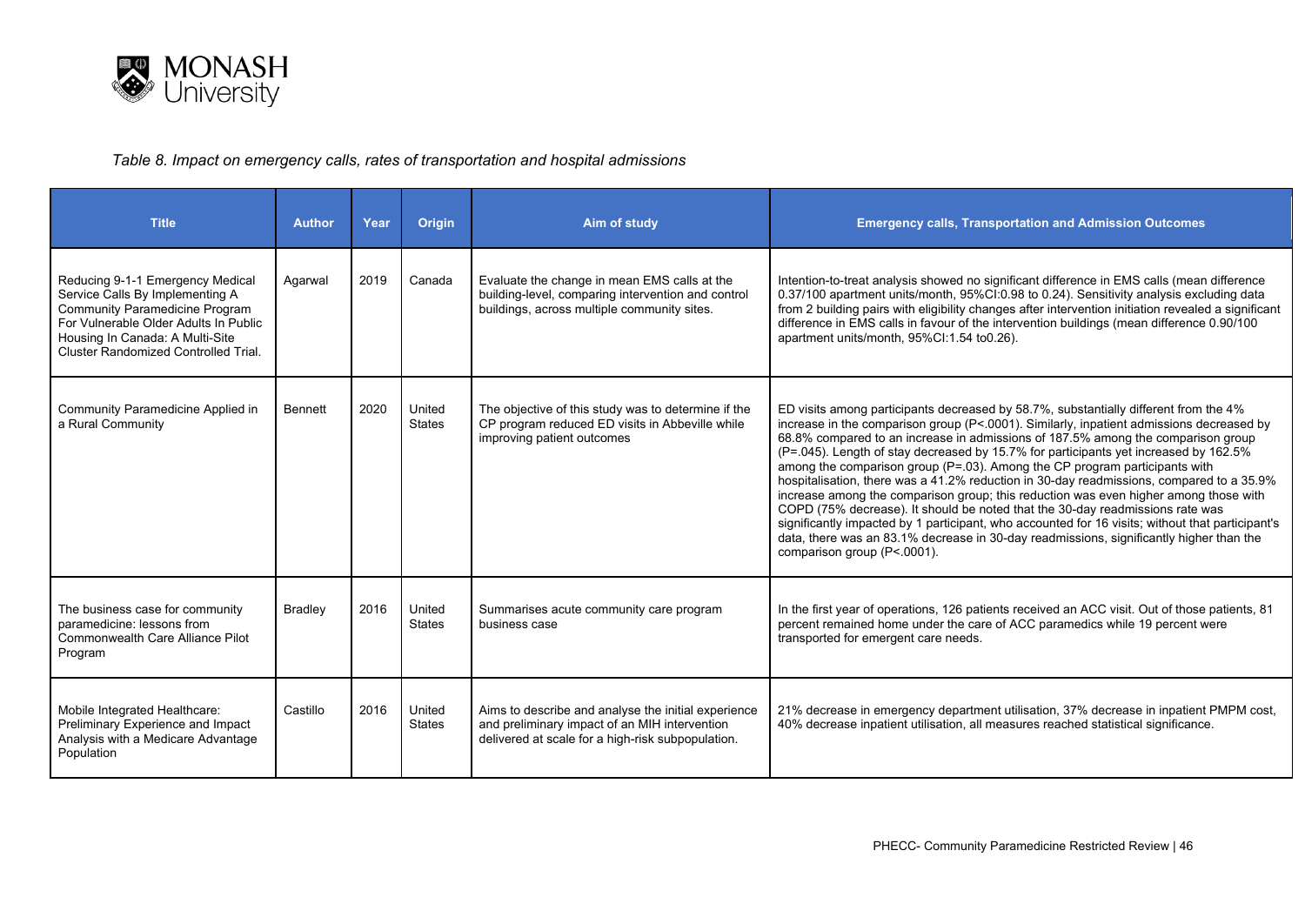

| Mobile Integrated Health Care and<br>Community Paramedicine: An<br><b>Emerging Emergency Medical</b><br>Services Concept.                                              | Choi    | 2016 | United<br>States | Literature review of MIH CP                                                                                                                                                               | Reduction in ED transports and hospital admissions. Not conclusive on impact                                                                                                                                                                                                                                                                                                                                                                                                                                                                                                                                        |  |
|------------------------------------------------------------------------------------------------------------------------------------------------------------------------|---------|------|------------------|-------------------------------------------------------------------------------------------------------------------------------------------------------------------------------------------|---------------------------------------------------------------------------------------------------------------------------------------------------------------------------------------------------------------------------------------------------------------------------------------------------------------------------------------------------------------------------------------------------------------------------------------------------------------------------------------------------------------------------------------------------------------------------------------------------------------------|--|
| The emerging role of the emergency<br>care practitioner                                                                                                                | Cooper  | 2004 | <b>UK</b>        | To examine the emerging role of the emergency<br>care practitioner (ECP) with comparisons to<br>paramedic practice.                                                                       | ECPs were more likely to treat patients on scene than paramedics ( $p = 0.007$ ); 28% (48 of<br>170) by ECPs compared with 18% (59 of 331) by paramedics. None of the ECPs or<br>paramedics patients was subsequently conveyed within 24 hours. Patients were conveyed,<br>either by A&E, urgent transfer, patient transfer, rapid response, air ambulance, or ECP<br>vehicles. ECPs arranged conveyance for 50% (85 of 170) of their patients while paramedics<br>conveyed 64% (212 of 331) (p = 0.000)                                                                                                            |  |
| Is it cost effective to introduce<br>paramedic practitioners for older<br>people to the ambulance service?<br>Results of a cluster randomised<br>controlled trial      | Dixon   | 2008 | <b>UK</b>        | To assess the cost-effectiveness of the paramedic<br>practitioner (PP) scheme compared with usual<br>emergency care.                                                                      | Whereas the intervention group received more PP contact time, it reduced the proportion of<br>emergency department (ED) attendances (53.3% vs 84.0%) and time in the ED (126.6 vs<br>211.3 minutes). There was also some evidence of increased use of health services in the<br>days following the incident for patients in the intervention group. Overall, total costs in the<br>intervention group were £140 lower when routine data were considered ( $p = 0.63$ ). When<br>the costs and QALY were considered simultaneously, PP had a greater than 95% chance of<br>being cost-effective at £20 000 per QALY. |  |
| The effect of a mobile integrated<br>health program on health care cost<br>and utilization.                                                                            | Ginaold | 2021 | United<br>States | To measure the effect of a mobile integrated health<br>community paramedicine (MIH-CP) transitional<br>care program on hospital utilisation, emergency<br>department visits, and charges. | No significant difference in short-term health care utilisation or charges between patients<br>enrolled in an MIH-CP transitional care program and propensity-matched controls.                                                                                                                                                                                                                                                                                                                                                                                                                                     |  |
| Patients' experiences of care provided<br>by emergency care practitioners and<br>traditional ambulance practitioners: A<br>survey from the London Ambulance<br>Service | Halter  | 2006 | <b>UK</b>        | To compare patients' experiences of ECP care with<br>that from traditional ambulance practitioners (state-<br>registered paramedic or emergency medical<br>technician).                   | 80.2% of those attended by SRPara or EMTs were conveyed to the emergency department<br>compared with 58.0% of those attended by ECPs ( $x2 = 52.08$ , df = 1, p,0.001                                                                                                                                                                                                                                                                                                                                                                                                                                               |  |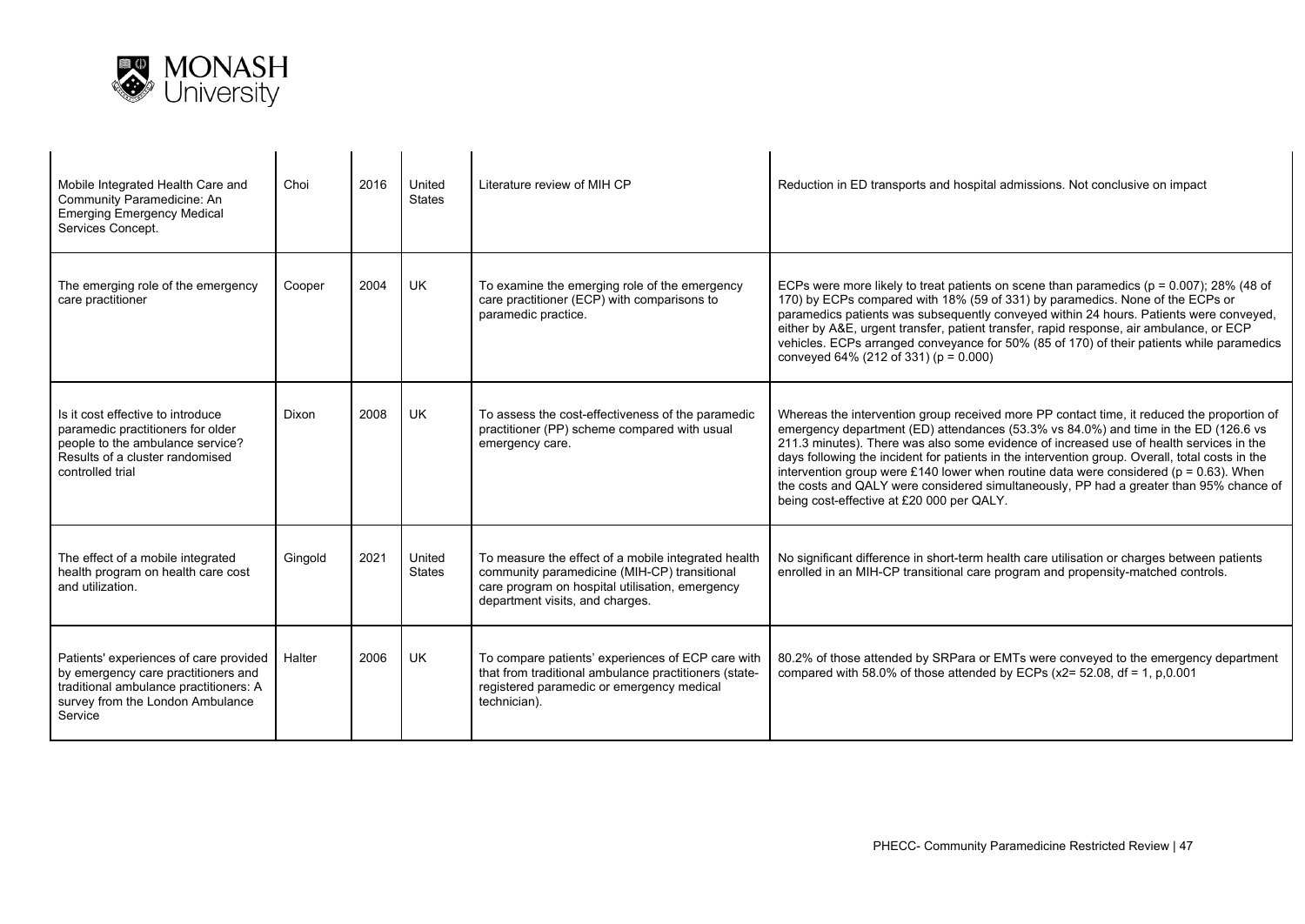

| Patients Seeking Retreatment after<br><b>Community Paramedic Assessment</b><br>and Treatment: Piloting a Community<br>Paramedic Unit Program in<br>Southwest Finland                                              | Hanninen | 2020 | Finland           | To categorise CP unit patients seeking retreatment<br>after a CP unit visit and investigate links between<br>CP unit actions and patients seeking retreatment.                                                                                                                                                                                                                                                                                | The main results show that 82% of the patients assessed and treated by the CP unit did not<br>re-attend                                                                                                                                                                                                                                                                                                                                                                                                                                                                                                                                                                |
|-------------------------------------------------------------------------------------------------------------------------------------------------------------------------------------------------------------------|----------|------|-------------------|-----------------------------------------------------------------------------------------------------------------------------------------------------------------------------------------------------------------------------------------------------------------------------------------------------------------------------------------------------------------------------------------------------------------------------------------------|------------------------------------------------------------------------------------------------------------------------------------------------------------------------------------------------------------------------------------------------------------------------------------------------------------------------------------------------------------------------------------------------------------------------------------------------------------------------------------------------------------------------------------------------------------------------------------------------------------------------------------------------------------------------|
| Impact of a Novel Collaborative Long-<br>Term Care EMS Model: A Before-<br>and-After Cohort Analysis of an<br><b>Extended Care Paramedic Program</b>                                                              | Jensen   | 2016 | Canada            | The objective of this study was to measure<br>differences in the delivery of emergency care for<br>LTC residents with acute illnesses or injuries<br>attended by ECP or emergency paramedics,<br>measured primarily with a number of transports to<br>the ED, as well as EMS response and scene time,<br>patient ED length of stay, EMS time in the ED,<br>hospital admission, and relapse back to EMS after<br>calls ending in no transport. | Reduced number of transports, improved measures of time periods.                                                                                                                                                                                                                                                                                                                                                                                                                                                                                                                                                                                                       |
| The Safety and Effectiveness of On-<br>Site Paramedic and Allied Health<br>Treatment Interventions Targeting the<br>Reduction of Emergency Department<br>Visits by Long-Term Care Patients:<br>Systematic Review. | Leduc    | 2020 | Internatio<br>nal | A systematic review of the literature to determine,<br>among long-term care patients, what is the<br>effectiveness and safety of interventions that<br>evaluate and treat patients on-site, avoiding<br>unscheduled transport to the ED.                                                                                                                                                                                                      | Two studies, representing one program, utilised extended care paramedics who responded<br>to calls for acute issues in long-term care centres, such as abdominal pain, diabetic<br>problems and traumatic injuries. They found a 29.3% decrease in overall ED transfers after<br>the program was implemented (p<.001) and that patients treated by an extended care<br>paramedic were less likely to visit the ED than those treated by an emergency paramedic<br>(45.3% vs 92.7%, p< 001). The second paper found patients seen by the extended care<br>paramedic were less likely to be admitted (16.8%) compared to those seen by an<br>emergency paramedic (39.8%) |
| Report on the status of community<br>paramedicine in Ontario                                                                                                                                                      | Leyenaar | 2019 | Canada            | Report summarising community paramedicine in<br>Ontario                                                                                                                                                                                                                                                                                                                                                                                       | The programme overall results showed that for patients enrolled in the program there was a<br>26% reduction in 9-1-1 calls, a 26% reduction in emergency department visits, a 32%<br>reduction in hospital admissions, and a 41% reduction in hospital readmissions. Findings<br>from Toronto published over the past year have shown that Assessment and Referral<br>Programmes improved access to home care services by 24%, led to an average increase of<br>17.4 hours in total home care services per person while reducing 9-1-1 calls by 10% and<br>ambulance transports to emergency departments by 7% over the study period                                   |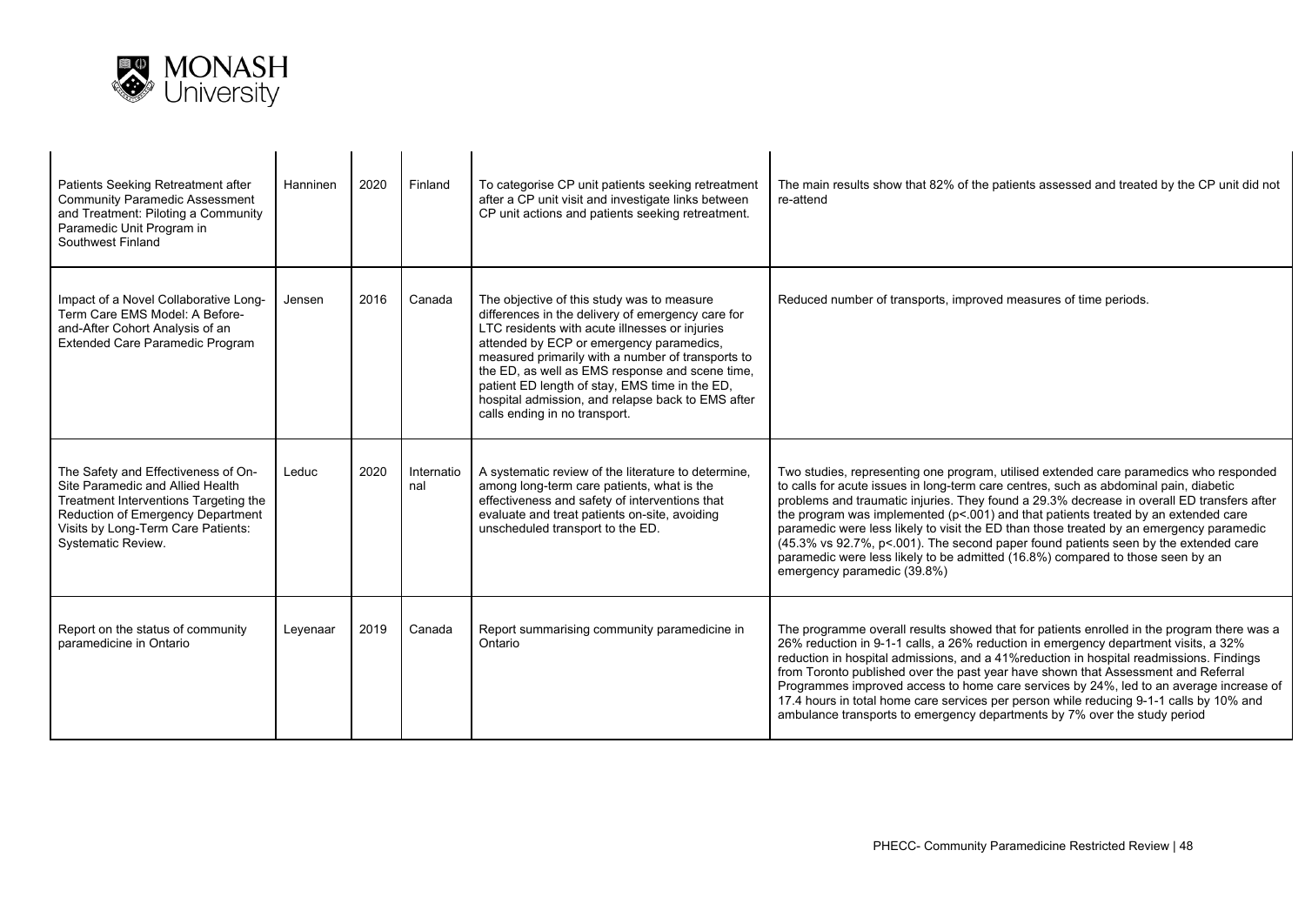

| Effectiveness of emergency care<br>practitioners working within existing<br>emergency service models of care                                                             | Mason             | 2007 | UK                      | (1) To evaluate appropriateness, satisfaction and<br>cost of ECPs compared with the usual service<br>available in the same healthcare setting, (2) to<br>increase understanding of what effect, if any, ECPs<br>are having on the delivery of health services locally<br>and (3) to evaluate whether ECP working yields<br>cost savings. | CPs carried out fewer investigations, provided more treatments and were more likely to<br>discharge patients home than the usual providers.                                                                                                                                                                                                                                                                                                      |
|--------------------------------------------------------------------------------------------------------------------------------------------------------------------------|-------------------|------|-------------------------|------------------------------------------------------------------------------------------------------------------------------------------------------------------------------------------------------------------------------------------------------------------------------------------------------------------------------------------|--------------------------------------------------------------------------------------------------------------------------------------------------------------------------------------------------------------------------------------------------------------------------------------------------------------------------------------------------------------------------------------------------------------------------------------------------|
| Safety of paramedics with extended<br>skills                                                                                                                             | Mason             | 2008 | United<br><b>States</b> | The objectives were to evaluate the safety of<br>clinical decisions made by Paramedic Practitioners<br>operating within the new service.                                                                                                                                                                                                 | Overall, patients in the intervention group were less likely to attend the ED (relative risk [RR]<br>0.72, 95% CI = 0.68 to 0.75) or require hospital admission within 28 days (RR 0.87, 95% CI<br>$= 0.81$ to 0.94) and experienced a shorter total episode time (235.07 min vs. 277.8 min, 95%<br>CI of difference) 59.5 to -25.0). There was no statistically significant difference in 28-day<br>mortality (RR 0.87, 95% CI = 0.63 to 1.21). |
| Healthcare utilization and patient and<br>provider experience with a home visit<br>program for patients discharged from<br>the hospital at high risk for<br>readmission. | Misra-<br>Hebert  | 2021 | United<br>States        | The goals of this study were to assess the<br>association with health care utilisation and mortality<br>for patients at high risk for readmission who<br>participated in the post-discharge home visit<br>program and to examine provider and patient<br>experience regarding program participation.                                     | Findings supported a lower 30-day readmission association within the intervention groups.                                                                                                                                                                                                                                                                                                                                                        |
| A pilot mobile integrated healthcare<br>program for frequent utilizers of<br>emergency department services                                                               | Nejtek            | 2017 | United<br>States        | To examine whether or not a mobile integrated<br>health (MIH) program may improve health-related<br>quality of life while reducing emergency department<br>(ED) transports, ED admissions, and inpatient<br>hospital admissions in frequent utilisers of ED<br>services                                                                  | The results from this small retrospective program evaluation suggest that MIH participation<br>was associated with improved quality of life, fewer ED transports, fewer ED admissions, and<br>reduced inpatient admissions                                                                                                                                                                                                                       |
| Assessment of Fall-Related<br>Emergency Medical Service Calls and<br>Transports After a Community-Level<br><b>Fall-Prevention Initiative</b>                             | Quatman-<br>Yates | 2021 | United<br>States        | To study the impact of a community paramedic<br>programmes optimization of a fall prevention<br>system entailing a clinical pathway and learning<br>health system (called Community-FIT) on<br>community-level fall-related emergency medical<br>service utilisation rates                                                               | The community paramedicine program demonstrated a reduction in fall-related calls and<br>transports.                                                                                                                                                                                                                                                                                                                                             |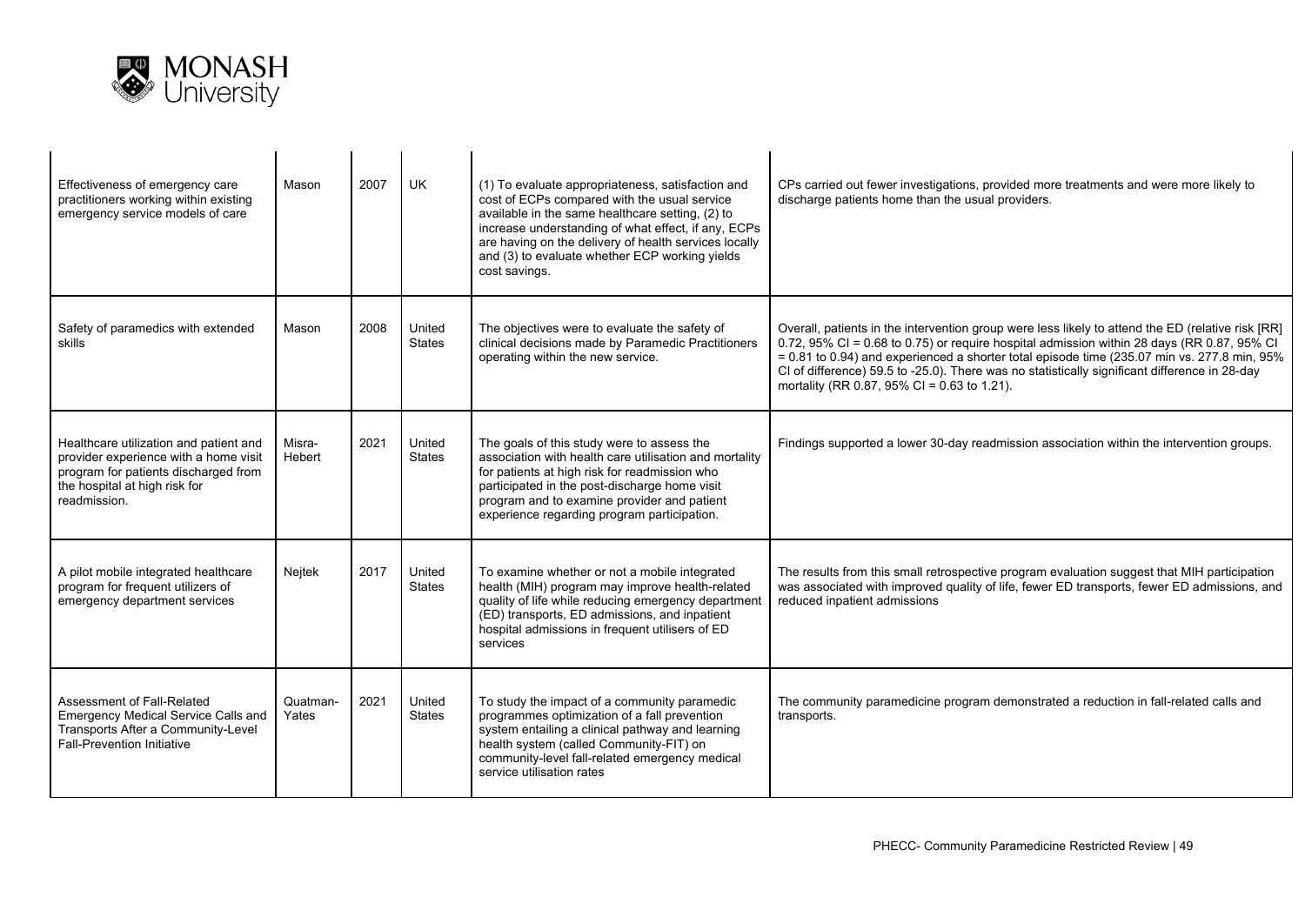

| Evaluating the impact on 911 calls by<br>an in-home programme with a<br>multidisciplinary team                                                   | Ruest      | 2012 | Canada                  | Review whether the use of community paramedics<br>as part of an integrated health care tams can<br>reduce 911 calls                                                   | 129 patient interactions by community paramedics only 15 incidents resulted in ED visits<br>using 911                                                                                                                                                                                                                                                                                                                              |
|--------------------------------------------------------------------------------------------------------------------------------------------------|------------|------|-------------------------|-----------------------------------------------------------------------------------------------------------------------------------------------------------------------|------------------------------------------------------------------------------------------------------------------------------------------------------------------------------------------------------------------------------------------------------------------------------------------------------------------------------------------------------------------------------------------------------------------------------------|
| The HOME Team: Evaluating the<br>Effect of an EMS-based Outreach<br>Team to Decrease the Frequency of<br>911 Use Among High Utilizers of<br>EMS. | Tangherlin | 2016 | United<br><b>States</b> | examined the effectiveness to reduce repeat use of<br>EMS.                                                                                                            | The HOME Team undertook 320 distinct contacts of 59 frequent users during the study<br>period, with an average of 5.42 contacts per patient. The maximum number of contacts was<br>46. The average use of EMS services by the identified frequent users before first contact<br>was 18.72 (SD=19.40). The average use after first contact was 8.61 (SD=10.84). The mean<br>difference was 10.11; 95% CI, 4.36-15.86; P-value < 001 |
| HWA Expanded Scopes of Practice<br>program evaluation: Extending the<br>Role of Paramedics sub-project                                           | Thompson   | 2014 | Australia               | Report on the Extended Care Paramedic program<br>in originally developed in South Australia<br>Ambulance Service and implemented within 5 sites<br>in New South Wales | Overall, 62% of eligible patients were treated at a private residence (ranging from 50% at<br>one site to 77% at another site). A high proportion of patients (72.5%, range 65% to 78% at<br>different sites) seen by ECPs did not require transport to hospital.                                                                                                                                                                  |

#### *Table 9. Economic outcomes results*

| <b>Title</b>                                                                                                                                                                                      | <b>Author</b> | Year | <b>Origin</b> | Aim of study                                                                                                                                                 | <b>Economic Outcomes</b>                                                                                                                                                                                                                                                                              |
|---------------------------------------------------------------------------------------------------------------------------------------------------------------------------------------------------|---------------|------|---------------|--------------------------------------------------------------------------------------------------------------------------------------------------------------|-------------------------------------------------------------------------------------------------------------------------------------------------------------------------------------------------------------------------------------------------------------------------------------------------------|
| Cost-effectiveness analysis of a<br>community paramedicine programme<br>for low-income seniors living in<br>subsidised housing: the community<br>paramedicine at clinic programme<br>(CP@clinic). | Agarwal       | 2020 | Canada        | To evaluate the cost-effectiveness of the<br>CP@clinic programme compared with usual<br>care for low-income seniors living in<br>subsidised (social) housing | The cost of running the intervention in all five RCT sites for one year was \$128462. Due to the<br>reduction of 157.8 EMS calls over the intervention year, the estimated cost avoided during the<br>RCT ranged from \$78742 to \$355681. This resulted in a cost offset of \$54- \$243 per resident |
| Conserving Quality of Life through<br>Community Paramedics.                                                                                                                                       | Ashton        | 2017 | Canada        | To determine whether community<br>paramedicine services (the intervention<br>through home visits) would have a positive                                      | The economic impact of CP through conserving the quality of life was monetised through<br>conversion to QALYs and consideration of the cost of the intervention. Per client marginal costs<br>for one year's CP service through this study was calculated to be \$5,675 for Renfrew and \$5,731       |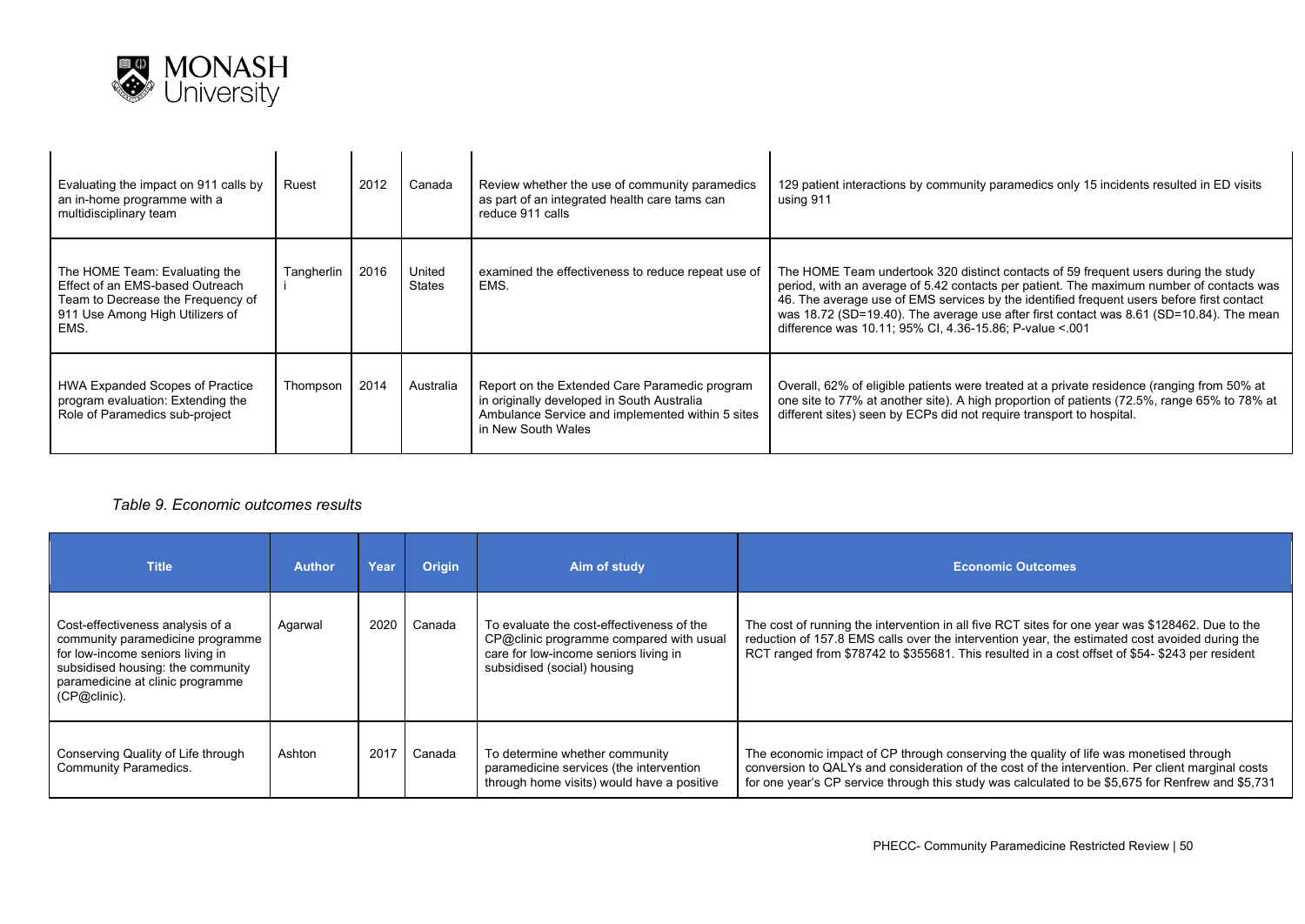

|                                                                                                                                                                   |                |      |                         | economic impact through influencing the<br>self-perceived quality of life and determining<br>a monetised value                                               | for Hastings. On that basis, the cost to realise a QALY through this community paramedicine<br>intervention was \$67,560 for Renfrew and \$76,413 for Hastings.                                                                                                                                                                                                                                                                                                                                                                                                                                                                                                                                                                                                                                                                                                                    |
|-------------------------------------------------------------------------------------------------------------------------------------------------------------------|----------------|------|-------------------------|--------------------------------------------------------------------------------------------------------------------------------------------------------------|------------------------------------------------------------------------------------------------------------------------------------------------------------------------------------------------------------------------------------------------------------------------------------------------------------------------------------------------------------------------------------------------------------------------------------------------------------------------------------------------------------------------------------------------------------------------------------------------------------------------------------------------------------------------------------------------------------------------------------------------------------------------------------------------------------------------------------------------------------------------------------|
| Community Paramedicine Applied in<br>a Rural Community.                                                                                                           | <b>Bennett</b> | 2017 | United<br><b>States</b> | The aim was to determine if the CP program<br>reduced ED visits in Abbeville while<br>improving patient outcomes                                             | The Abbeville CP program estimated the cost per visit to be \$205.78. This is based upon<br>\$4,101.93 in start-up costs; \$8,473.20 for equipment purchases; \$73,127.56 in personnel costs;<br>and \$5,251.55 in travel and maintenance costs, for a total of \$90,954.24 for the year of 2015.<br>Since the CP program is part of the existing EMS infrastructure, additional costs for the start-up of<br>the CP program were minimised. Using data supplied by the AAMC cost report, the estimated cost<br>of an average inpatient day was estimated to be \$1,531, an ED visit to be \$449, and an EMS call<br>to be \$312. Given the annualised reduction in ED visits (124), inpatient days (28), and EMS calls<br>(34), a positive marginal benefit to the local health care system was estimated to be at least<br>\$18,198, or a return on investment of more than 20%. |
| The business case for community<br>paramedicine: lessons from<br>Commonwealth Care Alliance Pilot<br>Program                                                      | <b>Bradley</b> | 2016 | United<br><b>States</b> | Summarises acute community care program<br>business case                                                                                                     | Under the pilot program, patients diverted from the ED had lower average costs than those not<br>diverted on a patient-episode basis (per patient savings were \$791 for seven days, \$3,677 for 15<br>days, and \$538 for 30 days). Accounting for service costs, utilisation, and ED diversion rates, as<br>well as anticipated ACC operating costs and expected ACC patient volume in different geographic<br>regions of Massachusetts, the analysis suggests substantial savings potential                                                                                                                                                                                                                                                                                                                                                                                     |
| Mobile Integrated Healthcare:<br>Preliminary Experience and Impact<br>Analysis with a Medicare Advantage<br>Population                                            | Castillo       | 2016 | United<br><b>States</b> | Aims to describe and analyse the initial<br>experience and preliminary impact of an<br>MIH intervention delivered at scale for a<br>high-risk subpopulation. | 19% decrease in emergency department per member per month (PMPM) cost                                                                                                                                                                                                                                                                                                                                                                                                                                                                                                                                                                                                                                                                                                                                                                                                              |
| Is it cost effective to introduce<br>paramedic practitioners for older<br>people to the ambulance service?<br>Results of a cluster randomised<br>controlled trial | Dixon          | 2008 | UK                      | To assess the cost-effectiveness of the<br>paramedic practitioner (PP) scheme<br>compared with usual emergency care.                                         | Overall, total costs in the intervention group were £140 lower when routine data were considered<br>$(p = 0.63)$ . When the costs and QALY were considered simultaneously, PP had a greater than<br>95% chance of being cost-effective at £20 000 per QALY.                                                                                                                                                                                                                                                                                                                                                                                                                                                                                                                                                                                                                        |
| Report on the status of community<br>paramedicine in Ontario                                                                                                      | Leyenaar       | 2019 | Canada                  | Report summarising community<br>paramedicine in Ontario                                                                                                      | Cost avoidance of over \$29M in downstream health system costs was achieved amongst the<br>2,333 patients that participated in this program during the evaluation period. The overall<br>reductions found in health system utilisation generated an estimated \$7,279 in cost avoidance for                                                                                                                                                                                                                                                                                                                                                                                                                                                                                                                                                                                        |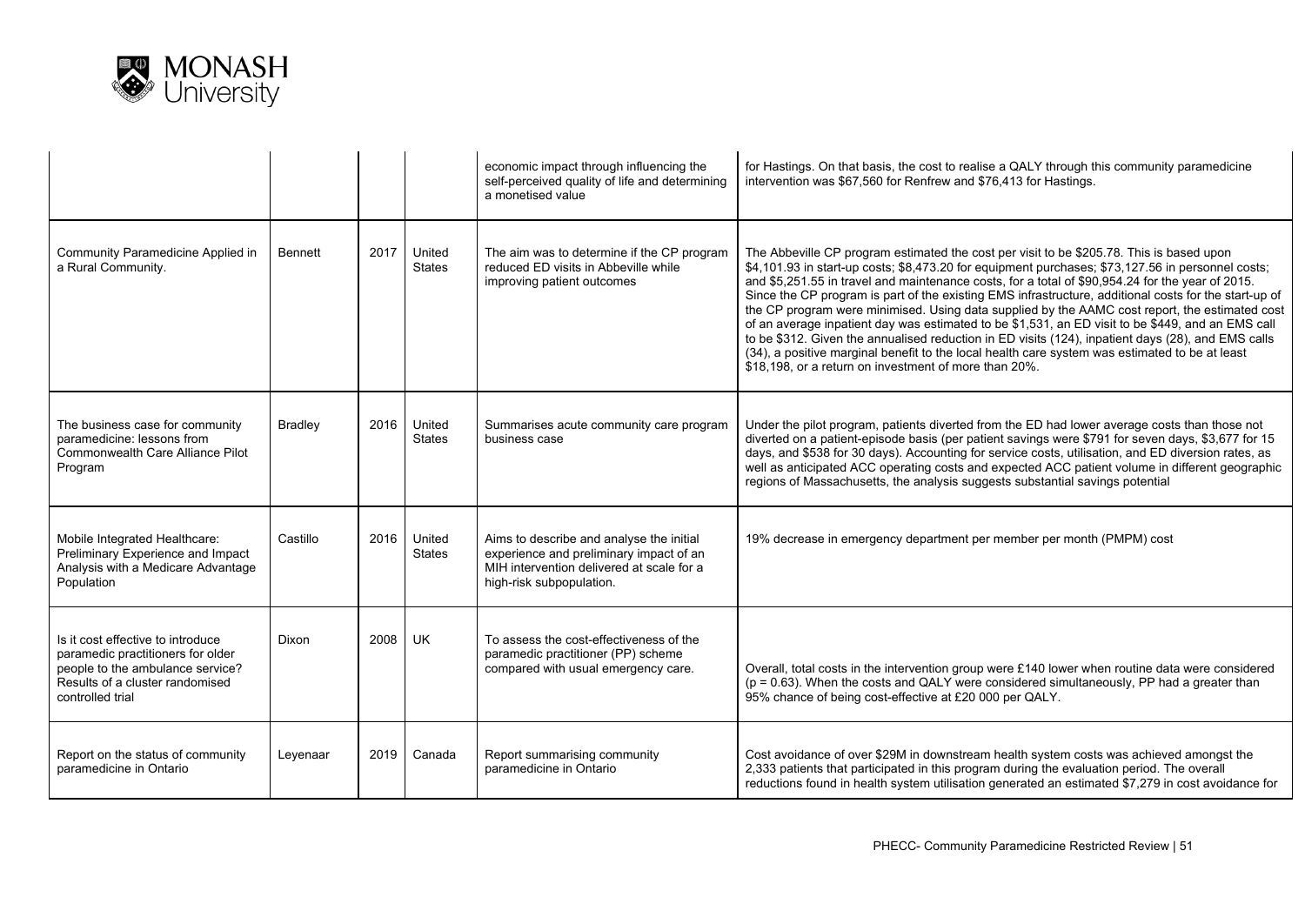

|                                                                                                                                             |                      |      |           |                                                                                                                                                                                                                                                                                                                                             | the healthcare system per patient per year, with the cost of community paramedic and equipment<br>of \$1,455 per patient per year, a net return on investment (cost avoidance - the cost of providing<br>service) \$5,842 per patient per year. A community paramedicine enabled hospital discharge<br>program from Sudbury resulted in a 50% reduction in total health care costs per patient and<br>estimated cost avoidance to be \$10,000 per patient enrolled.                                                                                                                                                |
|---------------------------------------------------------------------------------------------------------------------------------------------|----------------------|------|-----------|---------------------------------------------------------------------------------------------------------------------------------------------------------------------------------------------------------------------------------------------------------------------------------------------------------------------------------------------|--------------------------------------------------------------------------------------------------------------------------------------------------------------------------------------------------------------------------------------------------------------------------------------------------------------------------------------------------------------------------------------------------------------------------------------------------------------------------------------------------------------------------------------------------------------------------------------------------------------------|
| Cost effectiveness and outcomes of<br>a nurse practitioner paramedic family<br>physician model of care: the Long<br>and Brier Islands study | Martin-<br>Misener R | 2009 | Canada    | Do patients in a collaborative model<br>demonstrate evidence of improved<br>psychosocial adjustment and less<br>expenditure of health care resources over<br>time                                                                                                                                                                           | The NP paramedic physician model of primary health care services increases access to health<br>care services and is a cost-effective model of health care for rural communities with low<br>emergency call volumes                                                                                                                                                                                                                                                                                                                                                                                                 |
| Effectiveness of emergency care<br>practitioners working within existing<br>emergency service models of care                                | Mason                | 2007 | <b>UK</b> | (1) To evaluate appropriateness, satisfaction<br>and cost of ECPs compared with the usual<br>service available in the same healthcare<br>setting, (2) to increase understanding of<br>what effect, if any, ECPs are having on the<br>delivery of health services locally and (3) to<br>evaluate whether ECP working yields cost<br>savings. | CPs carried out fewer investigations, provided more treatments and were more likely to discharge<br>patients home than the usual providers. Patients were satisfied with the care received from CPs,<br>and this was consistent across the three different settings. It was found that CPs are working in<br>different settings across traditional professional boundaries and are having an impact on<br>reconfiguring how those services are delivered locally. Costs information (based on deployment<br>within ambulance service) indicated that CP care may be cost effective in that model of CP<br>working. |
| HWA Expanded Scopes of Practice<br>program evaluation: Extending the<br>Role of Paramedics sub-project                                      | Thompson             | 2014 | Australia | Report on the Extended Care Paramedic<br>program in originally developed in South<br>Australia Ambulance Service and<br>implemented within 5 sites in New South<br>Wales                                                                                                                                                                    | Scenario analysis shows that if all implementation sites saw six ECP patients each shift (that is,<br>six days for each site for 365 days per year) and the same levels of ED avoidance rates seen<br>during implementation were maintained all sites would be highly cost-effective with annual cost<br>savings ranging from \$411 per patient at ERP5 to \$998 at ERP2.                                                                                                                                                                                                                                          |
| Developing a new response to non-<br>urgent emergency calls: evaluation<br>of a nurse and paramedic<br>partnership intervention             | Widiat-moko          | 2008 | <b>UK</b> | To investigate the cost-effectiveness of a<br>new service development whereby a nurse<br>and a paramedic working in partnership<br>attended non-urgent emergency calls                                                                                                                                                                      | Conservative estimate of the costs incurred in the A&E department and the subsequent<br>hospitalisation rate; the modelling demonstrated that the project saved £29 260 during its 15<br>weeks. The cost of providing the pilot service was compensated by the savings made from the<br>reduced use of the A&E department and subsequent hospitalisation                                                                                                                                                                                                                                                           |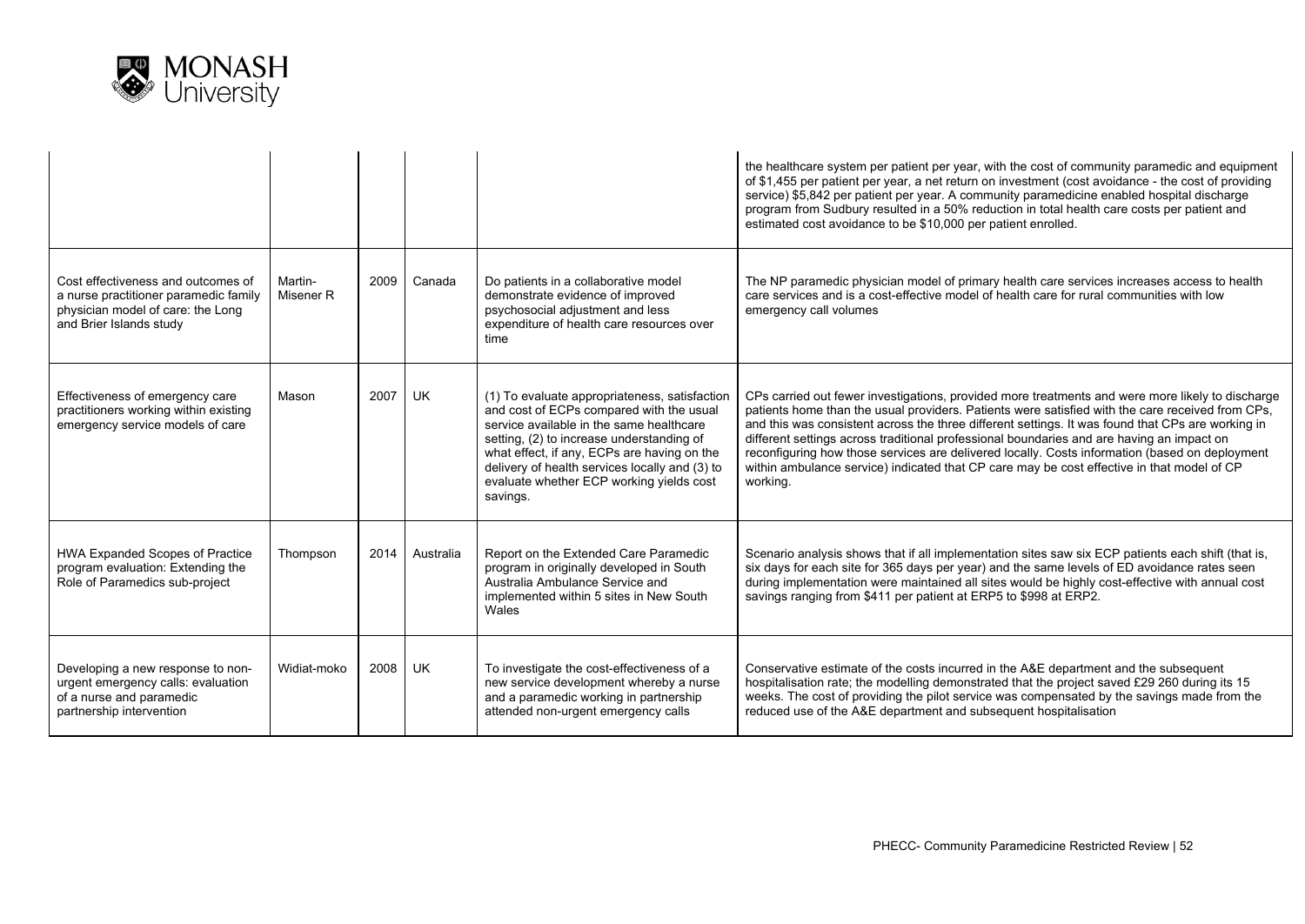

| Economic Analysis of Mobile<br>Integrated Health Care Delivered by<br><b>Emergency Medical Services</b><br>Paramedic Teams. | Xie F | 2021 | Canada | "To compare time on task and cost between<br>MIH and ambulance delivered by NEMS<br>from a public payers perspective" | Community paramedicine "was associated with reduced ED transport and saved substantial<br>savings of EMS staff time and resources compared with an ambulance for the matched<br>emergency calls." |
|-----------------------------------------------------------------------------------------------------------------------------|-------|------|--------|-----------------------------------------------------------------------------------------------------------------------|---------------------------------------------------------------------------------------------------------------------------------------------------------------------------------------------------|
|-----------------------------------------------------------------------------------------------------------------------------|-------|------|--------|-----------------------------------------------------------------------------------------------------------------------|---------------------------------------------------------------------------------------------------------------------------------------------------------------------------------------------------|

#### *Table 10. Patient health outcomes results*

| <b>Title</b>                                                                                                                                                                                                               | <b>Author</b> | Year | <b>Origin</b> | Aim of study                                                                                                                                                                                                                                                                                                                                                                                                                                                                                                                                                                                                 | <b>Patient Outcomes</b>                                                                                                                                                                                                                                                                                                                                                                                                                                                                             |
|----------------------------------------------------------------------------------------------------------------------------------------------------------------------------------------------------------------------------|---------------|------|---------------|--------------------------------------------------------------------------------------------------------------------------------------------------------------------------------------------------------------------------------------------------------------------------------------------------------------------------------------------------------------------------------------------------------------------------------------------------------------------------------------------------------------------------------------------------------------------------------------------------------------|-----------------------------------------------------------------------------------------------------------------------------------------------------------------------------------------------------------------------------------------------------------------------------------------------------------------------------------------------------------------------------------------------------------------------------------------------------------------------------------------------------|
| Effectiveness of a community paramedic-led<br>health assessment and education initiative in a<br>seniors' residence building: the Community<br>Health Assessment Program through<br>Emergency Medical Services (CHAP-EMS). | Agarwal       | 2017 | Canada        | The aim was to evaluate whether a weekly 8-hour<br>CHAP-EMS program was associated with changes in (1)<br>number of emergency EMS calls (9-1-1) from the<br>seniors' residence building, (2) mean blood pressure<br>(BP) of participants and (3) diabetes risk profile of<br>participants after one year of implementation.<br>Intervention: CHAP-EMS is a low-cost, community<br>paramedicine program designed to assess community-<br>dwelling seniors for lifestyle risk factors that may impact<br>their health and wellbeing and to provide targeted<br>education to address the pertinent risk factors | At baseline, 42% of participants had elevated blood pressure. Systolic<br>blood pressure decreased significantly by the participant's 3rd visit to<br>CHAP-EMS and diastolic by the 5 <sup>th</sup> visit (p< .05). At baseline, 19% of<br>participants had diabetes; 67% of those undiagnosed had a moderate or<br>high risk based on the Canadian Diabetes Risk (CANRISK) assessment.<br>15% of participants dropped one CANRISK category (e.g., high to<br>moderate) during the intervention.    |
| Evaluation of a community paramedicine health<br>promotion and lifestyle risk assessment program<br>for older adults who live in social housing: a<br>cluster randomized trial.                                            | Agarwal       | 2018 | Canada        | The aim was to use a randomized controlled trial (RCT)<br>to determine if implementing CP@clinic decreases mean<br>ambulance calls (primary outcome) in the intervention<br>versus control buildings, measured at the building level.<br>Secondary outcomes were improvement in risk-factor<br>profiles and HRQoL among older adults living in<br>subsidised community housing (individual-level<br>measures and analysis)                                                                                                                                                                                   | Residents living in the intervention buildings showed significant<br>improvement compared with those living in control buildings in quality-<br>adjusted life years (QALYs) (mean difference 0.09, 95% CI 0.01 to 0.17)<br>and ability to perform usual activities (odds ratio 2.6, 95% CI 1.2 to 5.8).<br>Those who received the intervention had a significant decrease in systolic<br>(mean change 5.0, 95% CI 1.0 to 9.0) and diastolic (mean change 4.8,<br>95% CI 1.9 to 7.6) blood pressure. |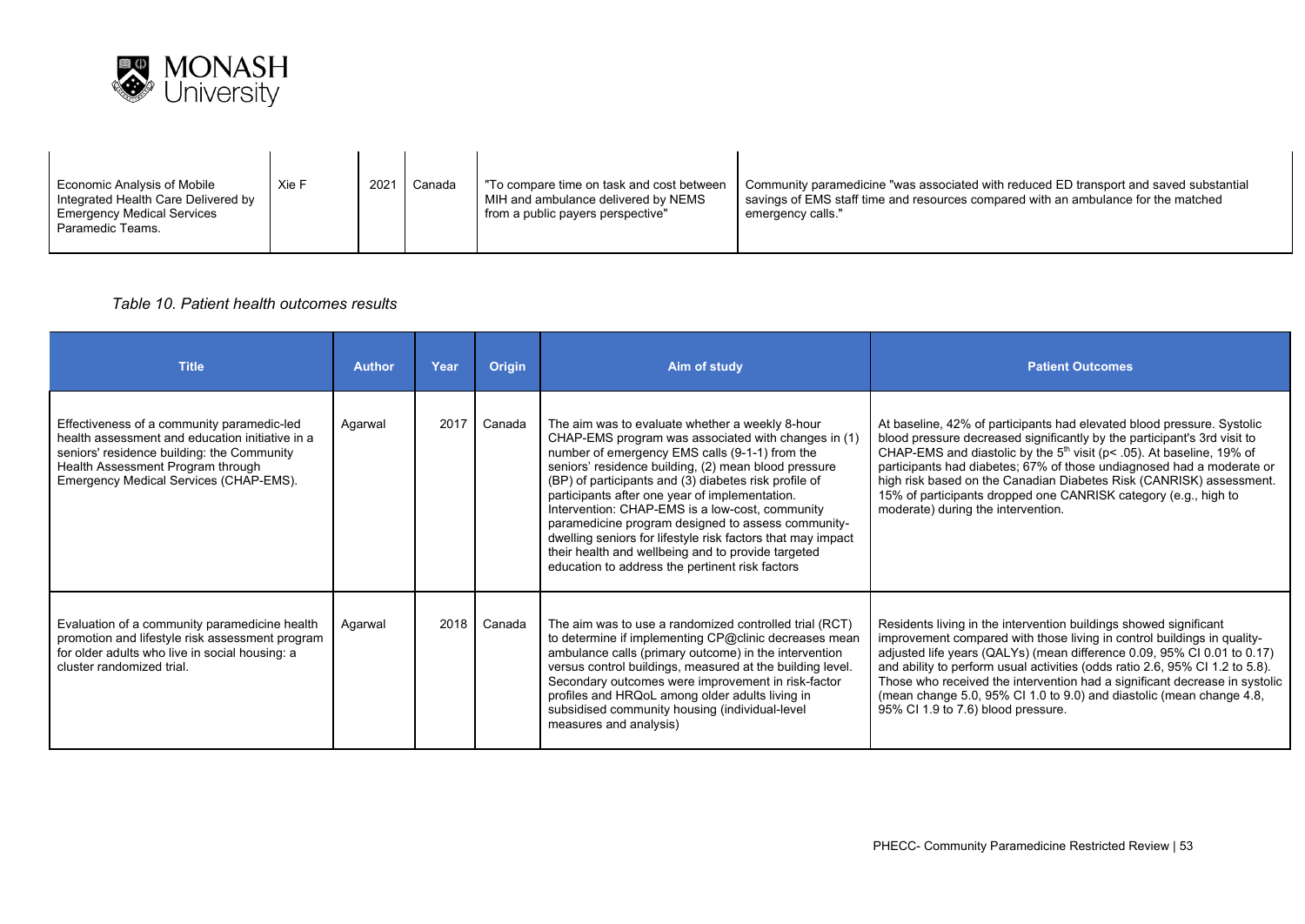

| Reducing 9-1-1 Emergency Medical Service<br>Calls By Implementing A Community<br>Paramedicine Program For Vulnerable Older<br>Adults In Public Housing In Canada: A Multi-Site<br>Cluster Randomized Controlled Trial. | Agarwal        |      | 2019 Canada             | Evaluate the change in mean EMS calls at the building-<br>level, comparing intervention and control buildings,<br>across multiple community sites. Intervention:<br>Community paramedic led risk assessment, disease<br>prevention and health promotion sessions weekly in<br>common areas of intervention buildings | At the individual level, there was a significant QALY increase (mean<br>difference 0.06, 95%CI: 0.02 to0.10) and blood pressure decrease<br>(systolic mean change 3.65 mmHg, 95%CI: 2.37 to 4.94; diastolic mean<br>change 2.03 mmHg, 95%CI: 1.00 to 3.06).                                                                                                                                                                                                                                                                                                             |
|------------------------------------------------------------------------------------------------------------------------------------------------------------------------------------------------------------------------|----------------|------|-------------------------|----------------------------------------------------------------------------------------------------------------------------------------------------------------------------------------------------------------------------------------------------------------------------------------------------------------------|-------------------------------------------------------------------------------------------------------------------------------------------------------------------------------------------------------------------------------------------------------------------------------------------------------------------------------------------------------------------------------------------------------------------------------------------------------------------------------------------------------------------------------------------------------------------------|
| Quality of Life for Persons with Chronic Disease<br>Utilizing Mobile Integrated Healthcare                                                                                                                             | Ash            | 2020 | United<br><b>States</b> | The study aimed to analyse the relationship between<br>NCD type; age; gender; duration of participation in MIH-<br>CP; hospital readmission; and self-reported, perceived<br>QOL as measured by the EQ-5D-3L for those who<br>received services from the MIH-CP program                                              | No variables were found to be related at statistically significant levels to<br>self-reported, perceived QOL as measured by EQ-5D-3L after completing<br>the MIH program 3. The difference in scores between the pre-test and<br>post-test administration of the EQ-5D-3L was statistically significant (p =<br>.000). The mean difference in the scores was 19.88, which means that<br>the perceived QOL after the intervention increased by nearly 20 points.<br>This difference may indicate an increase in perceived QOL upon<br>graduation from the MIH-CP program |
| Community Paramedicine Applied in a Rural<br>Community.                                                                                                                                                                | <b>Bennett</b> | 2017 | United<br><b>States</b> | The aim was to determine if the CP program reduced ED<br>visits in Abbeville while improving patient outcomes                                                                                                                                                                                                        | Hypertensive patients decreased an average of 7.2 mmHg (P<.0001) in<br>systolic blood pressure and 4.0 mmHg (p<.0001) in diastolic blood<br>pressure. Diabetic patients decreased blood glucose by an average of<br>33.7mmol/L (p=.0013).                                                                                                                                                                                                                                                                                                                               |
| Introduction of an extended care paramedic<br>model in New Zealand                                                                                                                                                     | Hoyle          | 2012 | New<br>Zealand          | The study aimed to determine the rate of treatment in the<br>community and to examine any acute hospital<br>presentation within 7 days from ECP presentation.                                                                                                                                                        | These 18 cases were reviewed by an emergency medicine specialist<br>(AHS) and in each case, the initial ECP management was considered to<br>be appropriate at the time. The clinical presentation in the ED was either<br>the result of deterioration of the clinical condition despite an appropriate<br>management plan (four cases) or a presentation to the ED that was not<br>warranted based on the severity of the clinical condition (14 cases).                                                                                                                |
| Safety of paramedics with extended skills                                                                                                                                                                              | Mason          | 2008 | United<br><b>States</b> | The objectives were to evaluate the safety of clinical<br>decisions made by Paramedic Practitioners operating<br>within the new service.                                                                                                                                                                             | There was no statistically significant difference in 28-day mortality (RR<br>$0.87,95\%$ CI = 0.63 to 1.21).                                                                                                                                                                                                                                                                                                                                                                                                                                                            |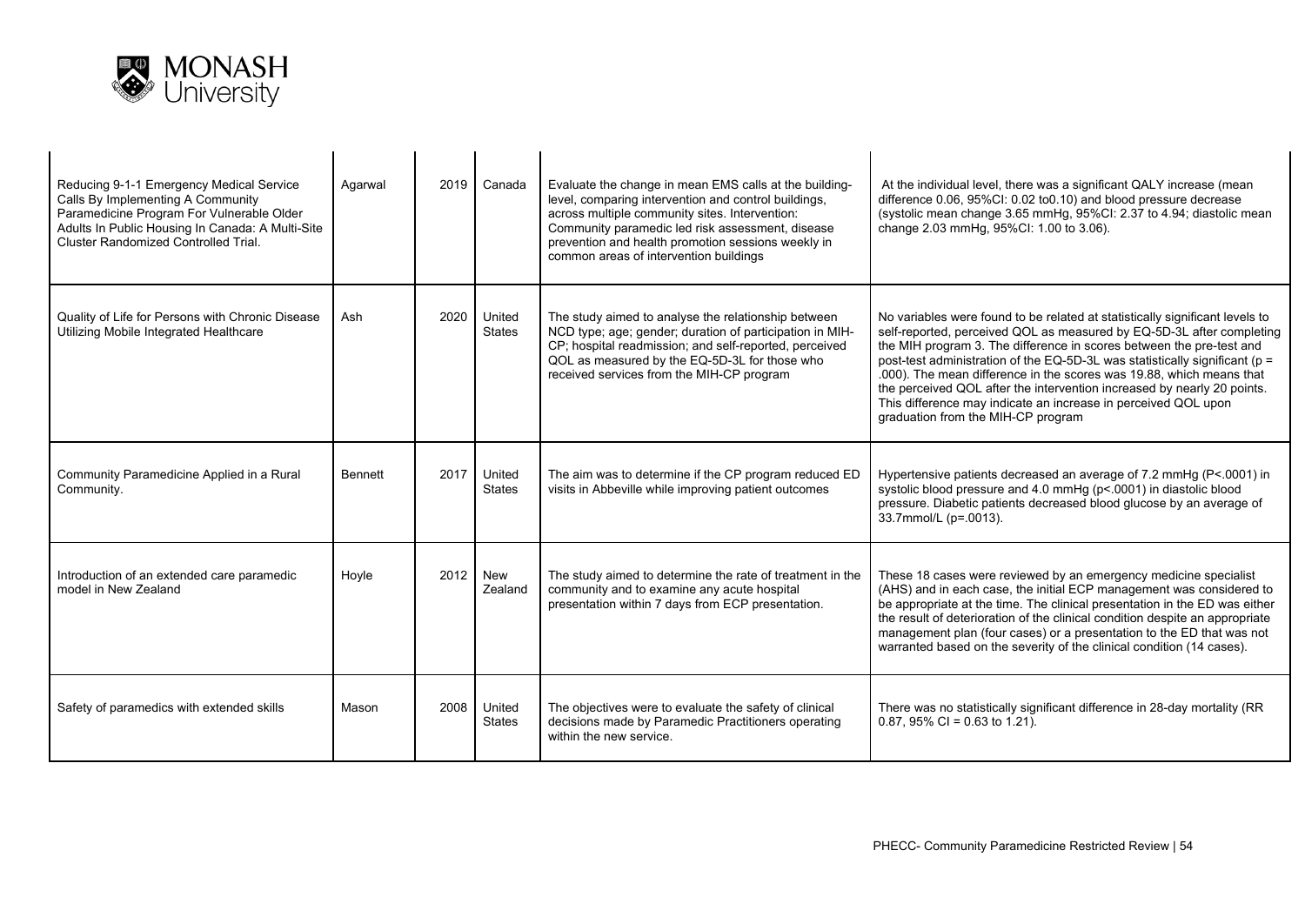

#### *Table 11. Patient satisfaction results*

| <b>Title</b>                                                                                                        | <b>Author</b>  | Year | <b>Origin</b>           | Aim of study                                                                                                                                                                                                             | <b>Outcome result notes</b>                                                                                                                                                                                                                                                                                                                                                                                                                                                                                                                                                                                                                                                                                                       |
|---------------------------------------------------------------------------------------------------------------------|----------------|------|-------------------------|--------------------------------------------------------------------------------------------------------------------------------------------------------------------------------------------------------------------------|-----------------------------------------------------------------------------------------------------------------------------------------------------------------------------------------------------------------------------------------------------------------------------------------------------------------------------------------------------------------------------------------------------------------------------------------------------------------------------------------------------------------------------------------------------------------------------------------------------------------------------------------------------------------------------------------------------------------------------------|
| A Case Study of Older Adult Experiences with a<br>Novel Community Paramedicine Program                              | <b>Brydges</b> | 2014 | Canada                  | Aim to understand older adults' experiences with a novel<br>community paramedicine program, the Cardiovascular<br>Health Awareness Program by EMS (CHAP-EMS),<br>operating in a subsidised housing building in Hamilton. | The perceptions and experiences of older adults residing in a building<br>with a community paramedicine program are complex, however, it was<br>clear that distinct themes emerged from these views and experiences.<br>The participants of the program highly valued the program, the<br>paramedics, and the change in social dynamics to the building. The<br>program offered an opportunity for social participation, an increase in<br>access to support and resources, and a trusting avenue to discuss their<br>health. Further, the paramedics provided support, relationships (both<br>professional and personal), a sense of community, and opportunities for<br>participation and engagement amongst building residents |
| Mobile Integrated Healthcare: Preliminary<br>Experience and Impact Analysis with a<br>Medicare Advantage Population | Castillo       | 2016 | United<br><b>States</b> | Aims to describe and analyse the initial experience and<br>preliminary impact of an MIH intervention delivered at<br>scale for a high-risk subpopulation.                                                                | Member experience satisfaction scores and patient activation measures<br>also showed favourable preliminary trends                                                                                                                                                                                                                                                                                                                                                                                                                                                                                                                                                                                                                |
| Community paramedicine home visits: patient<br>perceptions and experiences                                          | Hughes         | 2021 | <b>UK</b>               | To explore patient perceptions and experiences of CP<br>home visits delivered by specialist paramedics (SPs) in a<br>Scottish urban general practice home-visit setting.                                                 | Patient perceptions and experience of CP were positive, with patients<br>accepting this model of care. Opportunities to improve healthcare,<br>including better continuity of care and health monitoring found                                                                                                                                                                                                                                                                                                                                                                                                                                                                                                                    |
| Consumer perspectives of a community<br>paramedicine program in rural Ontario.                                      | Martin         | 2016 | Canada                  | The aim was to report on a community paramedicine<br>program in rural Ontario, Canada, through the perceptions<br>and experiences of consumers                                                                           | Three main interlinked themes were identified: (i)improved health<br>monitoring and primary health care access close to home; (ii) improved<br>sense of security and support for vulnerable residents in the<br>community; and(iii) improved education and empowerment for better<br>health management.                                                                                                                                                                                                                                                                                                                                                                                                                           |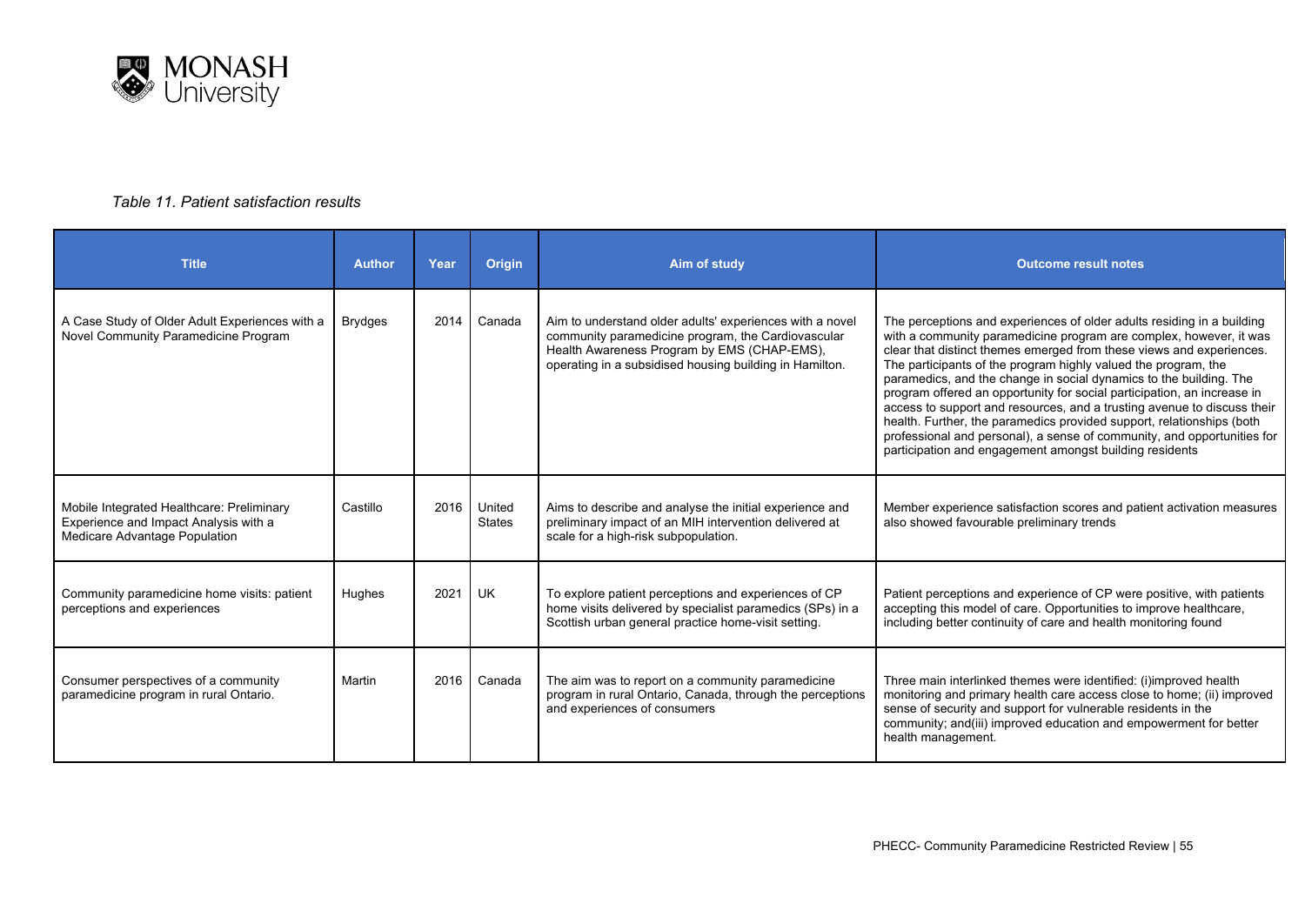

| Safety of paramedics with extended skills                                                                                                             | Mason    | 2008 | United<br><b>States</b> | The objectives were to evaluate the safety of clinical<br>decisions made by Paramedic Practitioners operating<br>within the new service.                                                                                                     | Patients in the intervention group were more likely to report being highly<br>satisfied with their health care episode (RR 1.16, 95% CI = 1.09 to<br>$1.23$ ).                                                                                                                                                                                                                                                                                                                                                                                                                                                                                                                                                                                                                                            |
|-------------------------------------------------------------------------------------------------------------------------------------------------------|----------|------|-------------------------|----------------------------------------------------------------------------------------------------------------------------------------------------------------------------------------------------------------------------------------------|-----------------------------------------------------------------------------------------------------------------------------------------------------------------------------------------------------------------------------------------------------------------------------------------------------------------------------------------------------------------------------------------------------------------------------------------------------------------------------------------------------------------------------------------------------------------------------------------------------------------------------------------------------------------------------------------------------------------------------------------------------------------------------------------------------------|
| Community health evaluations completed using<br>paramedic services (CHECUPS): design and<br>implementation of a new community based<br>health program | Ruest    | 2017 | Canada                  | Overview of design and evaluation of the implementation<br>of CHECUPS program                                                                                                                                                                | Approximately 82% felt that their overall health improved, and 99% felt<br>that their understanding of their medical conditions allowed them to<br>better manage their conditions. All patients treated by community<br>paramedics stated that they were either "very satisfied" or "satisfied"<br>with the care provided by those community paramedics                                                                                                                                                                                                                                                                                                                                                                                                                                                   |
| Improving the ED-to-Home Transition: The<br><b>Community Paramedic-Delivered Care</b><br>Transitions Intervention-Preliminary Findings.               | Shah     | 2018 | United<br><b>States</b> | To describe an innovative approach to improve the ED-to-<br>home transition.                                                                                                                                                                 | Participants reported the CTI Program as highly acceptable, with<br>patient and caregiver participants reporting being likely or extremely<br>likely in the future to choose an ED with the CTI Program over one<br>without the program $(244 (76.2\%)$ ; 69 $(83.1\%)$ respectively                                                                                                                                                                                                                                                                                                                                                                                                                                                                                                                      |
| Patient satisfaction and outcome using<br>emergency care practitioners in New Zealand.                                                                | Swain    | 2012 | New<br>Zealand          | To determine whether patients found the UCC model of<br>service both acceptable and effective, and to ascertain<br>whether there was any difference in satisfaction with the<br>care provided by the two groups of paramedics, EAS or<br>ECP | From questions put to all patients, it was determined that both<br>paramedic groups arrived promptly and that their clinical assessments<br>were deemed to be appropriate. Satisfaction with the care provided was<br>rated very highly (greater than 9/10). However, ECP assessments and<br>treatment took on average 20 min longer than those of EAS crews<br>(P<0.0001). Five of the 38 ECP patients treated at home would have<br>preferred to be taken to hospital, but the ECPs determined that hospital<br>admission was not required.                                                                                                                                                                                                                                                             |
| HWA Expanded Scopes of Practice program<br>evaluation: Extending the Role of Paramedics<br>sub-project                                                | Thompson | 2014 | Australia               | Report on the Extended Care Paramedic program in<br>originally developed in South Australia Ambulance Service<br>and implemented within 5 sites in New South Wales                                                                           | Evidence from the patient survey confirmed that there was a very high<br>level of consumer satisfaction with the ERP model at all sites. In<br>general, patients reported that the ECP listened and communicated<br>well, examined them thoroughly, provided effective treatment and<br>seemed comfortable dealing with their problems. A small group of<br>patients would have preferred more information regarding recovery and<br>self-care, suggesting a target area for future improvements. Satisfaction<br>ratings were very high. Respondents were highly satisfied with waiting<br>times, the care they received, and their overall experience of the<br>ambulance services involved in the trial. Clear communication and<br>information provision were the main factors that predicted overall |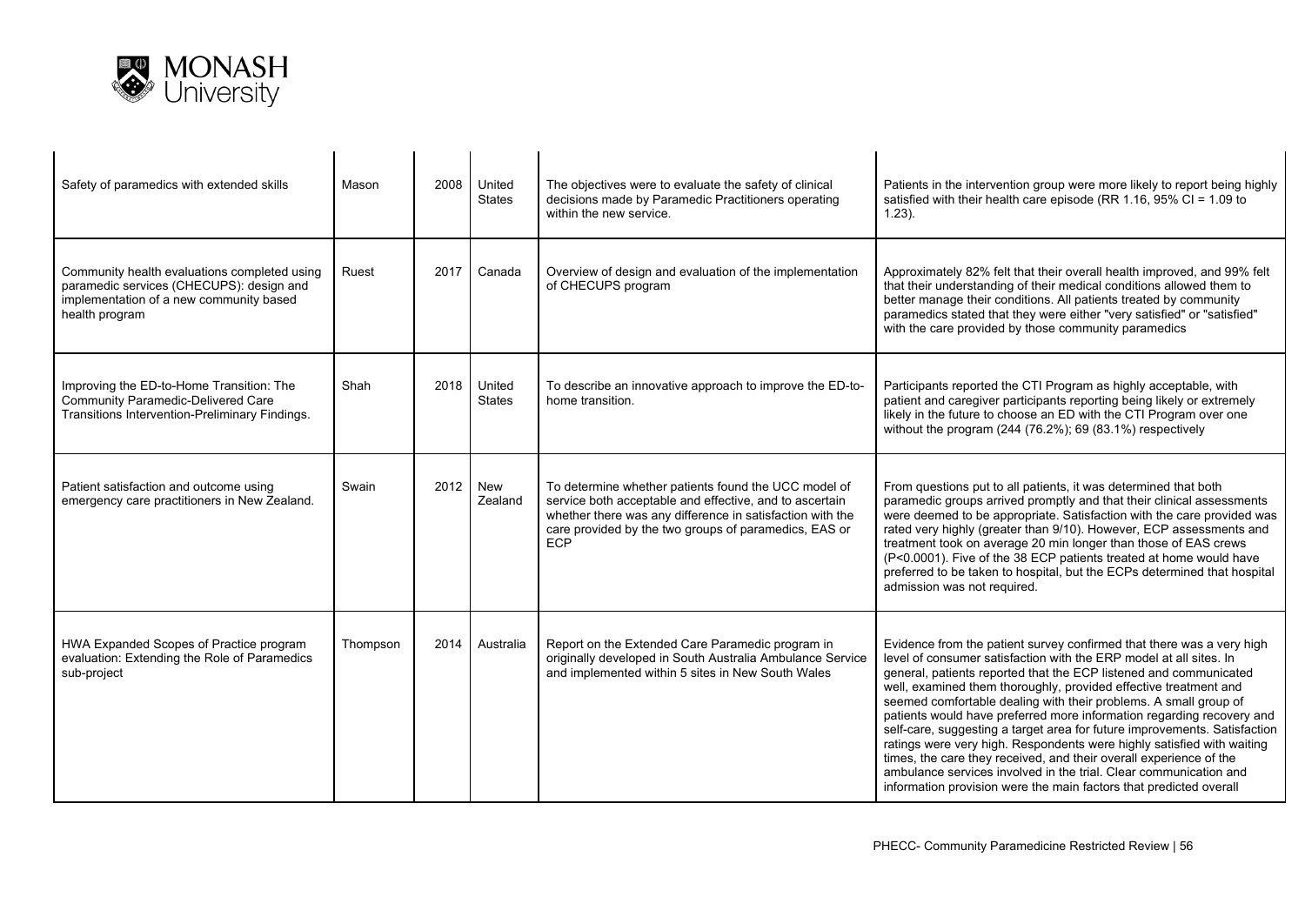

satisfaction. Overall, 49 consumers refused treatment by an ECP, representing 2.2% of cases.

#### *Table 12. Community paramedic satisfaction and qualitative insights results*

| <b>Title</b>                                                                                                                                          | <b>Author</b>  | Year | Origin                  | Aim of study                                                                                                                                                                                                                                                                                                                                                 | <b>Qualitative outcomes</b>                                                                                                                                                                                                                                                                                                                                                                                                                                                                                                                                                                                        |
|-------------------------------------------------------------------------------------------------------------------------------------------------------|----------------|------|-------------------------|--------------------------------------------------------------------------------------------------------------------------------------------------------------------------------------------------------------------------------------------------------------------------------------------------------------------------------------------------------------|--------------------------------------------------------------------------------------------------------------------------------------------------------------------------------------------------------------------------------------------------------------------------------------------------------------------------------------------------------------------------------------------------------------------------------------------------------------------------------------------------------------------------------------------------------------------------------------------------------------------|
| Community Paramedics' Perception of<br>Frequent ED Users and the Community<br>Paramedicine Program: A Mixed-Methods<br>Study.                         | Aiyedun        | 2020 | United<br><b>States</b> | Addresses the following research questions: 1. What<br>are the views of paramedics towards frequent<br>emergency department users and underlying causes?<br>2. What are the views of paramedics about the<br>community paramedicine program related to its<br>relevance and administration, and their personal<br>experiences and professional competencies? | Community paramedicine provides an opportunity to help underserved<br>frequent attendance populations. With specific training, protocols and<br>screening, goal setting CP are well suited to provide improved care for<br>patients with frequent attendance. Rotation model is not viewed favourably<br>as more than 30 days is needed to make an impact. Programmes need<br>interdisciplinary teams to service frequent attendance                                                                                                                                                                               |
| The CHAP-EMS health promotion program: a<br>qualitative study on participants' views of the<br>role of paramedics.                                    | <b>Brydges</b> | 2016 | Canada                  | This study sought to understand participants<br>perceptions of paramedic providers to explore their role<br>in this unique practice setting and ultimately create an<br>emerging framework to examine paramedic roles in<br>community paramedicine programmes.                                                                                               | This study found that paramedics had dual roles as advocates for health<br>and wellbeing and as experts in providing emergency care. Results from<br>this study have informed an emerging framework for understanding<br>paramedic roles in community paramedicine settings in multiple contexts:<br>paramedics as trusting health care professionals; paramedics as patient<br>advocates; and lastly, paramedics as emergency experts                                                                                                                                                                             |
| What are the clinical practice experiences of<br>specialist and advanced paramedics working<br>in emergency department roles? A qualitative<br>study. | Clarke         | 2019 | <b>UK</b>               | This study aimed to explore the lived experiences of<br>paramedics who have made the transition from the<br>ambulance service to specialist/advanced ED roles in<br>the United Kingdom, and to explore how working in this<br>new clinical environment influenced their clinical<br>practice                                                                 | While role transition to the ED represents a turbulent period for<br>paramedics, elements of paramedic practice transfer directly into new<br>roles and contribute to effective practice. The paramedics in this study<br>found that they were accepted and supported to work in the ED setting<br>and spoke positively of expanding their roles into other areas of the ED in<br>the future. A significant barrier to current clinical practice emerges from a<br>lack of access to medicines which impacts directly on the patient<br>experience. The change in legislation to allow independent prescribing for |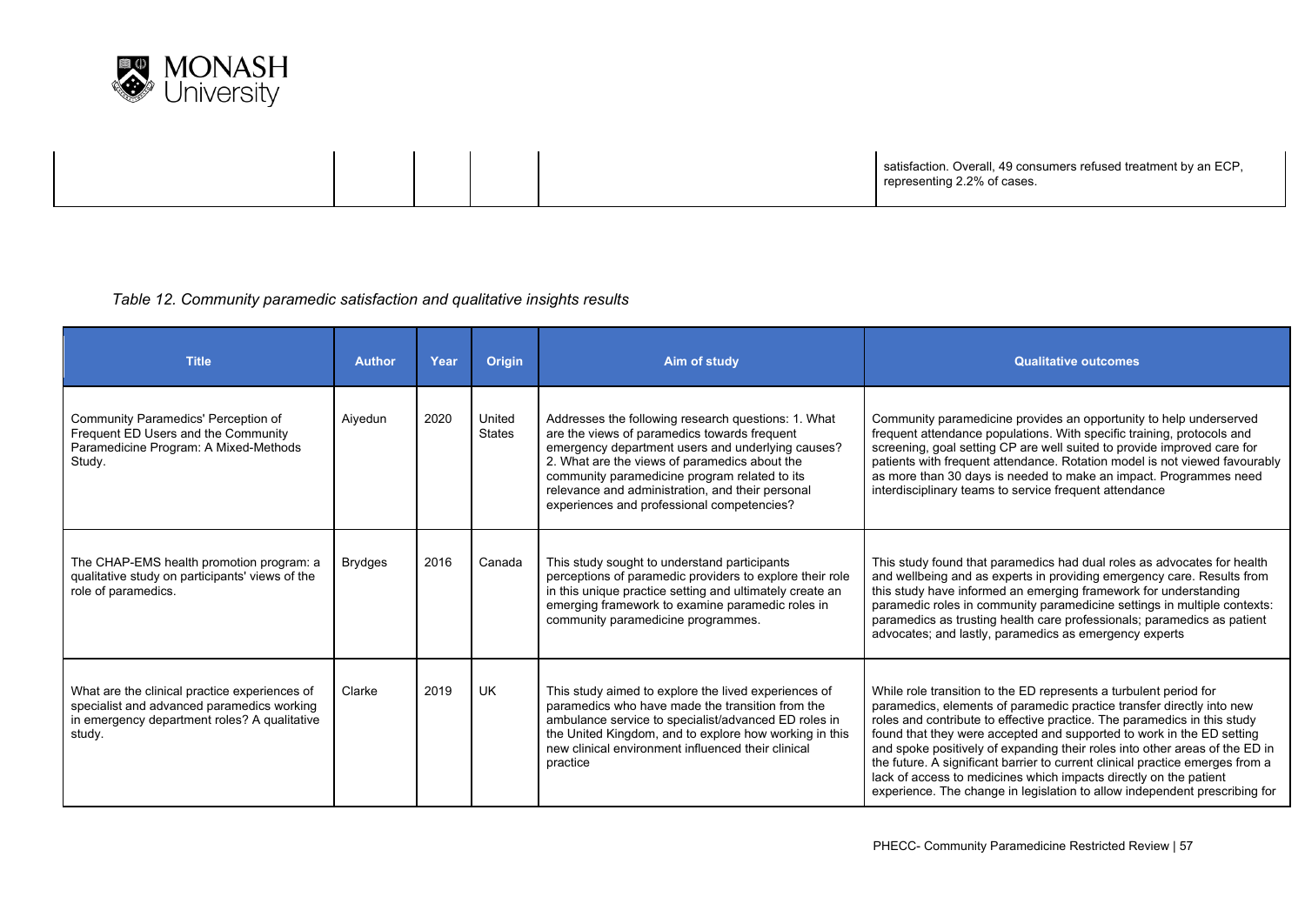

|                                                                                                                                                         |        |      |           |                                                                                                                                 | advanced paramedics must be supported by ED managers, and interim<br>improvements are required to extend existing PGDs to include<br>paramedics; ultimately this will improve the quality and safety of the care<br>they can provide, as well as the patient experience                                                                                                                                                                                                                                                                                                                                                                                                                                                                                                                                                                                                                                              |
|---------------------------------------------------------------------------------------------------------------------------------------------------------|--------|------|-----------|---------------------------------------------------------------------------------------------------------------------------------|----------------------------------------------------------------------------------------------------------------------------------------------------------------------------------------------------------------------------------------------------------------------------------------------------------------------------------------------------------------------------------------------------------------------------------------------------------------------------------------------------------------------------------------------------------------------------------------------------------------------------------------------------------------------------------------------------------------------------------------------------------------------------------------------------------------------------------------------------------------------------------------------------------------------|
| Collaborative practices in unscheduled<br>emergency care: role and impact of the<br>emergency care practitioner--qualitative and<br>summative findings. | Cooper | 2007 | UK        | Through semi-structured interviews focussed on the<br>ECP role and collaborative experiences.                                   | Observational records and interviews showed that ECPs numerous links<br>with other professions were influenced by three major themes as follows.<br>(i) The ECP role: for example, restricted transport codes of<br>communication, focus on reducing admissions, frustrations about patient<br>tasking and conflicting views about leadership and teamwork. (ii)<br>Education and training: drivers for multi-professional clinically focussed<br>graduate-level education, requirements for skill development in minor<br>injury units (MIUs) and general practice, and the need for clinical<br>supervision/mentorship. (iii) Cultural perspectives: a crew room blue-collar<br>view of inter-professional working versus emerging professional white-<br>collar views, power and communication conflicts, and a lack of<br>understanding of the ECPs role.                                                        |
| The ambulance service advanced<br>practitioner's role in supporting care homes: a<br>qualitative study of care staff experiences                        | Harvey | 2021 | <b>UK</b> | Investigated the experiences and needs of the care<br>home staff who use the ambulance service, advanced<br>practitioner model. | The most frequently stated benefit of the advanced practitioner service<br>was that it enabled care home residents to be managed within the<br>community and avoid hospital attendance or admission. Care homes are<br>issued with guidance to support decisions about the healthcare of their<br>residents, but most participants preferred to exercise their own judgement<br>in making these choices. While some comments were made regarding the<br>negative attitude of some advanced practitioners responding to the<br>telephone referrals, overall, the positive and constructive relationships<br>between the service and care homes were considered to be of high value.<br>It should also be noted that the care homes that referred residents to the<br>advanced practitioner service less often were more likely to highlight the<br>positive relationships with their GPs and community nursing teams. |
| Perspectives from the frontline of two North<br>American community paramedicine<br>programmes: an observational, ethnographic<br>study.                 | Martin | 2019 | Canada    | The purpose of this study was to identify the<br>motivations, job satisfaction and challenges of<br>community paramedics        | Transitional challenges facing community paramedics include navigating<br>untraditional roles, managing role boundary barriers and a lack of self-<br>regulation. This study highlighted that scepticism, criticism and<br>misunderstanding caused anxiety for participants transitioning into<br>community paramedic roles, highlighting that improved education and<br>communication from paramedic service management with internal staff<br>and allied health partners might improve this transitional process.                                                                                                                                                                                                                                                                                                                                                                                                  |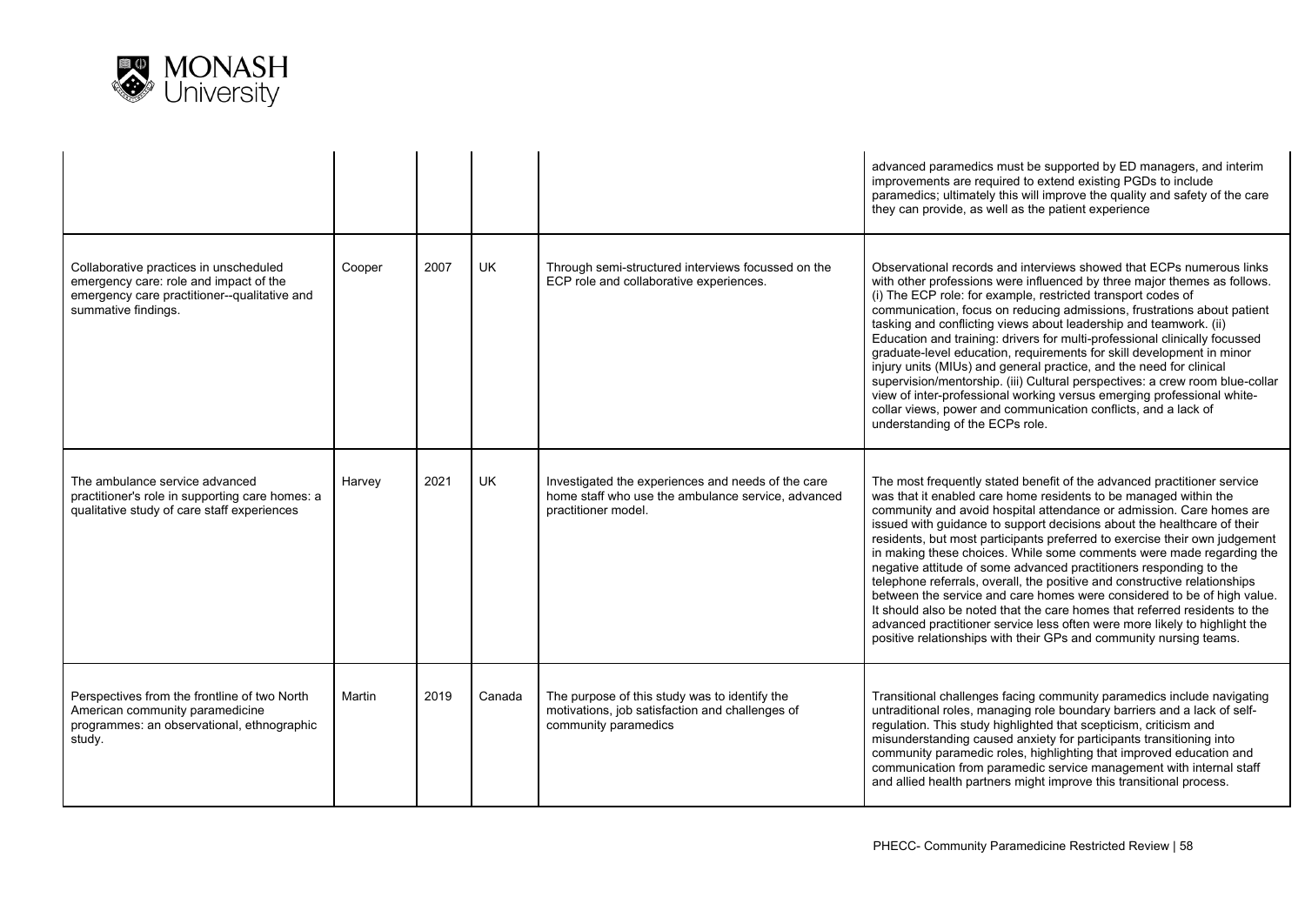

| Community paramedicine model of care: an<br>observational, ethnographic case study.                                                    | O'Meara | 2016 | Canada | The study aimed to identify and analyse how community<br>paramedics create and maintain new role boundaries<br>and identities in terms of flexibility and permeability and<br>through this develop and frame a coherent community<br>paramedicine model of care that distinguishes the<br>model from other innovations in paramedic service<br>delivery | Community engagement and situated practice distinguish community<br>paramedicine models of care from other paramedicine and out-of-hospital<br>health care models. Successful community paramedicine programmes are<br>integrated with health, aged care and social services and benefit from<br>strong governance and paramedic leadership. |
|----------------------------------------------------------------------------------------------------------------------------------------|---------|------|--------|---------------------------------------------------------------------------------------------------------------------------------------------------------------------------------------------------------------------------------------------------------------------------------------------------------------------------------------------------------|----------------------------------------------------------------------------------------------------------------------------------------------------------------------------------------------------------------------------------------------------------------------------------------------------------------------------------------------|
| The novel role of paramedics in collaborative<br>emergency centres aligns with their<br>professional identity: A qualitative analysis. | Whalen  | 2018 | Canada | Ascertain the attitudes, feelings and experiences of<br>paramedics working within the Nova Scotia<br>Collaborative Emergency Centre construct within an<br>interdisciplinary team                                                                                                                                                                       | Four dominant themes were identified: 1) inter-professional relationships;<br>2) leadership support; 3) value to the community, and 4) paramedic<br>identity. Paramedics enjoy working in this novel role and believe it aligns<br>with their professional identity. High levels of patient and community<br>satisfaction were reported      |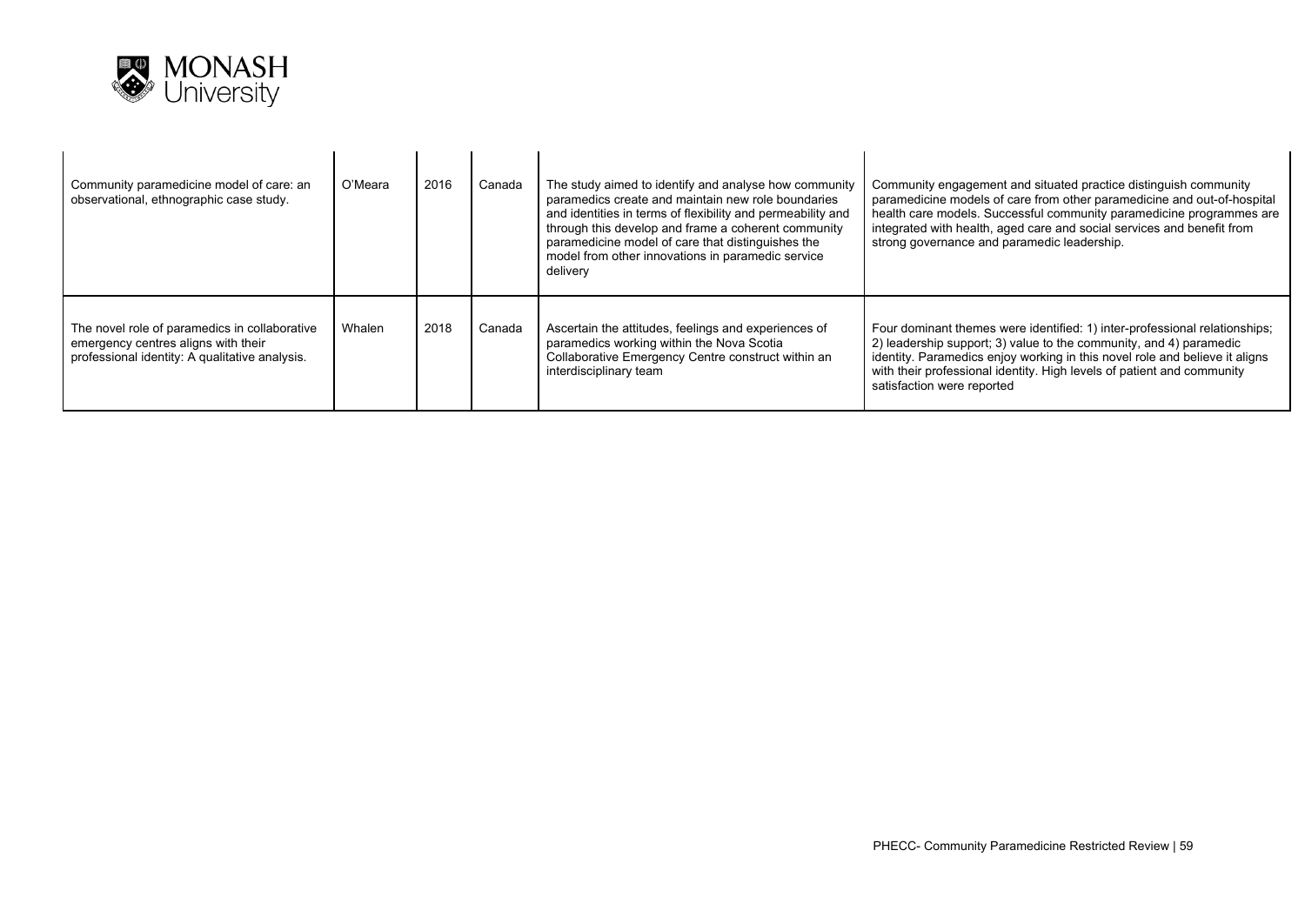

## Appendix A. Search strategy

This search strategy used was a piloted and validated existing search strategy from Eaton et.al Medline (Ovidsp) example- (search strategy was adapted to suit idiosyncrasies of each database):

- 1. Allied Health Personnel/ and emergenc\*.mp.
- 2. Emergency Medical Technicians/

3. (paramedic\* or ((emergency or ambulance) adj3 (technician? or practitioner? or staff\* or personnel or workforce))).tw.

- 4. 1 or 2 or 3
- 5. exp General Practice/
- 6. general practitioners/ or physicians, family/ or physicians, primary care/
- 7. Primary Health Care/
- 8. Community Medicine/ or Community Health Services/ or Rural Health Services/
- 9. After-Hours Care/
- 10. Ambulatory Care Facilities/
- 11. Office Visits/
- 12. ((family or general) adj3 (practi\* or doctor? or physician?)).tw.
- 13. (primary adj (care or healthcare or "health care")).tw.
- 14. (community adj2 (care or medicine or service?)).tw.
- 15. ("out of hours" or ooh or walk in or walk-in).tw.
- 16. ((health\* or medical or ambulatory) adj2 (centre? or center? or clinic?)).tw.
- 17. \*Triage/
- 18. triage.ti.
- 19. (Remote Consultation/ or Triage/) and Telephone/
- 20. exp Call Centers/
- 21. (helpline? or help line? or hotline? or hot line? or call centre? or call center?).tw.
- 22. (telephone? adj3 (service? or centre? or center? or triage)).tw.
- 23. ((enhanc\* or expand\*) adj3 role?).tw.
- 24. 5 or 6 or 7 or 8 or 9 or 10 or 11 or 12 or 13 or 14 or 15 or 16 or 17 or 18 or 19 or 20 or 21 or 22 or 23
- 25. 4 and 24

26. ((community or primary care or primary health care or primary healthcare) adj3 paramedic\*).tw.

- 27. 25 or 26
- 28. limit 27 to yr="2001 -Current"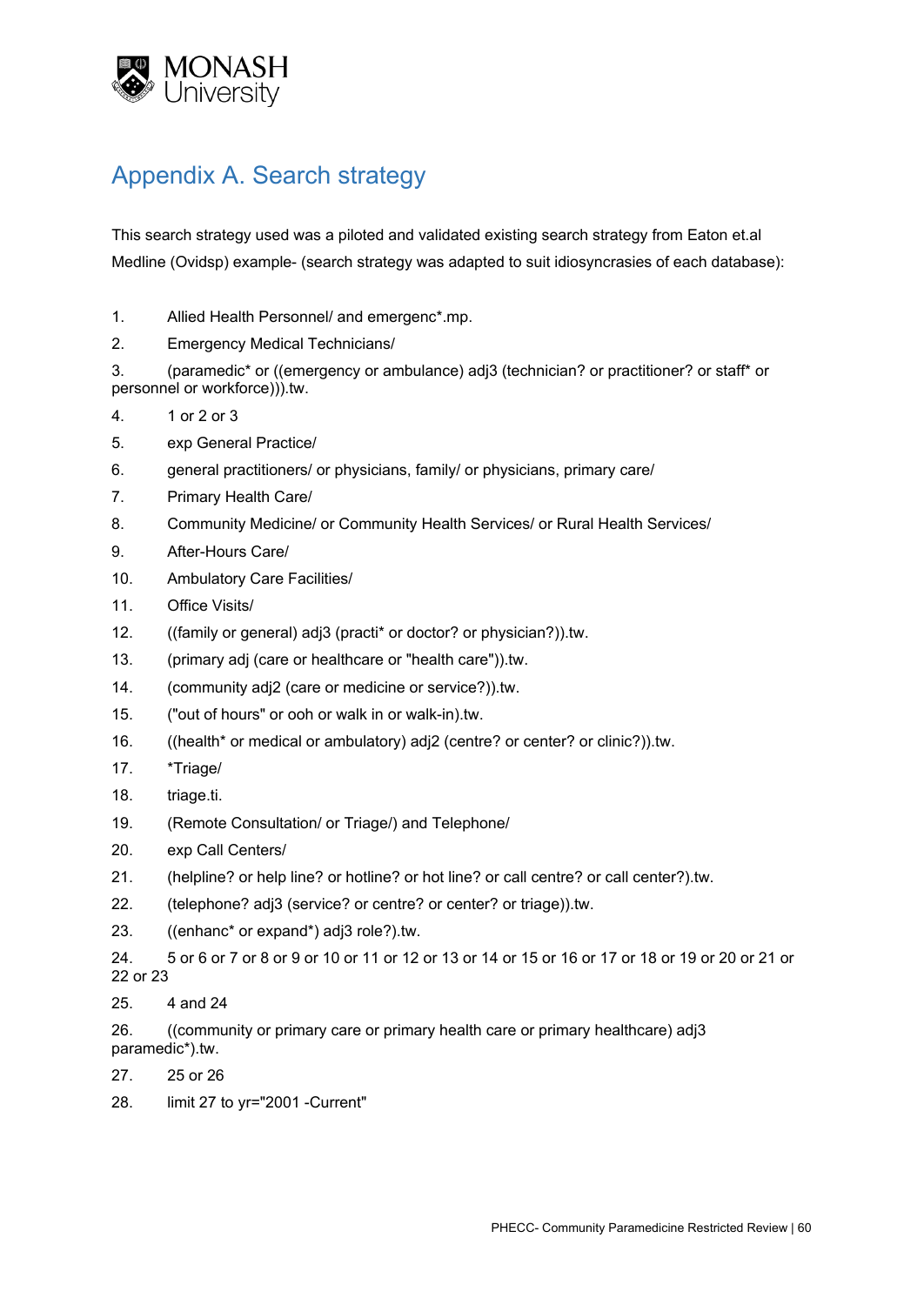# Appendix B. List of included studies

| <b>Lead author</b> | Year | <b>Origin</b>           | <b>Title</b>                                                                                                                           | Aim of study                                                                                                                                                                                                                                                                                                                                                             | <b>Evidence category under</b><br>investigation                                                                                                                                                                                             | <b>Study design</b>          | <b>Population description</b>                                                                                                                                                                                                                                                                                                                | <b>Number of</b><br>participants |
|--------------------|------|-------------------------|----------------------------------------------------------------------------------------------------------------------------------------|--------------------------------------------------------------------------------------------------------------------------------------------------------------------------------------------------------------------------------------------------------------------------------------------------------------------------------------------------------------------------|---------------------------------------------------------------------------------------------------------------------------------------------------------------------------------------------------------------------------------------------|------------------------------|----------------------------------------------------------------------------------------------------------------------------------------------------------------------------------------------------------------------------------------------------------------------------------------------------------------------------------------------|----------------------------------|
| Abrashkin          | 2016 | United<br><b>States</b> | Providing Acute Care at<br>Home: Community<br>Paramedics Enhance<br>an Advanced Illness<br>Management Program-<br>Preliminary Data.    | Explored the feasibility of in-home<br>evaluation and treatment of acute<br>illnesses by paramedics within an<br>Advanced Illness Management (AIM)<br>program.                                                                                                                                                                                                           | Outcomes from community<br>paramedicine programmes<br>(such as quality of life,<br>patient satisfaction, and<br>economic impact)                                                                                                            | Cohort study                 | Two-thirds were female, the median age was<br>83, and the median number of ADL<br>dependencies was 5 (range 0-6). The study<br>population had high rates of chronic<br>conditions: dementia (44%), decubitus ulcers<br>(29%), diabetes mellitus (26%), congestive<br>heart failure (24%), and chronic obstructive<br>pulmonary disease (15%) | 1602                             |
| Abrashkin          | 2019 | United<br><b>States</b> | Community paramedics<br>treat high acuity<br>conditions in the home:<br>a prospective<br>observational study                           | Explored whether high acuity<br>conditions that would typically result<br>in transport to the ED in a<br>conventional 911 system can be<br>effectively treated at home using a<br>physician extender CP model within<br>advanced illness management (AIM)<br>programme                                                                                                   | Models of delivery to include<br>clinical governance,<br>supervision, and other<br>structural supports;<br>Outcomes from community<br>paramedicine programmes<br>(such as quality of life,<br>patient satisfaction, and<br>economic impact) | Prospective<br>observational | All individuals enrolled in the AIM programme<br>were eligible to receive care through the CP<br>programme. Enrolment criteria for the AIM<br>programme include being home-bound with<br>two or more chronic conditions.                                                                                                                     | 3137                             |
| Adio               | 2020 | United<br><b>States</b> | Community<br>Paramedics' Perception<br>of Frequent ED Users<br>and the Community<br>Paramedicine Program:<br>A Mixed-Methods<br>Study. | Addresses the following research<br>questions: 1. What are the views of<br>paramedics towards frequent<br>emergency department users and<br>underlying causes? 2. What are the<br>views of paramedics about the<br>community paramedicine program<br>related to its relevance and<br>administration, and their personal<br>experiences and professional<br>competencies? | Outcomes from community<br>paramedicine programmes<br>(such as quality of life,<br>patient satisfaction, and<br>economic impact)                                                                                                            | Mixed<br>Methods             | 16 Community Integrated Health Program<br>paramedics                                                                                                                                                                                                                                                                                         | 16                               |
| Agarwal            | 2020 | Canada                  | Cost-effectiveness<br>analysis of a<br>community<br>paramedicine                                                                       | To evaluate the cost-effectiveness of<br>the CP@clinic programme compared<br>with usual care for low-income                                                                                                                                                                                                                                                              | Outcomes from community<br>paramedicine programmes<br>(such as quality of life,                                                                                                                                                             | Economic<br>evaluation       | Aged over 55 years of age, living in mid-and<br>high-rise public housing buildings for low-                                                                                                                                                                                                                                                  | 678                              |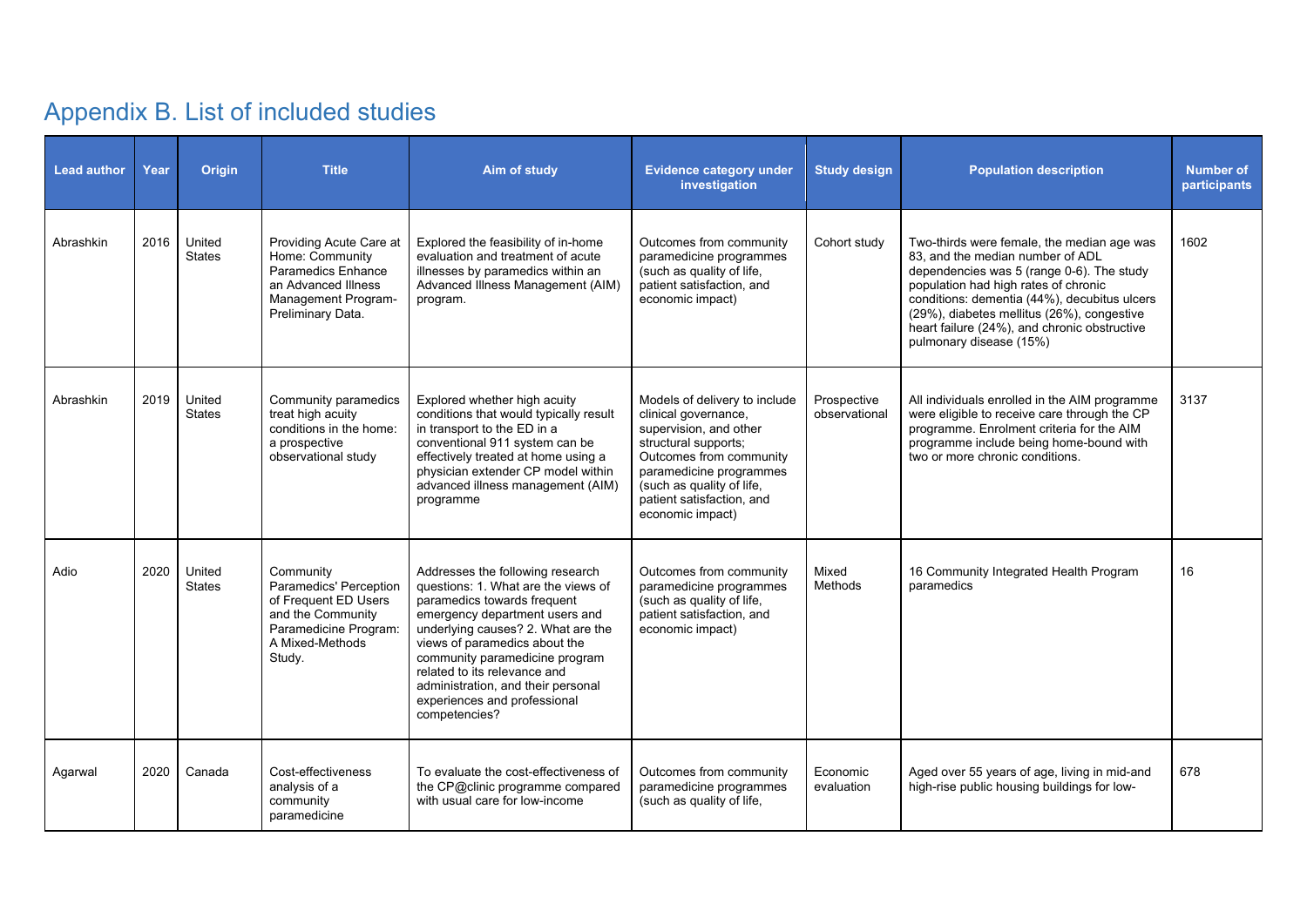|         |      |        | programme for low-<br>income seniors living in<br>subsidised housing: the<br>community<br>paramedicine at clinic<br>programme<br>(CP@clinic).                                                                                                        | seniors living in subsidised (social)<br>housing                                                                                                                                                                                                                                                                                                                                                                                                                                        | patient satisfaction, and<br>economic impact)                                                                                    |                                             | income older adults, where a portion of the<br>rental fees are subsidised by the government                                                                                                                                                                                                                    |     |
|---------|------|--------|------------------------------------------------------------------------------------------------------------------------------------------------------------------------------------------------------------------------------------------------------|-----------------------------------------------------------------------------------------------------------------------------------------------------------------------------------------------------------------------------------------------------------------------------------------------------------------------------------------------------------------------------------------------------------------------------------------------------------------------------------------|----------------------------------------------------------------------------------------------------------------------------------|---------------------------------------------|----------------------------------------------------------------------------------------------------------------------------------------------------------------------------------------------------------------------------------------------------------------------------------------------------------------|-----|
| Agarwal | 2017 | Canada | Effectiveness of a<br>community paramedic-<br>led health assessment<br>and education initiative<br>in a seniors' residence<br>building: the<br><b>Community Health</b><br>Assessment Program<br>through Emergency<br>Medical Services<br>(CHAP-EMS). | The aim was to evaluate whether a<br>weekly 8-hour CHAP-EMS program<br>was associated with changes in (1)<br>number of emergency EMS calls (9-<br>1-1) from the seniors' residence<br>building, (2) mean blood pressure<br>(BP) of participants and (3) diabetes<br>risk profile of participants after one<br>year of implementation                                                                                                                                                    | Outcomes from community<br>paramedicine programmes<br>(such as quality of life,<br>patient satisfaction, and<br>economic impact) | Non-<br>randomised<br>experimental<br>study | Eligible study participants were apartment<br>building residents over 65 years living in one<br>of 260 apartments units which were identified<br>as having a high volume of ambulance call-<br>outs. Most occupants were assessed as being<br>of low income and, accordingly, were<br>receiving rent subsidies | 79  |
| Agarwal | 2020 | Canada | Feasibility of<br>implementing a<br>community<br>cardiovascular health<br>promotion program with<br>paramedics and<br>volunteers in a South<br>Asian population.                                                                                     | The aim was to assess whether the<br>key components of the CP@clinic<br>program (e.g., paramedic-led<br>sessions, risk assessments, referrals,<br>reports to primary care) can be<br>feasibly implemented in a South<br>Asian community setting. The<br>secondary objective of the study was<br>to describe cardiometabolic risk<br>factors observed in this high-risk<br>population to inform a future full-scale<br>study and health promotion and<br>disease prevention initiatives. | Outcomes from community<br>paramedicine programmes<br>(such as quality of life,<br>patient satisfaction, and<br>economic impact) | Mixed<br>Methods                            | Participants consisted of adults visiting a local<br>community recreation centre or a local Sikh<br>Temple. Predominantly North Indian,<br>speaking Hindi, Punjabi and Urdu.                                                                                                                                   | 71  |
| Agarwal | 2018 | Canada | Evaluation of a<br>community<br>paramedicine health<br>promotion and lifestyle<br>risk assessment<br>program for older<br>adults who live in social<br>housing: a cluster<br>randomized trial.                                                       | The aim was to use a randomized<br>controlled trial (RCT) to determine if<br>implementing CP@clinic decreases<br>mean ambulance calls (primary<br>outcome) in the intervention versus<br>control buildings, measured at the<br>building level. Secondary outcomes<br>were improvement in risk-factor<br>profiles and HRQoL among older<br>adults living in subsidised community                                                                                                         | Outcomes from community<br>paramedicine programmes<br>(such as quality of life,<br>patient satisfaction, and<br>economic impact) | Randomised<br>controlled trial              | Aged over 55 years of age, living in mid-and<br>high-rise public housing buildings for low-<br>income older adults, where a portion of the<br>rental fees are subsidised by the government                                                                                                                     | 158 |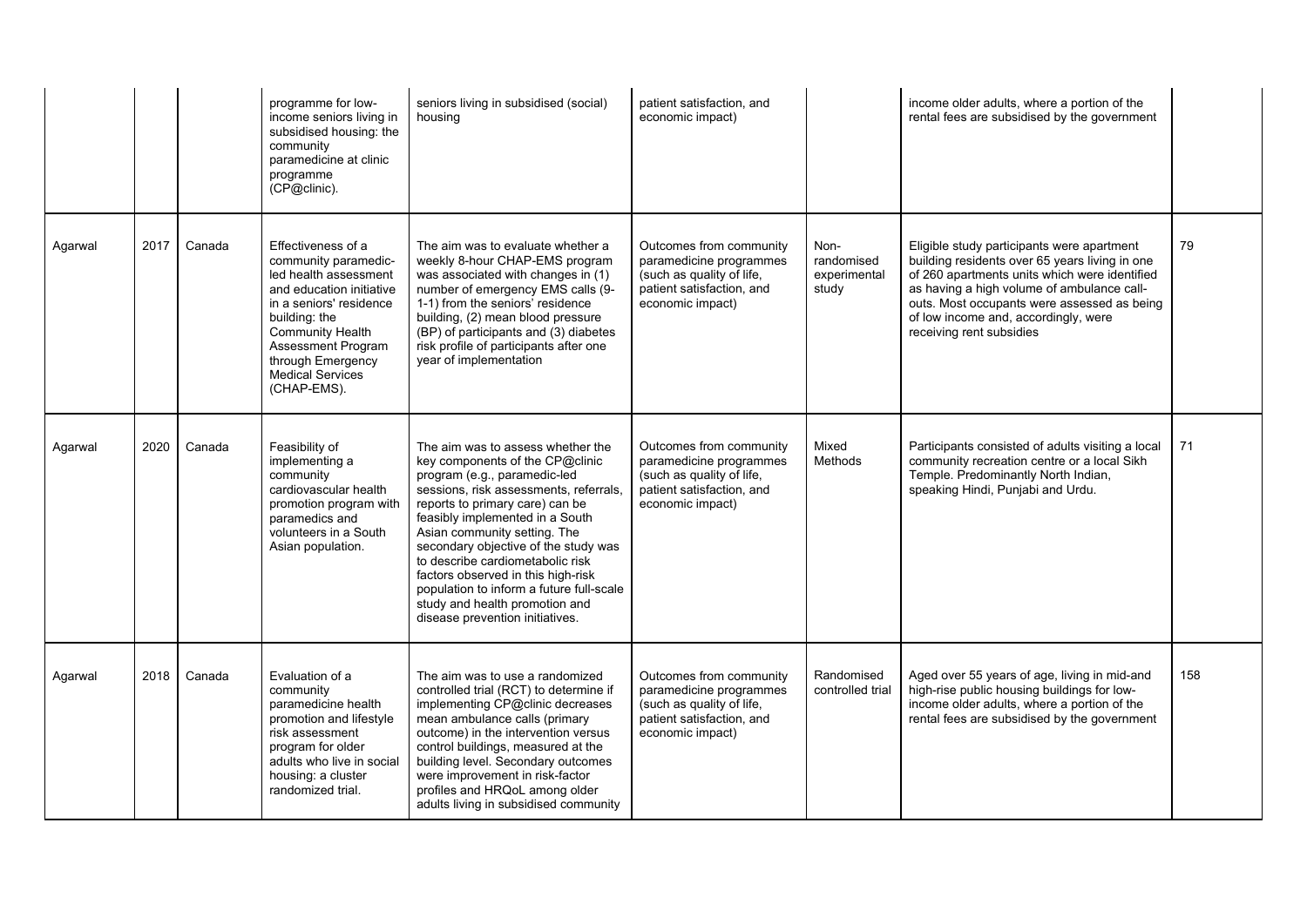|         |      |                         |                                                                                                                                                                                                                                                    | housing (individual-level measures<br>and analysis)                                                                                                                                                                                                                              |                                                                                                                                                                                                                                             |                                |                                                                                                                                                                                                                                                                                                        |              |
|---------|------|-------------------------|----------------------------------------------------------------------------------------------------------------------------------------------------------------------------------------------------------------------------------------------------|----------------------------------------------------------------------------------------------------------------------------------------------------------------------------------------------------------------------------------------------------------------------------------|---------------------------------------------------------------------------------------------------------------------------------------------------------------------------------------------------------------------------------------------|--------------------------------|--------------------------------------------------------------------------------------------------------------------------------------------------------------------------------------------------------------------------------------------------------------------------------------------------------|--------------|
| Agarwal | 2019 | Canada                  | Reducing 9-1-1<br>Emergency Medical<br>Service Calls By<br>Implementing A<br>Community<br>Paramedicine Program<br>For Vulnerable Older<br>Adults In Public<br>Housing In Canada: A<br>Multi-Site Cluster<br><b>Randomized Controlled</b><br>Trial. | Evaluate the change in mean EMS<br>calls at the building-level, comparing<br>intervention and control buildings,<br>across multiple community sites.                                                                                                                             | Outcomes from community<br>paramedicine programmes<br>(such as quality of life,<br>patient satisfaction, and<br>economic impact)                                                                                                            | Randomised<br>controlled trial | Aged over 55 years of age, living in mid-and<br>high-rise public housing buildings for low-<br>income older adults, where a portion of the<br>rental fees are subsidized by the government                                                                                                             | 1509         |
| Ash     | 2020 | United<br><b>States</b> | Quality of Life for<br>Persons with Chronic<br>Disease Utilizing<br>Mobile Integrated<br>Healthcare                                                                                                                                                | The study aimed to analyse the<br>relationship between NCD type; age;<br>gender; duration of participation in<br>MIH-CP; hospital readmission; and<br>self-reported, perceived QOL as<br>measured by the EQ-5D-3L for those<br>who received services from the MIH-<br>CP program | Outcomes from community<br>paramedicine programmes<br>(such as quality of life,<br>patient satisfaction, and<br>economic impact)                                                                                                            | Cohort study                   | Patients enrolled in MIH- CP program.<br>Predominantly patients with non-<br>communicable diseases over the age of 18                                                                                                                                                                                  | 645          |
| Ashton  | 2017 | Canada                  | Conserving Quality of<br>Life through<br>Community<br>Paramedics.                                                                                                                                                                                  | To determine whether community<br>paramedicine services (the<br>intervention through home visits)<br>would have a positive economic<br>impact through influencing the self-<br>perceived quality of life and<br>determining a monetised value                                    | Outcomes from community<br>paramedicine programmes<br>(such as quality of life,<br>patient satisfaction, and<br>economic impact)                                                                                                            | Economic<br>evaluation         | Clients who were high users of healthcare<br>services (greater than 3 occasions of service<br>with EMS) and had one or more of five<br>chronic diseases (congestive heart failure,<br>chronic obstructive pulmonary disease,<br>hypertension, stroke, and diabetes) at 2 sites<br>Renfrew and Hastings | 200          |
| Ball    | 2005 | International           | Setting the scene for<br>the paramedic in<br>primary care: a review<br>of the literature.                                                                                                                                                          | The review explores the published<br>evidence which surrounds paramedic<br>practice in an attempt to identify the<br>skills, training, and professional<br>capacity that paramedics of the future<br>will require                                                                | Models of delivery to include<br>clinical governance,<br>supervision, and other<br>structural supports;<br>Outcomes from community<br>paramedicine programmes<br>(such as quality of life,<br>patient satisfaction, and<br>economic impact) | Literature<br>review           | N/A                                                                                                                                                                                                                                                                                                    | Not reported |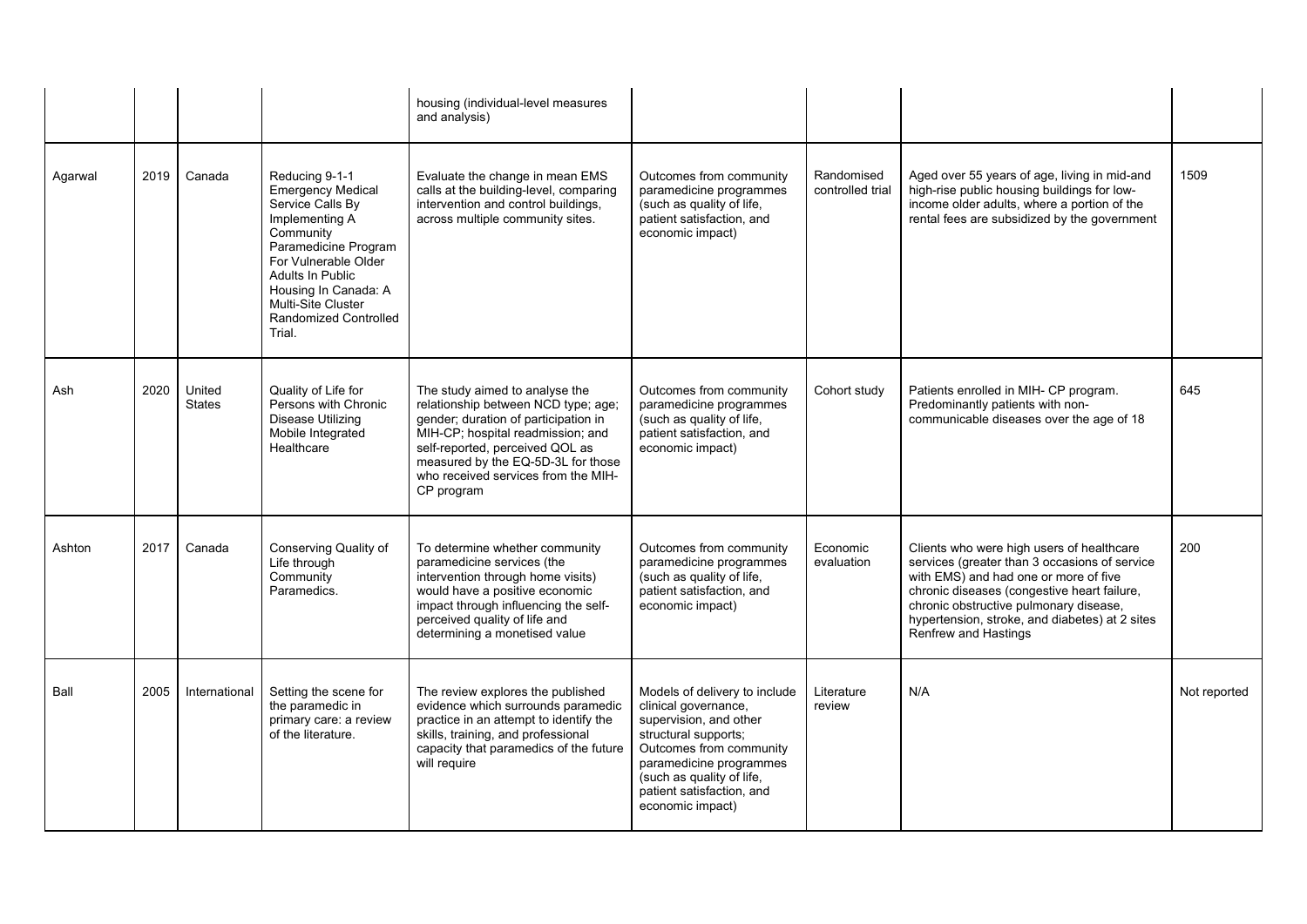| Batt           | 2021 | Canada                  | Advances in<br>Community<br>Paramedicine in<br>Response to COVID-19                                        | To investigate how have Canadian<br>community paramedicine<br>programmes innovated in response<br>to COVID-19 and how can these<br>innovations inform the future<br>development of community<br>paramedicine? | Scope of role                                                                                                                    | Grey literature                                                | N/A                                                                                                                                                                                                                                                                                                                                                                                                                           | N/A                                                   |
|----------------|------|-------------------------|------------------------------------------------------------------------------------------------------------|---------------------------------------------------------------------------------------------------------------------------------------------------------------------------------------------------------------|----------------------------------------------------------------------------------------------------------------------------------|----------------------------------------------------------------|-------------------------------------------------------------------------------------------------------------------------------------------------------------------------------------------------------------------------------------------------------------------------------------------------------------------------------------------------------------------------------------------------------------------------------|-------------------------------------------------------|
| <b>Bennett</b> | 2017 | United<br><b>States</b> | Community<br>Paramedicine Applied<br>in a Rural Community.                                                 | The aim was to determine if the CP<br>program reduced ED visits in<br>Abbeville while improving patient<br>outcomes                                                                                           | Outcomes from community<br>paramedicine programmes<br>(such as quality of life,<br>patient satisfaction, and<br>economic impact) | Non-<br>randomised<br>experimental<br>study                    | 68 participants in the intervention arm, 15 had<br>hypertension, 5 had diabetes, 5 had COPD or<br>asthma, 5 had other diseases (2 depression,<br>2 posttraumatic stress disorder, and 1 blind),<br>and 39 had some combination of the above.<br>Participants were 60.3% female, 64.7% non-<br>white, with an average age of 57.6 years and<br>were enrolled an average of 355.3days in the<br>program at the time of analysis | 193                                                   |
| <b>Bennett</b> | 2020 | United<br><b>States</b> | Community<br>Paramedicine Applied<br>in a Rural Community                                                  | The objective of this study was to<br>determine if the CP program reduced<br>ED visits in Abbeville while improving<br>patient outcomes                                                                       | Outcomes from community<br>paramedicine programmes<br>(such as quality of life,<br>patient satisfaction, and<br>economic impact) | Pre/post-test<br>with a<br>comparison<br>group study<br>design | CP patients in a rural US county. Eligible for<br>CP program if they have >2 ED visits within a<br>month. Minimum of 1 chronic disease and<br>were frequent users of other health care<br>services.                                                                                                                                                                                                                           | 193 (n=68<br>enrolled vs.<br>$n = 125$<br>comparison) |
| Bigham         | 2013 | Canada                  | Expanding paramedic<br>scope of practice in the<br>community: a<br>systematic review of<br>the literature. | Review of the international literature<br>to describe existing community<br>paramedic programmes                                                                                                              | Models of delivery to include<br>clinical governance,<br>supervision, and other<br>structural supports                           | Systematic<br>review                                           | N/A                                                                                                                                                                                                                                                                                                                                                                                                                           | 11 studies                                            |
| Boykin         | 2018 | United<br><b>States</b> | Interprofessional care<br>collaboration for<br>patients with heart<br>failure.                             | The aim was to describe the process<br>of collaboration among healthcare<br>professionals during TOC from an<br>institution to the home setting.                                                              | Models of delivery to include<br>clinical governance,<br>supervision, and other<br>structural supports; Scope of<br>role         | Cohort study                                                   | Patients with heart failure                                                                                                                                                                                                                                                                                                                                                                                                   | N/A                                                   |
| Bradley        | 2016 | United<br><b>States</b> | The business case for<br>community<br>paramedicine: lessons                                                | Summarises acute community care<br>program business case                                                                                                                                                      | Models of delivery to include<br>clinical governance,<br>supervision, and other                                                  | Grey literature                                                | N/A                                                                                                                                                                                                                                                                                                                                                                                                                           | N/A                                                   |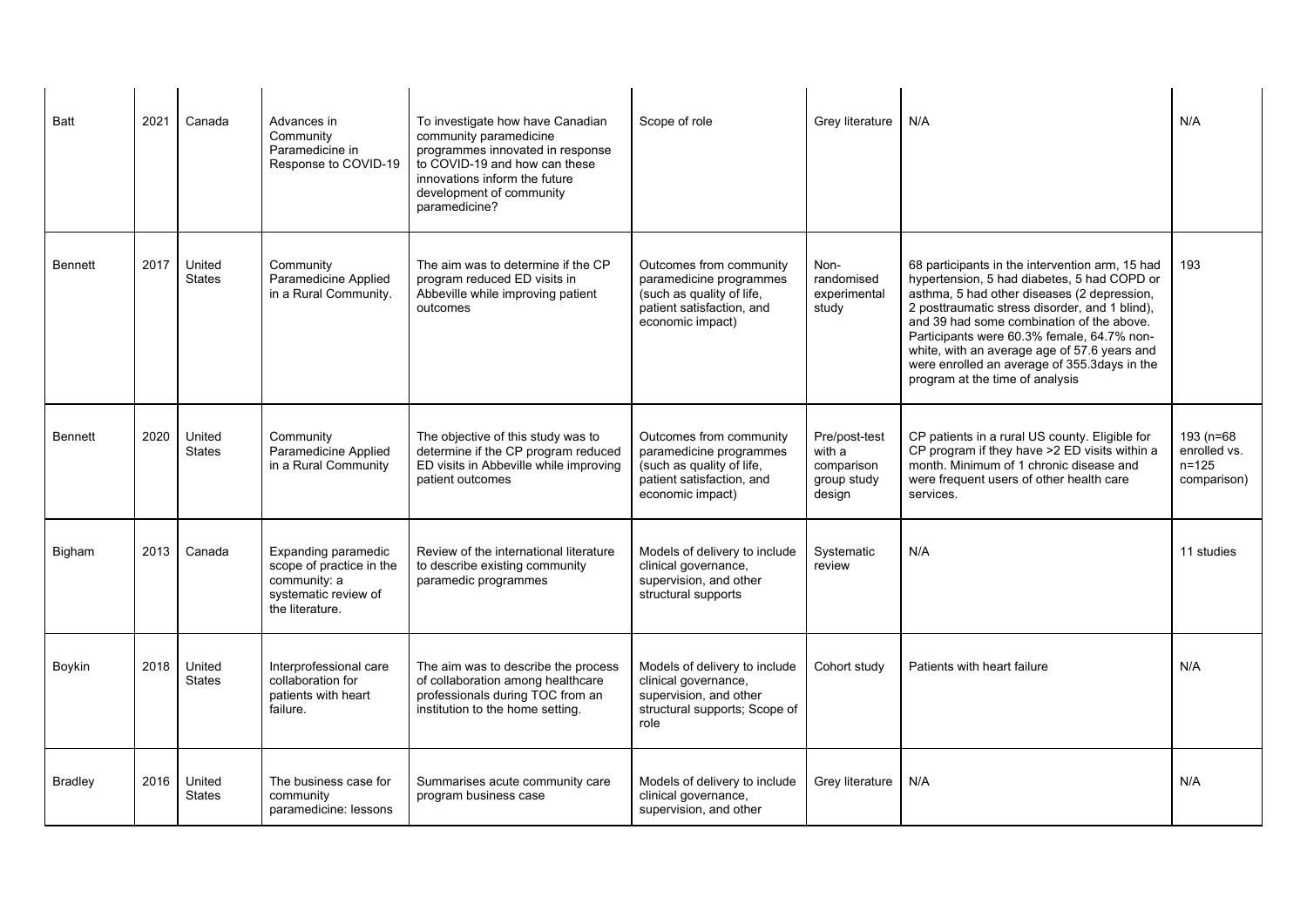|                |      |                         | from Commonwealth<br><b>Care Alliances Pilot</b><br>Program                                                                         |                                                                                                                                                                                                                                                                          | structural supports;<br>Outcomes from community<br>paramedicine programmes<br>(such as quality of life,<br>patient satisfaction, and<br>economic impact) |                         |                                                                                                                                                                                                                                                                                                            |                                             |
|----------------|------|-------------------------|-------------------------------------------------------------------------------------------------------------------------------------|--------------------------------------------------------------------------------------------------------------------------------------------------------------------------------------------------------------------------------------------------------------------------|----------------------------------------------------------------------------------------------------------------------------------------------------------|-------------------------|------------------------------------------------------------------------------------------------------------------------------------------------------------------------------------------------------------------------------------------------------------------------------------------------------------|---------------------------------------------|
| <b>Brydges</b> | 2014 | Canada                  | A Case Study of Older<br>Adult Experiences with<br>a Novel Community<br>Paramedicine Program                                        | Aim to understand older adults'<br>experiences with a novel community<br>paramedicine program, the<br>Cardiovascular Health Awareness<br>Program by EMS (CHAP-EMS),<br>operating in a subsidised housing<br>building in Hamilton.                                        | Outcomes from community<br>paramedicine programmes<br>(such as quality of life,<br>patient satisfaction, and<br>economic impact)                         | Qualitative<br>research | Older adults living in subsidised housing<br>buildings in Hamilton. Age range 63-89. 12/15<br>lived alone. All lived with a medical problem                                                                                                                                                                | 15                                          |
| <b>Brydges</b> | 2016 | Canada                  | The CHAP-EMS health<br>promotion program: a<br>qualitative study on<br>participants' views of<br>the role of paramedics.            | This study sought to understand<br>participants' perceptions of<br>paramedic providers to explore their<br>role in this unique practice setting<br>and ultimately create an emerging<br>framework to examine paramedic<br>roles in community paramedicine<br>programmes. | Outcomes from community<br>paramedicine programmes<br>(such as quality of life,<br>patient satisfaction, and<br>economic impact)                         | Qualitative<br>research | Adults living in the residential building in which<br>CHAP-EMS took place including those who<br>were currently participating in the CHAP-EMS<br>program. Aged 63-89, most living alone 12/15,<br>6/15 males and all had at least one medical<br>problem                                                   | 15                                          |
| Castillo       | 2016 | United<br><b>States</b> | Mobile Integrated<br>Healthcare: Preliminary<br><b>Experience and Impact</b><br>Analysis with a<br>Medicare Advantage<br>Population | Aims to describe and analyse the<br>initial experience and preliminary<br>impact of an MIH intervention<br>delivered at scale for a high-risk<br>subpopulation.                                                                                                          | Outcomes from community<br>paramedicine programmes<br>(such as quality of life,<br>patient satisfaction, and<br>economic impact)                         | Cohort study            | Conducted utilising the experience and data<br>from an MIH care coordination program for<br>the state-wide membership of a Medicare<br>Advantage Preferred Provider Organisation<br>(MAPPO) population in Florida. Consisted of<br>complex and vulnerable patients in the home<br>and alternative settings | 1074<br>(intervention)<br>1241<br>(control) |
| Chan           | 2019 | International           | Community<br>paramedicine: A<br>systematic review of<br>program descriptions<br>and training.                                       | A systematic review was conducted<br>to 1) identify the key differences<br>between community paramedicine<br>programmes for program<br>classification, and 2) describe the<br>training required for each program<br>type                                                 | Education (including entry-<br>level requirements)                                                                                                       | Systematic<br>review    | N/A                                                                                                                                                                                                                                                                                                        | 64 studies                                  |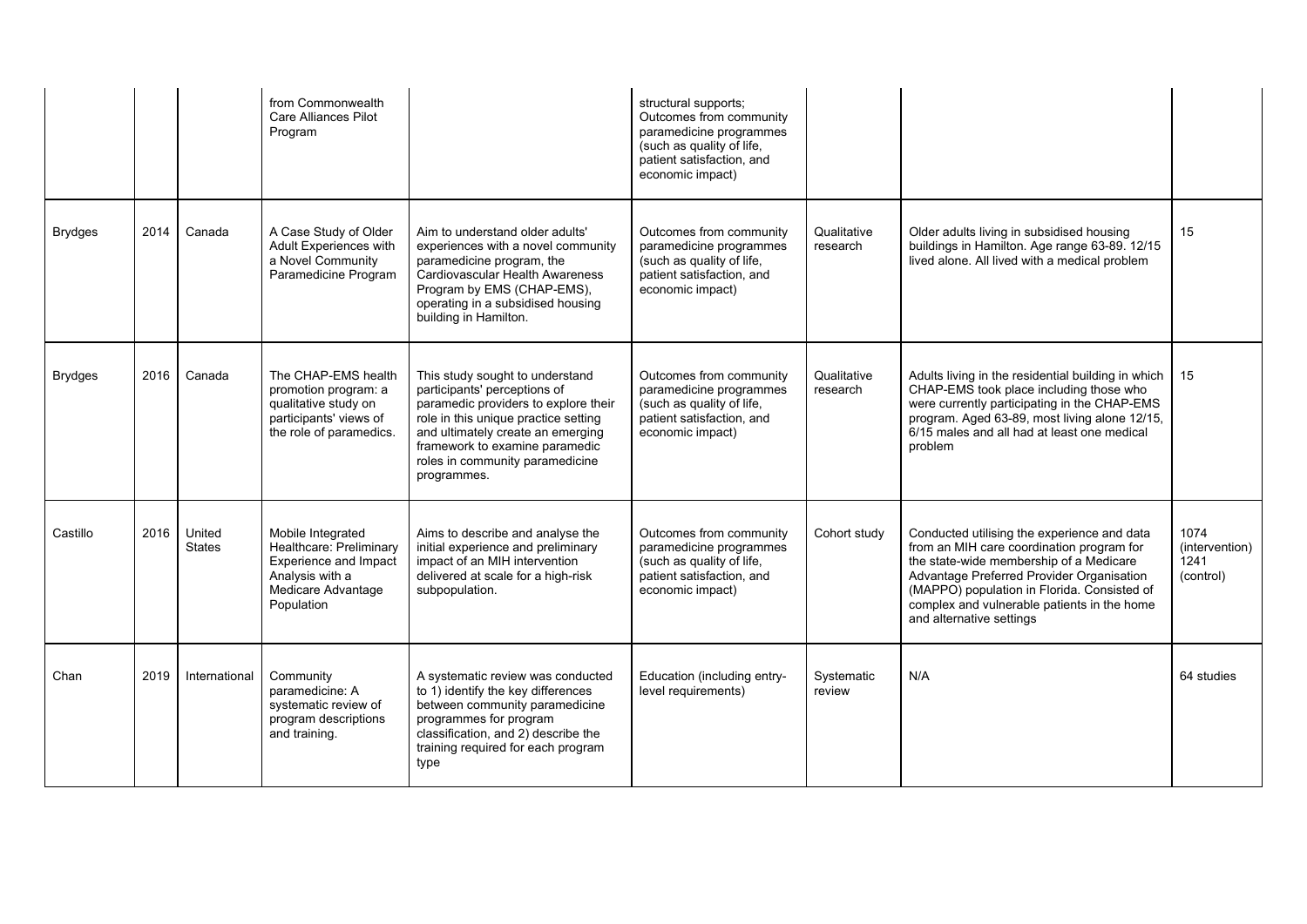| Choi        | 2016 | United<br><b>States</b> | Mobile Integrated<br>Health Care and<br>Community<br>Paramedicine: An<br><b>Emerging Emergency</b><br><b>Medical Services</b><br>Concept.                      | Literature review of MIH CP                                                                                                                                                                                                                                                                           | Education (including entry-<br>level requirements);<br>Outcomes from community<br>paramedicine programmes<br>(such as quality of life,<br>patient satisfaction, and<br>economic impact)                                                     | Systematic<br>review    | N/A                                                                                                                              | Not reported                                                                                                                                                                         |
|-------------|------|-------------------------|----------------------------------------------------------------------------------------------------------------------------------------------------------------|-------------------------------------------------------------------------------------------------------------------------------------------------------------------------------------------------------------------------------------------------------------------------------------------------------|---------------------------------------------------------------------------------------------------------------------------------------------------------------------------------------------------------------------------------------------|-------------------------|----------------------------------------------------------------------------------------------------------------------------------|--------------------------------------------------------------------------------------------------------------------------------------------------------------------------------------|
| Clarke      | 2019 | United<br>Kingdom       | What are the clinical<br>practice experiences of<br>specialist and<br>advanced paramedics<br>working in emergency<br>department roles? A<br>qualitative study. | This study aimed to explore the lived<br>experiences of paramedics who have<br>made the transition from the<br>ambulance service to<br>specialist/advanced ED roles in the<br>United Kingdom, and to explore how<br>working in this new clinical<br>environment influenced their clinical<br>practice | Outcomes from community<br>paramedicine programmes<br>(such as quality of life,<br>patient satisfaction, and<br>economic impact)                                                                                                            | Qualitative<br>research | Qualified paramedics working within an ED (4-<br>24 months experience)                                                           | 8                                                                                                                                                                                    |
| Constantine | 2021 | United<br><b>States</b> | Implementation of<br>Drive-through Testing<br>for COVID-19 with<br>Community<br>Paramedics                                                                     | Aimed to describe the<br>Implementation of Drive-through<br>Testing for COVID-19 with<br><b>Community Paramedics</b>                                                                                                                                                                                  | Models of delivery to include<br>clinical governance,<br>supervision, and other<br>structural supports                                                                                                                                      | Cohort study            | Anyone with concerns<br>about being exposed to, or having the<br>symptoms of, COVID-19 could be screened<br>for testing.         | 4342                                                                                                                                                                                 |
| Cooper      | 2004 | United<br>Kingdom       | The emerging role of<br>the emergency care<br>practitioner                                                                                                     | To examine the emerging role of the<br>emergency care practitioner (ECP)<br>with comparisons to paramedic<br>practice.                                                                                                                                                                                | Models of delivery to include<br>clinical governance,<br>supervision, and other<br>structural supports;<br>Outcomes from community<br>paramedicine programmes<br>(such as quality of life,<br>patient satisfaction, and<br>economic impact) | Mixed<br>Methods        | 15 paramedics (4 ECP 11 paramedics)                                                                                              | 692 cases<br>attended.<br>Paramedics<br>reported on<br>331 cases<br>while the<br><b>ECPs</b><br>reported on<br>170 cases<br>within the<br><b>EMS</b> system<br>and 191 MIU<br>cases. |
| Cooper      | 2007 | United<br>Kingdom       | Collaborative practices<br>in unscheduled<br>emergency care: role                                                                                              | Aimed to investigate the ECP role<br>and collaborative experiences.                                                                                                                                                                                                                                   | Outcomes from community<br>paramedicine programmes<br>(such as quality of life,                                                                                                                                                             | Mixed<br>Methods        | Senior health authority and trust managers,<br>A&E consultants and senior nurses,<br>paramedics, general practitioners (GPs) and | 21                                                                                                                                                                                   |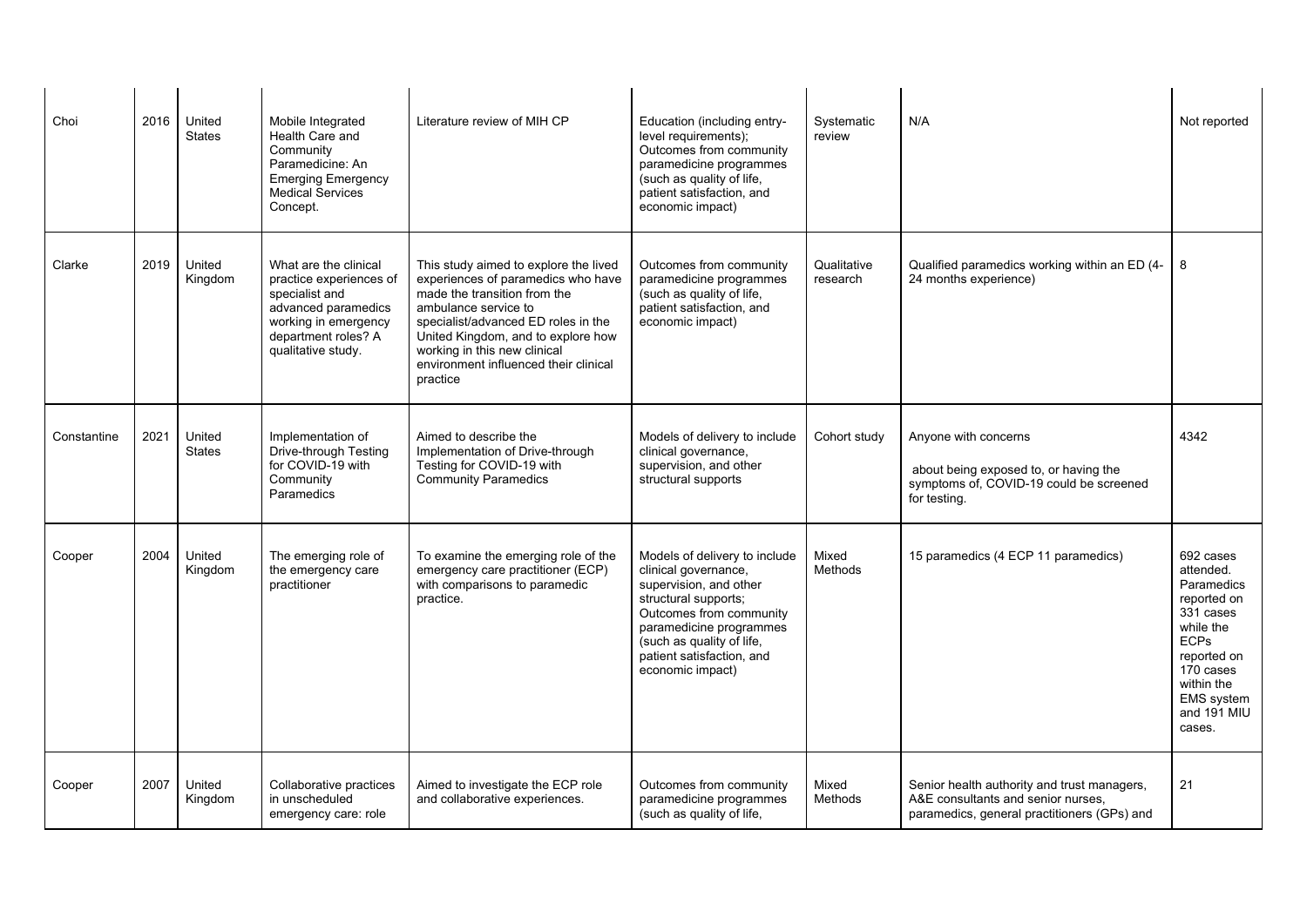|        |      |                         | and impact of the<br>emergency care<br>practitioner--qualitative<br>and summative<br>findings.                                                                             |                                                                                                                                                                                                                                                                                                                        | patient satisfaction, and<br>economic impact)                                                                                                                                           |                                | practice managers, care home managers,<br>social services and Falls group leads.                    |                                            |
|--------|------|-------------------------|----------------------------------------------------------------------------------------------------------------------------------------------------------------------------|------------------------------------------------------------------------------------------------------------------------------------------------------------------------------------------------------------------------------------------------------------------------------------------------------------------------|-----------------------------------------------------------------------------------------------------------------------------------------------------------------------------------------|--------------------------------|-----------------------------------------------------------------------------------------------------|--------------------------------------------|
| Counts | 2017 | United<br><b>States</b> | An Evaluation of the<br>Environmental and<br><b>Organizational Factors</b><br>Associated with the<br>Formation of<br>Community<br>Paramedicine<br>Programmes               | To evaluate the environmental and<br>organisational characteristics that<br>foster the existence of MIHCP<br>programmes and aimed to determine<br>if those counties with programmes<br>see a systematically measurable<br>effect on related EMS call volumes                                                           | Models of delivery to include<br>clinical governance,<br>supervision, and other<br>structural supports                                                                                  | Cross<br>sectional<br>study    | N/A                                                                                                 | N/A                                        |
| Dainty | 2018 | Canada                  | Home Visit-Based<br>Community<br>Paramedicine and Its<br>Potential Role in<br>Improving Patient-<br>Centered Primary Care:<br>A Grounded Theory<br>Study and Framework.    | To understand the experiences and<br>perspectives of patients and families<br>involved with the Expanding<br>Paramedicine in the Community<br>(EPIC) randomised trial in Ontario,<br>Canada, as well as how such a<br>model is shaped and enabled<br>according to the needs and interests<br>of programme participants | Education (including entry-<br>level requirements);<br>Outcomes from community<br>paramedicine programmes<br>(such as quality of life,<br>patient satisfaction, and<br>economic impact) | Qualitative<br>research        | Patients who had received at least three<br>scheduled visits from the EPIC community<br>paramedic   | 40                                         |
| Dixon  | 2008 | United<br>Kingdom       | Is it cost effective to<br>introduce paramedic<br>practitioners for older<br>people to the<br>ambulance service?<br>Results of a cluster<br>randomised controlled<br>trial | To assess the cost-effectiveness of<br>the paramedic practitioner (PP)<br>scheme compared with usual<br>emergency care.                                                                                                                                                                                                | Outcomes from community<br>paramedicine programmes<br>(such as quality of life,<br>patient satisfaction, and<br>economic impact)                                                        | Randomised<br>controlled trial | Patients >60 years old who presented to<br>ambulance service in an urban setting                    | 3018                                       |
| Eaton  | 2021 | United<br>Kingdom       | Designing and<br>implementing an<br>educational framework<br>for advanced<br>paramedic practitioners<br>rotating into primary<br>care in North Wales                       | Aimed to evaluate an educational<br>framework to determine how it<br>supported the development of<br>Advanced Paramedic Practitioners in<br>the primary care setting                                                                                                                                                   | Education (including entry-<br>level requirements)                                                                                                                                      | Evaluation/<br>qualitative     | Advanced Paramedic Practitioners rotating<br>through primary care, and GPs offering<br>supervision. | 11(7)<br>Advanced<br>Paramedics:<br>4 GPs) |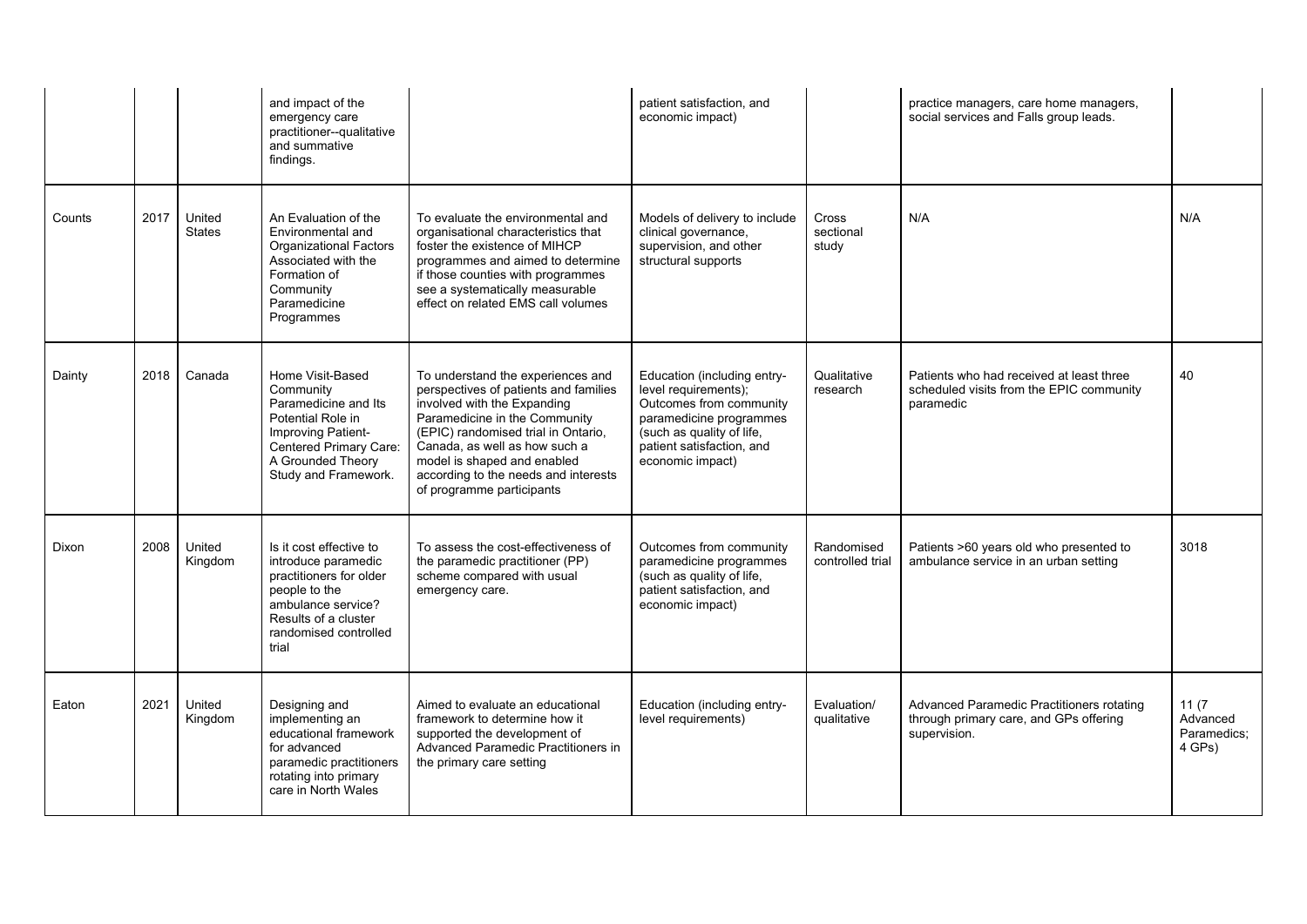| Eaton   | 2021 | International           | Understanding the role<br>of the paramedic in<br>primary care: a realist<br>review.                                                                                               | To understand how paramedics<br>impact (or not) the primary care<br>workforce                                                                                                                           | Education (including entry-<br>level requirements); Models<br>of delivery to include clinical<br>governance, supervision,<br>and other structural<br>supports; Outcomes from<br>community paramedicine<br>programmes (such as<br>quality of life, patient<br>satisfaction, and economic<br>impact); Scope of role | Realist<br>Review    | N/A                                                                                                         | 205 articles |
|---------|------|-------------------------|-----------------------------------------------------------------------------------------------------------------------------------------------------------------------------------|---------------------------------------------------------------------------------------------------------------------------------------------------------------------------------------------------------|-------------------------------------------------------------------------------------------------------------------------------------------------------------------------------------------------------------------------------------------------------------------------------------------------------------------|----------------------|-------------------------------------------------------------------------------------------------------------|--------------|
| Eaton   | 2020 | United<br>Kingdom       | Contribution of<br>paramedics in primary<br>and urgent care: a<br>systematic review.                                                                                              | To describe gaps in the current UK<br>literature regarding the work of<br>paramedics in primary care                                                                                                    | Education (including entry-<br>level requirements); Models<br>of delivery to include clinical<br>governance, supervision,<br>and other structural<br>supports; Outcomes from<br>community paramedicine<br>programmes (such as<br>quality of life, patient<br>satisfaction, and economic<br>impact); Scope of role | Systematic<br>review | N/A                                                                                                         | 14 studies   |
| Evans   | 2012 | United<br>Kingdom       | Which extended<br>paramedic skills are<br>making an impact in<br>emergency care and<br>can be related to the<br>UK paramedic system?<br>A systematic review of<br>the literature. | To identify evidence of paramedics<br>trained with extra skills and the<br>impact of this on patient care and<br>interrelating services such as<br><b>General Practices or Emergency</b><br>Departments | Scope of role                                                                                                                                                                                                                                                                                                     | Systematic<br>review | N/A                                                                                                         | 19 studies   |
| Feldman | 2021 | United<br><b>States</b> | "House Calls" by<br>Mobile Integrated<br>Health Paramedics for<br>Patients with Heart<br>Failure: A Feasibility<br>Study                                                          | To assess the feasibility of integrating<br>community paramedics into the out-<br>patient management of patients with<br>heart failure with scheduled urgent<br>house calls                             | Models of delivery to include<br>clinical governance,<br>supervision, and other<br>structural supports                                                                                                                                                                                                            | Cohort study         | Patients >18 years with acute or acute-on-<br>chronic heart failure, in the geographical<br>boundary of EMS | 40           |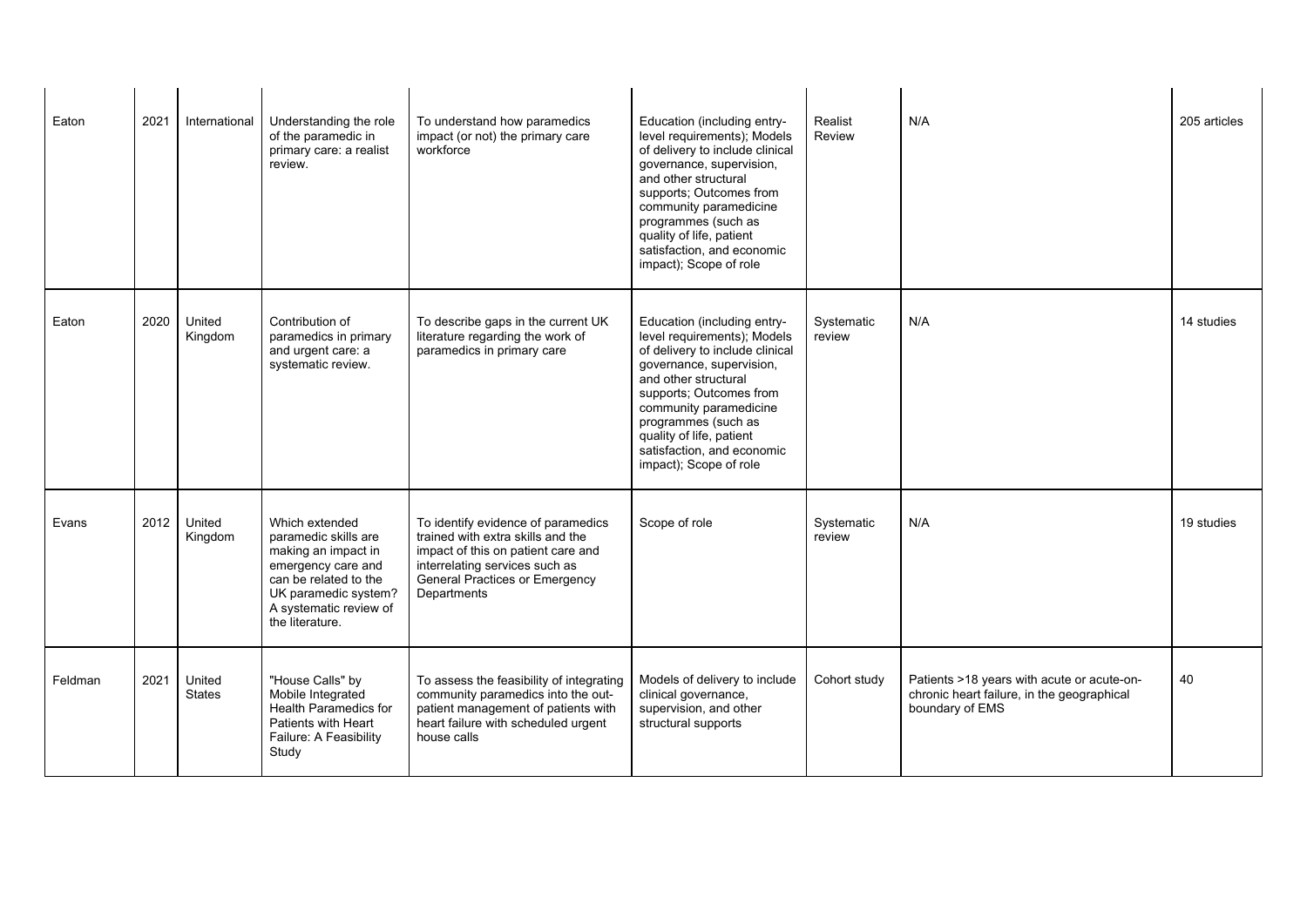| Flint      | 2019 | United<br><b>States</b> | The Systemic Impacts<br>of Integrated Mobile<br>Healthcare in a State-<br>wide Emergency<br><b>Medical Services</b><br>System | To review the impact of IMHC<br>programmes on transport requests,<br>operational surges and fiscal loss of<br>the EMS providing the programme                                                  | Models of delivery to include<br>clinical governance,<br>supervision, and other<br>structural supports                           | Mixed method<br>literature<br>review.<br>retrospective<br>data analysis | N/A                                                                                      | 4529 CP<br>calls |
|------------|------|-------------------------|-------------------------------------------------------------------------------------------------------------------------------|------------------------------------------------------------------------------------------------------------------------------------------------------------------------------------------------|----------------------------------------------------------------------------------------------------------------------------------|-------------------------------------------------------------------------|------------------------------------------------------------------------------------------|------------------|
| Ford-Jones | 2020 | Canada                  | Filling the gap: Mental<br>health and<br>psychosocial<br>paramedicine<br>programming in<br>Ontario, Canada                    | To identify promising programmes for<br>paramedics attending calls for mental<br>health needs in Ontario, Canada.                                                                              | Scope of role                                                                                                                    | Qualitative<br>research                                                 | N/A                                                                                      | N/A              |
| Gingold    | 2021 | United<br><b>States</b> | The effect of a mobile<br>integrated health<br>program on health care<br>cost and utilization.                                | To measure the effect of a mobile<br>integrated health community<br>paramedicine (MIH-CP) transitional<br>care program on hospital utilisation,<br>emergency department visits, and<br>charges | Outcomes from community<br>paramedicine programmes<br>(such as quality of life,<br>patient satisfaction, and<br>economic impact) | Cohort study                                                            | Patients over 18 years old, discharged to<br>home from internal/family medicine services | 464              |
| Glenn      | 2017 | United<br><b>States</b> | State Regulation of<br>Community<br>Paramedicine<br>Programmes: A<br>National Analysis.                                       | Aimed to examine the current scope<br>of practice related to CP, as defined<br>by state statutes and regulations in<br>the 50 U.S. states                                                      | Models of delivery to include<br>clinical governance,<br>supervision, and other<br>structural supports                           | Systematic<br>review                                                    | N/A                                                                                      | N/A              |
| Goldberg   | 2014 | United<br><b>States</b> | Mobile integrated<br>healthcare: Using<br>existing out of hospital<br>resources to bridge<br>gaps in healthcare<br>services   | Aimed to examine how current EMS<br>systems might bridge the gap<br>between at-risk patient populations<br>and health care services through MIH<br>programmes                                  | Outcomes from community<br>paramedicine programmes<br>(such as quality of life,<br>patient satisfaction, and<br>economic impact) | Systematic<br>review                                                    | N/A                                                                                      | Not reported     |
| Gregg      | 2019 | United<br><b>States</b> | Systematic Review of<br>Community<br>Paramedicine and EMS<br>Mobile Integrated<br><b>Health Care</b>                          | To determine the effectiveness of<br>CP-MIH interventions at addressing<br>the Quadruple Aim (which focuses on<br>controlling health care costs while                                          | Outcomes from community<br>paramedicine programmes<br>(such as quality of life,                                                  | Systematic<br>review                                                    | N/A                                                                                      | 8 studies        |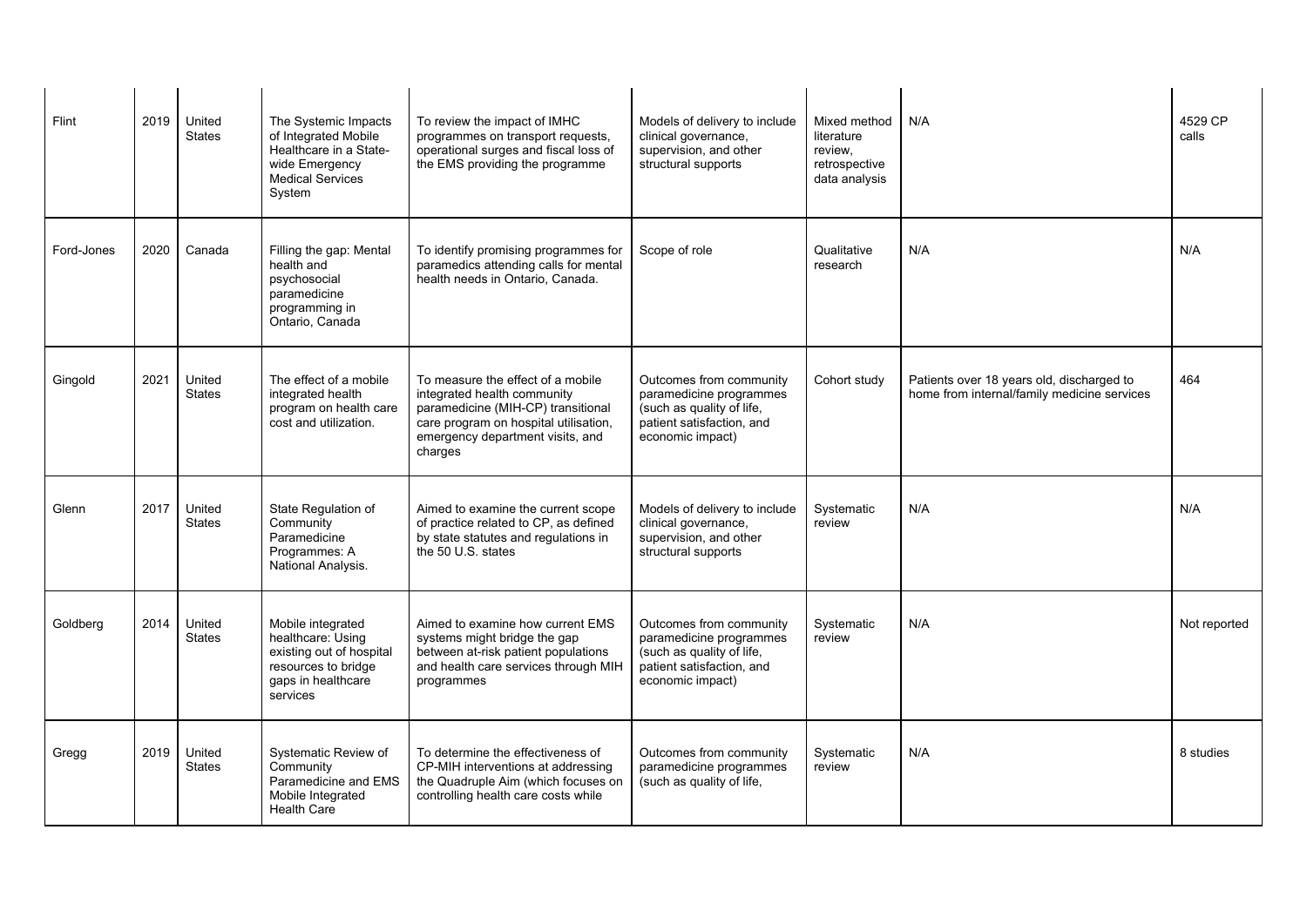|          |      |                   | Interventions in the<br>United States.                                                                                                                                                      | improving population health and both<br>provider and patient satisfaction)                                                                                               | patient satisfaction, and<br>economic impact)                                                                                    |                           |                                                                                                                                                                                                                                                                               |           |
|----------|------|-------------------|---------------------------------------------------------------------------------------------------------------------------------------------------------------------------------------------|--------------------------------------------------------------------------------------------------------------------------------------------------------------------------|----------------------------------------------------------------------------------------------------------------------------------|---------------------------|-------------------------------------------------------------------------------------------------------------------------------------------------------------------------------------------------------------------------------------------------------------------------------|-----------|
| Halter   | 2006 | United<br>Kingdom | Patients' experiences of<br>care provided by<br>emergency care<br>practitioners and<br>traditional ambulance<br>practitioners: A survey<br>from the London<br><b>Ambulance Service</b>      | To compare patient experiences of<br>ECP care with that from traditional<br>ambulance practitioners (state-<br>registered paramedic or emergency<br>medical technician). | Outcomes from community<br>paramedicine programmes<br>(such as quality of life,<br>patient satisfaction, and<br>economic impact) | Survey                    | No details given                                                                                                                                                                                                                                                              | 888       |
| Hanninen | 2020 | Finland           | <b>Patients Seeking</b><br>Retreatment after<br><b>Community Paramedic</b><br>Assessment and<br>Treatment: Piloting a<br><b>Community Paramedic</b><br>Unit Program in<br>Southwest Finland | To categorise CP unit patients<br>seeking retreatment after a CP unit<br>visit and investigate links between<br>CP unit actions and patients seeking<br>retreatment.     | Outcomes from community<br>paramedicine programmes<br>(such as quality of life,<br>patient satisfaction, and<br>economic impact) | Retrospective<br>analysis | Not reported                                                                                                                                                                                                                                                                  | 229       |
| Harvey   | 2021 | United<br>Kingdom | The ambulance service<br>advanced practitioner's<br>role in supporting care<br>homes: a qualitative<br>study of care staff<br>experiences                                                   | Investigated the experiences and<br>needs of the care home staff who use<br>the ambulance service, advanced<br>practitioner model.                                       | Outcomes from community<br>paramedicine programmes<br>(such as quality of life,<br>patient satisfaction, and<br>economic impact) | Qualitative<br>research   | Staff members from 10 different care homes                                                                                                                                                                                                                                    | 19        |
| Hill     | 2013 | United<br>Kingdom | A systematic review of<br>the activity and impact<br>of emergency care<br>practitioners in the<br>NHS.                                                                                      | Summarise the impact of ECPs on<br>healthcare delivery and effectiveness<br>as a health service resource                                                                 | Outcomes from community<br>paramedicine programmes<br>(such as quality of life,<br>patient satisfaction, and<br>economic impact) | Systematic<br>review      | N/A                                                                                                                                                                                                                                                                           | 5 studies |
| Hoyle    | 2012 | New<br>Zealand    | Introduction of an<br>extended care<br>paramedic model in<br>New Zealand                                                                                                                    | The study aimed to determine the<br>rate of treatment in the community<br>and to examine any acute hospital<br>presentation within 7 days from ECP<br>presentation.      | Outcomes from community<br>paramedicine programmes<br>(such as quality of life,<br>patient satisfaction, and<br>economic impact) | Cohort study              | The Kapiti population was just under 50 000<br>people in 2009. The district is a popular<br>retirement area, and as a result, the<br>proportion of residents over the age of 65 is<br>twice the national average. The most common<br>presentations were falls and respiratory | 1000      |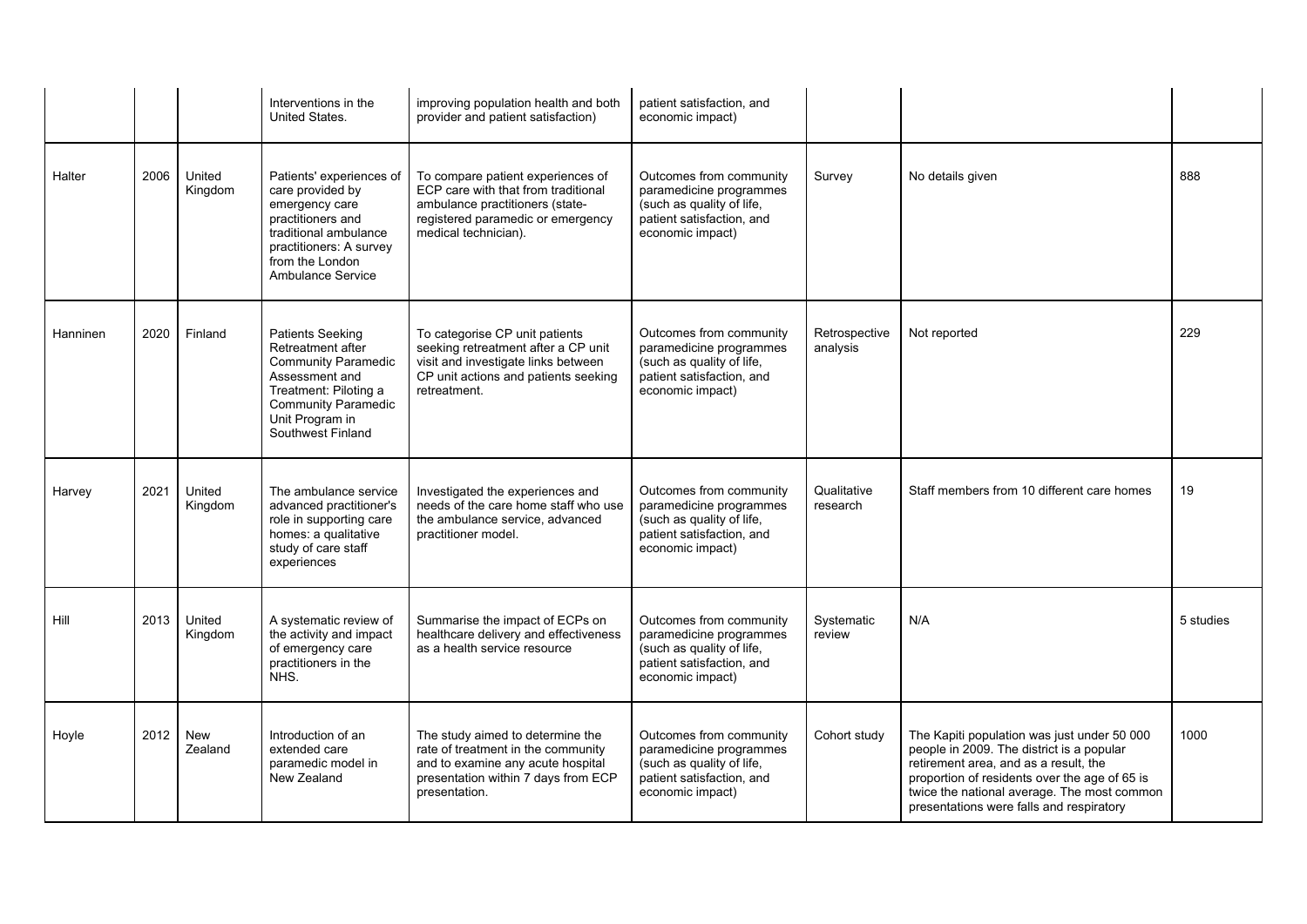|        |      |                         |                                                                                                                                                                  |                                                                                                                                                                                                                                                                                                                                                                                                                                                        |                                                                                                                                  |                         | problems, accounting for 13% and 9.8% of<br>presentations, respectively.                                               |     |
|--------|------|-------------------------|------------------------------------------------------------------------------------------------------------------------------------------------------------------|--------------------------------------------------------------------------------------------------------------------------------------------------------------------------------------------------------------------------------------------------------------------------------------------------------------------------------------------------------------------------------------------------------------------------------------------------------|----------------------------------------------------------------------------------------------------------------------------------|-------------------------|------------------------------------------------------------------------------------------------------------------------|-----|
| Hughes | 2021 | United<br>Kingdom       | Community<br>paramedicine home<br>visits: patient<br>perceptions and<br>experiences                                                                              | To explore patient perceptions and<br>experiences of CP home visits<br>delivered by specialist paramedics<br>(SPs) in a Scottish urban general<br>practice home-visit setting.                                                                                                                                                                                                                                                                         | Outcomes from community<br>paramedicine programmes<br>(such as quality of life,<br>patient satisfaction, and<br>economic impact) | Case series             | Adults who have mental capacity and have<br>received at least one SP home visit on behalf<br>of their general practice | 16  |
| Jensen | 2016 | Canada                  | Impact of a Novel<br>Collaborative Long-<br>Term Care EMS Model:<br>A Before-and-After<br>Cohort Analysis of an<br><b>Extended Care</b><br>Paramedic Program     | The objective of this study was to<br>measure differences in the delivery of<br>emergency care for LTC residents<br>with acute illnesses or iniuries<br>attended by ECP or emergency<br>paramedics, measured primarily with<br>a number of transports to the ED, as<br>well as EMS response and scene<br>time, patient ED length of stay, EMS<br>time in the ED, hospital admission,<br>and relapse back to EMS after calls<br>ending in no transport. | Outcomes from community<br>paramedicine programmes<br>(such as quality of life,<br>patient satisfaction, and<br>economic impact) | Cohort study            | Residents of long-term care                                                                                            | 360 |
| Kant   | 2018 | United<br><b>States</b> | Outcomes and provider<br>perspectives on<br>geriatric care by a<br>nurse practitioner-led<br>community<br>paramedicine program.                                  | The aim was to describe patients,<br>outcomes, and geriatric primary care<br>provider perspectives related to the<br>use of a community paramedicine<br>program.                                                                                                                                                                                                                                                                                       | Outcomes from community<br>paramedicine programmes<br>(such as quality of life,<br>patient satisfaction, and<br>economic impact) | Case series             | Geriatric patients                                                                                                     | 40  |
| Keefe  | 2020 | United<br><b>States</b> | <b>Behavioural Health</b><br>Emergencies<br>Encountered by<br>Community<br>Paramedics: Lessons<br>from the Field and<br>Opportunities for Skills<br>Advancement. | To examine paramedics perceptions<br>and experiences responding to<br>behavioural health crises in the USA                                                                                                                                                                                                                                                                                                                                             | Scope of role                                                                                                                    | Qualitative<br>research | Paramedics working in the Acute Community<br>Care Programme                                                            | 23  |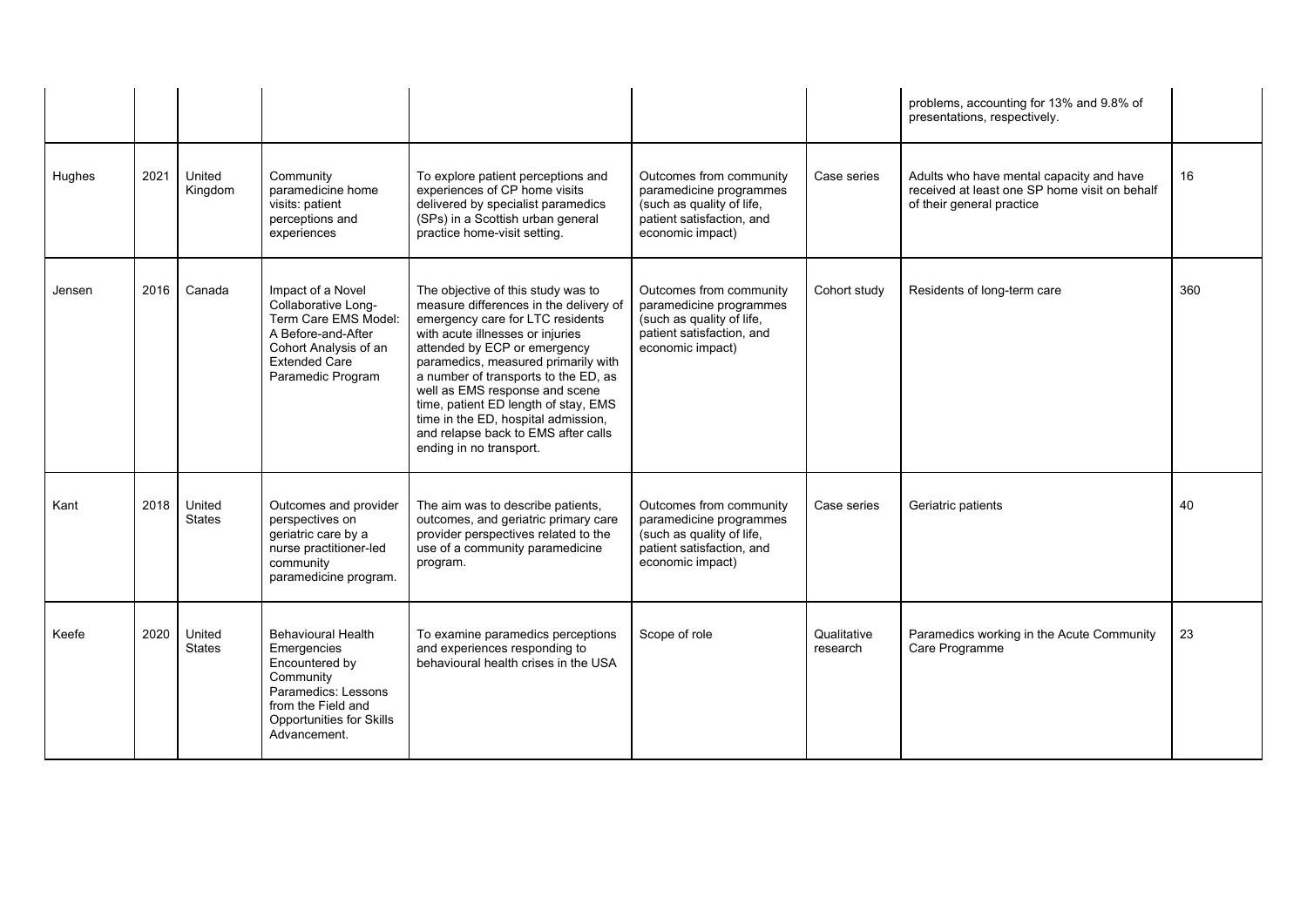| Knowles  | 2010 | United<br>Kingdom       | An initiative to provide<br>emergency healthcare<br>for older people in the<br>community: the impact<br>on carers.                                                                                                                          | Describe the impact of a new model<br>of service delivery on the<br>carers/support persons for patients<br>that received care.                                                                                                                 | Outcomes from community<br>paramedicine programmes<br>(such as quality of life,<br>patient satisfaction, and<br>economic impact) | Cross-<br>sectional<br>study | Individuals that provided physical or emotional<br>support to a patient and was present when<br>paramedic practitioners provided care.                                                                                                                                                                                                                                                                                                                                      | 569        |
|----------|------|-------------------------|---------------------------------------------------------------------------------------------------------------------------------------------------------------------------------------------------------------------------------------------|------------------------------------------------------------------------------------------------------------------------------------------------------------------------------------------------------------------------------------------------|----------------------------------------------------------------------------------------------------------------------------------|------------------------------|-----------------------------------------------------------------------------------------------------------------------------------------------------------------------------------------------------------------------------------------------------------------------------------------------------------------------------------------------------------------------------------------------------------------------------------------------------------------------------|------------|
| Lau      | 2018 | United<br><b>States</b> | <b>Qualitative Evaluation</b><br>of the Coach Training<br>within a Community<br>Paramedicine Care<br>Transitions<br>Intervention.                                                                                                           | Aimed to define community<br>paramedics perceptions regarding<br>their training needs to serve as Care<br>Transitions Intervention (CTI)<br>coaches supporting the ED-to-home<br>transition                                                    | Education (including entry-<br>level requirements)                                                                               | Qualitative<br>research      | Participants were identified from a list of<br>active community paramedics currently acting<br>as CTI coaches in Madison. Wisconsin and<br>Rochester, New York. Participants consisted<br>solely of non-Hispanic whites included five<br>women, and had a mean age of 43.<br>Participants had extensive backgrounds in<br>healthcare, primarily as EMS providers, but<br>minimal experience with community<br>paramedicine. All reported some prior<br>geriatrics training. | 8          |
| Leduc    | 2020 | International           | The Safety and<br>Effectiveness of On-<br>Site Paramedic and<br><b>Allied Health Treatment</b><br>Interventions Targeting<br>the Reduction of<br><b>Emergency Department</b><br>Visits by Long-Term<br>Care Patients:<br>Systematic Review. | A systematic review of the literature<br>to determine, among long-term care<br>patients, what is the effectiveness<br>and safety of interventions that<br>evaluate and treat patients on-site.<br>avoiding unscheduled transport to the<br>ED. | Outcomes from community<br>paramedicine programmes<br>(such as quality of life,<br>patient satisfaction, and<br>economic impact) | Systematic<br>review         | N/A                                                                                                                                                                                                                                                                                                                                                                                                                                                                         | 22 studies |
| Leyenaar | 2021 | Canada                  | Relevance of<br>assessment items in<br>community<br>paramedicine home<br>visit programmes:<br>results of a modified<br>Delphi study.                                                                                                        | To investigate the relevance of<br>assessment items to the practice of<br>community paramedics according to<br>a pre-established clarity-utility matrix                                                                                        | Scope of role                                                                                                                    | Delphi                       | The expert panel of community paramedics<br>from one Canadian province                                                                                                                                                                                                                                                                                                                                                                                                      | 26         |
| Leyenaar | 2019 | Canada                  | Examining consensus<br>for a standardised<br>patient assessment in<br>community                                                                                                                                                             | Investigate the level of consensus<br>that could be found by a panel of<br>experts regarding appropriate health,<br>social and environmental domains                                                                                           | Education (including entry-<br>level requirements)                                                                               | Delphi                       | Patients served by community paramedicine<br>programmes                                                                                                                                                                                                                                                                                                                                                                                                                     | 17         |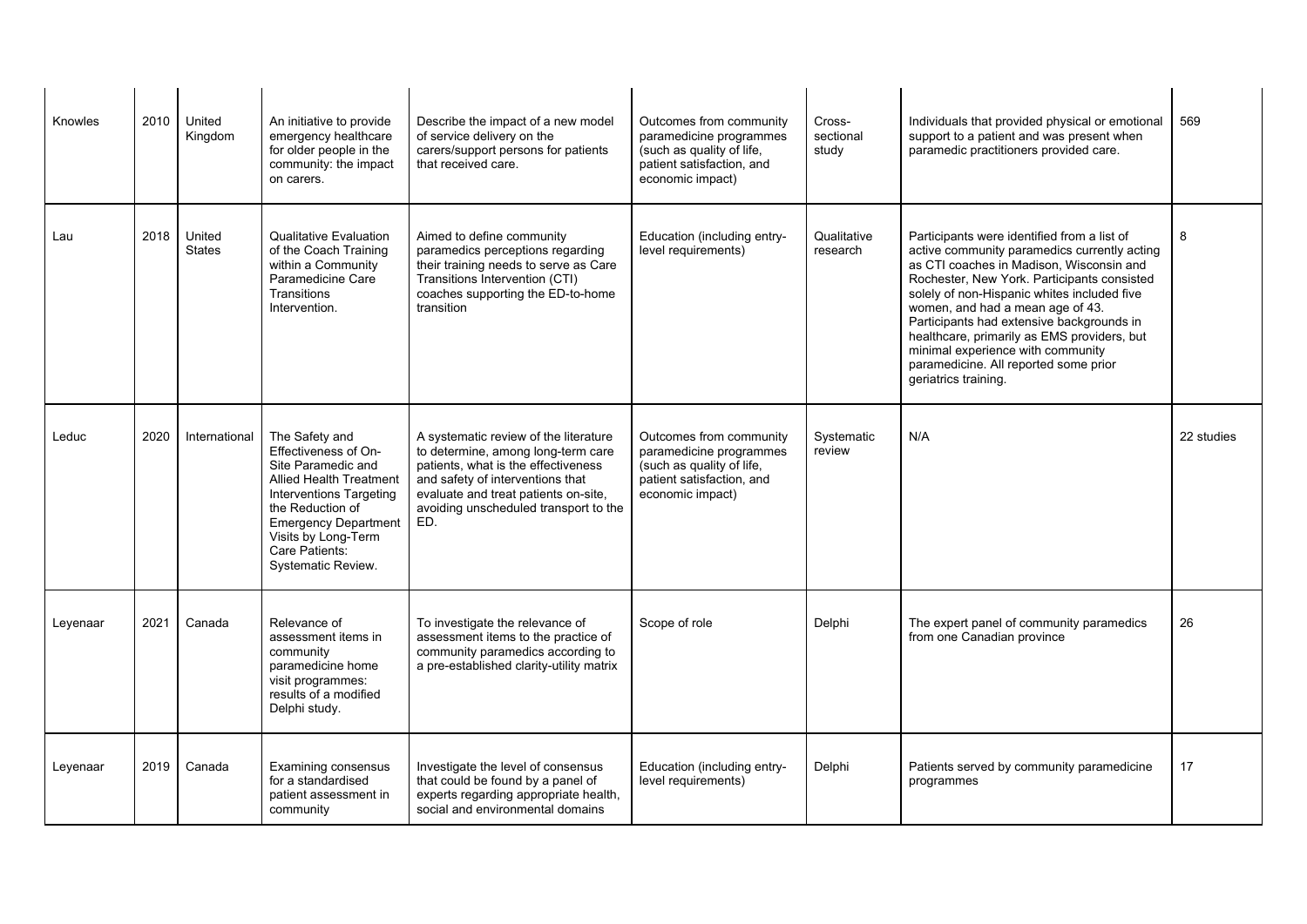|          |      |        | paramedicine home<br>visits: a RAND/UCLA-<br>modified Delphi Study.                                                                                | that should be assessed in<br>community paramedicine home visit<br>programme                                                                                                                                                                                                 |                                                                                                                                                                                                                                                               |                         |                                                                                                                                                                                                                                                                                                                                                                                                                                                                                                                                                                                                                                                                              |                                                          |
|----------|------|--------|----------------------------------------------------------------------------------------------------------------------------------------------------|------------------------------------------------------------------------------------------------------------------------------------------------------------------------------------------------------------------------------------------------------------------------------|---------------------------------------------------------------------------------------------------------------------------------------------------------------------------------------------------------------------------------------------------------------|-------------------------|------------------------------------------------------------------------------------------------------------------------------------------------------------------------------------------------------------------------------------------------------------------------------------------------------------------------------------------------------------------------------------------------------------------------------------------------------------------------------------------------------------------------------------------------------------------------------------------------------------------------------------------------------------------------------|----------------------------------------------------------|
| Leyenaar | 2019 | Canada | What do community<br>paramedics assess?<br>An environmental scan<br>and content analysis of<br>patient assessment in<br>community<br>paramedicine. | Aimed to summarise the content of<br>assessment instruments and<br>describe the state of current practice<br>in community paramedicine home<br>visit programmes                                                                                                              | Scope of role                                                                                                                                                                                                                                                 | Environmental<br>scan   | <b>Ontario Community Paramedic programmes</b>                                                                                                                                                                                                                                                                                                                                                                                                                                                                                                                                                                                                                                | 43                                                       |
| Leyenaar | 2019 | Canada | Report on the status of<br>community<br>paramedicine in<br>Ontario                                                                                 | Report summarising community<br>paramedicine in Ontario                                                                                                                                                                                                                      | Models of delivery to include<br>clinical governance,<br>supervision, and other<br>structural supports;<br>Outcomes from community<br>paramedicine programmes<br>(such as quality of life,<br>patient satisfaction, and<br>economic impact); Scope of<br>role | Grey literature         | In 2018-19, 39 (75%) Ontario's municipal<br>paramedic services were delivering more than<br>one community paramedicine model of care.<br>35 (90%) were offering Home Visit<br>Programmes that served an estimated 3,790<br>patients, 23 (59%) were offering Community<br>Paramedic-Led Clinics that served an<br>estimated 17,680 patients, 23 (59%) were<br>offering Remote Patient Monitoring<br>programmes that served an estimated 2,300<br>patients, 10 (26%) were offering Community<br>Paramedic-Specialist Response Programmes<br>that served an estimated 7,840 patients, and<br>6 (15%) were offering additional programmes<br>that served another 1,990 patients. | N/A                                                      |
| Leyenaar | 2018 | Canada | A scoping study and<br>qualitative assessment<br>of care planning and<br>case management in<br>community<br>paramedicine                           | The objective of this study is to<br>contribute to paramedic practice by<br>examining broad areas of care<br>planning in CP, identifying gaps in<br>the evidence, clarifying key concepts,<br>and reporting on the types of<br>evidence that address and inform<br>practice. | Models of delivery to include<br>clinical governance,<br>supervision, and other<br>structural supports; Other                                                                                                                                                 | Qualitative<br>research | N/A                                                                                                                                                                                                                                                                                                                                                                                                                                                                                                                                                                                                                                                                          | 10 studies<br>included                                   |
| Leyenaar | 2021 | Canada | Paramedics assessing<br>patients with complex<br>comorbidities in<br>community settings:                                                           | This study aimed to provide<br>information about how community<br>paramedicine home visit programmes<br>best navigate their role in delivering<br>preventative care to frequent 9-1-1                                                                                        | Outcomes from community<br>paramedicine programmes<br>(such as quality of life,<br>patient satisfaction, and<br>economic impact)                                                                                                                              | Qualitative<br>research | Home care clients, community support<br>services clients and community paramedicine<br>clients.                                                                                                                                                                                                                                                                                                                                                                                                                                                                                                                                                                              | n=43.856<br>(29, 938)<br>home care<br>clients.<br>13,782 |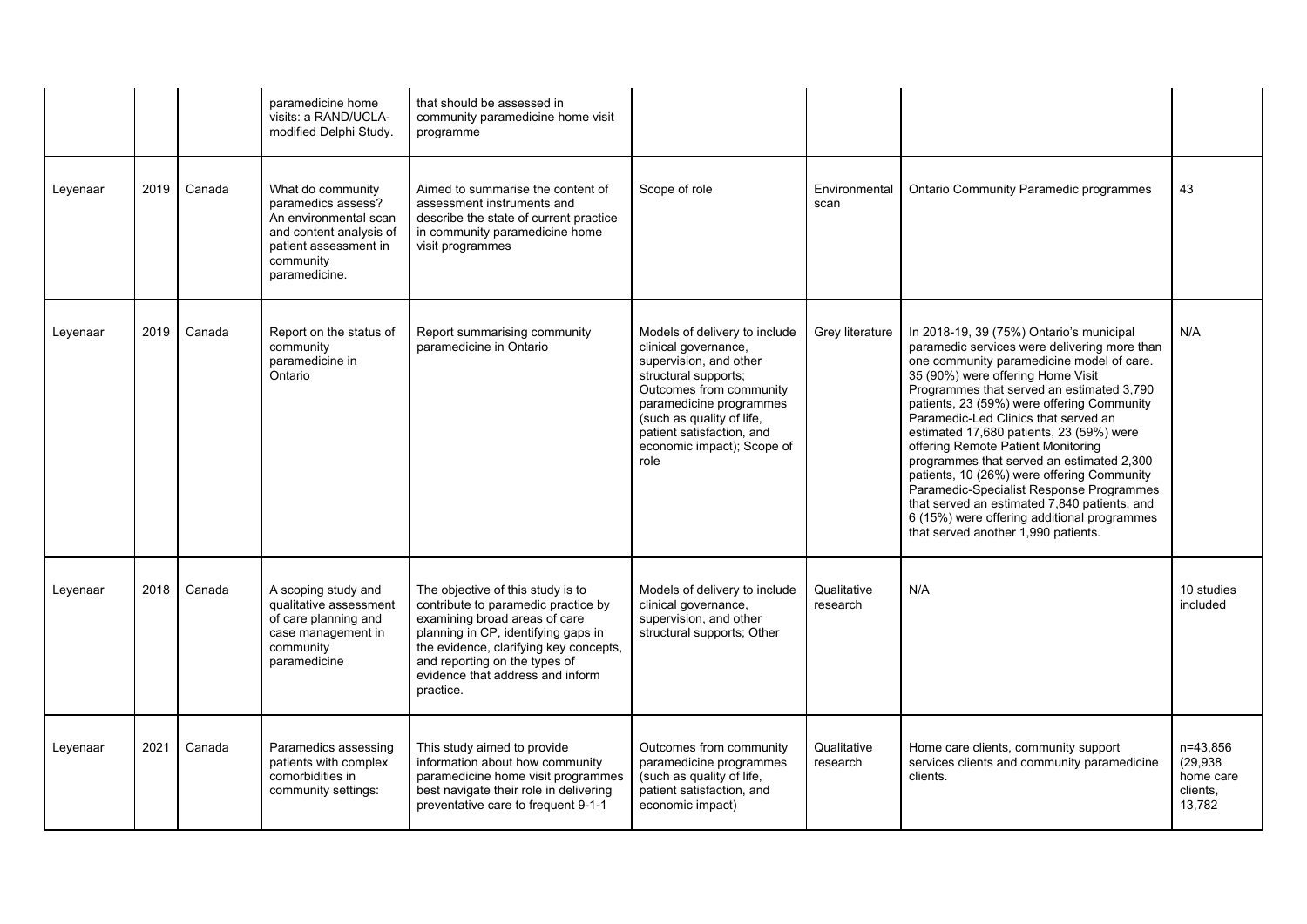|                    |      |                         | results from the<br>CARPE study.                                                                                                                    | users by describing the demographic<br>and clinical characteristics of their<br>patients and comparing them to<br>existing community care populations.                        |                                                                                                                                  |                              |                                                                                                                                                                                                                     | community<br>support<br>services<br>clients, and<br>136<br>community<br>paramedicine<br>patients) |
|--------------------|------|-------------------------|-----------------------------------------------------------------------------------------------------------------------------------------------------|-------------------------------------------------------------------------------------------------------------------------------------------------------------------------------|----------------------------------------------------------------------------------------------------------------------------------|------------------------------|---------------------------------------------------------------------------------------------------------------------------------------------------------------------------------------------------------------------|---------------------------------------------------------------------------------------------------|
| Lezzoni            | 2018 | United<br><b>States</b> | Early experiences with<br>the Acute Community<br>Care Program in<br>eastern Massachusetts.                                                          | To describe experiences during the<br>first 2 years of the Acute Community<br>Care Program (ACCP)                                                                             | Outcomes from community<br>paramedicine programmes<br>(such as quality of life,<br>patient satisfaction, and<br>economic impact) | Mixed<br>methods             | Socioeconomically disadvantaged adults with<br>complex health needs                                                                                                                                                 | 601                                                                                               |
| Martin             | 2016 | Canada                  | Consumer perspectives<br>of a community<br>paramedicine program<br>in rural Ontario.                                                                | The aim was to report on a<br>community paramedicine program in<br>rural Ontario, Canada, through the<br>perceptions and experiences of<br>consumers                          | Outcomes from community<br>paramedicine programmes<br>(such as quality of life,<br>patient satisfaction, and<br>economic impact) | Qualitative<br>research      | Community members (patients, relatives and<br>carers) referred to as consumers, all were<br>Caucasian Canadians.                                                                                                    | 14                                                                                                |
| Martin             | 2019 | Canada                  | Perspectives from the<br>frontline of two North<br>American community<br>paramedicine<br>programmes: an<br>observational,<br>ethnographic study.    | The purpose of this study was to<br>identify the motivations, job<br>satisfaction and challenges of<br>community paramedics                                                   | Models of delivery to include<br>clinical governance,<br>supervision, and other<br>structural supports                           | Qualitative<br>research      | Paramedic service managers and community<br>paramedics from two paramedic services.                                                                                                                                 | 15                                                                                                |
| Martin-<br>Misener | 2009 | Canada                  | Cost effectiveness and<br>outcomes of a nurse,<br>practitioner paramedic,<br>family physician model<br>of care: the Long and<br>Brier Islands study | To assess if patients in the<br>collaborative model demonstrate<br>evidence of improved psychosocial<br>adjustment and less expenditure of<br>health care resources over time | Outcomes from community<br>paramedicine programmes<br>(such as quality of life,<br>patient satisfaction, and<br>economic impact) | Economic<br>evaluation       | Adult English-speaking permanent residents<br>of the Islands, age 40 years or more with a<br>diagnosis of at least one chronic illness,<br>aware of their diagnosis and able to provide<br>informed written consent | 221                                                                                               |
| Mason              | 2007 | United<br>Kingdom       | Effectiveness of<br>emergency care<br>practitioners working<br>within existing                                                                      | Aimed to (1) evaluate<br>appropriateness, satisfaction and<br>cost of ECPs compared with the<br>usual service available in the same                                           | Models of delivery to include<br>clinical governance,<br>supervision, and other<br>structural supports                           | Cross-<br>sectional<br>study | Patients who were seen by an ECP                                                                                                                                                                                    | 524                                                                                               |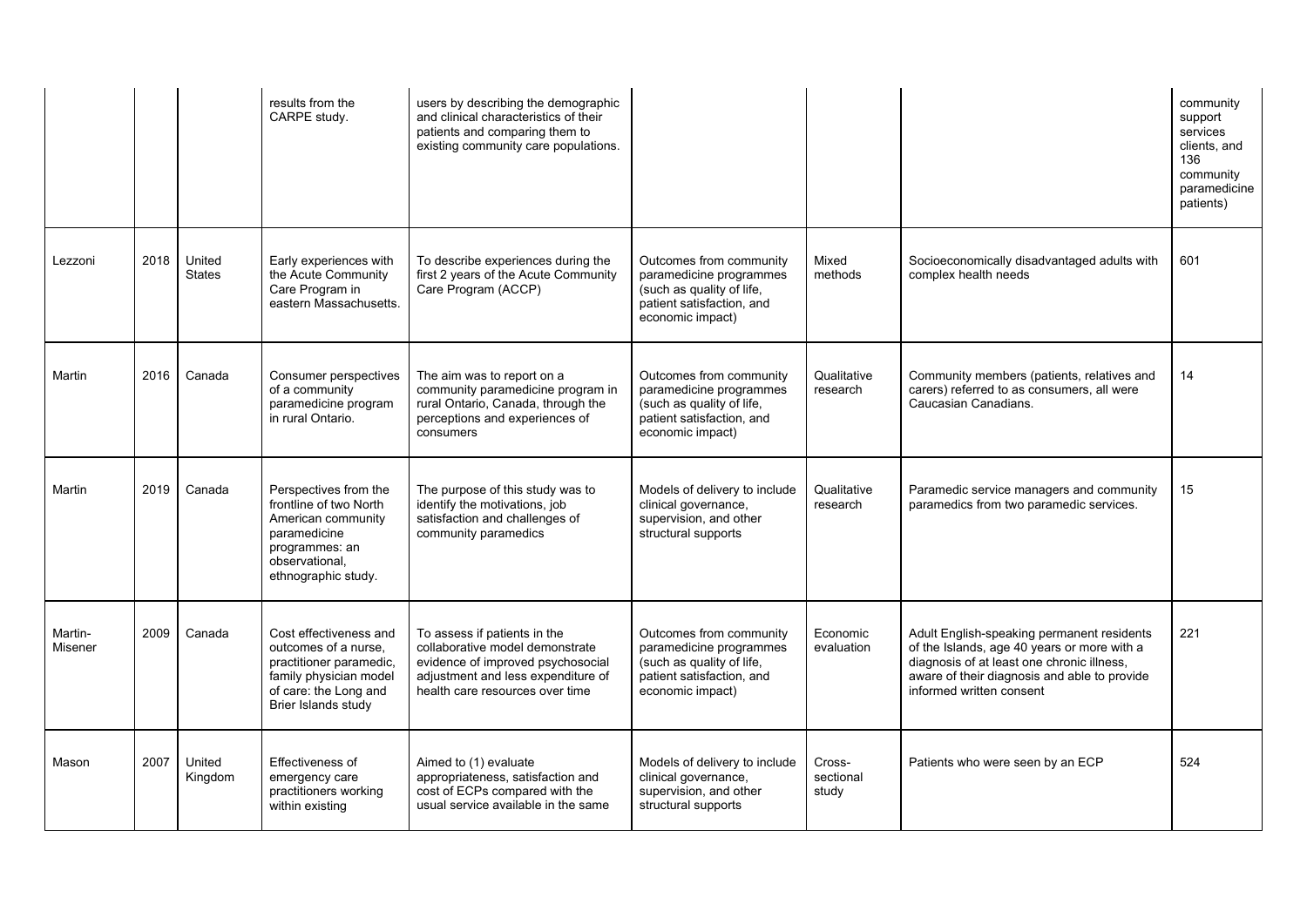|              |      |                         | emergency service<br>models of care                                                                                                                                               | healthcare setting, (2) to increase<br>understanding of what effect, if any,<br>ECPs are having on the delivery of<br>health services locally and (3) to<br>evaluate whether ECP working yields<br>cost savings.                                                                                                                            |                                                                                                                                  |                                |                                                                                                                                                                                                                                                                                  |                                                               |
|--------------|------|-------------------------|-----------------------------------------------------------------------------------------------------------------------------------------------------------------------------------|---------------------------------------------------------------------------------------------------------------------------------------------------------------------------------------------------------------------------------------------------------------------------------------------------------------------------------------------|----------------------------------------------------------------------------------------------------------------------------------|--------------------------------|----------------------------------------------------------------------------------------------------------------------------------------------------------------------------------------------------------------------------------------------------------------------------------|---------------------------------------------------------------|
| Mason        | 2007 | United<br>Kingdom       | Effectiveness of<br>paramedic practitioners<br>in attending 999 calls<br>from elderly people in<br>the community: cluster<br>randomised controlled<br>trial.                      | To evaluate the benefits of<br>paramedic practitioners assessing<br>and, when possible, treating older<br>people in the community after minor<br>injury or illness. Paramedic<br>practitioners have been trained with<br>extended skills to assess, treat, and<br>discharge older patients with minor<br>acute conditions in the community. | Outcomes from community<br>paramedicine programmes<br>(such as quality of life,<br>patient satisfaction, and<br>economic impact) | Randomised<br>controlled trial | patients aged over 60 years who called the<br>emergency services within the study period<br>(Sept. 2003-Sept 2004) from a Sheffield<br>postal code, between the hours of 8am-8pm<br>with a presenting complaint that fell within the<br>paramedic practitioner scope of practice | 3018<br>$(n=1549)$<br>intervention<br>vs. n=1469<br>control)  |
| Mason        | 2008 | United<br><b>States</b> | Safety of paramedics<br>with extended skills                                                                                                                                      | Aimed to evaluate the safety of<br>clinical decisions made by Paramedic<br>Practitioners operating within the new<br>service.                                                                                                                                                                                                               | Outcomes from community<br>paramedicine programmes<br>(such as quality of life,<br>patient satisfaction, and<br>economic impact) | Randomised<br>controlled trial | Patients aged >60 years contacting the<br>emergency medical services (EMS) with a<br>minor injury or illness were included in the<br>study.                                                                                                                                      | 3,018<br>$(n=1549)$<br>intervention<br>vs. n=1469<br>control) |
| Misra-Hebert | 2021 | United<br><b>States</b> | Healthcare utilization<br>and patient and<br>provider experience<br>with a home visit<br>program for patients<br>discharged from the<br>hospital at high risk for<br>readmission. | Aimed to assess the association with<br>health care utilisation and mortality<br>for patients at high risk for<br>readmission who participated in the<br>post-discharge home visit program<br>and to examine provider and patient<br>experience regarding program<br>participation.                                                         | Outcomes from community<br>paramedicine programmes<br>(such as quality of life,<br>patient satisfaction, and<br>economic impact) | Mixed<br>Methods               | Adult patients with a Cleveland Clinic Health<br>System Primary Care Provider following<br>hospital discharge                                                                                                                                                                    | Varied<br>according to<br>methods of<br>analysis              |
| Nejtek       | 2017 | United<br><b>States</b> | A pilot mobile<br>integrated healthcare<br>program for frequent<br>utilizers of emergency<br>department services                                                                  | Aimed to examine whether or not a<br>mobile integrated health (MIH)<br>program may improve health-related<br>quality of life while reducing<br>emergency department (ED)<br>transports, ED admissions, and<br>inpatient hospital admissions in<br>frequent utilisers of ED services                                                         | Outcomes from community<br>paramedicine programmes<br>(such as quality of life,<br>patient satisfaction, and<br>economic impact) | Cohort study                   | Participants in a pilot program in North Texas,<br><b>USA</b>                                                                                                                                                                                                                    | 64                                                            |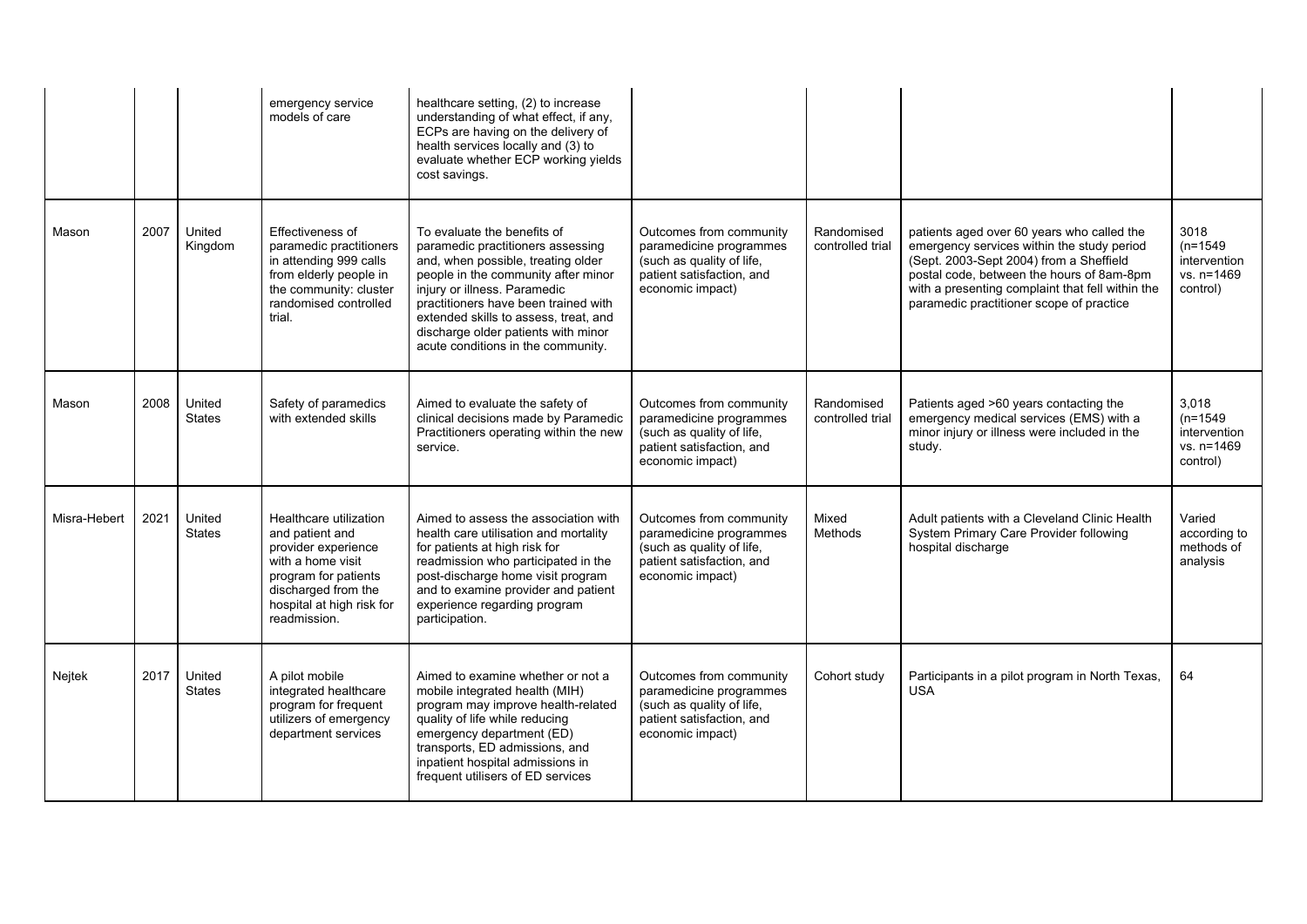| Nowrouzi-Kia | 2021 | Canada    | Quality of work life of<br>paramedics practicing<br>community<br>paramedicine in<br>northern Ontario,<br>Canada: a mixed-<br>methods sequential<br>explanatory study | To evaluate several pilot CP<br>programmes in northern Ontario from<br>the perspectives of paramedics, to<br>gain program recommendations<br>related to both rural and urban<br>settings across northern Ontario                                                                                                                                                 | Outcomes from community<br>paramedicine programmes<br>(such as quality of life,<br>patient satisfaction, and<br>economic impact)                                                                                                            | Cross-<br>sectional<br>study | <b>Community Paramedics</b>                                                                                                                                                                                                                                                                                                                                           | 75                                                            |
|--------------|------|-----------|----------------------------------------------------------------------------------------------------------------------------------------------------------------------|------------------------------------------------------------------------------------------------------------------------------------------------------------------------------------------------------------------------------------------------------------------------------------------------------------------------------------------------------------------|---------------------------------------------------------------------------------------------------------------------------------------------------------------------------------------------------------------------------------------------|------------------------------|-----------------------------------------------------------------------------------------------------------------------------------------------------------------------------------------------------------------------------------------------------------------------------------------------------------------------------------------------------------------------|---------------------------------------------------------------|
| O'Meara      | 2003 | Australia | Would a prehospital<br>practitioner model<br>improve patient care in<br>rural Australia?                                                                             | Aimed to develop and critically<br>appraise the prehospital practitioner<br>model as an alternative to existing<br>models in rural Australia                                                                                                                                                                                                                     | Models of delivery to include<br>clinical governance,<br>supervision, and other<br>structural supports;<br>Outcomes from community<br>paramedicine programmes<br>(such as quality of life,<br>patient satisfaction, and<br>economic impact) | Soft systems<br>methodology  | N/A                                                                                                                                                                                                                                                                                                                                                                   | N/A                                                           |
| O'Meara      | 2015 | Canada    | Integrating a<br>community<br>paramedicine program<br>with local health, aged<br>care and social<br>services: An<br>observational<br>ethnographic study              | To identify and describe the nature of<br>the relationship between public<br>engagement and the integration of<br>CP with local health, aged care and<br>social services                                                                                                                                                                                         | Models of delivery to include<br>clinical governance,<br>supervision, and other<br>structural supports                                                                                                                                      | Qualitative<br>research      | Paramedic service managers, paramedics,<br>educators, physicians, nurses, other health<br>professionals, patients and community<br>members. involved with community<br>paramedicine programming in a rural<br>Canadian setting.                                                                                                                                       | Focus<br>groups,<br>interviews,<br>and field<br>observations. |
| O'Meara      | 2016 | Canada    | Community<br>paramedicine model of<br>care: an observational.<br>ethnographic case<br>study.                                                                         | The study aimed to identify and<br>analyse how community paramedics<br>create and maintain new role<br>boundaries and identities in terms of<br>flexibility and permeability and<br>through this develop and frame a<br>coherent community paramedicine<br>model of care that distinguishes the<br>model from other innovations in<br>paramedic service delivery | Models of delivery to include<br>clinical governance,<br>supervision, and other<br>structural supports                                                                                                                                      | Qualitative<br>research      | Community members, including patients,<br>family and carers, Paramedics and paramedic<br>service managers from Renfrew County and<br>the Greater Ottawa area, Paramedicine<br>educators in Ontario, Physicians, nurse<br>practitioners and other health care providers<br>who interact with community paramedics,<br>Health economists and health service<br>managers | up to 94                                                      |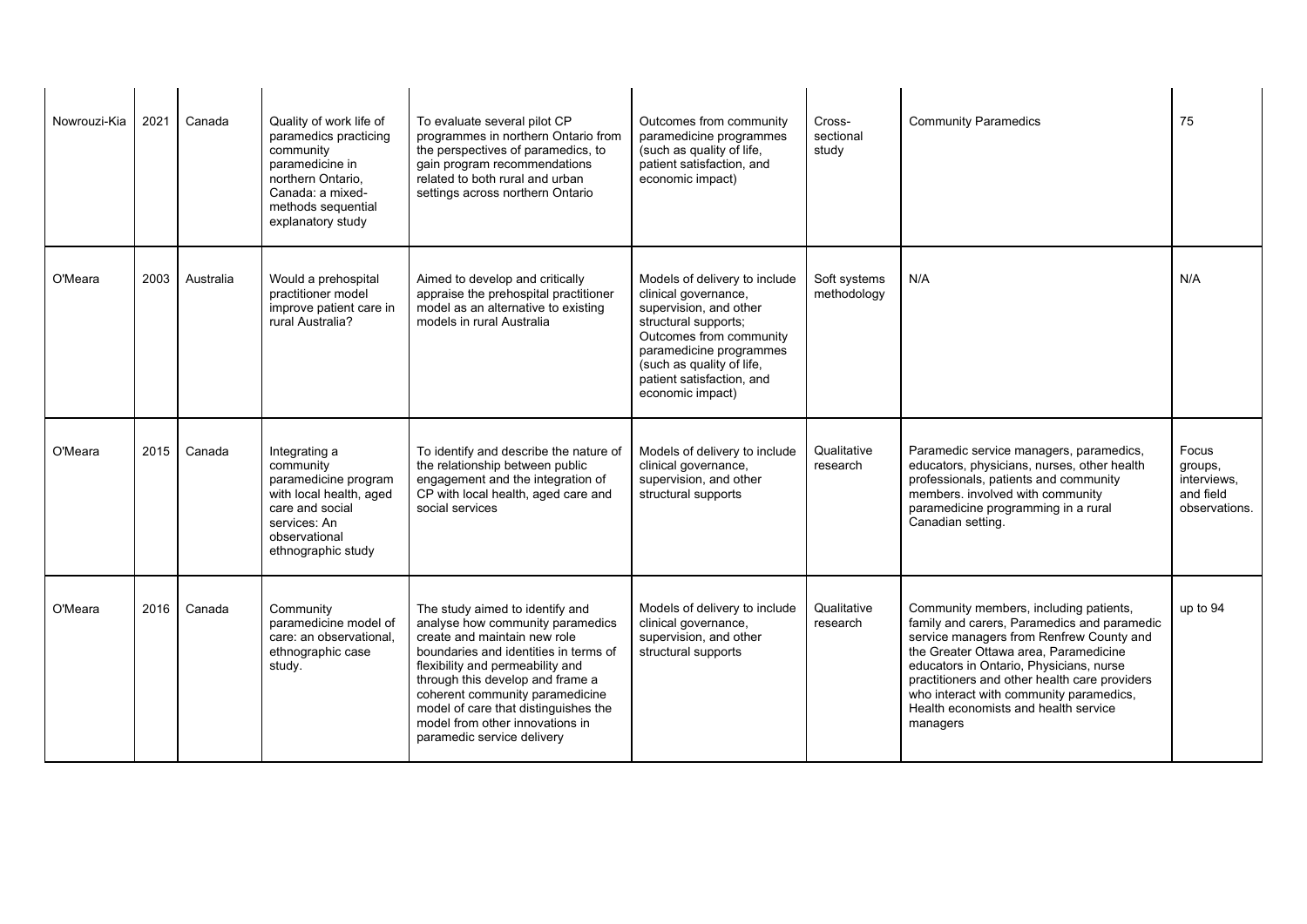| Pang              | 2019 | International           | Limited data to support<br>improved outcomes<br>after community<br>paramedicine<br>intervention: A<br>systematic review.                                           | The objective was to systematically<br>review the literature to describe the<br>outcomes utilised by CP programmes<br>and the extent to which CP<br>programmes improved those<br>outcomes                                                                                                                                                                                        | Outcomes from community<br>paramedicine programmes<br>(such as quality of life,<br>patient satisfaction, and<br>economic impact)                           | Systematic<br>review                           | N/A                                                                                                                                                                                                                       | 6 studies                         |
|-------------------|------|-------------------------|--------------------------------------------------------------------------------------------------------------------------------------------------------------------|----------------------------------------------------------------------------------------------------------------------------------------------------------------------------------------------------------------------------------------------------------------------------------------------------------------------------------------------------------------------------------|------------------------------------------------------------------------------------------------------------------------------------------------------------|------------------------------------------------|---------------------------------------------------------------------------------------------------------------------------------------------------------------------------------------------------------------------------|-----------------------------------|
| Pearson           | 2014 | United<br><b>States</b> | The Evidence for<br>Community<br>Paramedicine in Rural<br>Areas: State and local<br>findings and the role of<br>the state Flex program                             | Examined the evidence base for<br>community paramedicine in rural<br>communities, the role of community<br>paramedics in rural healthcare<br>delivery systems, the challenges<br>faced by states in implementing<br>community paramedicine<br>programmes, and the role of the state<br>Flex programmes in supporting the<br>development of community<br>paramedicine programmes. | Education (including entry-<br>level requirements); Models<br>of delivery to include clinical<br>governance, supervision,<br>and other structural supports | Survey<br>exercise and<br>literature<br>review | N/A                                                                                                                                                                                                                       | N/A                               |
| Pearson           | 2017 | United<br><b>States</b> | Community<br>Paramedicine pilot<br>programmes: lessons<br>from Maine                                                                                               | Aimed to describe the healthcare<br>needs of people living in rural areas<br>and of how community paramedicine<br>can address some of those needs.                                                                                                                                                                                                                               | Models of delivery to include<br>clinical governance,<br>supervision, and other<br>structural supports                                                     | Qualitative<br>research                        | N/A                                                                                                                                                                                                                       | N/A                               |
| Proctor           | 2019 | United<br>Kingdom       | Home visits from<br>paramedic practitioners<br>in general practice:<br>patient perceptions                                                                         | To explore older patients' perceptions<br>of having PPs, who work in GP<br>surgeries, attend to them on a home<br>visit in place of the GP.                                                                                                                                                                                                                                      | Outcomes from community<br>paramedicine programmes<br>(such as quality of life,<br>patient satisfaction, and<br>economic impact)                           | Qualitative<br>research                        | Patients aged 65 or older who had called the<br>GP surgery in hours asking for a GP to visit.<br>The six participants included three females<br>and three males, aged 77-88 years, all of the<br>white British ethnicity. | 6                                 |
| Quatman-<br>Yates | 2021 | United<br><b>States</b> | Assessment of Fall-<br><b>Related Emergency</b><br><b>Medical Service Calls</b><br>and Transports After a<br>Community-Level Fall-<br><b>Prevention Initiative</b> | Investigated the impact of a<br>community paramedic programmes<br>optimisation of a fall prevention<br>system entailing a clinical pathway<br>and learning health system (called<br>Community-FIT) on community-level<br>fall-related emergency medical<br>service utilisation rates                                                                                             | Outcomes from community<br>paramedicine programmes<br>(such as quality of life,<br>patient satisfaction, and<br>economic impact)                           | Prevalence<br>study                            | A midwestern suburban city in the USA                                                                                                                                                                                     | 892 fall-<br>related call<br>outs |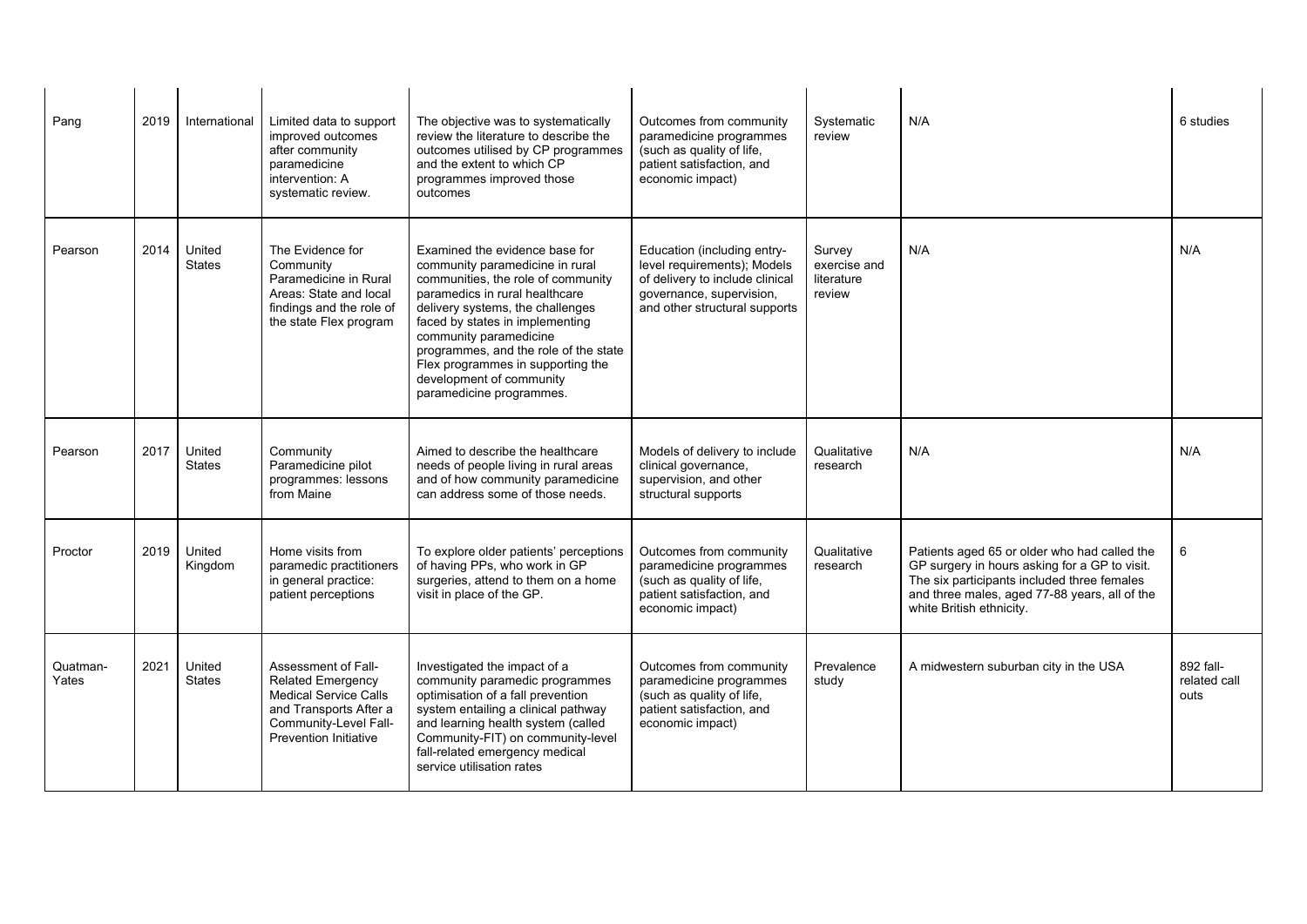| Rasku     | 2019 | Finland                 | The core components<br>of Community<br>Paramedicine -<br>integrated care in<br>primary care setting: a<br>scoping review.                                       | This scoping review aimed to<br>describe and analyse published<br>empirical studies and program<br>reports describing Community<br>Paramedicine (CP)to find out the<br>core components of CP. | Models of delivery to include<br>clinical governance,<br>supervision, and other<br>structural supports                                                                                                                                                                                             | Systematic<br>review    | N/A                                                                                                                                                                                                                                                                                            | 21 studies                                                                                      |
|-----------|------|-------------------------|-----------------------------------------------------------------------------------------------------------------------------------------------------------------|-----------------------------------------------------------------------------------------------------------------------------------------------------------------------------------------------|----------------------------------------------------------------------------------------------------------------------------------------------------------------------------------------------------------------------------------------------------------------------------------------------------|-------------------------|------------------------------------------------------------------------------------------------------------------------------------------------------------------------------------------------------------------------------------------------------------------------------------------------|-------------------------------------------------------------------------------------------------|
| Raynovich | 2014 | United<br><b>States</b> | A survey of community<br>paramedicine course<br>offerings and planned<br>offerings                                                                              | The feedback received from the<br>respondents has helped to inform the<br>curriculum development group about<br>possible changes that can be made<br>to improve the curriculum.               | Education (including entry-<br>level requirements)                                                                                                                                                                                                                                                 | Survey                  | The respondents included administrative and<br>educator representatives of accredited post-<br>secondary educational institutions and<br>Government officials, all of whom had<br>previously requested a copy of the curriculum.<br>As such, this was a population survey and not<br>a sample. | A total of 223<br>surveys were<br>sent out and<br>68 (30.49%)<br>responses<br>were<br>received. |
| Ritchie   | 2020 | United<br><b>States</b> | Readiness of<br>Stakeholders to Adopt<br>Community<br>Paramedicine<br>Programmes in<br>Tennessee                                                                | Aimed to explore opinions, attitudes,<br>and beliefs among key policymakers<br>regarding the adoption of community<br>paramedicine programmes in<br>Tennessee                                 | Outcomes from community<br>paramedicine programmes<br>(such as quality of life,<br>patient satisfaction, and<br>economic impact)                                                                                                                                                                   | Qualitative<br>research | EMS directors or other officials, physicians,<br>county mayors, and home health<br>representatives                                                                                                                                                                                             | 21                                                                                              |
| Ruest     | 2017 | Canada                  | Community health<br>evaluation completed<br>using paramedic<br>service (CHECUPS):<br>design and<br>implementation of a<br>new community based<br>health program | Overview of design and evaluation of<br>the implementation of CHECUPS<br>program                                                                                                              | Education (including entry-<br>level requirements), Models<br>of delivery to include clinical<br>governance, supervision,<br>and other structural<br>supports; Outcomes from<br>community paramedicine<br>programmes (such as<br>quality of life, patient<br>satisfaction, and economic<br>impact) | Case report             | Patients who "struggle with multiple complex<br>and often interrelated health and social care<br>issues                                                                                                                                                                                        | 222                                                                                             |
| Ruest     | 2012 | Canada                  | Evaluating the impact<br>on 911 calls by an in-<br>home programme with<br>a multidisciplinary team                                                              | Review whether the use of<br>community paramedics as part of<br>integrated health care teams can<br>reduce 911 calls                                                                          | Outcomes from community<br>paramedicine programmes<br>(such as quality of life,<br>patient satisfaction, and<br>economic impact)                                                                                                                                                                   | Case series             | On the waiting list for LTC, able to remain at<br>home until then                                                                                                                                                                                                                              | 27                                                                                              |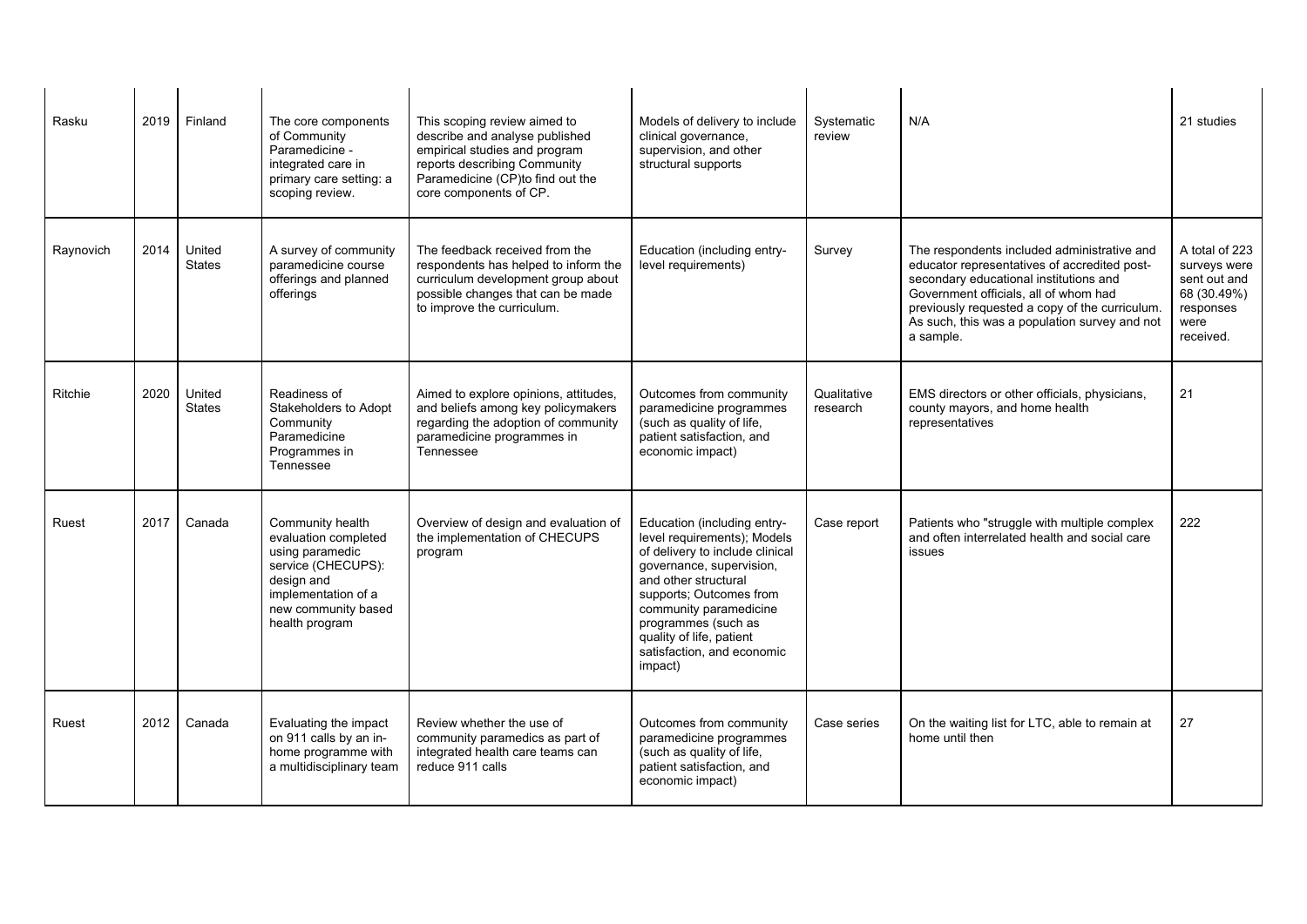| Scharf           | 2017 | United<br><b>States</b> | Mobile Integrated<br><b>Community Health Pilot</b><br>Program Descriptive<br>Study: Diagnosis<br>Prevalence and<br>Comorbidity among<br>Program Participants                                        | Aimed to evaluate the prevalence of<br>disease among patients in a MIH-CP<br>pilot program                     | Models of delivery to include<br>clinical governance,<br>supervision, and other<br>structural supports                           | Prevalence<br>study            | Queen Anne's County Mobile Integrated<br>Community Healthcare Pilot Program<br>participants                                                                                 | 97                                                      |
|------------------|------|-------------------------|-----------------------------------------------------------------------------------------------------------------------------------------------------------------------------------------------------|----------------------------------------------------------------------------------------------------------------|----------------------------------------------------------------------------------------------------------------------------------|--------------------------------|-----------------------------------------------------------------------------------------------------------------------------------------------------------------------------|---------------------------------------------------------|
| Schwab-<br>Reese | 2021 | United<br><b>States</b> | "They're very<br>passionate about<br>making sure that<br>women stay healthy": a<br>qualitative examination<br>of women's<br>experiences<br>participating in a<br>community<br>paramedicine program. | Aimed to evaluate women's<br>experiences in Project Swaddle                                                    | Outcomes from community<br>paramedicine programmes<br>(such as quality of life,<br>patient satisfaction, and<br>economic impact) | Qualitative<br>research        | Pregnant and postpartum women and their<br>infants.                                                                                                                         | 15                                                      |
| Seidl            | 2021 | United<br><b>States</b> | Development of a Logic<br>Model to Guide<br>Implementation and<br>Evaluation of a Mobile<br>Integrated Health<br><b>Transitional Care</b><br>Program.                                               | This paper describes the structured<br>process for developing a logic model.                                   | Models of delivery to include<br>clinical governance,<br>supervision, and other<br>structural supports                           | Retrospective<br>analysis      | Any patient from the inpatient, observation, or<br>ED setting who lives within the 6 eligible zip<br>codes                                                                  | 450<br>approached.<br>approx. 75%<br>acceptance<br>rate |
| Shah             | 2018 | United<br><b>States</b> | Improving the ED-to-<br>Home Transition: The<br><b>Community Paramedic-</b><br><b>Delivered Care</b><br><b>Transitions</b><br>Intervention-Preliminary<br>Findings.                                 | Aimed to describe the community<br>paramedic-delivered care transitions<br>intervention preliminary findings.  | Outcomes from community<br>paramedicine programmes<br>(such as quality of life,<br>patient satisfaction, and<br>economic impact) | Randomised<br>controlled trial | ED patients aged > 60 years receiving<br>discharge home are approached and, if<br>consenting to participate, randomized to the<br>CTI Program or usual car.                 | 853                                                     |
| Siddle           | 2017 | United<br><b>States</b> | Mobile integrated<br>health to reduce post-<br>discharge acute care<br>visits: A pilot study.                                                                                                       | Aimed to evaluate the efficacy of a<br>MIH led transitional care strategy to<br>reduce acute care utilisation. | Outcomes from community<br>paramedicine programmes<br>(such as quality of life,<br>patient satisfaction, and<br>economic impact) | Cohort study                   | Targeted patients suffering from Chronic<br>Obstructive Pulmonary Disease (COPD),<br>Pneumonia (PNA), Myocardial Infarction (MI)<br>and Heart Failure (HF) before discharge | 203                                                     |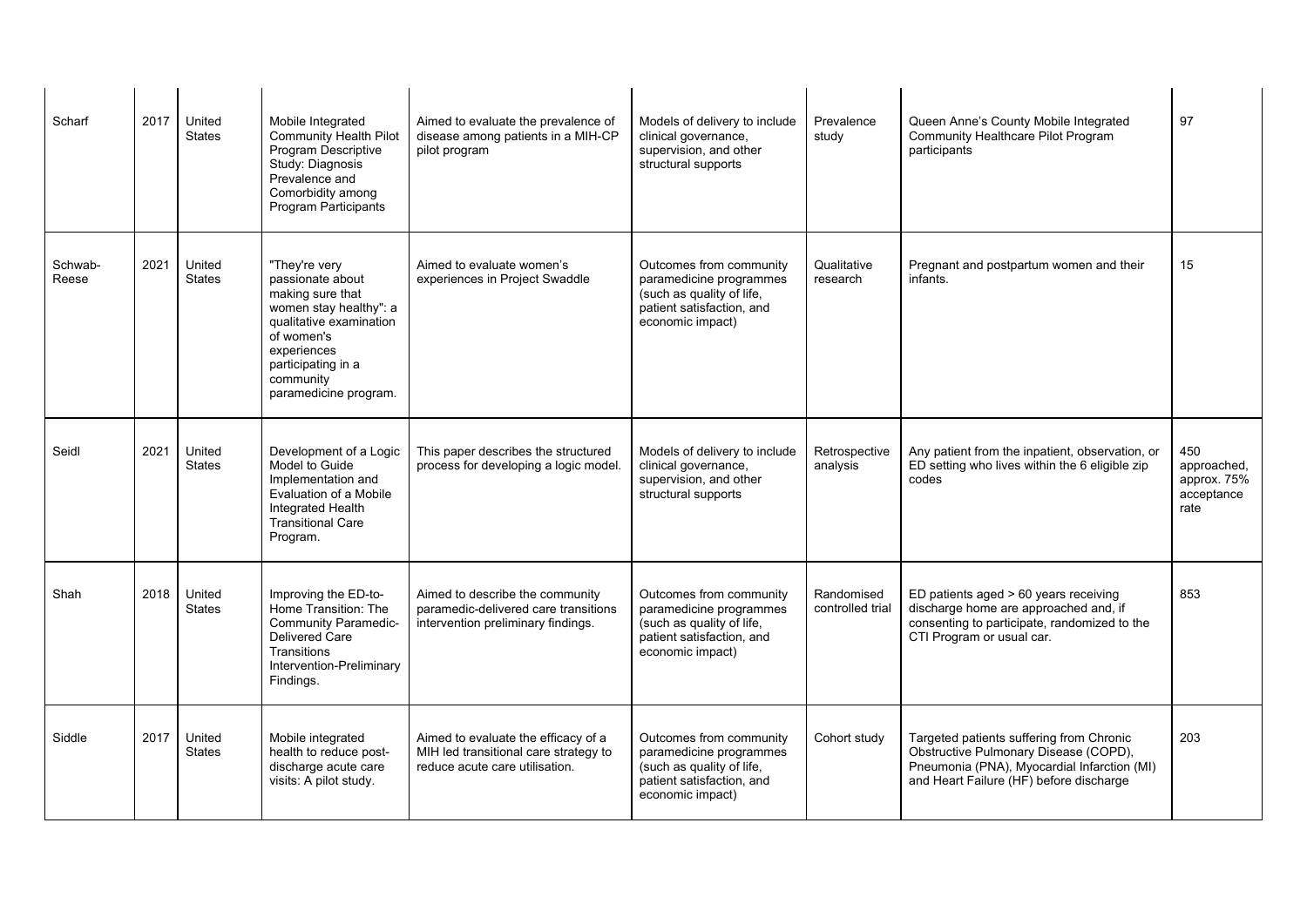| Stirling    | 2007 | Australia               | Engaging rural<br>communities in health<br>care through a<br>paramedic expanded<br>scope of practice.                                                                          | Aims to contribute to understanding<br>how ESP can improve rural health<br>services through successful<br>collaborations                                                                                                                                                            | Scope of role                                                                                                                                                                                          | Qualitative<br>research      | N/A                                                                                              | 17  |
|-------------|------|-------------------------|--------------------------------------------------------------------------------------------------------------------------------------------------------------------------------|-------------------------------------------------------------------------------------------------------------------------------------------------------------------------------------------------------------------------------------------------------------------------------------|--------------------------------------------------------------------------------------------------------------------------------------------------------------------------------------------------------|------------------------------|--------------------------------------------------------------------------------------------------|-----|
| Swain       | 2012 | <b>New</b><br>Zealand   | Patient satisfaction and<br>outcome using<br>emergency care<br>practitioners in New<br>Zealand.                                                                                | The purpose of this study was to<br>determine whether patients found the<br>UCC model of service both<br>acceptable and effective and to<br>ascertain whether there was any<br>difference in satisfaction with the care<br>provided by the two groups of<br>paramedics, EAS or ECP. | Outcomes from community<br>paramedicine programmes<br>(such as quality of life,<br>patient satisfaction, and<br>economic impact)                                                                       | Cross-<br>sectional<br>study | Patients cared for by ECPs                                                                       | 100 |
| Tangherlini | 2016 | United<br><b>States</b> | The HOME Team:<br>Evaluating the Effect of<br>an EMS-based<br>Outreach Team to<br>Decrease the<br>Frequency of 911 Use<br>Among High Utilizers of<br>EMS.                      | Aimed to examine the effectiveness<br>of the HOME project to reduce repeat<br>use of EMS.                                                                                                                                                                                           | Models of delivery to include<br>clinical governance,<br>supervision, and other<br>structural supports                                                                                                 | Retrospective<br>analysis    | Patients identified as frequent callers of EMS<br>through a monthly list                         | 508 |
| Thirumalai  | 2021 | United<br><b>States</b> | Challenges and<br>Lessons Learned from<br>a Telehealth<br>Community<br>Paramedicine Program<br>for the Prevention of<br>Hypoglycaemia: Pre-<br>Post Pilot Feasibility<br>Study | Aimed to describe the results of the<br>feasibility evaluation, implementation<br>challenges, and the lessons learned<br>about the deployment of a<br>hypoglycaemia prevention program in<br>an under-served area                                                                   | Outcomes from community<br>paramedicine programmes<br>(such as quality of life,<br>patient satisfaction, and<br>economic impact)                                                                       | Single-arm<br>pre/post-test  | All patients who called 911 due to<br>hypoglycaemia-related events and met<br>inclusion criteria | 40  |
| Thompson    | 2014 | Australia               | <b>HWA Expanded</b><br>Scopes of Practice<br>program evaluation:<br>Extending the Role of<br>Paramedics sub-project                                                            | Report on the Extended Care<br>Paramedic program in originally<br>developed in South Australia<br>Ambulance Service and implemented<br>within 5 sites in New South Wales                                                                                                            | Education (including entry-<br>level requirements); Models<br>of delivery to include clinical<br>governance, supervision,<br>and other structural<br>supports; Outcomes from<br>community paramedicine | Grey literature              | N/A                                                                                              | N/A |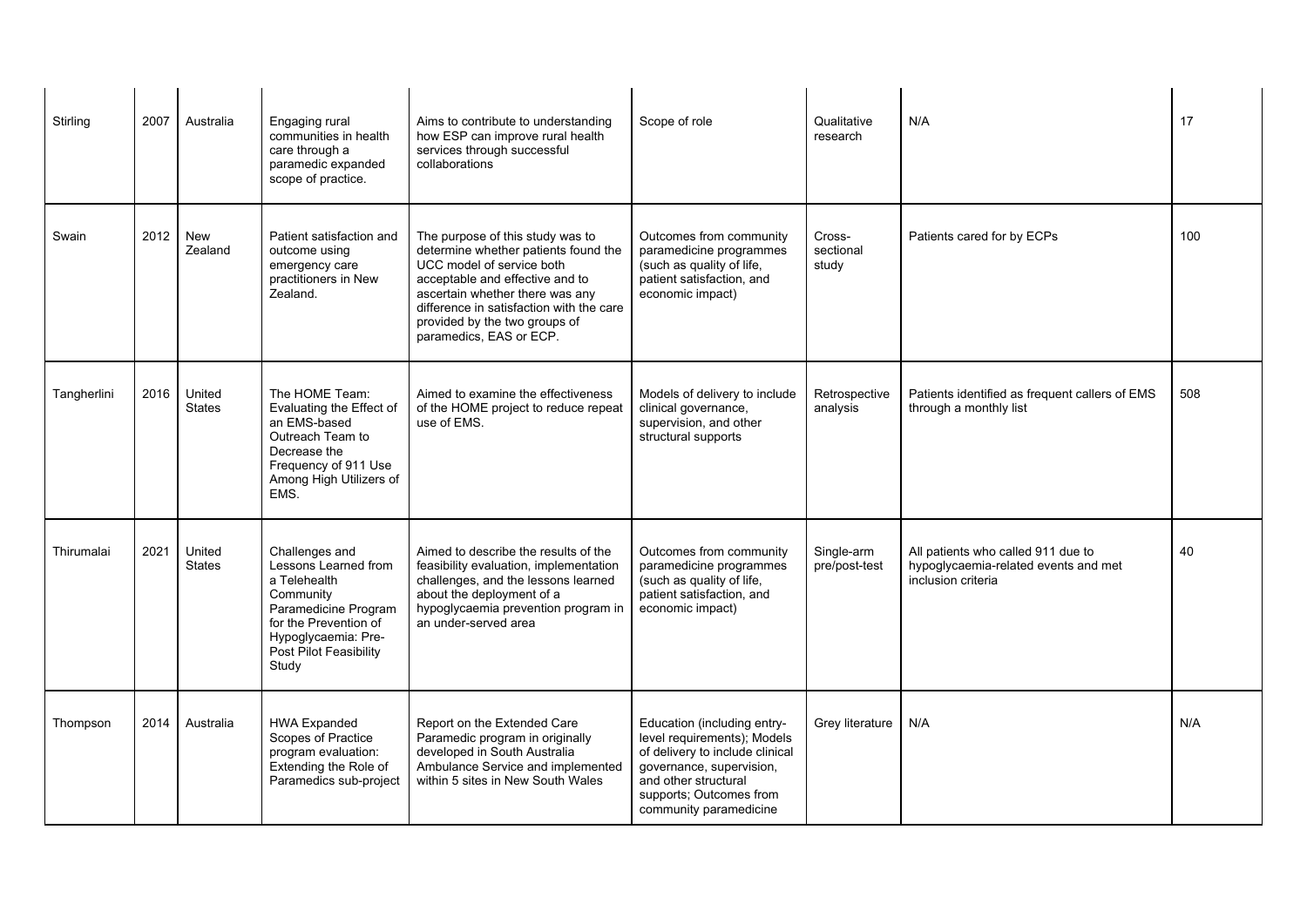|            |      |                   |                                                                                                                                                                  |                                                                                                                                                                                                                                                                                               | programmes (such as<br>quality of life, patient<br>satisfaction, and economic<br>impact); Scope of role                          |                         |                                                                                         |             |
|------------|------|-------------------|------------------------------------------------------------------------------------------------------------------------------------------------------------------|-----------------------------------------------------------------------------------------------------------------------------------------------------------------------------------------------------------------------------------------------------------------------------------------------|----------------------------------------------------------------------------------------------------------------------------------|-------------------------|-----------------------------------------------------------------------------------------|-------------|
| Thurman    | 2021 | International     | A scoping review of<br>community<br>paramedicine: evidence<br>and implications for<br>interprofessional<br>practice.                                             | The purpose of this scoping review<br>was to understand the evidence base<br>of CP to inform the further evolution<br>of this model of care.                                                                                                                                                  | Models of delivery to include<br>clinical governance,<br>supervision, and other<br>structural supports                           | Scoping<br>review       | N/A                                                                                     | 29 articles |
| Tohira     | 2013 | International     | The impact of new<br>prehospital<br>practitioners on<br>ambulance<br>transportation to the<br>emergency department:<br>a systematic review<br>and meta-analysis. | To conduct a systematic review and<br>meta-analysis that examined the<br>impact of new prehospital<br>practitioners, including Emergency<br>Care Practitioners (EmCPs),<br>Paramedic Practitioners and<br><b>Extended Care Paramedics (ECPs)</b><br>on Emergency Department (ED)<br>services. | Outcomes from community<br>paramedicine programmes<br>(such as quality of life,<br>patient satisfaction, and<br>economic impact) | Systematic<br>review    | N/A                                                                                     | 20 studies  |
| van Vuuren | 2021 | International     | Reshaping healthcare<br>delivery for elderly<br>patients: the role of<br>community<br>paramedicine; a<br>systematic review.                                      | Aimed to identify evidence of the<br>community paramedicine role in care<br>delivery for elderly patients, with an<br>additional focus on palliative care,<br>and the possible impact of this role<br>on the wider healthcare system                                                          | Models of delivery to include<br>clinical governance,<br>supervision, and other<br>structural supports                           | Systematic<br>review    | N/A                                                                                     | 13 studies  |
| Whalen     | 2018 | Canada            | The novel role of<br>paramedics in<br>collaborative<br>emergency centres<br>aligns with their<br>professional identity: A<br>qualitative analysis.               | Ascertain the attitudes, feelings and<br>experiences of paramedics working<br>within the Nova Scotia Collaborative<br>Emergency Centre construct within<br>an interdisciplinary team                                                                                                          | Models of delivery to include<br>clinical governance,<br>supervision, and other<br>structural supports                           | Qualitative<br>research | Paramedic clinicians providing care through<br>the Collaborative Emergency Centre (CEC) | 14          |
| Widiatmoko | 2008 | United<br>Kingdom | Developing a new<br>response to non-urgent<br>emergency calls:                                                                                                   | To investigate the Fcost-<br>effectiveness of a new service<br>development whereby a nurse and a                                                                                                                                                                                              | Models of delivery to include<br>clinical governance,<br>supervision, and other                                                  | Economic<br>evaluation  | Patients involved with non-urgent emergency<br>calls                                    | 2781        |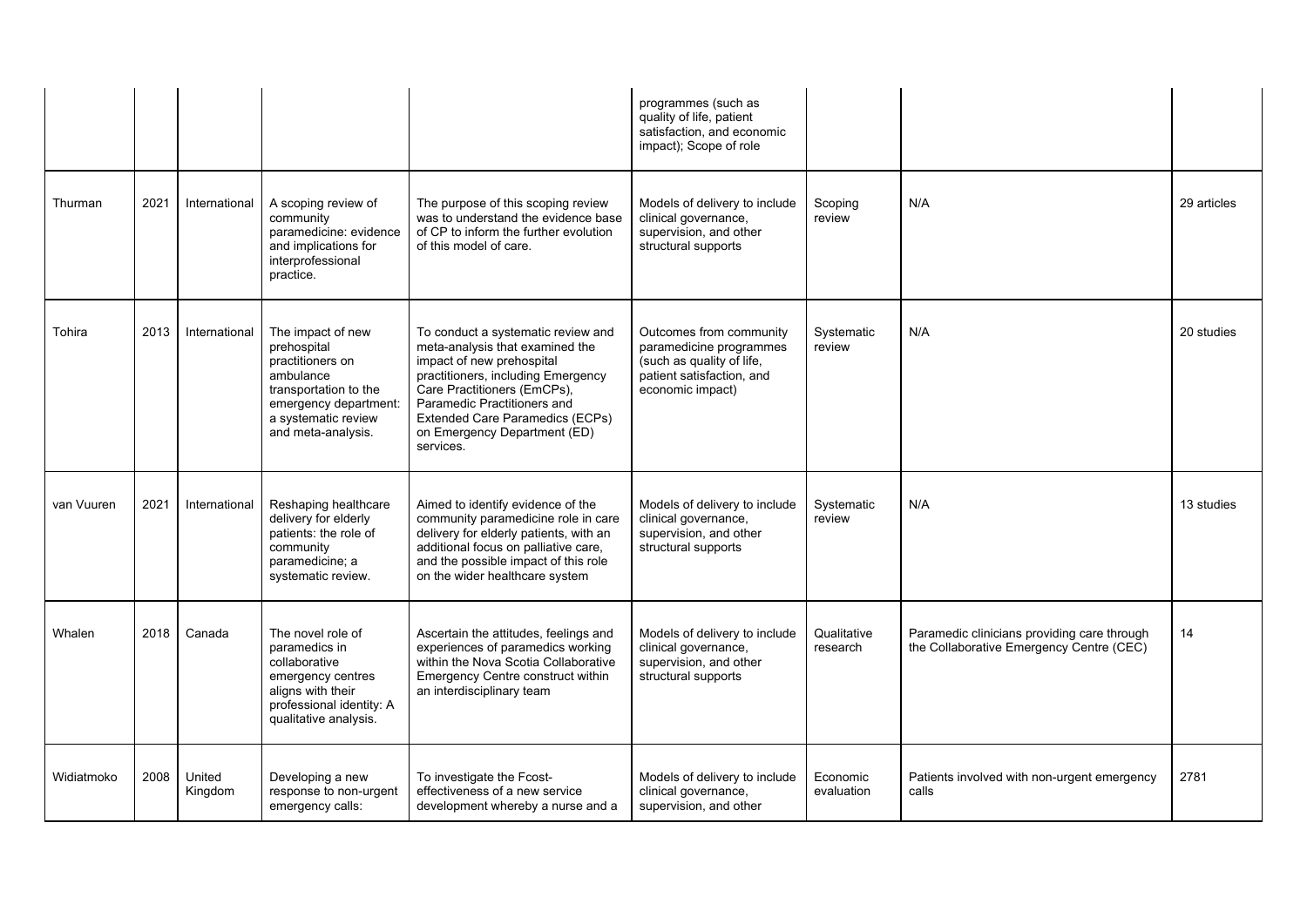|     |      |               | evaluation of a nurse<br>and paramedic<br>partnership intervention                                                                | paramedic working in partnership<br>attended non-urgent emergency calls                                                                   | structural supports;<br>Outcomes from community<br>paramedicine programmes<br>(such as quality of life,<br>patient satisfaction, and<br>economic impact) |                        |                                                                             |             |
|-----|------|---------------|-----------------------------------------------------------------------------------------------------------------------------------|-------------------------------------------------------------------------------------------------------------------------------------------|----------------------------------------------------------------------------------------------------------------------------------------------------------|------------------------|-----------------------------------------------------------------------------|-------------|
| Xi  | 2021 | International | Paramedics working in<br>general practice: a<br>scoping review                                                                    | Aimed to identify key issues and<br>gaps to inform follow-on research<br>considering paramedics working in<br>general practice in Ireland | Scope of role                                                                                                                                            | Scoping<br>Study       | N/A                                                                         | 11 articles |
| Xie | 2021 | Canada        | Economic Analysis of<br>Mobile Integrated<br><b>Health Care Delivered</b><br>by Emergency Medical<br>Services Paramedic<br>Teams. | To compare time on task and cost<br>between MIH and ambulance<br>delivered by NEMS from a public<br>payer's perspective                   | Outcomes from community<br>paramedicine programmes<br>(such as quality of life,<br>patient satisfaction, and<br>economic impact)                         | Economic<br>evaluation | Patients accessing paramedic services in<br>Niagara Region, Ontario, Canada | 6959 calls  |